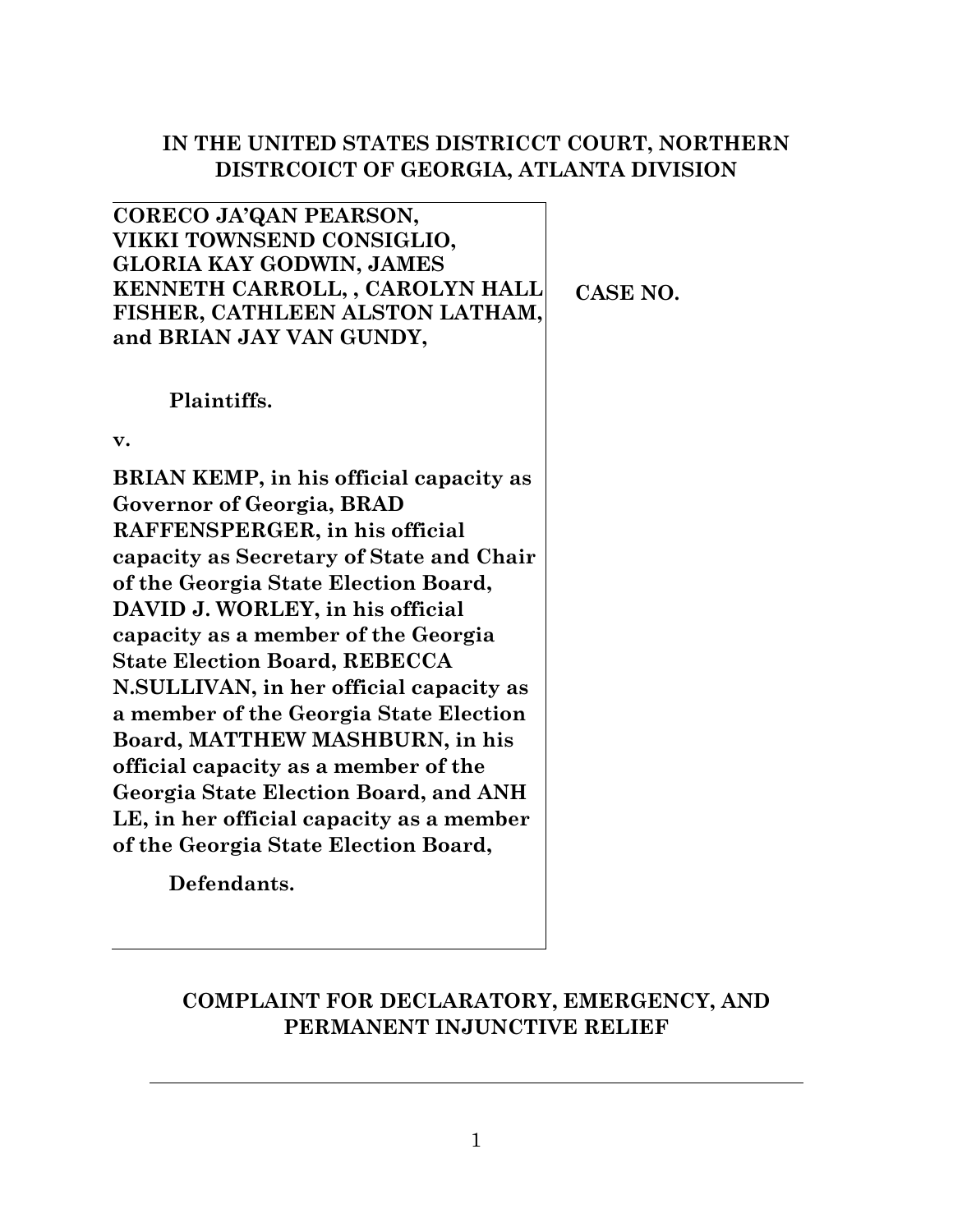#### **NATURE OF THE ACTION**

This civil action brings to light a massive election fraud, multiple violations of Georgia laws, including O.C.G.A. §§ 21-2-30(d), 21-2-31, 21-2- 33.1 and §21-2-522, and multiple Constitutional violations, as shown by fact witnesses to specific incidents, multiple expert witnesses and the sheer mathematical impossibilities found in the Georgia 2020 General Election.[1](#page-1-0)

1.

As a civil action, the plaintiff's burden of proof is a "preponderance of the evidence" to show, as the Georgia Supreme Court has made clear that, *"[i] was not incumbent upon [Plaintiff] to show how the [] voters would have voted if their [absentee] ballots had been regular. [Plaintiff] only had to show that there were enough irregular ballots to place in doubt the result.*" *Mead v. Sheffield*, 278 Ga. 268, 272, 601 S.E.2d 99, 102 (2004) (*citing Howell v. Fears*, 275 Ga. 627, 571 S.E.2d 392 (2002).

l

<span id="page-1-0"></span><sup>1</sup> The same pattern of election fraud and voter fraud writ large occurred in all the swing states with only minor variations, see expert reports, regarding Michigan, Pennsylvania, Arizona and Wisconsin. (See William M. Briggs Decl., attached here to as Exh. 1, Report with Attachment). Indeed, we believe that in Arizona at least 35,000 votes were illegally added to Mr. Biden's vote count.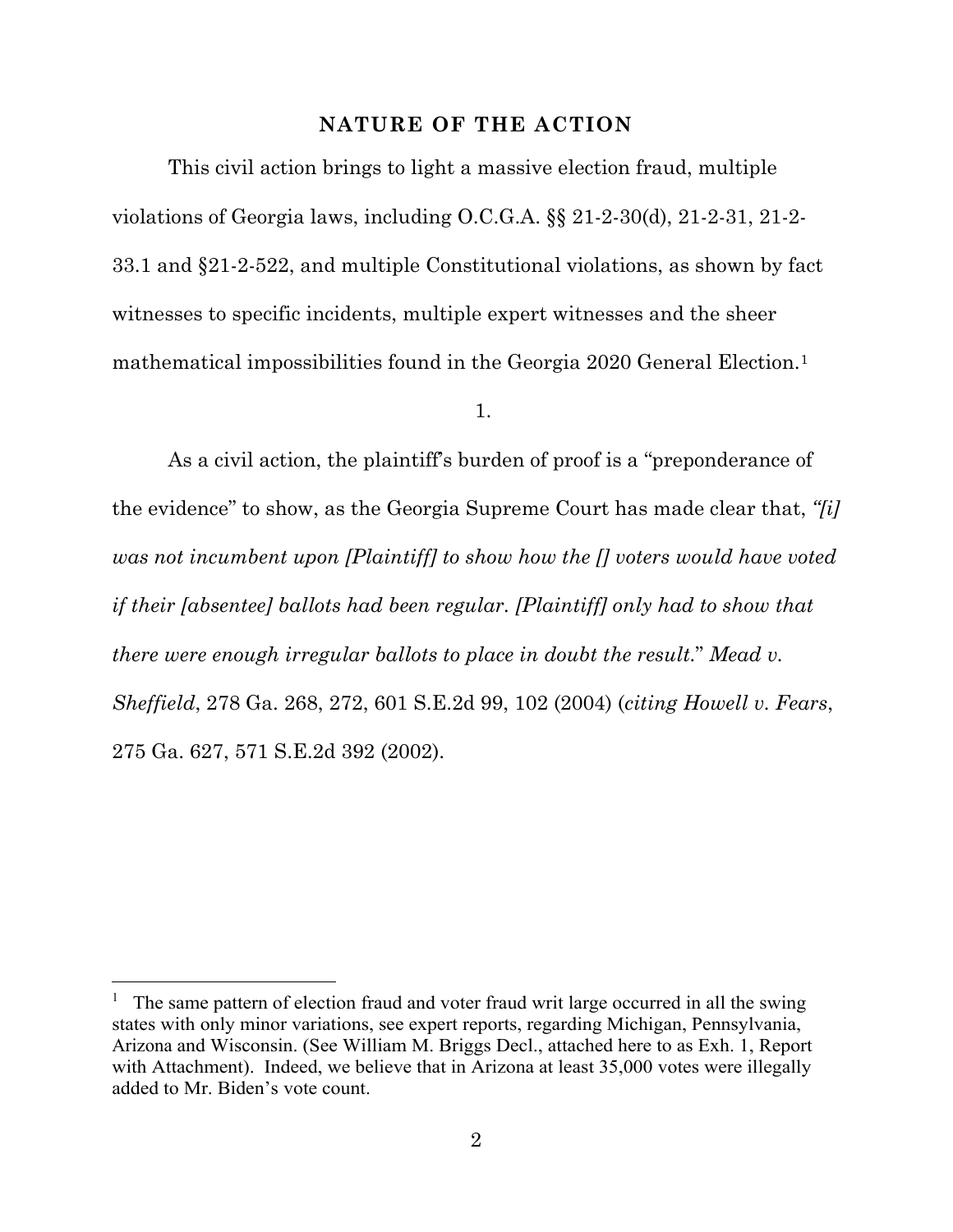The scheme and artifice to defraud was for the purpose of illegally and fraudulently manipulating the vote count to make certain the election of Joe Biden as President of the United States.

3.

The fraud was executed by many means,<sup>[2](#page-2-0)</sup> but the most fundamentally troubling, insidious, and egregious is the systemic adaptation of old-fashioned "ballot-stuffing." It has now been amplified and rendered virtually invisible by computer software created and run by domestic and foreign actors for that very purpose. Mathematical and statistical anomalies rising to the level of impossibilities, as shown by affidavits of multiple witnesses, documentation, and expert testimony evince this scheme across the state of Georgia. Especially egregious conduct arose in Forsyth, Paulding, Cherokee, Hall, and Barrow County. This scheme and artifice to defraud affected tens of thousands of votes in Georgia alone and "rigged" the election in Georgia for Joe Biden.

 $\overline{a}$ 

<span id="page-2-0"></span> $2$  50 USC § 20701 requires Retention and preservation of records and papers by officers of elections; deposit with custodian; penalty for violation, but as will be shown wide pattern of misconduct with ballots show preservation of election records have not been kept; and Dominion logs are only voluntary, with no system wide preservation system*.*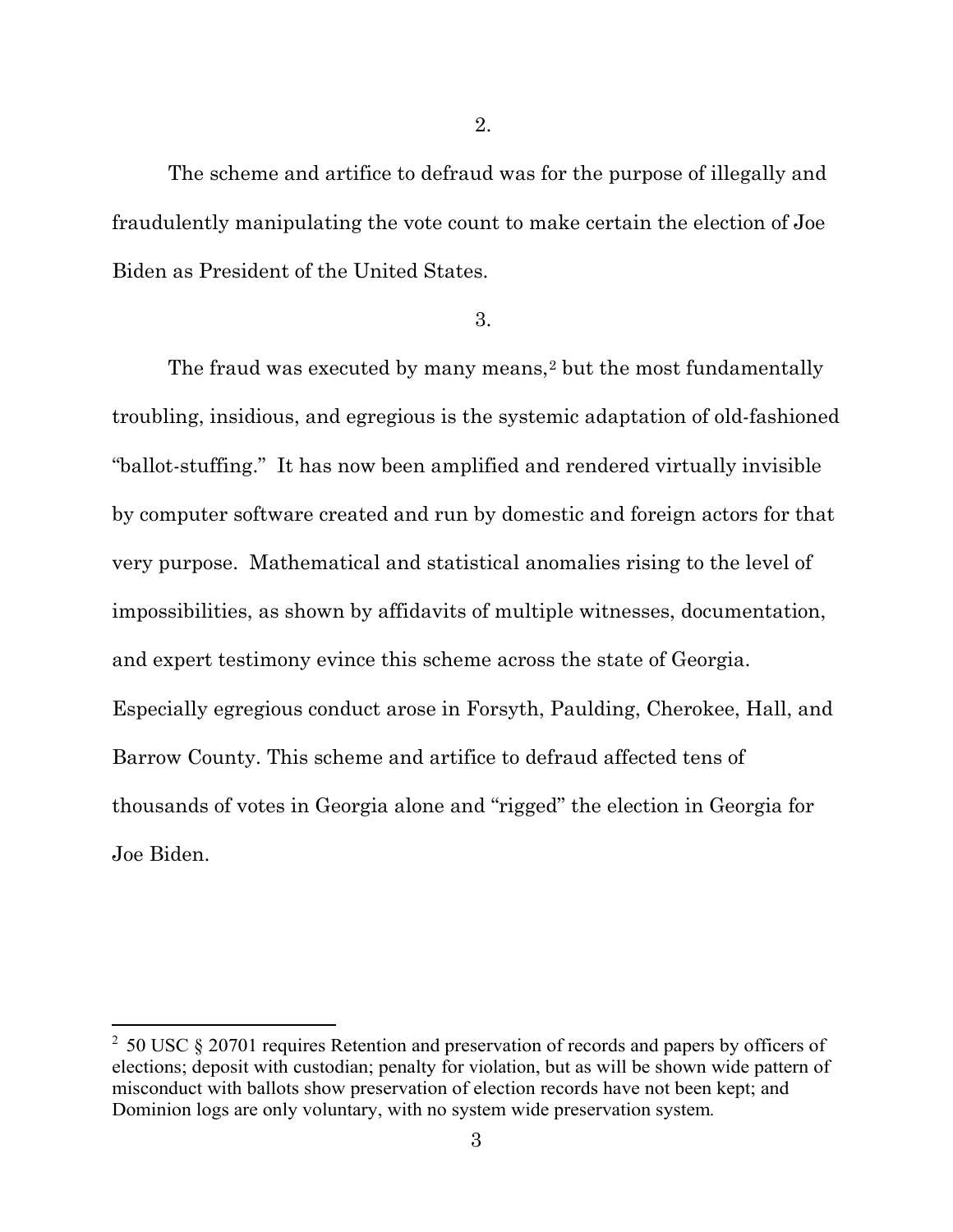The massive fraud begins with the election software and hardware from Dominion Voting Systems Corporation ("Dominion") only recently purchased and rushed into use by Defendants Governor Brian Kemp, Secretary of State Brad Raffensperger, and the Georgia Board of Elections. Sequoia voting machines were used in 16 states and the District of Colombia in 2006. Smartmatic, which has revenue of about \$100 million, focuses on Venezuela and other markets outside the U.S. [3](#page-3-0) 

After selling Sequoia, Smartmatic's chief executive, Anthony Mugica. Mr. Mugica said, he hoped Smartmatic would work with Sequoia on projects in the U.S., though Smartmatic wouldn't take an equity stake." Id.

5.

Smartmatic and Dominion were founded by foreign oligarchs and dictators to ensure computerized ballot-stuffing and vote manipulation to whatever level was needed to make certain Venezuelan dictator Hugo Chavez never lost another election. (*See* Redacted whistleblower affiant*, attached as Exh*. 2) Notably, Chavez "won" every election thereafter.

l

<span id="page-3-0"></span><sup>3</sup> *See WSJ.com, Smartmatic to Sell U.S. Unit, End Probe into Venezuelan Links, by Bob Davis, 12/22/2006,* h*ttps://www.wsj.com/articles/SB116674617078557263*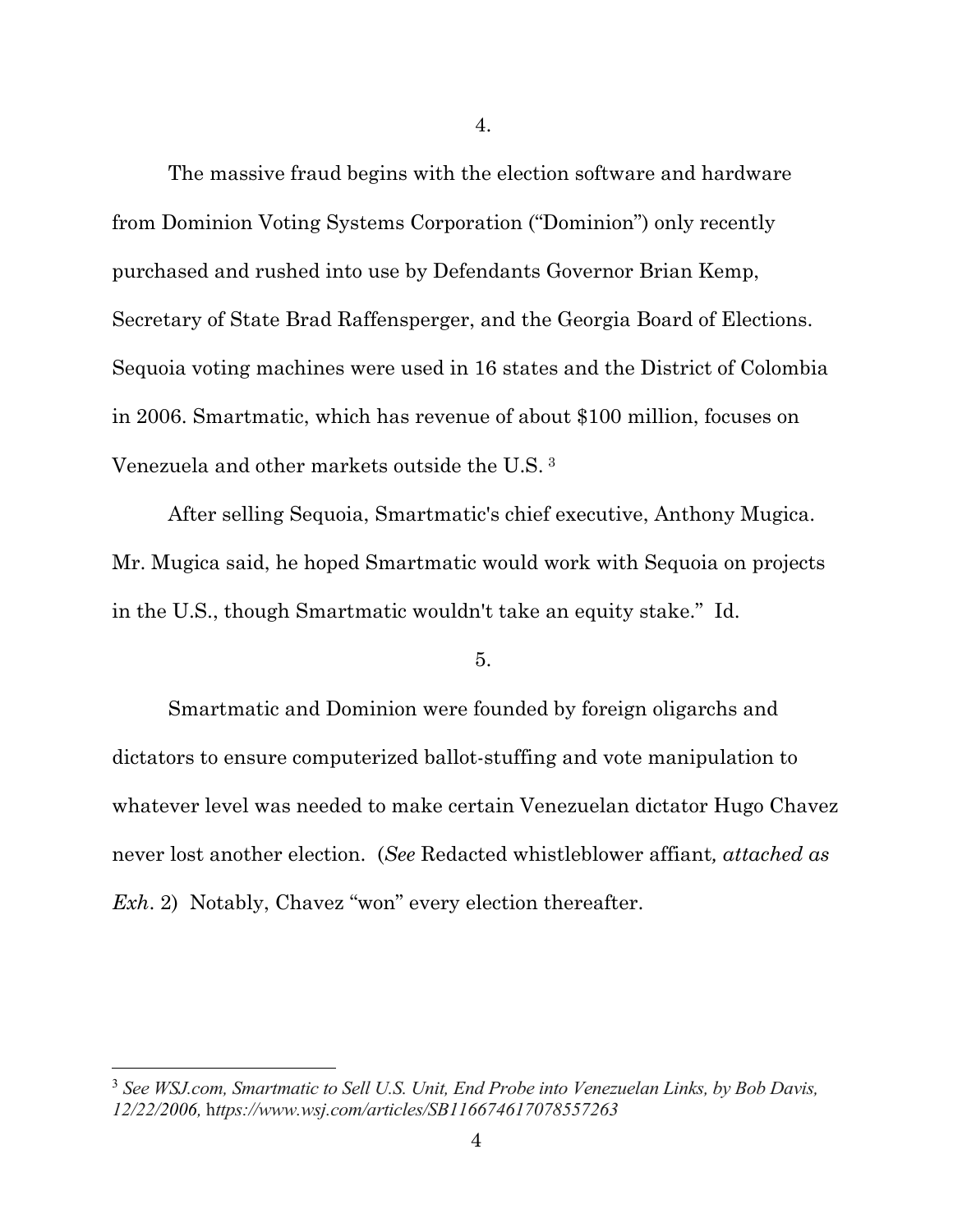As set forth in the accompanying whistleblower affidavit, the

Smartmatic software was designed to manipulate Venezuelan elections in

favor of dictator Hugo Chavez:

Smartmatic's electoral technology was called "Sistema de Gestión Electoral" (the "Electoral Management System"). Smartmatic was a pioneer in this area of computing systems. Their system provided for transmission of voting data over the internet to a computerized central tabulating center. The voting machines themselves had a digital display, fingerprint recognition feature to identify the voter, and printed out the voter's ballot. The voter's thumbprint was linked to a computerized record of that voter's identity. Smartmatic created and operated the entire system.

7.

A *core requirement* of the Smartmatic software design was the

*software's ability to hide its manipulation of votes from any audit.* As the

whistleblower explains:

Chavez was most insistent that Smartmatic design the system in a way that the system could change the vote of each voter without being detected. He wanted the software itself to function in such a manner that if the voter were to place their thumb print or fingerprint on a scanner, then the thumbprint would be tied to a record of the voter's name and identity as having voted, but that voter would not be tracked to the changed vote. He made it clear that the system would have to be setup to not leave any evidence of the changed vote for a specific voter and that there would be no evidence to show and nothing to contradict that the name or the fingerprint or thumb print was going with a changed vote. Smartmatic agreed to create such a system and produced the software and hardware that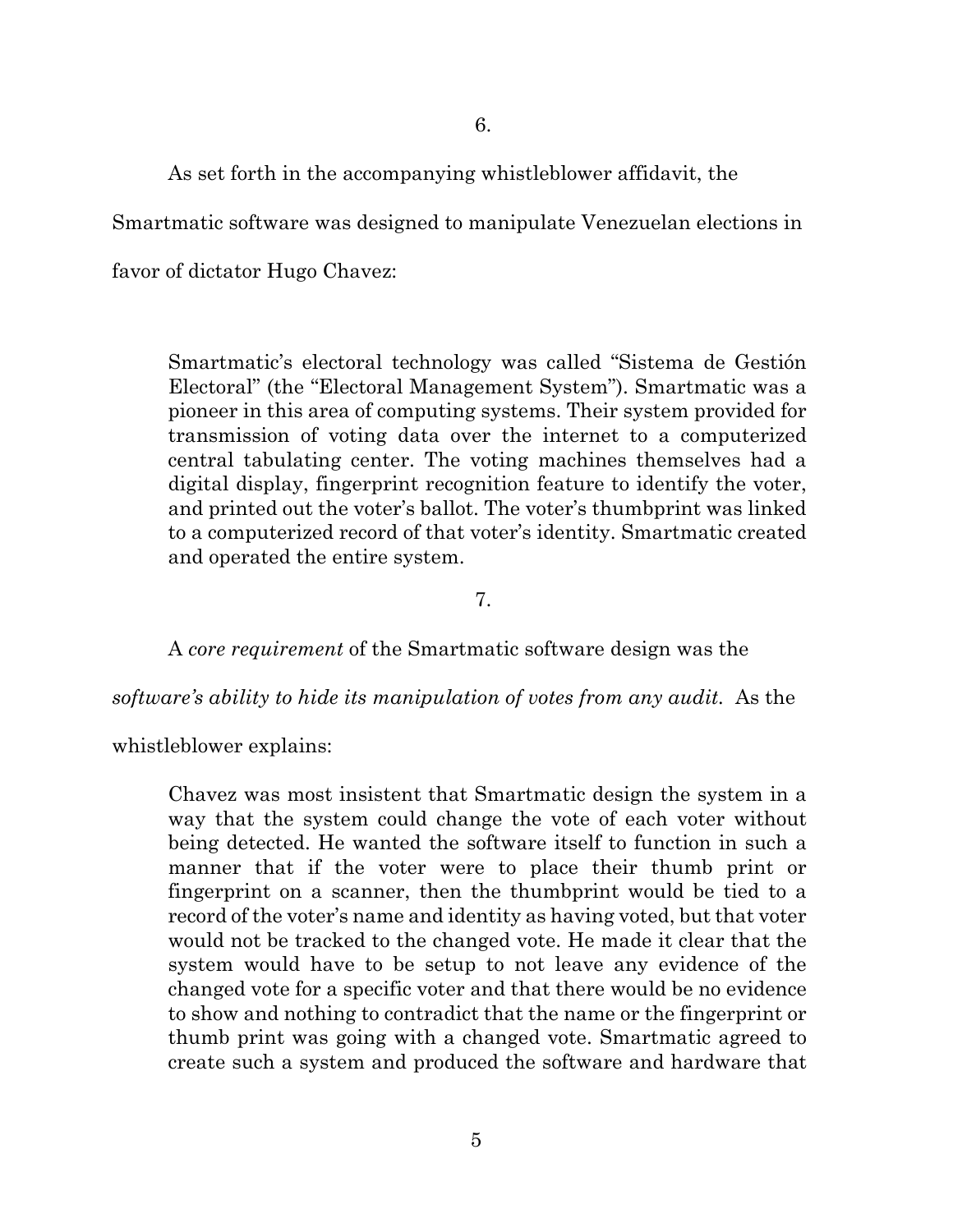accomplished that result for President Chavez. (See Id., see also Exh. 3, Aff. Cardozo, attached hereto)).

#### 8.

The design and features *of* the Dominion software do not permit a simple audit to reveal its misallocation, redistribution, or deletion of votes. First, the system's central accumulator does not include a protected real-time audit log that maintains the date and time stamps of all significant election events. Key components of the system utilize unprotected logs. Essentially this allows an unauthorized user the opportunity to arbitrarily add, modify, or remove log entries, causing the machine to log election events that do not reflect actual voting tabulations—or more specifically, do not reflect the actual votes of or the will of the people. (*See* Hursti August 2019 Declaration, attached hereto as Exh. 4, at pars. 45-48; and attached hereto, as Exh. 4B, October 2019 Declaration in Document 959-4, at p. 18, par. 28).

#### 9.

Indeed, under the professional standards within the industry in auditing and forensic analysis, when a log is unprotected, and can be altered, it can no longer serve the purpose of an audit log. There is incontrovertible physical evidence that the standards of physical security of the voting machines and the software were breached, and machines were connected to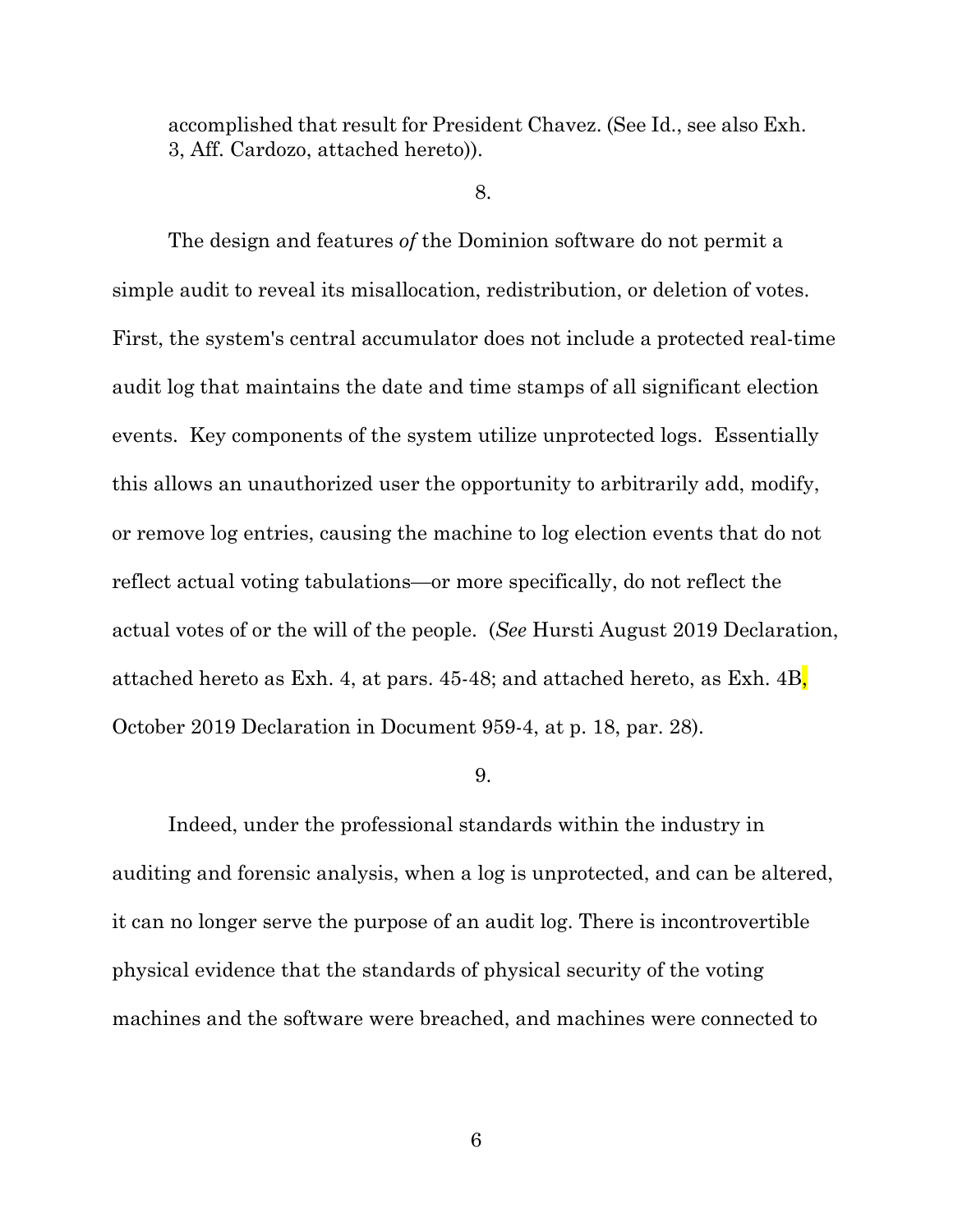the internet in violation of professional standards and state and federal laws. (*See Id.)*

# 10.

Moreover, lies and conduct of Fulton County election workers about a delay in voting at State Farm Arena and the reasons for it evince the fraud.

11.

Specifically, video from the State Farm Arena in Fulton County shows that on November 3rd after the polls closed, election workers falsely claimed a water leak required the facility to close. All poll workers and challengers were evacuated for several hours at about 10:00 PM. However, several election workers remained unsupervised and unchallenged working at the computers for the voting tabulation machines until after 1:00 AM.

# 12.

Defendants Kemp and Raffensperger rushed through the purchase of Dominion voting machines and software in 2019 for the 2020 Presidential Election[4.](#page-6-0) A certificate from the Secretary of State was awarded to Dominion

 $\overline{a}$ 

<span id="page-6-0"></span><sup>&</sup>lt;sup>4</sup> Georgia Governor Inks Law to Replace Voting Machines, The Atlanta Journal-Constitution, AJC News Now, Credit: Copyright 2019 The Associated Press, June 2019. https://www.ajc.com/blog/politics/georgia-governor-inks-law-replace-votingmachines/xNXs0ByQAOvtXhd27kJdqO/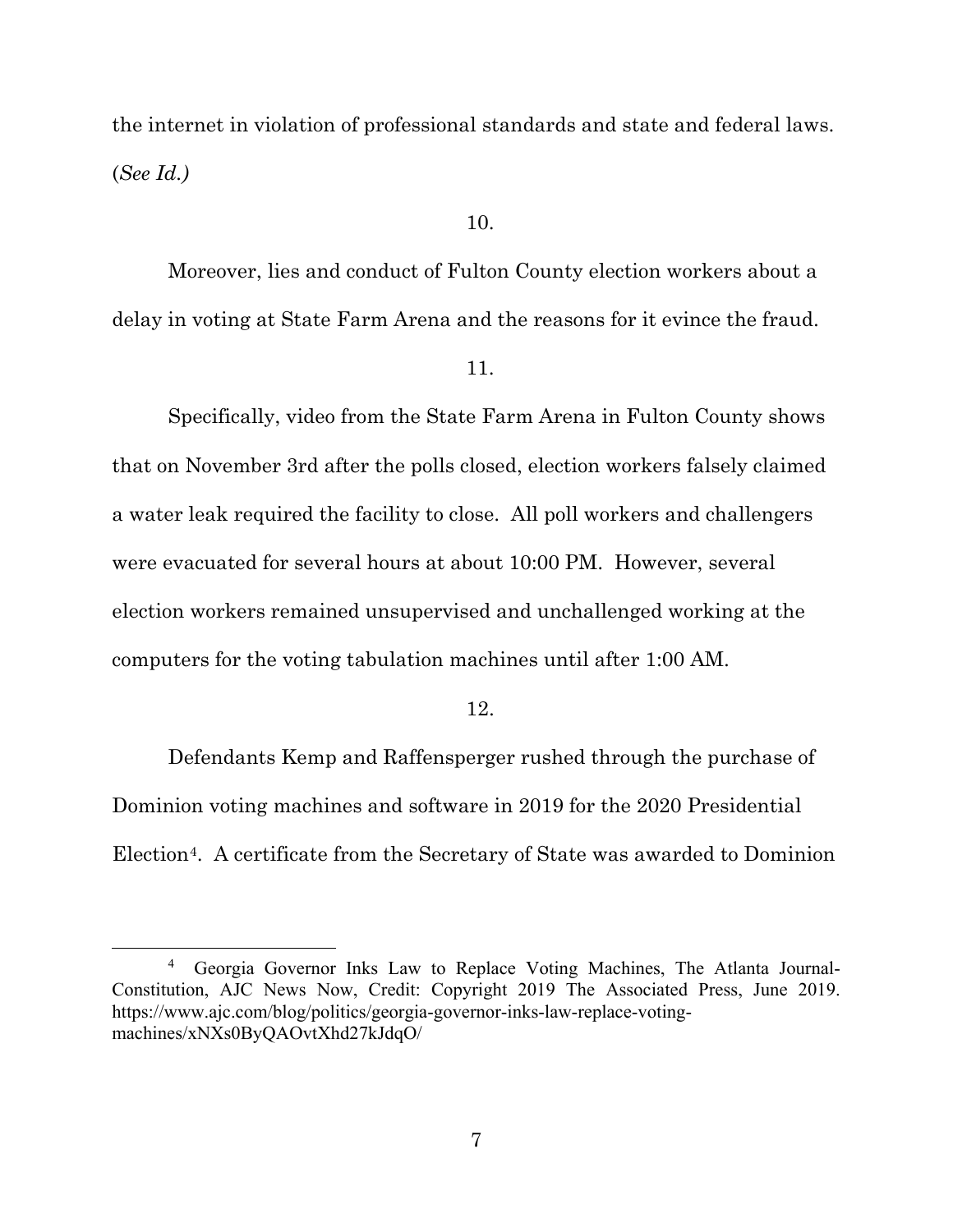Voting Systems but is undated. (*See* attached hereto Exh. 5, copy Certification for Dominion Voting Systems from Secretary of State). Similarly a test report is signed by Michael Walker as Project Manager but is also undated. (See Exh. 6, Test Report for Dominion Voting Systems, Democracy Suite 5-4-A)

# 13.

Defendants Kemp and Raffensperger disregarded all the concerns that caused Dominion software to be rejected by the Texas Board of Elections in 2018, namely that it was vulnerable to undetected and non-auditable manipulation. An industry expert, Dr. Andrew Appel, Princeton Professor of Computer Science and Election Security Expert has recently observed, with reference to Dominion Voting machines: "I figured out how to make a slightly different computer program that just before the polls were closed, it switches some votes around from one candidate to another. I wrote that computer program into a memory chip and now to hack a voting machine you just need 7 minutes alone with it and a screwdriver." (Attached hereto Exh. 7, Study, Ballot-Marking Devices (BMDs) Cannot Assure the Will of the Voters by Andrew W. Appel Princeton University, Richard A. DeMillo, Georgia Tech Philip B. Stark, for the Univ. of California, Berkeley, December 27, 2019).<sup>[5](#page-7-0)</sup>

l

<span id="page-7-0"></span><sup>&</sup>lt;sup>5</sup> Full unredacted copies of all exhibits have been filed under seal with the Court and Plaintiffs have simultaneously moved for a protective order.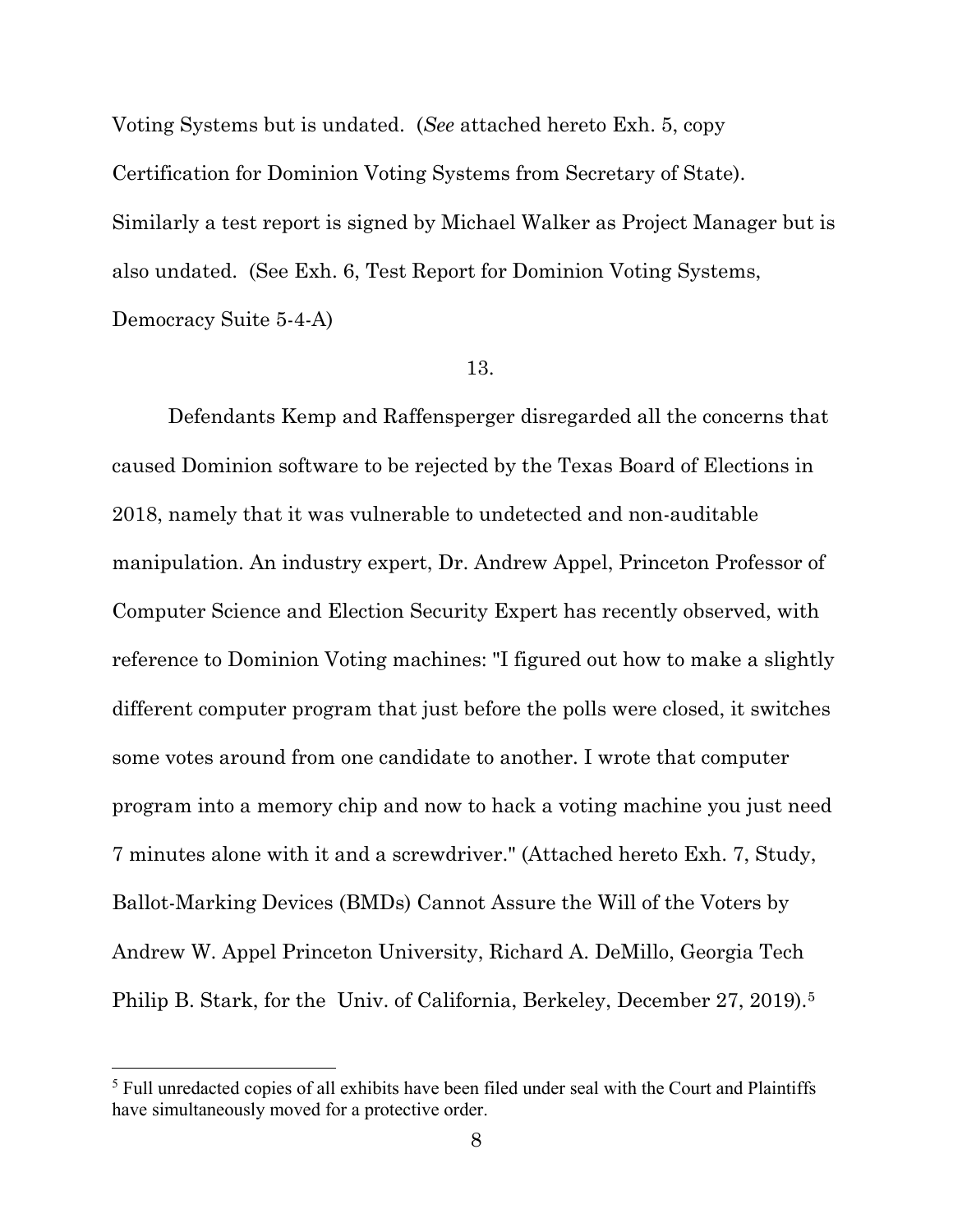As explained and demonstrated in the accompanying redacted declaration of a former electronic intelligence analyst under 305th Military Intelligence with experience gathering SAM missile system electronic intelligence, the Dominion software was accessed by agents acting on behalf of China and Iran in order to monitor and manipulate elections, including the most recent US general election in 2020. This Declaration further includes a copy of the patent records for Dominion Systems in which Eric Coomer is listed as the first of the inventors of Dominion Voting Systems. (See Attached hereto as Exh. 8, copy of redacted witness affidavit, 17 pages, November 23, 2020).

#### 15.

Expert Navid Keshavarez-Nia explains that US intelligence services had developed tools to infiltrate foreign voting systems including Dominion. He states that Dominion's software is vulnerable to data manipulation by unauthorized means and permitted election data to be altered in all battleground states. He concludes that hundreds of thousands of votes that were cast for President Trump in the 2020 general election were transferred to former Vice-President Biden. (Exh. 26).

9

l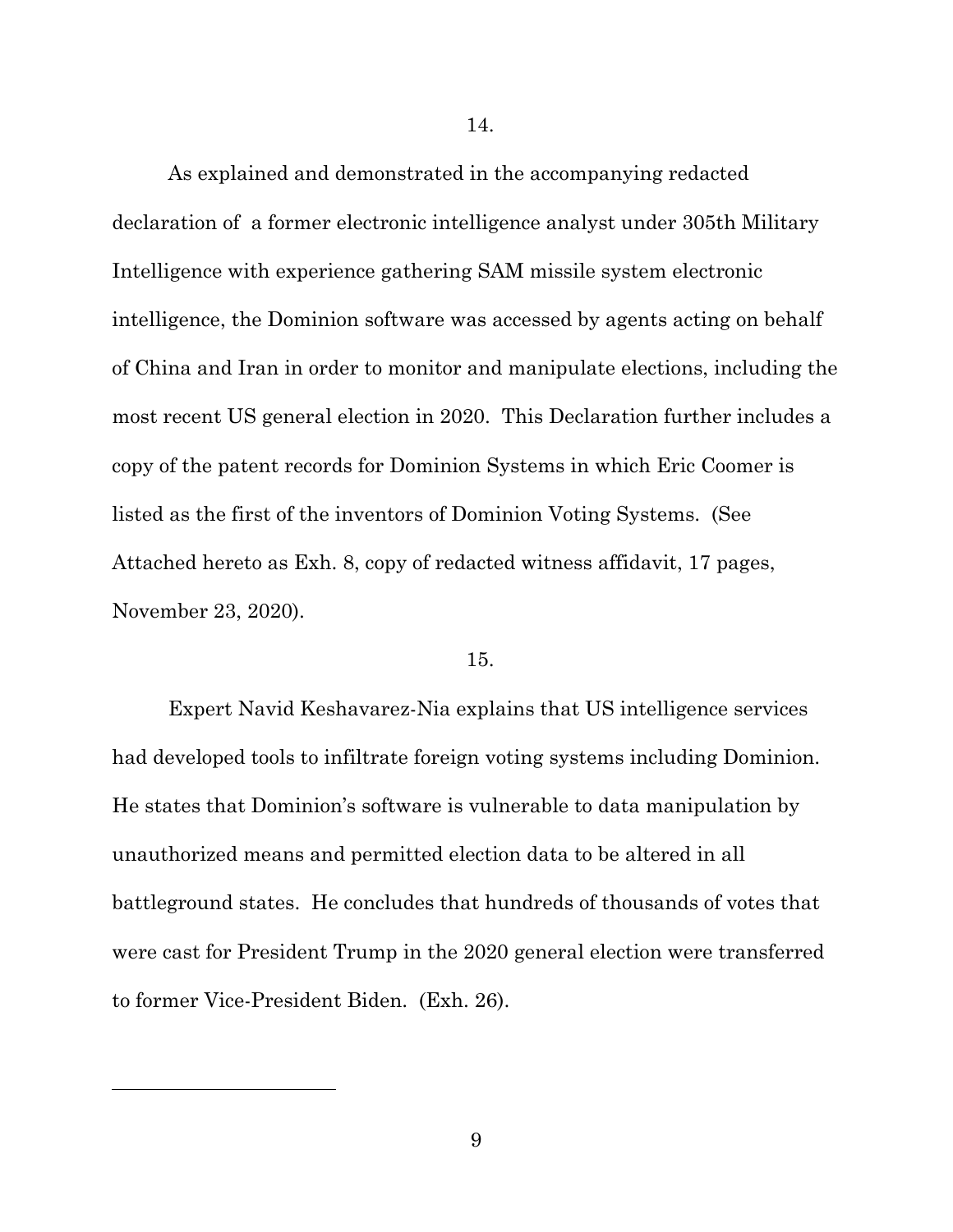Additionally, incontrovertible evidence Board of Elections records demonstrates that at least 96,600 absentee ballots were requested and counted but were never recorded as being returned to county election boards by the voter. *Thus, at a minimum, 96,600 votes must be disregarded*. (See Attached hereto, Exh. 9, R. Ramsland Aff.).

#### 17.

The Dominion system used in Georgia erodes and undermines the reconciliation of the number of voters and the number of ballots cast, such that these figures are permitted to be unreconciled, opening the door to ballot stuffing and fraud. The collapse of reconciliation was seen in Georgia's primary and runoff elections this year, and in the November election, where it was discovered during the hand audit that 3,300 votes were found on memory sticks that were not uploaded on election night, plus in Floyd county, another 2,600 absentee ballots had not been scanned. These "found votes" reduced Biden's lead over Donald Trump[6.](#page-9-0)

 $\overline{a}$ 

<span id="page-9-0"></span><sup>6</sup> *Recount find thousands of Georgia votes*, Atlanta Journal-Constitution by Mark Niesse and David Wickert,11/19/20. https://www.ajc.com/politics/recount-finds-thousands-of-georgiavotes-missing-from-initial-counts/ERDRNXPH3REQTM4SOINPSEP72M/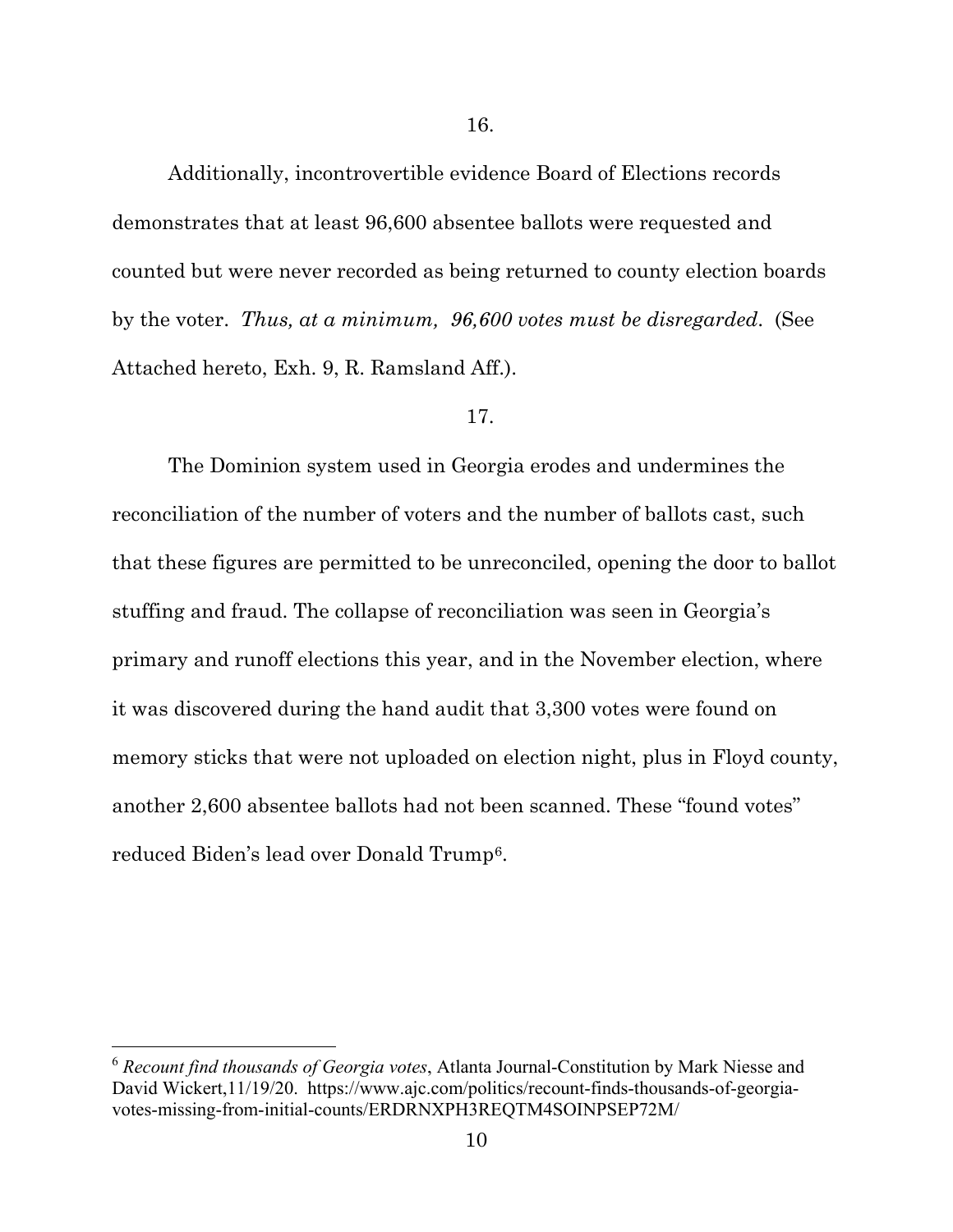Georgia's election officials and poll workers exacerbated and helped, whether knowingly or unknowingly, the Dominion system carry out massive voter manipulation by refusing to observe statutory safeguards for absentee ballots. Election officials failed to verify signatures and check security envelopes. They barred challengers from observing the count, which also facilitated the fraud.

19.

Expert analysis of the actual vote set forth below demonstrates that at least 96,600 votes were illegally counted during the Georgia 2020 general election. All of the evidence and allegation herein is more than sufficient to place the result of the election in doubt. More evidence arrives by the day and discovery should be ordered immediately.

# 20.

Georgia law, (OCGA 21-5-552) provides for a contest of an election where:

(1) Misconduct, fraud, or irregularity by any primary or election official or officials sufficient to change or place in doubt the result; . . . (3) When illegal votes have been received or legal votes rejected at the polls sufficient to change or place in doubt the result; (4) For any error in counting the votes or declaring the result of the primary or election, if such error would change the result; or (5) For any other cause which shows that another was the person legally nominated, elected, or eligible to compete in a run-off primary or election.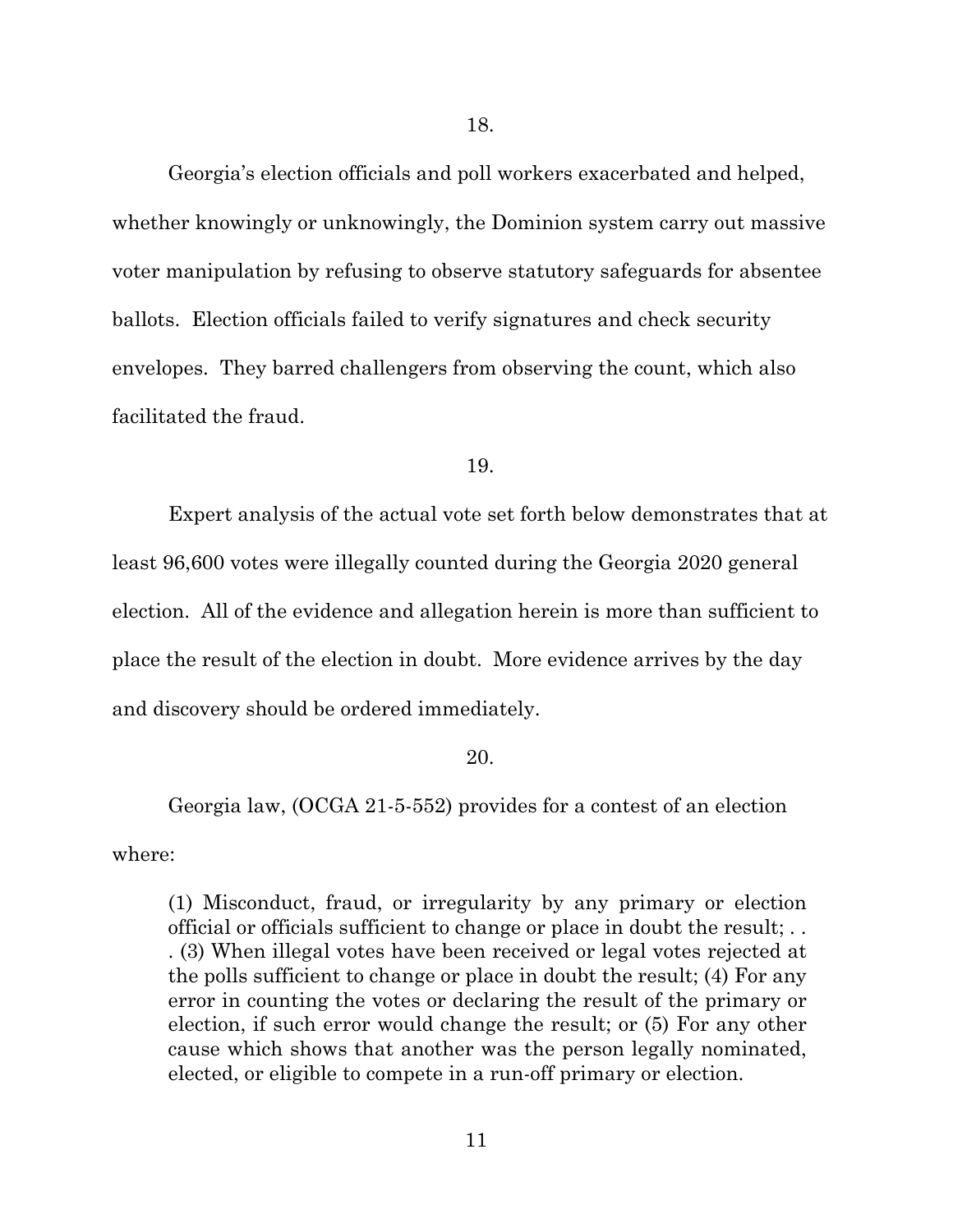As further set forth below, all of the above grounds have been satisfied and compel this Court to set aside the 2020 General Election results which fraudulently concluded that Mr. Biden defeated President Trump by 12,670 votes.

# 22.

Separately, and independently, there are sufficient Constitutional grounds to set aside the election results due to the Defendants' failure to observe statutory requirements for the processing and counting of absentee ballots which led to the tabulation of more than fifty thousand illegal ballots.

#### **THE PARTIES**

#### 23.

Plaintiff Coreco Ja'Qan ("CJ") Pearson, is a registered voter who resides in Augusta, Georgia. He is a nominee of the Republican Party to be a Presidential Elector on behalf of the State of Georgia. He has standing to bring this action under *Carson v. Simon*, 2020 US App Lexis 34184 (8th Cir. Oct. 29, 2020). He brings this action to set aside and decertify the election results for the Office of President of the United States that was certified by the Georgia Secretary of State on November 20, 2020. The certified results showed a plurality of 12,670 votes in favor of former Vice-President Joe Biden over President Trump.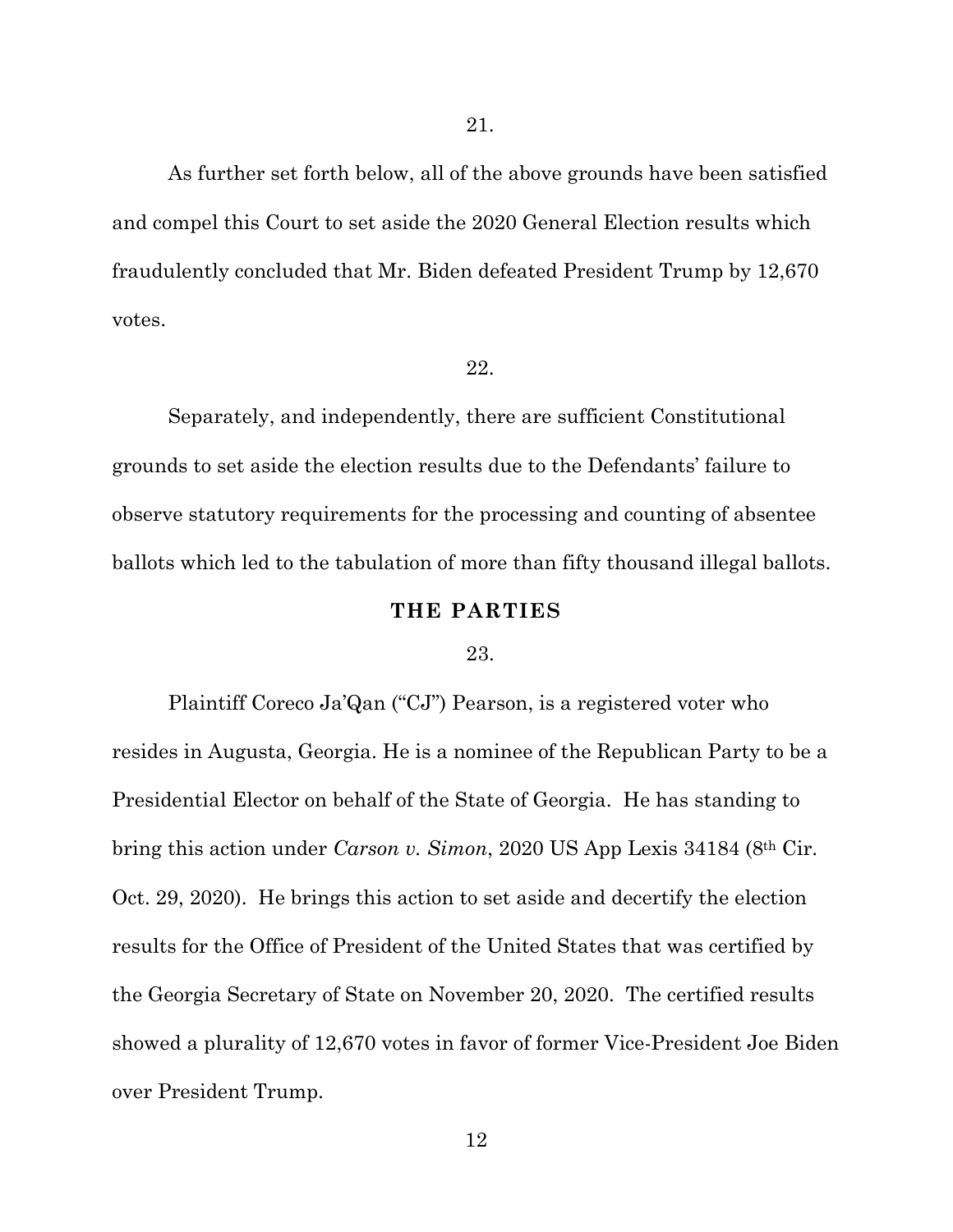Plaintiff Vikki Townsend Consiglio, is a registered voter who resides in Henry County, Georgia. She is a nominee of the Republican Party to be a Presidential Elector on behalf of the State of Georgia.

#### 25.

Plaintiff Gloria Kay Godwin, is a registered voter who resides in Pierece County, Georgia. She is a nominee of the Republican Party to be a Presidential Elector on behalf of the State of Georgia.

# 26.

Plaintiff James Kenneth Carroll, is a registered voter who resides in Dodge County, Georgia. He is a nominee of the Republican Party to be a Presidential Elector on behalf of the State of Georgia.

#### 27.

Plaintiff Carolyn Hall Fisher, is a registered voter who resides in Forsyth County, Georgia. She is a nominee of the Republican Party to be a Presidential Elector on behalf of the State of Georgia.

#### 28.

Plaintiff Cathleen Alston Latham, is a registered voter who resides in Coffee County, Georgia. She is a nominee of the Republican Party to be a Presidential Elector on behalf of the State of Georgia.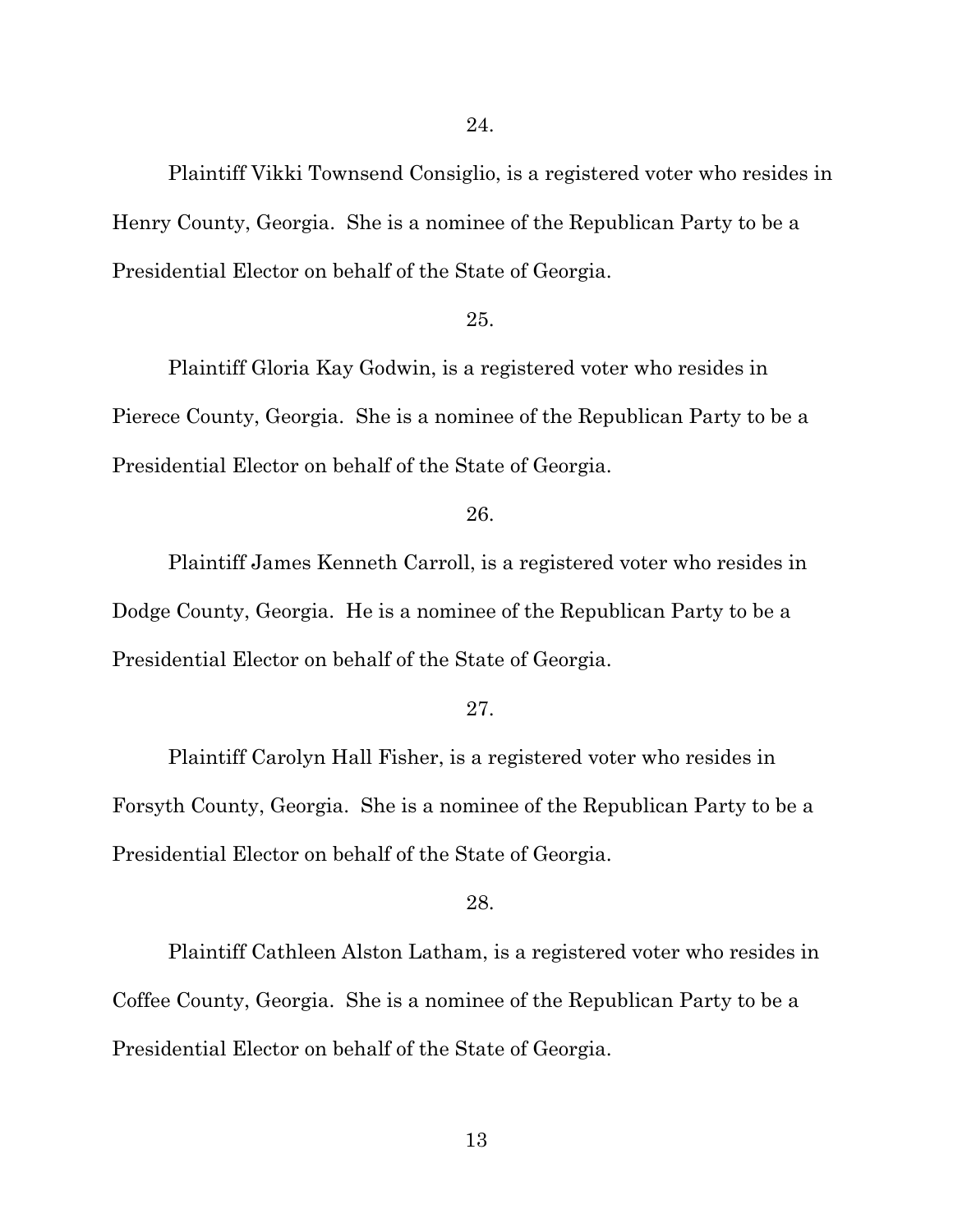Plaintiff Jason M. Shepherd is the Chairman of the Cobb County Republican Party and brings this action in his official capacity on behalf of the Cobb County Republican Party.

# 30.

Plaintiff Brian Jay Van Gundy is registered voter in Gwinnett County, Georgia. He is the Assistant Secretary of the Georgia Republican Party.

31.

Defendant Governor Brian Kemp (Governor of Georgia) is named herein in his official capacity as Governor of the State of Georgia. On or about June 9, 2019, Governor Kemp bought the new Dominion Voting Systems for Georgia, budgeting 150 million dollars for the machines. Critics are quoted, "Led by Abrams, Democrats fought the legislation and pointed to cybersecurity experts who warned it would leave Georgia's elections susceptible to hacking and tampering." And "Just this week, the Fair Fight voting rights group started by [Stacy] Abrams launched a television ad critical of the bill. In a statement Thursday, the group called it "corruption at its worst" and a waste of money on "hackable voting machines."[7](#page-13-0)

l

<span id="page-13-0"></span><sup>7</sup> *Georgia Governor Inks Law to Replace Voting Machines*, The Atlanta Journal-Constitution, AJC News Now, Credit: Copyright 2019 The Associated Press, June 2019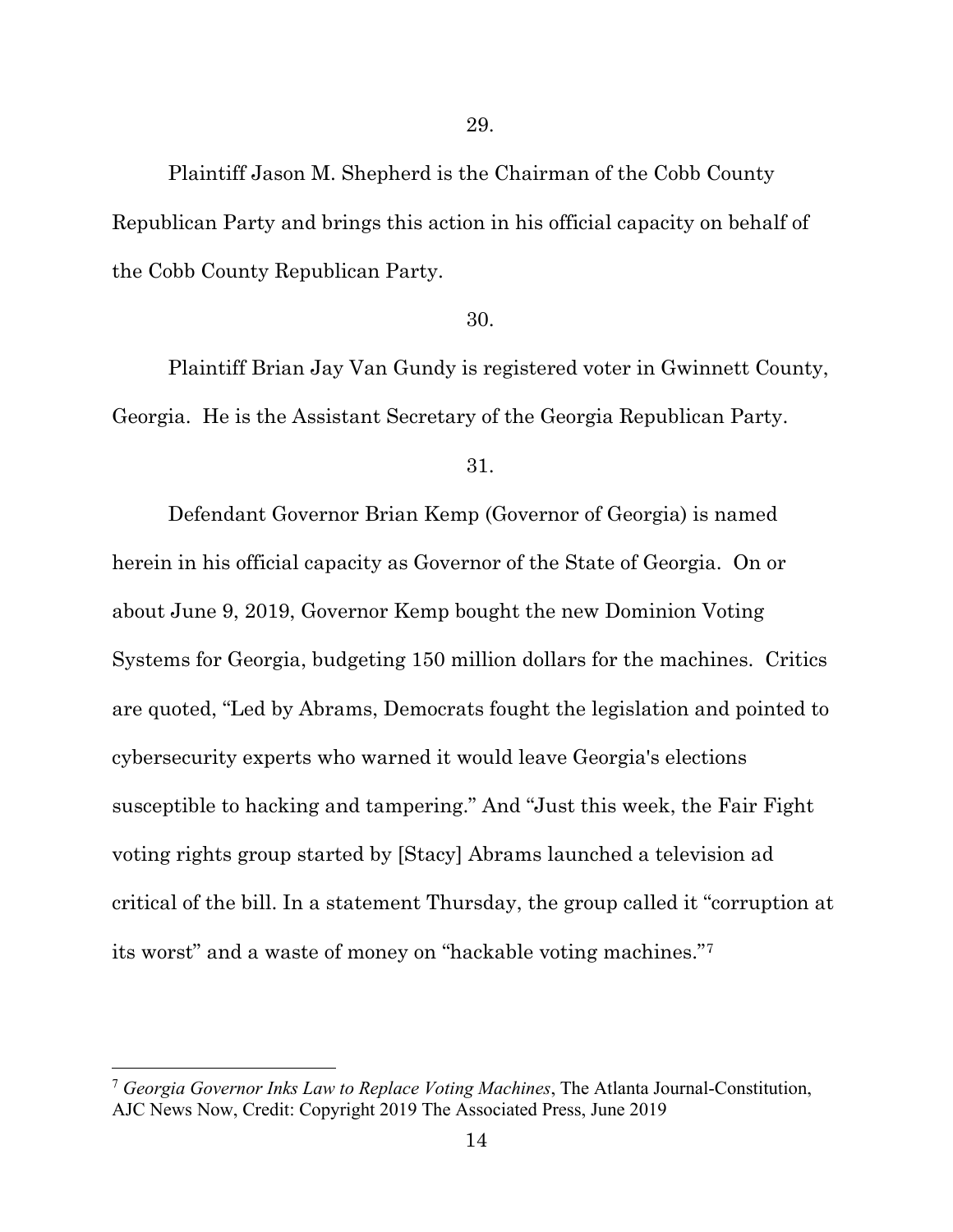32.

Defendant Brad Raffensperger ("Secretary Raffensperger") is named herein in his official capacity as Secretary of State of the State of Georgia and the Chief Election Official for the State of Georgia pursuant to Georgia's Election Code and O.C.G.A. § 21-2-50. Secretary Raffensperger is a state official subject to suit in his official capacity because his office "imbues him with the responsibility to enforce the [election laws]." *Grizzle v. Kemp*, 634 F.3d 1314, 1319 (11th Cir. 2011). Secretary Raffensperger serves as the Chairperson of Georgia's State Election Board, which promulgates and enforces rules and regulations to (i) obtain uniformity in the practices and proceedings of election officials as well as legality and purity in all primaries and general elections, and (ii) be conducive to the fair, legal, and orderly conduct of primaries and general elections. *See* O.C.G.A. §§ 21-2-30(d), 21-2- 31, 21-2-33.1. Secretary Raffensperger, as Georgia's chief elections officer, is further responsible for the administration of the state laws affecting voting, including the absentee voting system. *See* O.C.G.A. § 21-2-50(b).

#### 33.

Defendants Rebecca N. Sullivan, David J. Worley, Matthew Mashburn, and Anh Le (hereinafter the "State Election Board") are members of the State Election Board in Georgia, responsible for "formulating, adopting, and promulgating such rules and regulations, consistent with law, as will be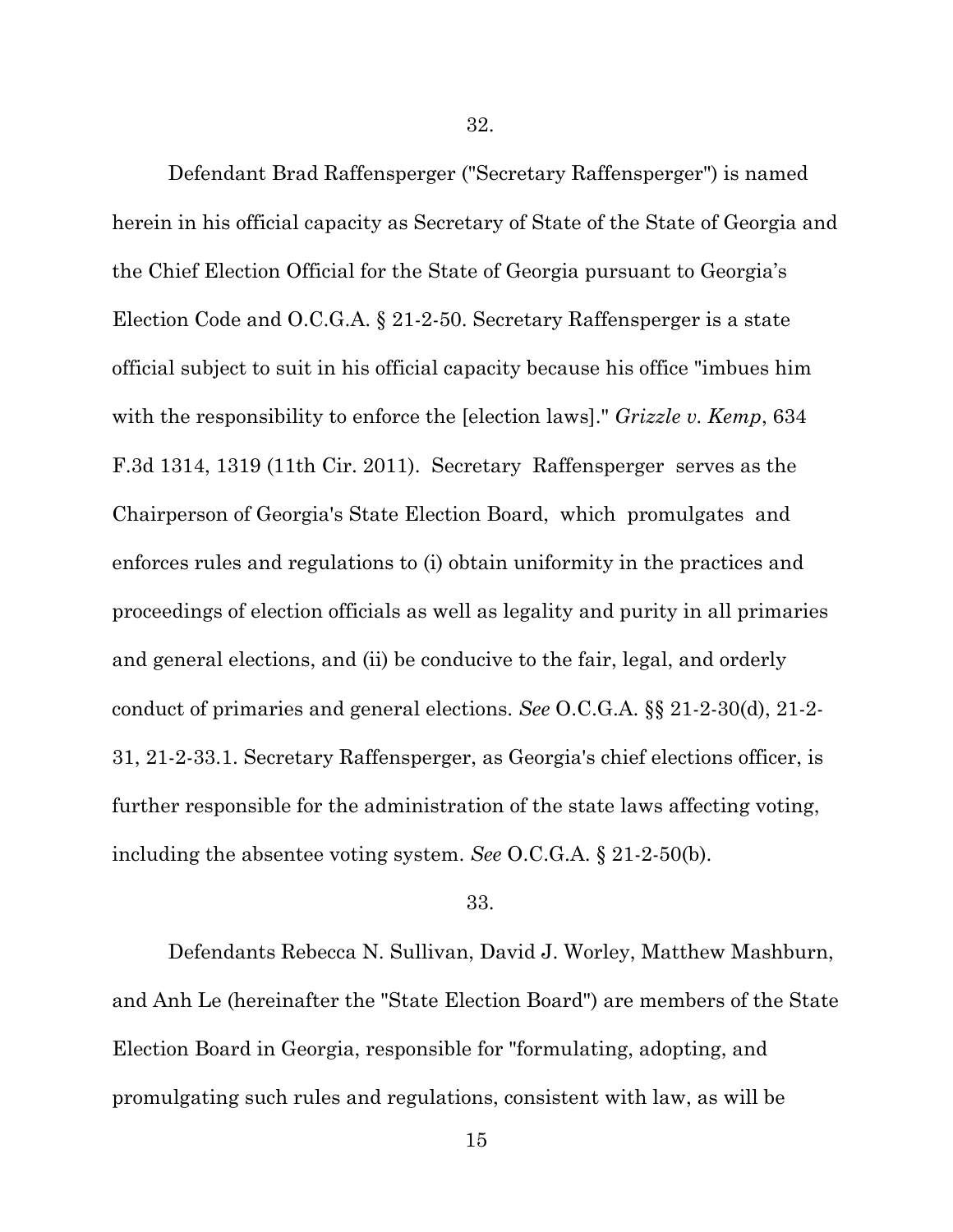conducive to the fair, legal, and orderly conduct of primaries and elections." O.C.G.A. § 21-2-31(2). Further, the State Election Board "promulgate[s] rules and regulations to define uniform and nondiscriminatory standards concerning what constitutes a vote and what will be counted as a vote for each category of voting system" in Georgia. O.C.G.A. § 21-2-31(7). The State Election Board, personally and through the conduct of the Board's employees, officers, agents, and servants, acted under color of state law at all times relevant to this action and are sued for emergency declaratory and injunctive relief in their official capacities.

# **JURISDICTION AND VENUE**

#### 34.

This Court has subject matter jurisdiction under 28 U.S.C. 1331 which provides, "The district courts shall have original jurisdiction of all civil actions arising under the Constitution, laws, or treaties of the United States.

#### 35.

This Court also has subject matter jurisdiction under 28 U.S.C. 1343 because this action involves a federal election for President of the United States. "A significant departure from the legislative scheme for appointing Presidential electors presents a federal constitutional question." *Bush v. Gore*, 531 U.S. 98, 113 (2000) (Rehnquist, C.J., concurring); *Smiley v. Holm*, 285 U.S. 355, 365 (1932).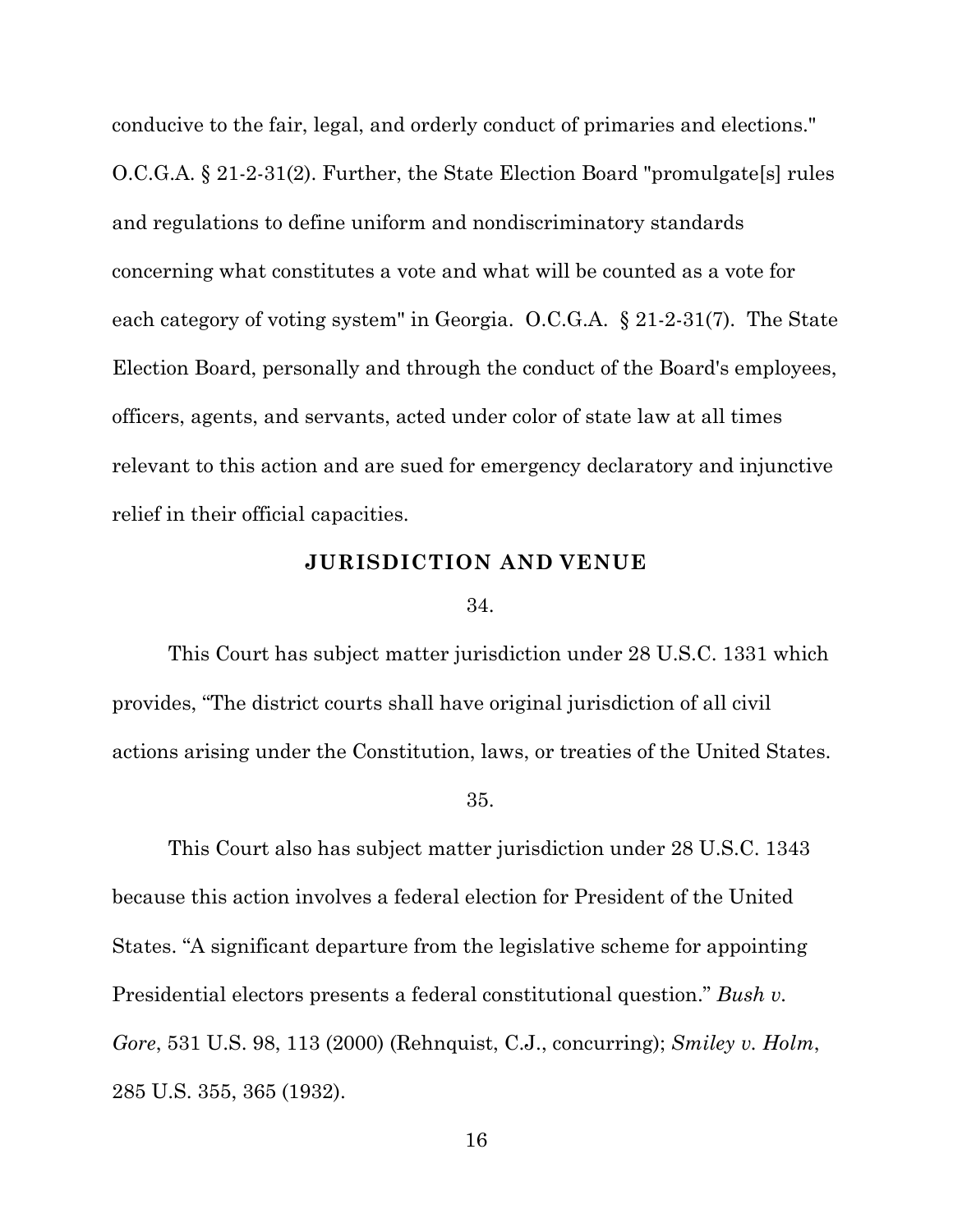36.

The jurisdiction of the Court to grant declaratory relief is conferred by 28 U.S.C. 2201 and 2202 and by Rule 57 and 65, Fed. R. Civ. P. 7.

#### 37.

This Court has jurisdiction over the related Georgia Constitutional claims and State law claims under 28 U.S.C. 1367.

#### 38.

In Georgia, the "legislature" is the General Assembly. *See* Ga. Const. Art. III, § I, Para. I.

#### 39.

Because the United States Constitution reserves for state legislatures the power to set the time, place, and manner of holding elections for Congress and the President, state executive officers, including but not limited to Secretary Raffensperger, have no authority to exercise that power unilaterally, much less flout existing legislation or the Constitution itself.

# **STATEMENT OF FACTS**

# 40.

Plaintiffs bring this action under 42 U.S.C. §§ 1983 and 1988, and under Georgia law, O.C.G.A. § 21-2-522 to remedy deprivations of rights,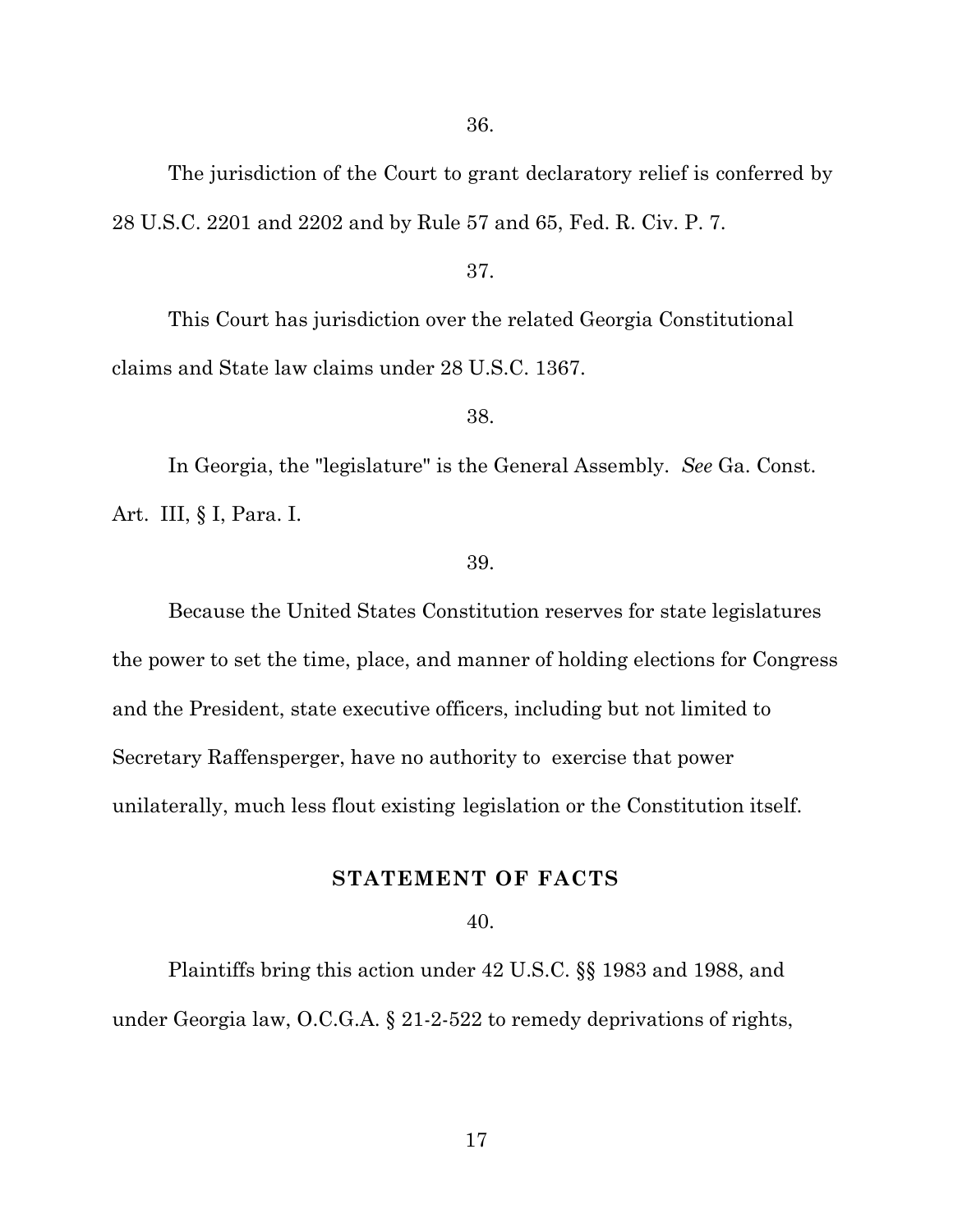privileges, or immunities secured by the Constitution and laws of the United

States and to contest the election results.

41.

The United States Constitution sets forth the authority to regulate

federal elections, the Constitution provides:

The Times, Places and Manner of holding Elections for Senators and Representatives, shall be prescribed in each State by the Legislature thereof; but the Congress may at any time by Law make or alter such Regulations, except as to the Places of choosing Senators. U.S. CONST. art. I, § 4 ("Elections Clause").

42.

With respect to the appointment of presidential electors, the

Constitution provides: Each State shall appoint, in such Manner as the Legislature thereof may direct, a Number of Electors, equal to the whole Number of Senators and Representatives to which the State may be entitled in the Congress: but no Senator or Representative, or Person holding an Office of Trust or Profit under the United States, shall be appointed an Elector. U.S. CONST. art. II, § 1 ("Electors Clause").

43.

Neither Defendant is a "Legislature" as required under the Elections Clause or Electors Clause. The Legislature is "'the representative body which ma[kes] the laws of the people.'" *Smiley* 285 U.S. 365. Regulations of congressional and presidential elections, thus, "must be in accordance with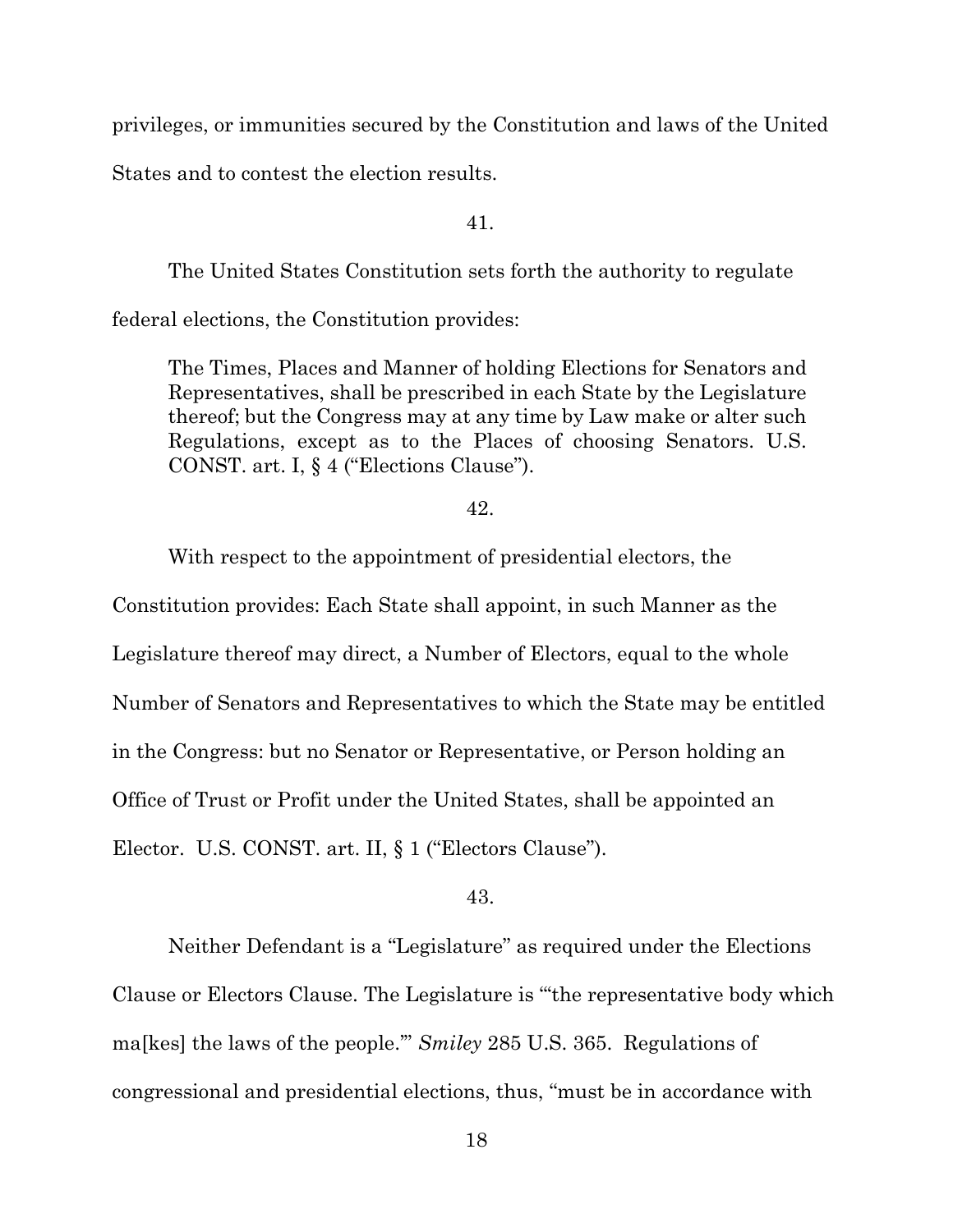the method which the state has prescribed for legislative enactments." Id. at 367; see also *Ariz. State Legislature v. Ariz. Indep. Redistricting Comm'n*, 576 U.S. 787, 135 S. Ct. 2652, 2668 (U.S. 2015).

44.

While the Elections Clause "was not adopted to diminish a State's authority to determine its own lawmaking processes," *Ariz. State Legislature,*  135 S. Ct. at 2677, it does hold states accountable to their chosen processes when it comes to regulating federal elections, *id.* at 2668. "A significant departure from the legislative scheme for appointing Presidential electors presents a federal constitutional question." *Bush,* 531 U.S. at 113 (Rehnquist, C.J., concurring); *Smiley,* 285 U.S. at 365.

45.

Plaintiffs also bring this action under Georgia law, O.C.G.A. § 21-2-522,

Grounds for Contest:

A result of a primary or election may be contested on one or more of the following grounds:

(1) Misconduct, fraud, or irregularity by any primary or election official or officials sufficient to change or place in doubt the result;

(2) When the defendant is ineligible for the nomination or office in dispute;

(3) When illegal votes have been received or legal votes rejected at the polls sufficient to change or place in doubt the result;

(4) For any error in counting the votes or declaring the result of the primary or election, if such error would change the result; or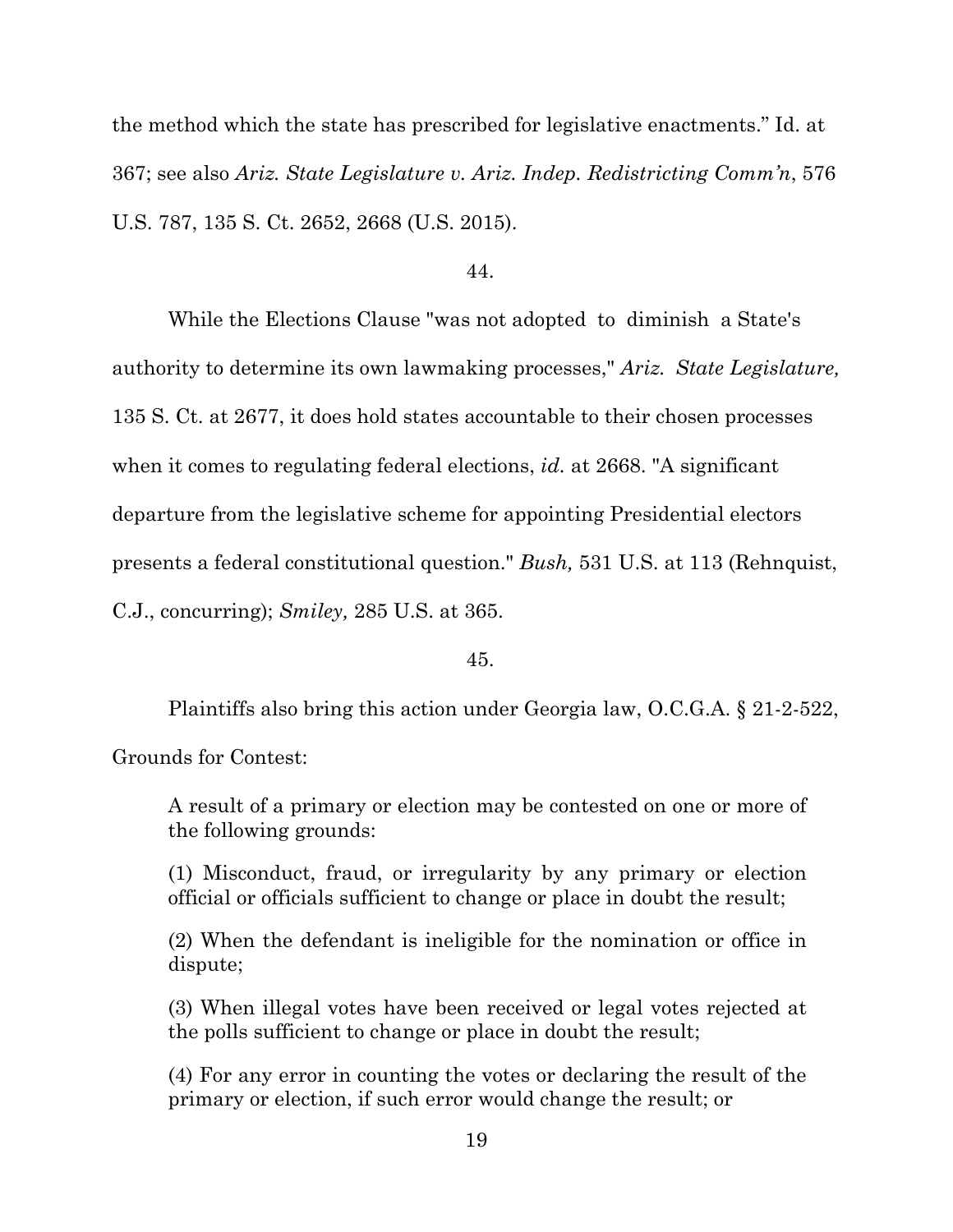(5) For any other cause which shows that another was the person legally nominated, elected, or eligible to compete in a run-off primary or election.

O.C.G.A. § 21-2-522.

# 46.

Under O.C.G.A. § 21-2-10, Presidential Electors are elected.

# 47.

Under O.C.G.A.  $\oint$  21-2-386(a)(l)(B), the Georgia Legislature instructed

the county registrars and clerks (the "County Officials") to handle the

absentee ballots as directed therein. The Georgia Legislature set forth the

procedures to be used by each municipality for appointing the absentee ballot

clerks to ensure that such clerks would "perform the duties set forth in this

Article." *See* O.C.G.A. *§* 21-2-380.1.

#### 48.

The Georgia Election Code instructs those who handle absentee ballots

to follow a clear procedure:

Upon receipt of each [absentee] ballot, a registrar or clerk *shall* write the day and hour of the receipt of the ballot on its envelope. The registrar or clerk *shall* then compare the identifying information on the oath with the information on file in his or her office, *shall*  compare the signature or make on the oath with the signature or mark on the absentee elector's voter card or the most recent update to such absentee elector's voter registration card and application for absentee ballot or a facsimile of said signature or maker taken from said card or application, and *shall,* if the information and signature appear to be valid and other identifying information appears to be correct, so certify by signing or initialing his or her name below the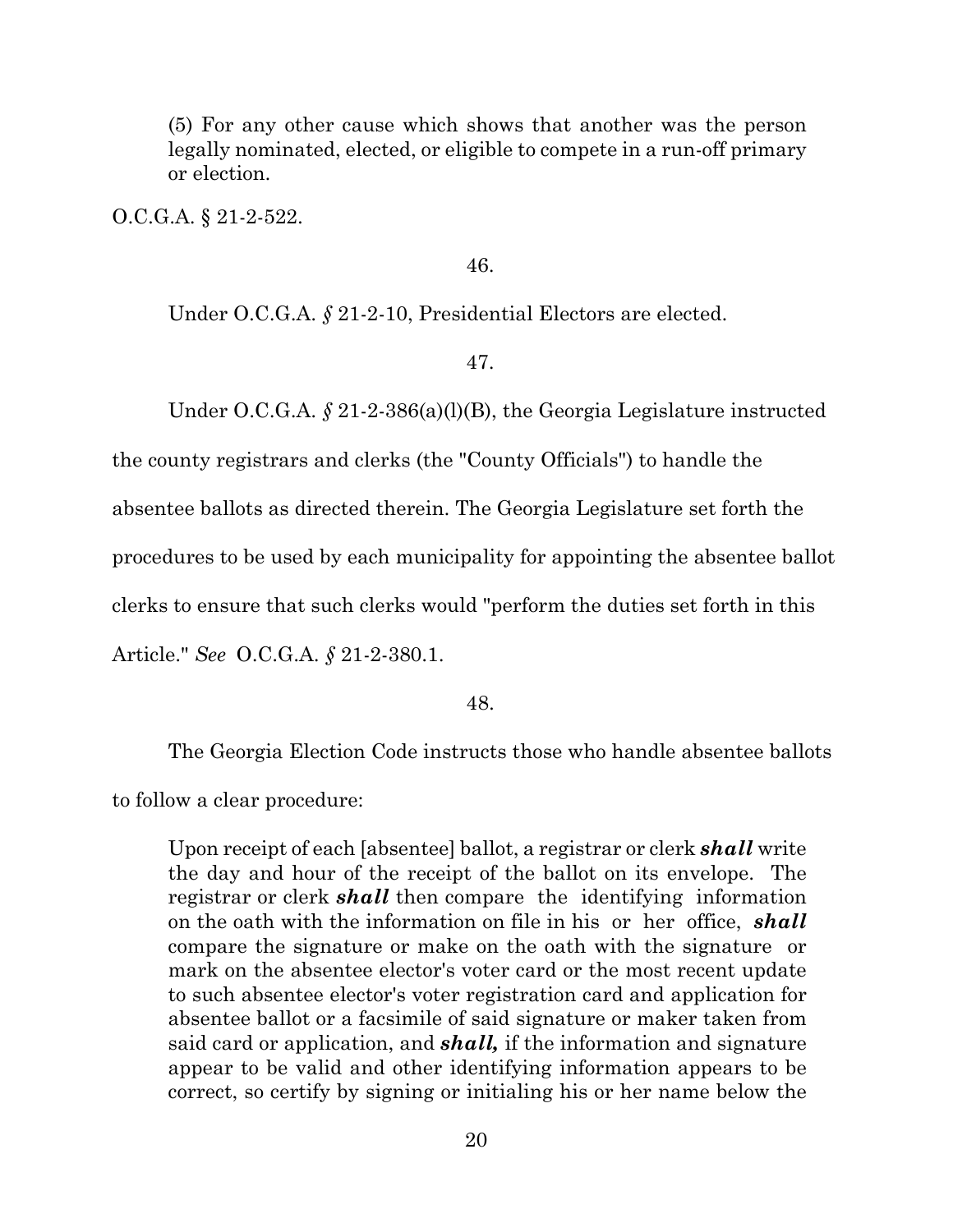voter's oath. Each elector's name so certified shall be listed by the registrar or clerk on the numbered list of absentee voters prepared for his or her precinct.

O.C.G.A. *§* 21-2-386(a)(l )(B) (emphasis added).

49.

Under O.C.G.A. § 21-2-386(a)(l)(C), the Georgia Legislature also established a clear and efficient process to be used by County Officials if they determine that an elector has failed to sign the oath on the outside envelope enclosing the ballot or that the signature does not conform with the signature on file in the registrar's or clerk's office (a "defective absentee ballot").

50.

The Georgia Legislature also provided for the steps to be followed by

County Officials with respect to defective absentee ballots:

*If the elector has failed to sign the oath, or if the signature does not appear to be valid*, or if the elector has failed to furnish required information *or information so furnished does not conform with that on file in the registrar's or clerk's office*, or if the elector is otherwise found disqualified to vote, the registrar or clerk shall write across the face of the envelope "Rejected," giving the reason therefor. The board of registrars or absentee ballot clerk *shall* promptly *notify the elector of such rejection*, a copy of which notification *shall* be retained in the files of the board of registrars or absentee ballot clerk for at least one year.

O.C.G.A. § 21-2 -386(a) (l)(C) (emphasis added).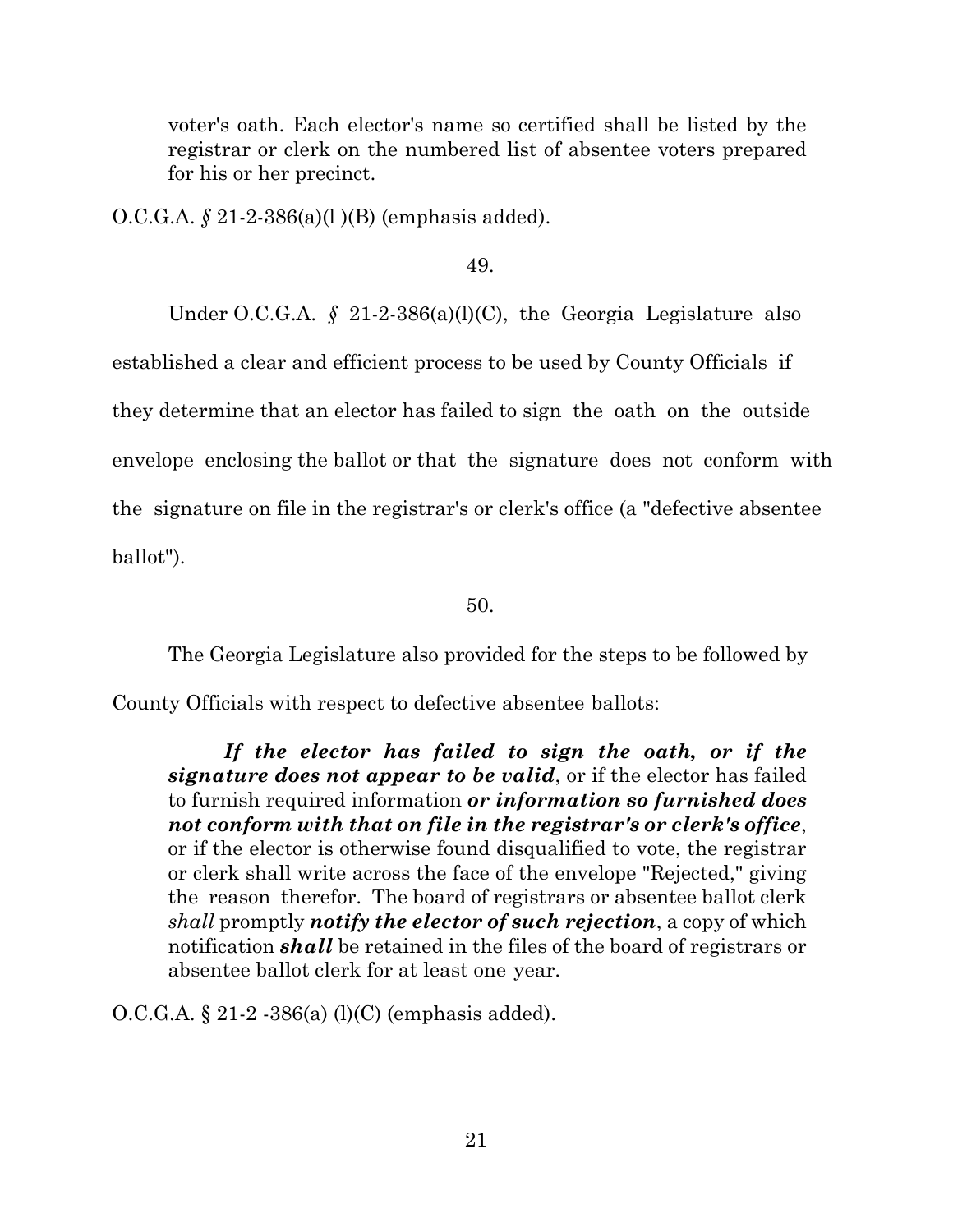# **I. DEFENDANTS' UNAUTHORIZED ACTIONS VIOLATED THE GEORGIA ELECTION CODE AND CAUSED THE PROCESSING OF DEFECTIVE ABSENTEE BALLOTS.**

51.

Notwithstanding the clarity of the applicable statutes and the constitutional authority for the Georgia Legislature's actions, on March 6, 2020, the Secretary of State of the State of Georgia, Secretary Raffensperger, and the State Election Board, who administer the state elections (the "Administrators") entered into a "Compromise and Settlement Agreement and Release" (the "Litigation Settlement") with the Democratic Party of Georgia, Inc., the Democrat Senatorial Campaign Committee, and the Democratic Congressional Campaign Committee (collectively, the "Democrat Party Agencies"), setting forth different standards to be followed by the clerks and registrars in processing absentee ballots in the State of Georgia[8.](#page-21-0)

52.

Under the Settlement, however, the Administrators agreed to change the statutorily prescribed manner of handling absentee ballots in a manner that is not consistent with the laws promulgated by the Georgia Legislature for elections in this state.

<span id="page-21-0"></span>

<sup>8</sup> *See Democratic Party of Georgia, Inc., et al. v. Raffensperger, et al.,* Civil Action File No. 1:l 9-cv-05028-WMR, United States District Court for the Northern District of Georgia, Atlanta Division, Doc. 56-1.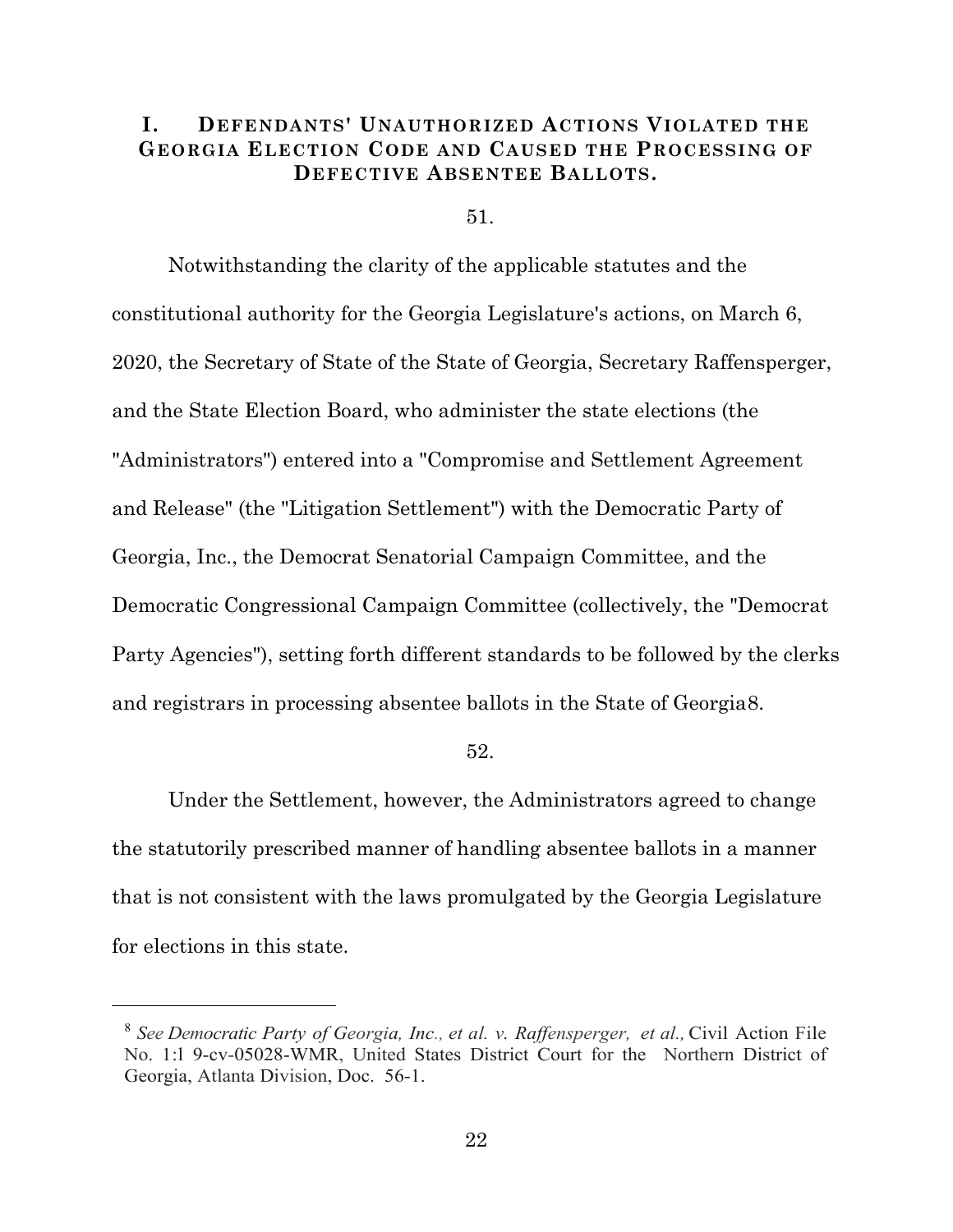The Settlement provides that the Secretary of State would issue an "Official Election Bulletin" to county Administrators overriding the statutory procedures prescribed for those officials. That power, however, does not belong to the Secretary of State under the United States Constitution.

# 54.

The Settlement also changed the signature requirement reducing it to a broad process with discretion, rather than enforcement of the signature requirement as statutorily required under O.C.G.A. 21-2-386(a)(l).

# 55.

The Georgia Legislature instructed county registers and clerks (the "County Officials") regarding the handling of absentee ballots in O.C.G.A. S  $21-2-386(a)(1)(B)$ ,  $21-2-380.1$ . The Georgia Election Code instructs those who handle absentee ballots to follow a clear procedure:

Upon receipt of each absentee ballot, a registrar or clerk shall write the day and hour of the receipt of the ballot on its envelope. The registrar or clerk shall then compare the identifying information on the oath with the information on file in his or her office, shall compare the signature or make on the oath with the signature or mark on the absentee elector's voter card or the most recent update to such absent elector's voter registration card and application for absentee ballot or a facsimile of said signature or maker taken from said card or application, and shall, if the information and signature appear to be valid and other identifying information appears to be correct, so certify by signing or initialing his or her name below the voter's oath …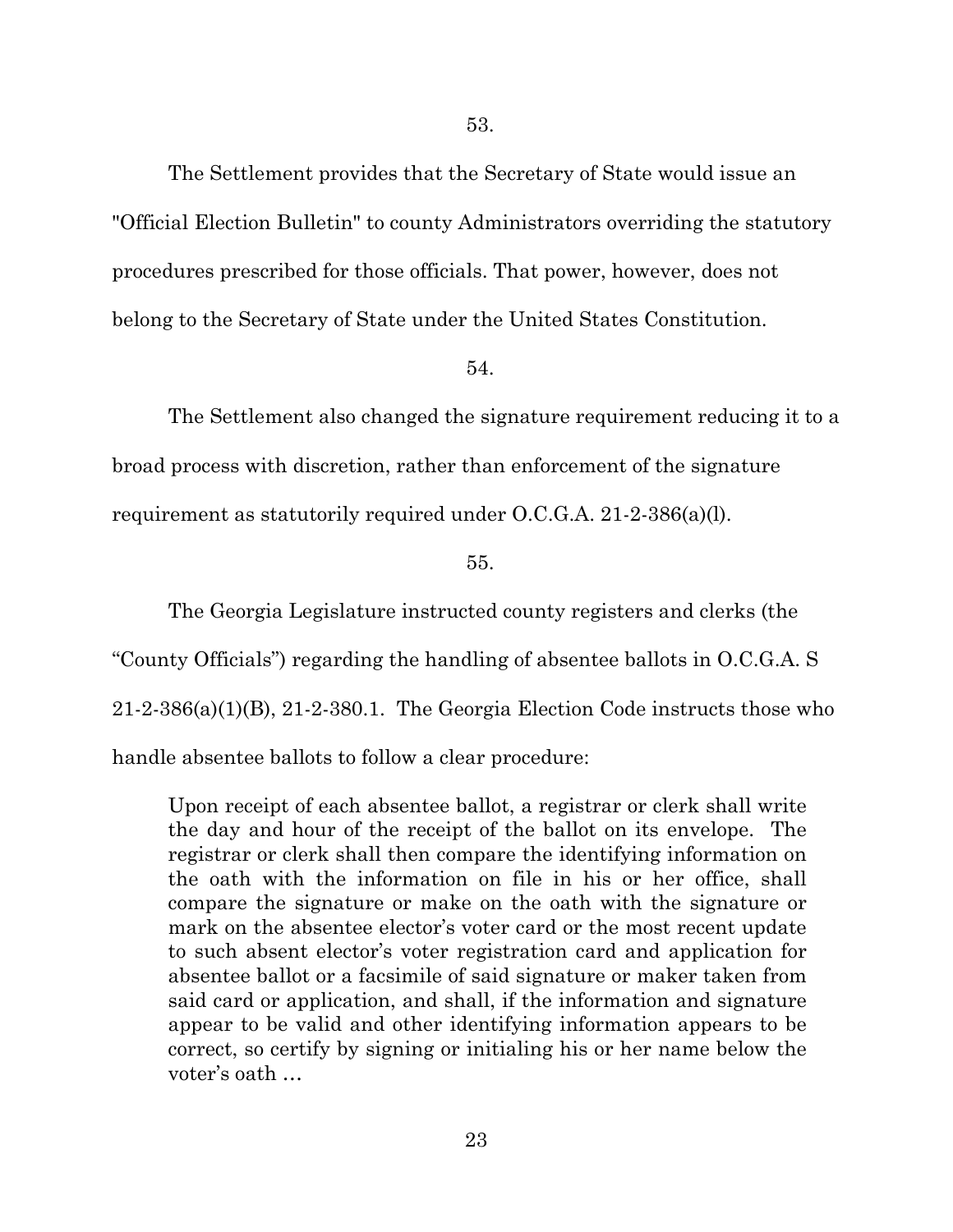O.C.G.A. S 21-2-386(a)(1)(B).

## 56.

The Georgia Legislature prescribed procedures to ensure that any request for an absentee ballot must be accompanied by sufficient identification of the elector's identity. *See* O.C.G.A. *§* 21-2-38 l(b )(1) (providing, in pertinent part, "In order to be found eligible to vote an absentee ballot in person at the registrar's office or absentee ballot clerk's office, such person shall show one of the forms of identification listed in Code Section 21-2-417 ...").

#### 57.

An Affiant testified, under oath, that "It was also of particular interest to me to see that signatures were not being verified and that there were no corresponding envelopes seen in site." (Attached hereto as Exh. 10, Mayra Romera, at par. 7).

# 58.

To reflect the very reason for process, it was documented that in the primary election, prior to the November 3, 2020 Presidential election, many ballots got to voters after the election. Further it was confirmed that "Untold thousands of absentee ballot requests went unfulfilled, and tens of thousands of mailed ballots were rejected for multiple reasons including arriving too late

24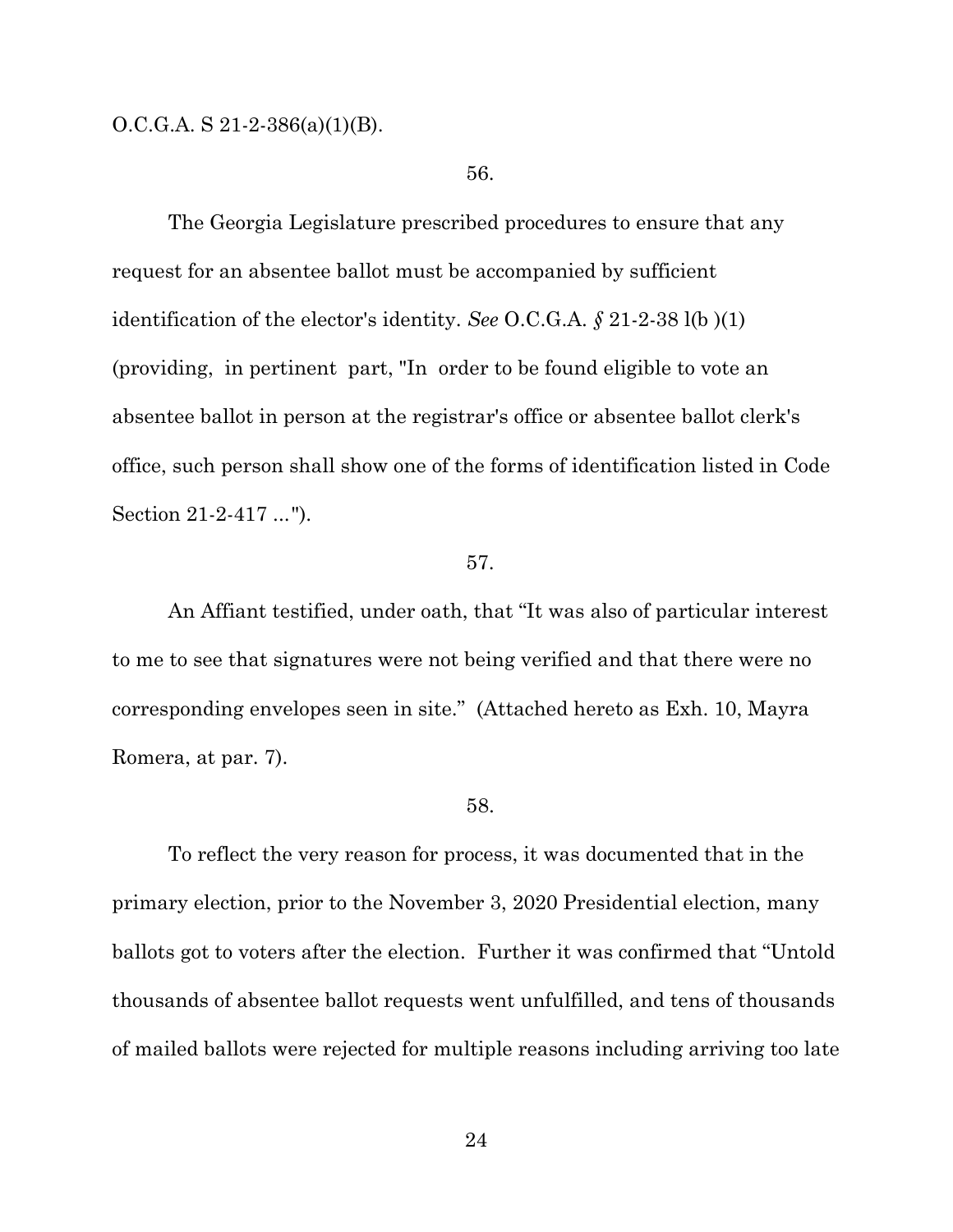to be counted. See the Associated Press, *Vote-by-Mail worries: A leaky pipeline in many states*, August 8, 2020.**[9](#page-24-0)**

#### 59.

Pursuant to the Settlement, the Administrators delegated their responsibilities for determining when there was a signature mismatch by considering in good faith only partisan-based training - "additional guidance and training materials" drafted by the Democrat Party Agencies' representatives contradicting O.C.G.A. § 21-2-31.

# **B. UNLAWFUL EARLY PROCESSING OF ABSENTEE BALLOTS** 60.

In April 2020, the State Election Board adopted on a purportedly "Emergency Basis" Secretary of State Rule 183-1-14-0.9-.15, Processing Ballots Prior to Election Day. Under this rule, county election officials are authorized to begin processing absentee ballots up to three weeks befoe election day. Thus, the rule provides in part that "(1) Beginning at 8:00 AM on the third Monday prior to Election Day, the county election superintendent **shall be authorized to open the outer envelope of accepted absentee ballots** …" (Emphasis added).

<span id="page-24-0"></span> $\overline{a}$ 

<sup>9</sup> *https://apnews.com/article/u-s-news-ap-top-news-election-2020-technology-politics-52e87011f4d04e41bfffccd64fc878e7*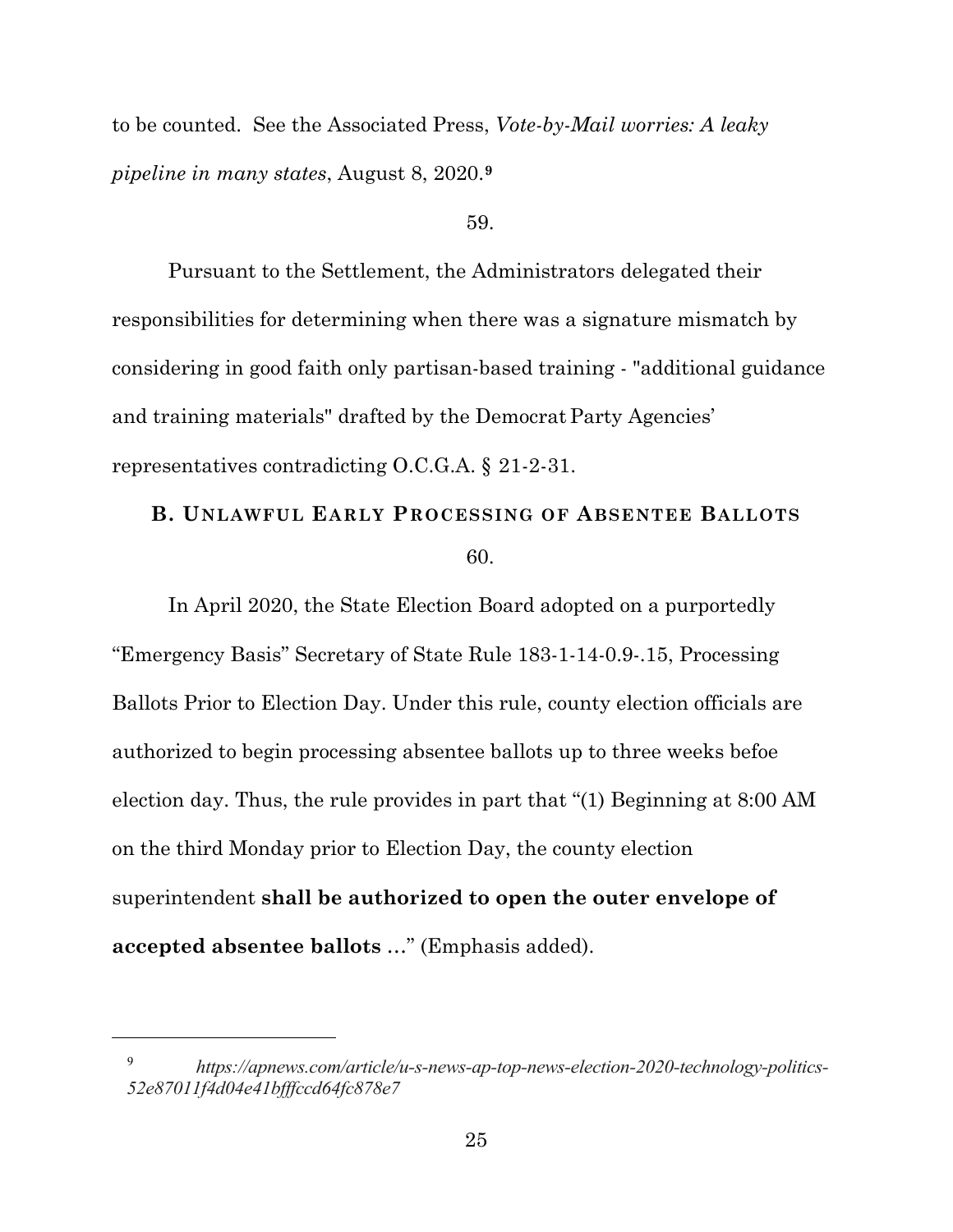Rule 183-1-14-0.9-.15 is in direct and irreconcilable conflict with

O.C.G.A. § 21-2-386(a)(2), which prohibits the opening of absentee ballots until election day:

**After the opening of the polls** on the day of the primary, election, or runoff, the registrars or absentee ballot clerks **shall be authorized to open the outer envelope** on which is printed the oath of the elector in such a manner as not to destroy the oath printed thereon; provided, however, that the registrars or absentee ballot clerk shall not be authorized to remove the contents of such outer envelope or to open the inner envelope marked "Official Absentee Ballot," except as otherwise provided in this Code section.

(Emphasis added).

# 62.

In plain terms, the statute clearly prohibits opening absentee ballots prior to election day, while the rule authorizes doing so three weeks before election day. There is no reconciling this conflict. The State Election Board has authority under O.C.G.A. § 21-2-31 to adopt lawful and legal rules and regulations, but no authority to promulgate a regulation that is directly contrary to an unambiguous statute. Rule 183-1-14-0.9-.15 is therefore plainly and indisputably unlawful.

# 63.

The State Election Board re-adopted Rule 183-1-14-0.9-.15 on November 23, 2020 for the upcoming January 2021 runoff election.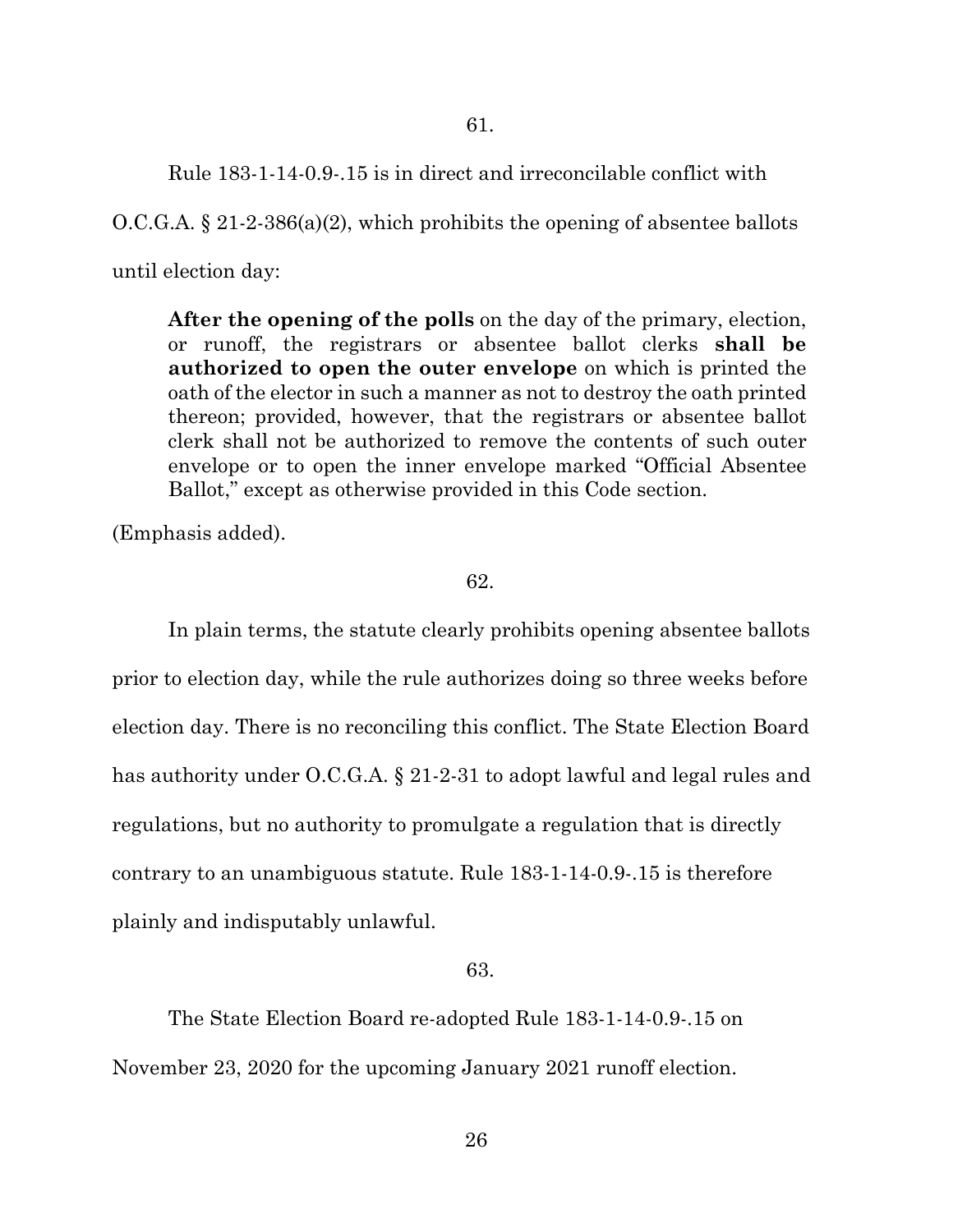# **C. UNLAWFUL AUDIT PROCEDURES**

## 64.

According to Secretary Raffensperger, in the presidential general

election, 2,457,880 votes were cast in Georgia for President Donald J. Trump,

and 2,472,002 votes were cast for Joseph R. Biden, which narrowed in

Donald Trump's favor after the most recent recount.

65.

Secretary Raffensperger declared that for the Hand Recount:

Per the instructions given to counties as they conduct their audit triggered full hand recounts, designated monitors will be given complete access to observe the process from the beginning. While the audit triggered recount must be open to the public and media, designated monitors will be able to observe more closely. The general public and the press will be restricted to a public viewing area. Designated monitors will be able to watch the recount while standing close to the elections' workers conducting the recount.

Political parties are allowed to designate a minimum of two monitors per county at a ratio of one monitor per party for every ten audit boards in a county... Beyond being able to watch to ensure the recount is conducted fairly and securely, the two-person audit boards conducting the hand recount call out the votes as they are recounted , providing monitors and the public an additional way to keep tabs on the process.[10](#page-26-0)

<span id="page-26-0"></span><sup>10</sup> *Office of Brad Raffensperger, Monitors Closely Observing Audit-Triggered Full Hand Recount: Transparency is Built Into Process*,

 $\overline{a}$ 

https://sos.ga.gov/index.php/elections/monitors\_closely\_observing\_audittriggered full hand recount transparency is built into process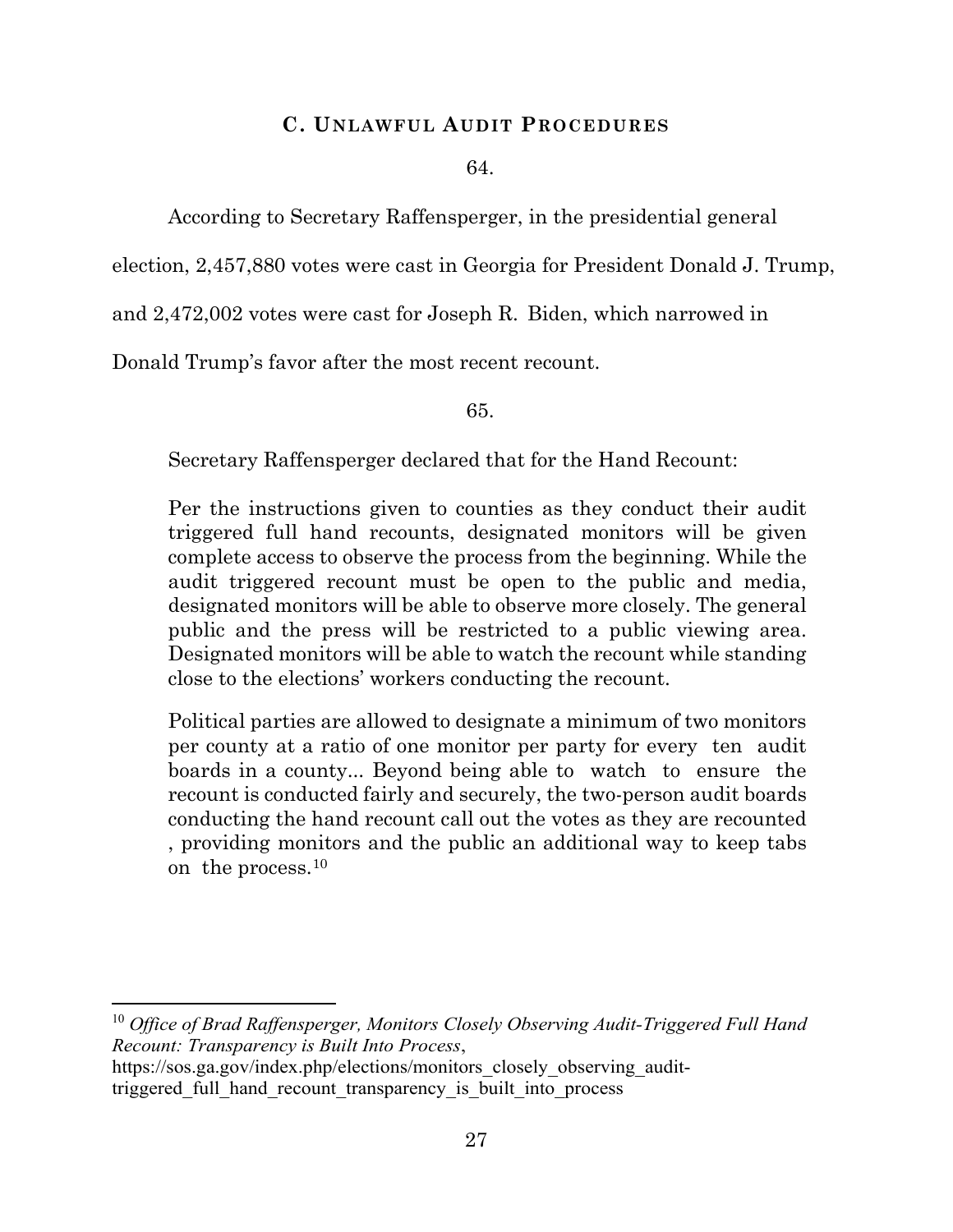The audit was conducted O.C.G.A. § 21-2-498. This code section requires that audits be completed "in public view" and authorizes the State Board of Elections to promulgate regulations to administer an audit "to ensure that collection of validly cast ballots is complete, accurate and trustworthy throughout the audit."

#### 67.

Plaintiffs can show that Democrat-majority counties provided political parties and candidates, including the Trump Campaign, no meaningful access or actual opportunity to review and assess the validity of mail-in ballots during the pre-canvassing meetings. While in the audit or recount, they witnessed Trump votes being put into Biden piles.

#### 68.

Non-parties Amanda Coleman and Maria Diedrich are two individuals who volunteered to serve as designated monitors for the Donald J. Trump Presidential Campaign, Inc. (the "Trump Campaign") on behalf of the Georgia Republican Party (the "Republican Party") at the Hand Recount. (Attached hereto and incorporated herein as Exhibits 2 and 3), respectively, are true and correct copies of (1) the Affidavit of Amanda Coleman in Support of Plaintiffs' Motion for Temporary Restraining Order (the "Coleman Affidavit"), and (2) the Affidavit of Maria Diedrich in Support of Plaintiffs'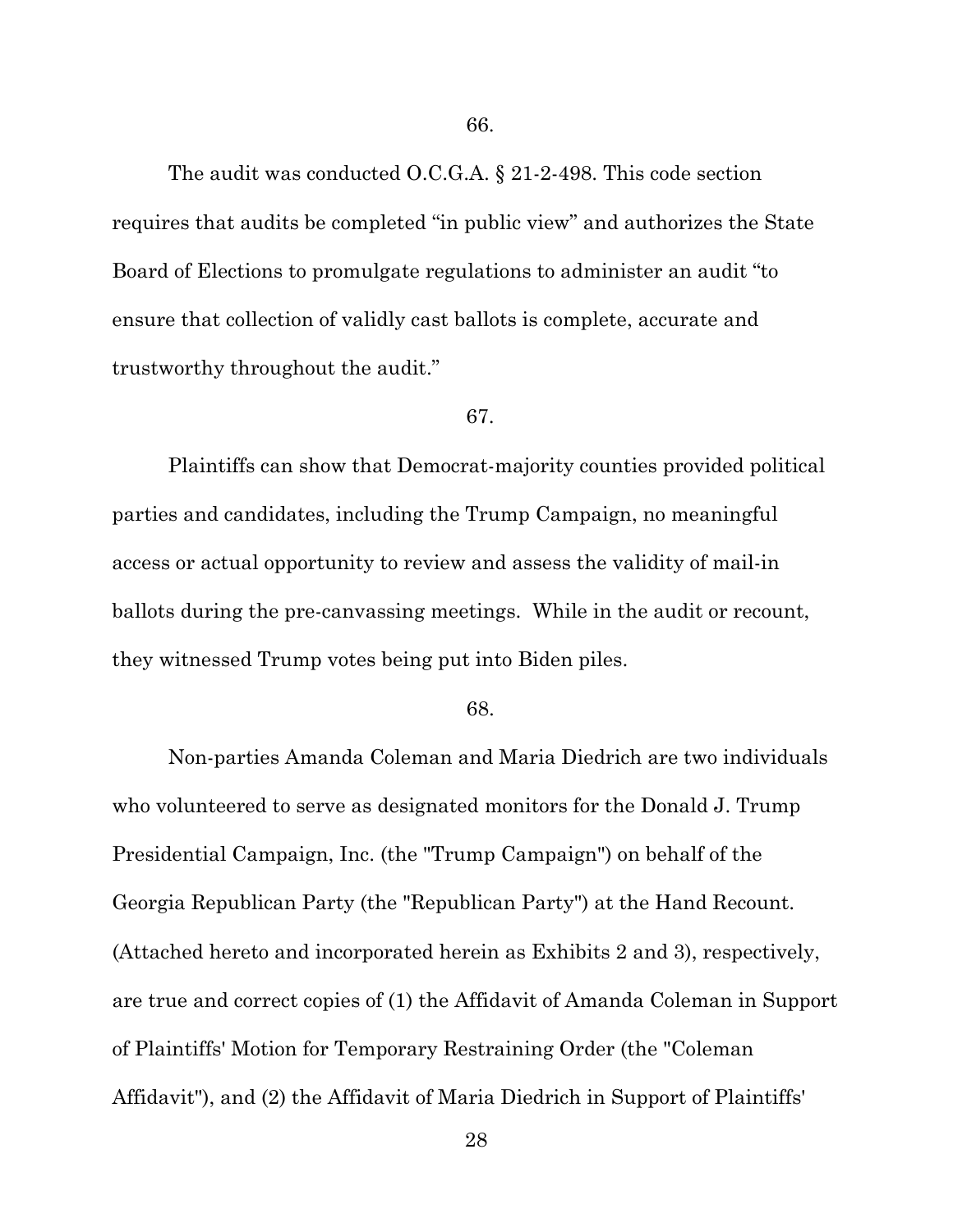Motion for Temporary Restraining Order (the "Diedrich Affidavit"). (See Exh. 11, Coleman Aff.,2; Exh. 12, Diedrich Aff., 2.)

# 69.

The Affidavits set forth various conduct amounting to federal crimes, clear improprieties, insufficiencies, and improper handling of ballots by County Officials and their employees that Ms. Coleman and Ms. Diedrich personally observed while monitoring the Hand Recount. *(See* Exh. 11, Coleman Aff., 3-10; Exh. 12, Diedrich Aff., 4-14.)

# 70.

As a result of her observations of the Hand Recount as a Republican Party monitor, Ms. Diedrich declared, "There had been no meaningful way to review or audit any activity" at the Hand Recount. *(See* Exh. 12, Diedrich Aff.,14.)

# 71.

As a result of their observations of the Hand Recount as Republican Party monitors, Ms. Coleman likewise declared, "There was no way to tell if any counting was accurate or if the activity was proper." (See Exh. 12, Coleman Aff.,10).

# 72.

On Election Day, when the Republican poll watchers were, for a limited time, present and allowed to observe in various polling locations, they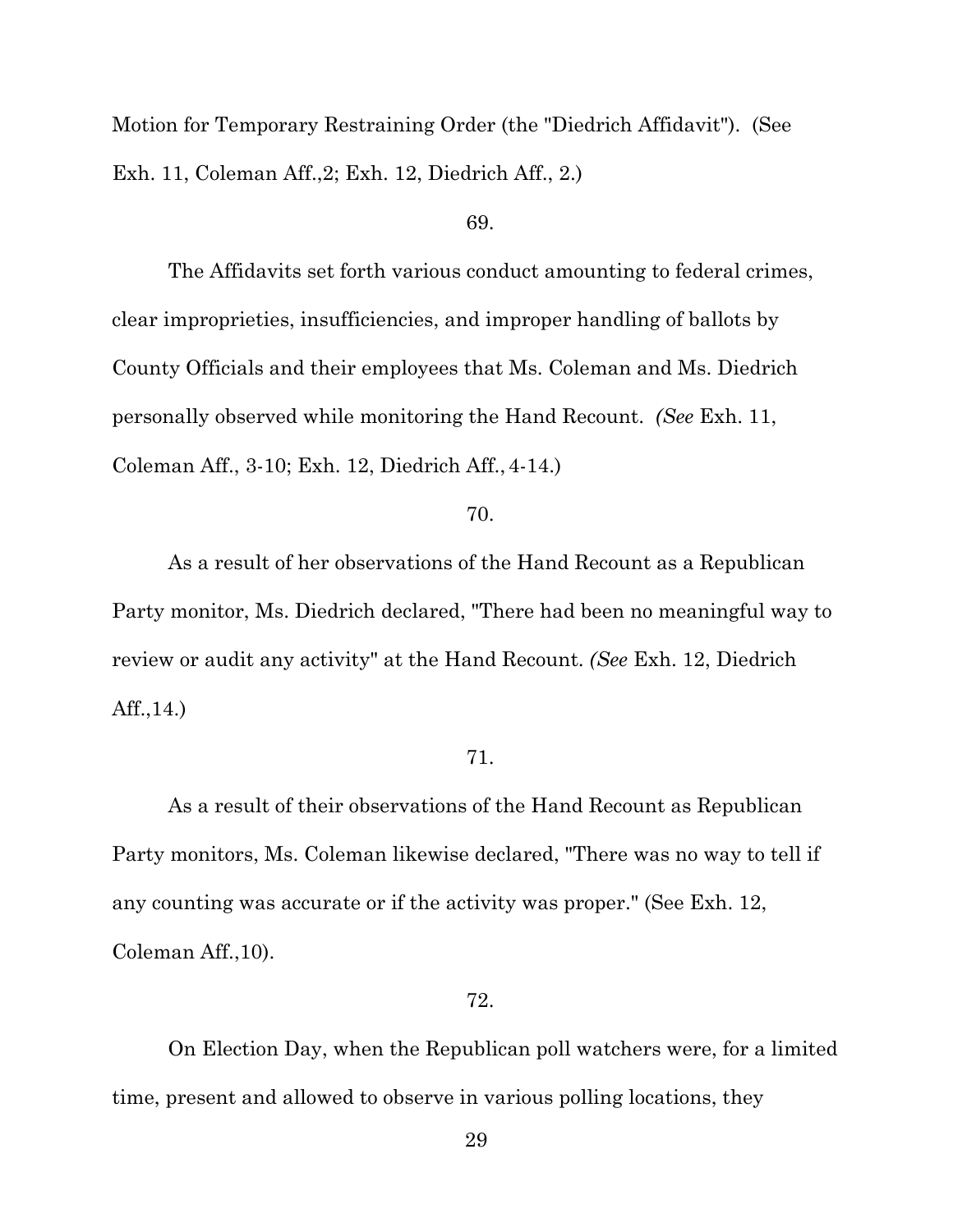observed and reported numerous instances of election workers failing to follow the statutory mandates relating to two critical requirements, among other issues:

(1) a voter's right to spoil their mail-in ballot at their polling place on election day and to then vote in-person, and

(2) the ability for voters to vote provisionally on election day when a mail-in ballot has already been received for them, but when they did not cast those mail-in ballots, who sought to vote in person during early voting but was told she already voted; she emphasized that she had not. The clerk told her he would add her manually with no explanation as to who or how someone voted using her name. (Attached hereto as Exh. 13, Aff. Ursula Wolf)

#### 73.

Another observer for the ballot recount testified that "*at no time did I witness any Recounter or individual participate in the recount verifying signatures [on mail-in ballots].*" (Attached hereto as Exh. 14, Nicholas Zeher Aff).

# 74.

In some counties, there was no actual "hand" recounting of the ballots during the Hand Recount, but rather, County Officials and their employees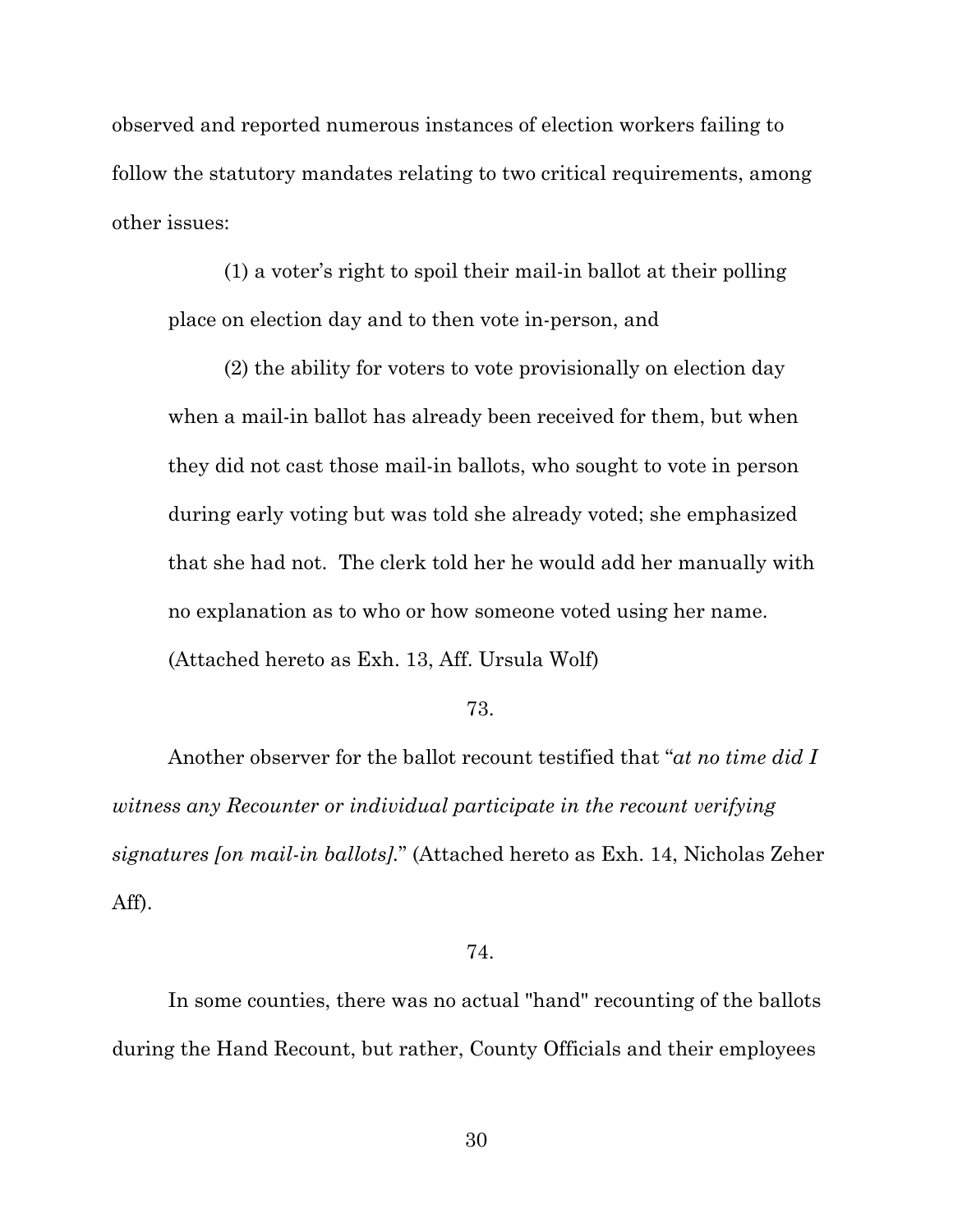simply conducted another machine count of the *same* ballots. (See. Exh. 9,

10). That will not reveal the massive fraud of which plaintiffs complain.

75.

A large number of ballots were identical and likely fraudulent. An

Affiant explains that she observed a batch of utterly pristine ballots:

14. Most of the ballots had already been handled; they had been written on by people, and the edges were worn. They showed obvious use. However, one batch stood out. It was pristine. There was a difference in the texture of the paper - it was if they were intended for absentee use but had not been used for that purposes. There was a difference in the feel.

15. These different ballots included a slight depressed pre-fold so they could be easily folded and unfolded for use in the scanning machines. There were no markings on the ballots to show where they had com~ from, or where they had been processed. These stood out.

16. In my 20 years of experience of handling ballots, I observed that the markings for the candidates on these ballots were unusually uniform, perhaps even with a ballot-marking device. By my estimate in observing these ballots, approximately 98% constituted votes for Joe Biden. I only observed two of these ballots as votes for President Donald J. Trump." (See Exh. 15 Attached hereto).

76.

The same Affiant further testified specifically to the breach of the chain

of custody of the voting machines the night before the election stating:

we typically receive the machines, the ballot marking devices – on the Friday before the election, with a chain of custody letter to be signed on Sunday, indicating that we had received the machines and the counts on the machines when received, and that the machines have been sealed. **In this case, we were asked to sign the chain of custody letter on Sunday, even though the machines were not delivered until 2:00 AM in the morning on Election Day.**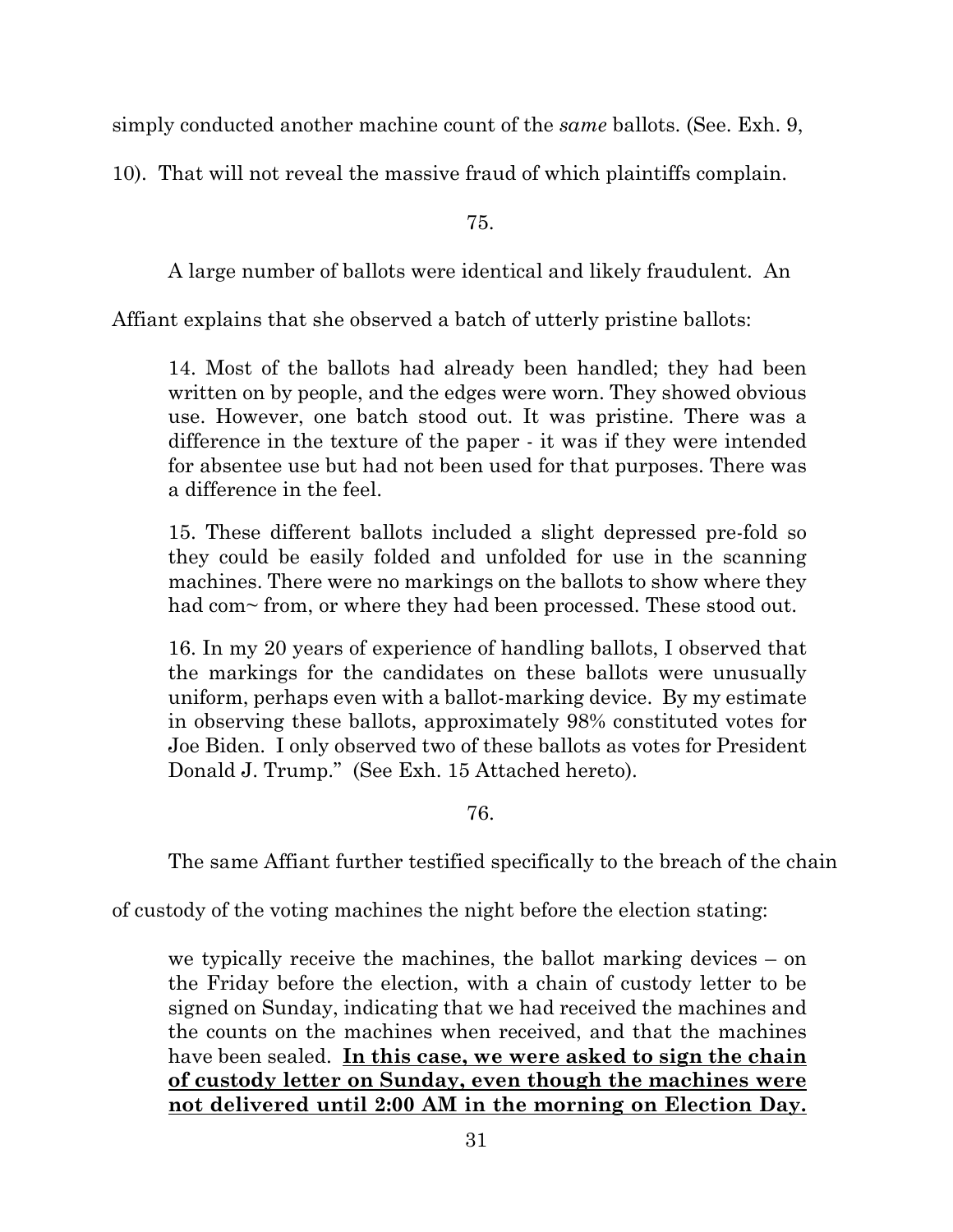The Milton precinct received its machines at 1:00 AM in the morning on Election Day. This is unacceptable and voting machines should [not] be out of custody prior to an Election Day. *Id*.

# **II. EVIDENCE OF FRAUD**

# **A PATTERN SHOWING THE ABSENCE OF MISTAKE**

77.

The stunning pattern of the nature and acts of fraud demonstrate an absence of mistake.

78.

The same Affiant further explained, in sworn testimony, that the breach included: "when we did receive the machines, they were not sealed or locked, the serial numbers were not what were reflected on the related documentation…" *See Id.*

79.

An affiant testified that "While in Henry County, I personally witnessed ballots cast for Donald Trump being placed in the pile for Joseph Biden, I witnessed this happen at table "A".' (See Exh. 14, par. 27).

80.

The Affiant further testified, that "when this was brought to Ms. Pitts attention, it was met with extreme hostility. At no time did I witness any ballot cast for Joseph Biden be placed in the pile for Donald Trump. (See Exh. 14, par. 28).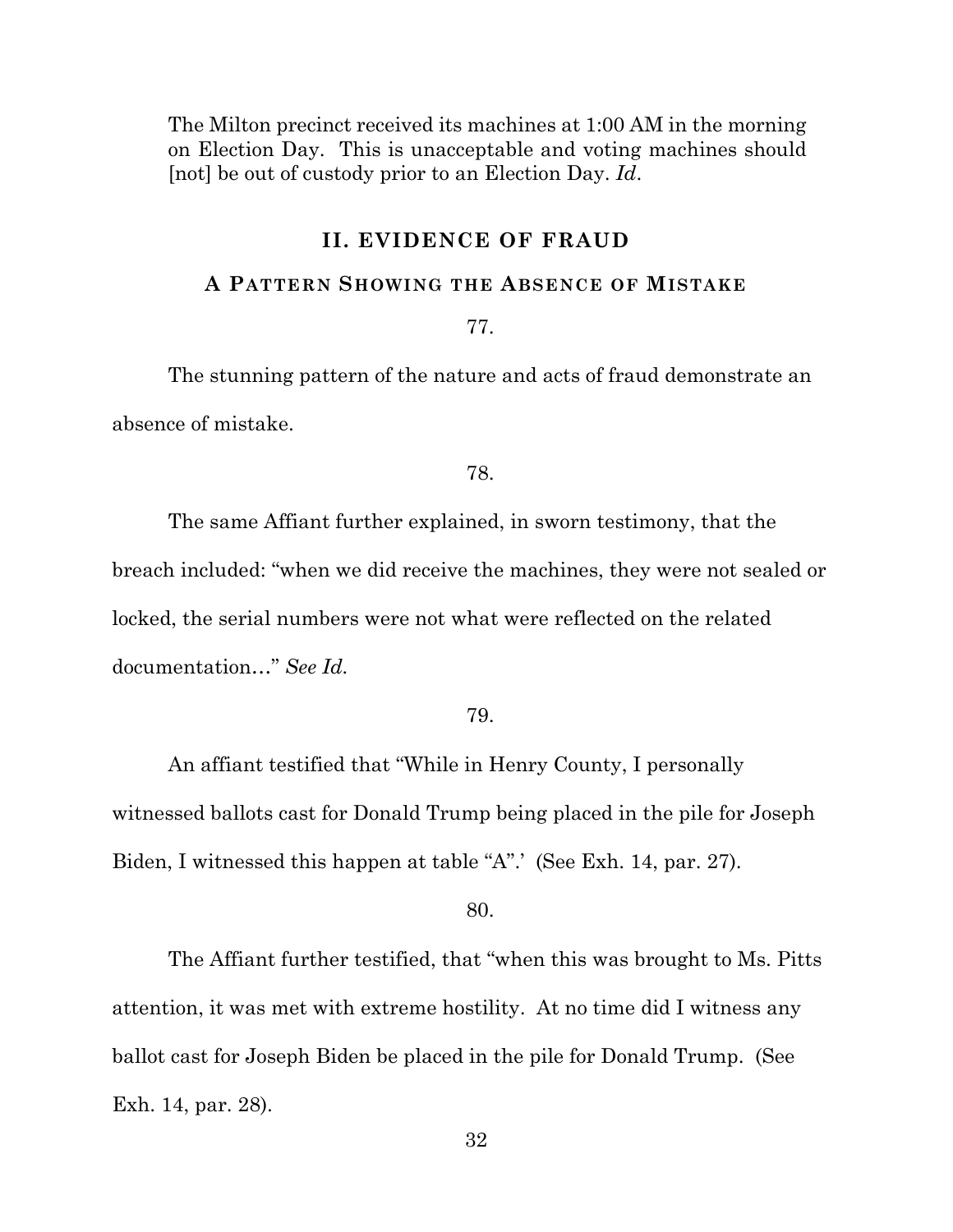Another Affiant in the mail-in ballot and absentee ballot recounting process, testified in her sworn affidavit, that "on November 16, 2020 … It was also of particular interest to me to see that signatures were not being verified and there were no corresponding envelopes seen in sight." (See Exh. 10, at Par. 7).

82.

Yet another Affiant, in the recount process, testified that he received

push back and a lack of any cooperation and was even threatened as if he did

something wrong, when he pointed out the failure to follow the rules with the

observers while open mail-in ballot re-counting was occurring, stating:

"However, as an observer, I observed that the precinct had twelve (12) counting tables, but only one (1) monitor from the Republican Party. I brought it up to Erica Johnston since the recount rules provided for one (1) monitor from each Party per ten (10) tables or part thereof…"

(See Attached hereto, Exh. 16, Ibrahim Reyes Aff.)

83.

Another Affiant explains a pattern of behavior that is alarming, in his

position as an observer in the recount on absentee ballots with barcodes, he

testified:

*I witnessed two poll workers placing already separated paper machine receipt ballots with barcodes in the Trump tray, placing them in to the Biden tray.* I also witnessed the same two poll workers putting the already separated paper receipt b*a*llots in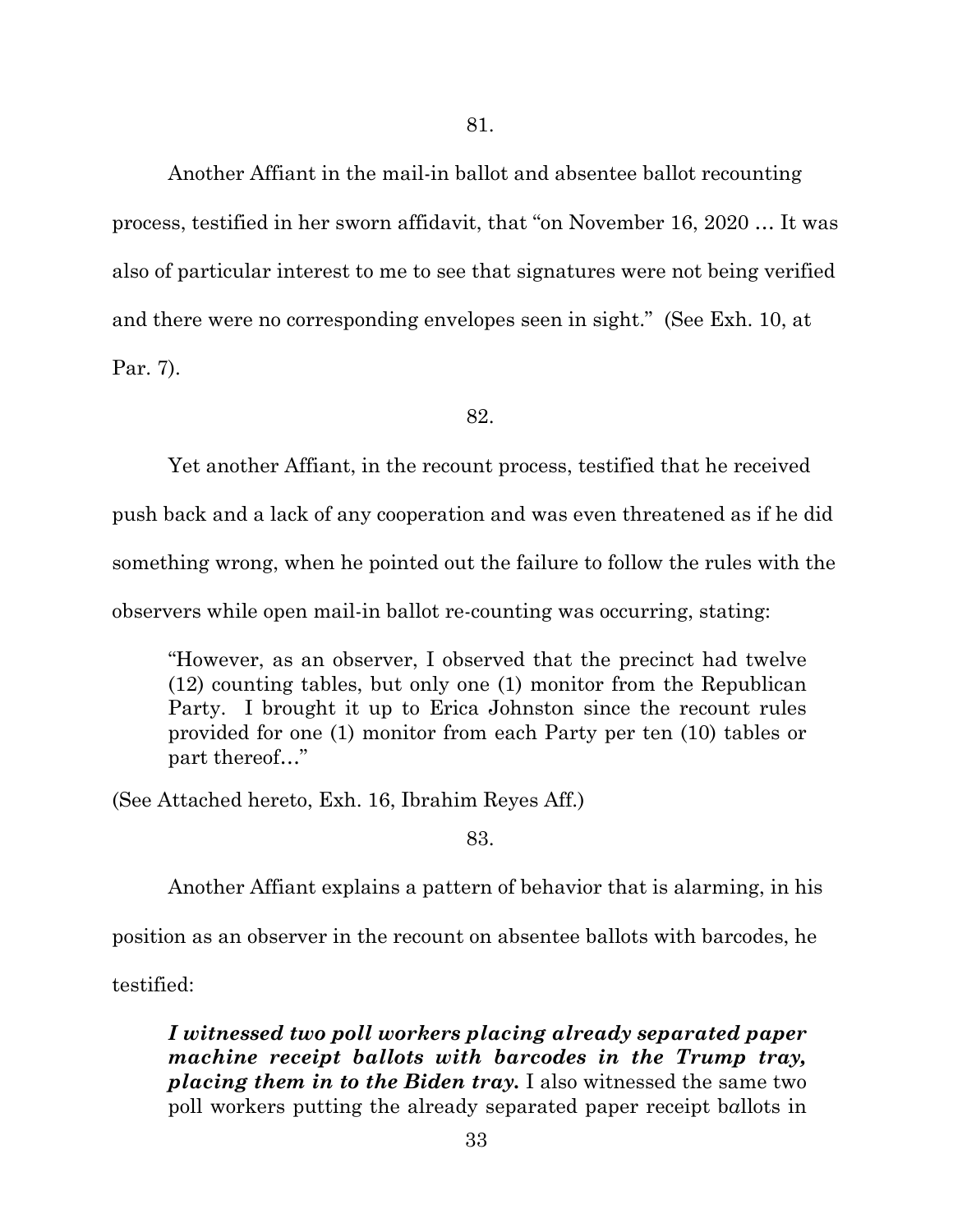the "No Vote" and "Jorgensen" tray, and removing them and putting them inside the Biden tray, They then took out all of the ballots out of the Biden tray and stacked them on the table, writing on the count ballot sheet.

*(*See Attached hereto, Exh*.*17*,* pars. 4-5, Aff. of Consetta Johson*).*

84.

Another Affiant, a Democrat, testified in his sworn affidavit, that

before he was forced to move back to where he could not see, he had in fact

seen "absentee ballots for Trump inserted into Biden's stack, and counted as

Biden votes. This occurred a few times". (See attached hereto, Exh. 18 at

Par. 12, Aff. of Carlos Silva).

85.

Yet another Affiant testified about the lack of process and the hostility

only towards the Republican party, which is a violation of the Equal

Protection Clause. He testified:

I also observed throughout my three days in Atlanta, not once did anyone verify these ballots. In fact, there was no authentication process in place and no envelopes were observed or allowed to be observed. I saw hostility towards Republican observers but never towards Democrat observers. Both were identified by badges.

(*See Id*., at pars. 13-14).

# 86.

Another Affiant explained that his ballot was not only not processed in accordance with Election law, he witnessed people reviewing his ballot to decide where to place it, which violated the privacy of his ballot, and when he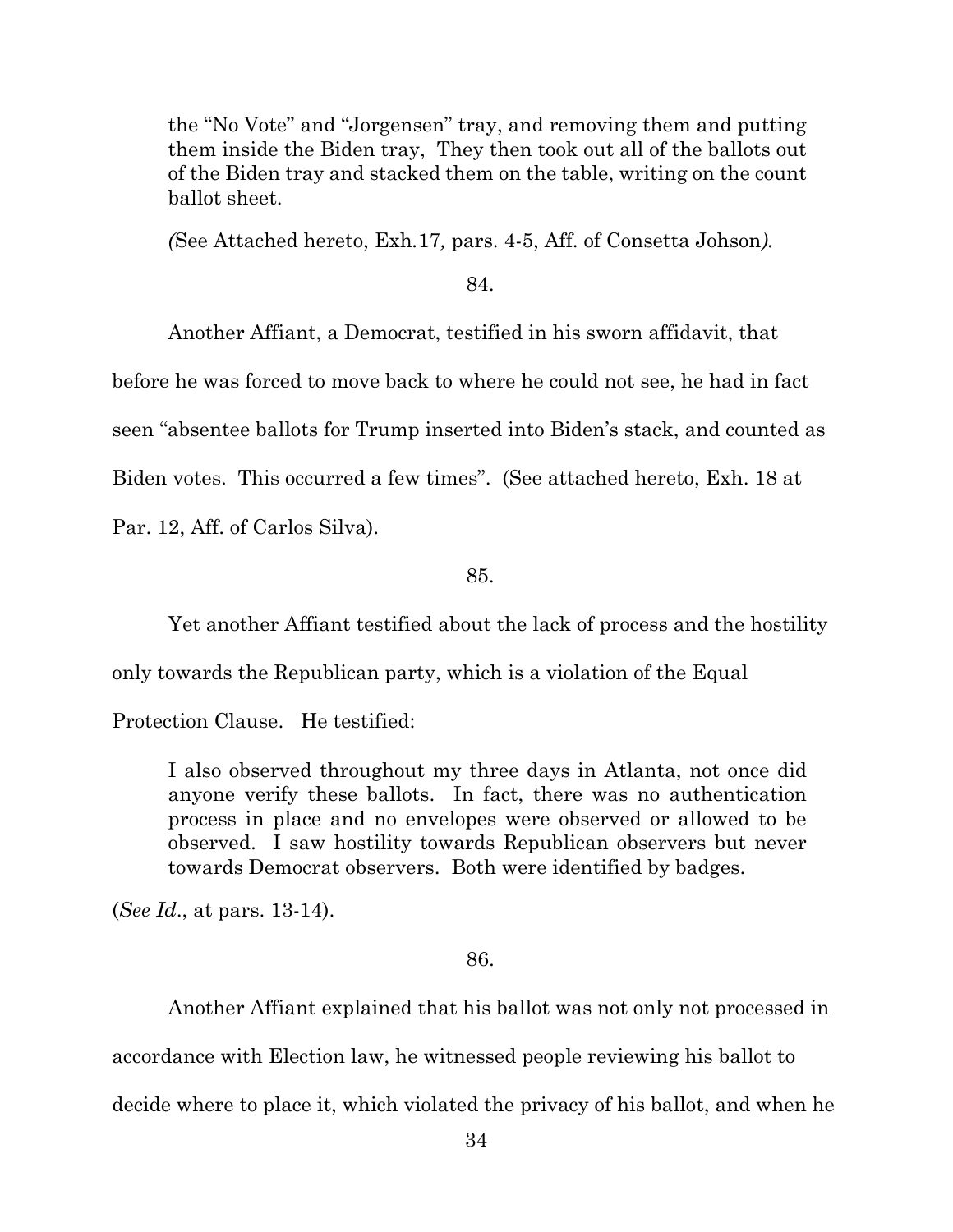tried to report it to a voter fraud line, he never received any contact or

cooperation stating:

"I voted early on October 12 at the precinct at Lynwood Park … Because of irregularities at the polling location, I called the voter fraud line to ask why persons were discussing my ballot and reviewing it to decide where to place it. When I called the state fraud line, I was directed to a worker in the office of the Secretary of State…"

(See Attached hereto, Exh. 19, Andrea ONeal Aff, at par. 3).

87.

He further testified that when he was an Observer at the Lithonia

location, he saw many irregularities, and specifically "saw an auditor sort

Biden votes that he collected and sorted into ten ballot stacks, which [the

auditor] did not show anyone." Id. at p. 8.

88.

Another Affiant testified about the use of different paper for ballots,

that would constitute fraud stating:

I noticed that almost all of the ballots I reviewed were for Biden. Many batches went 100% for Biden. I also observed that the watermark on at least 3 ballots were solid gray instead of transparent, leading me to believe the ballot was counterfeit. I challenged this and the Elections Director said it was a legitimate ballot and was due to the use of different printers. Many ballots had markings for Biden only, and no markings on the rest of the ballot.

(See Attached hereto, Exh. 20, Aff of Debra J. Fisher, at pars. 4, 5, 6).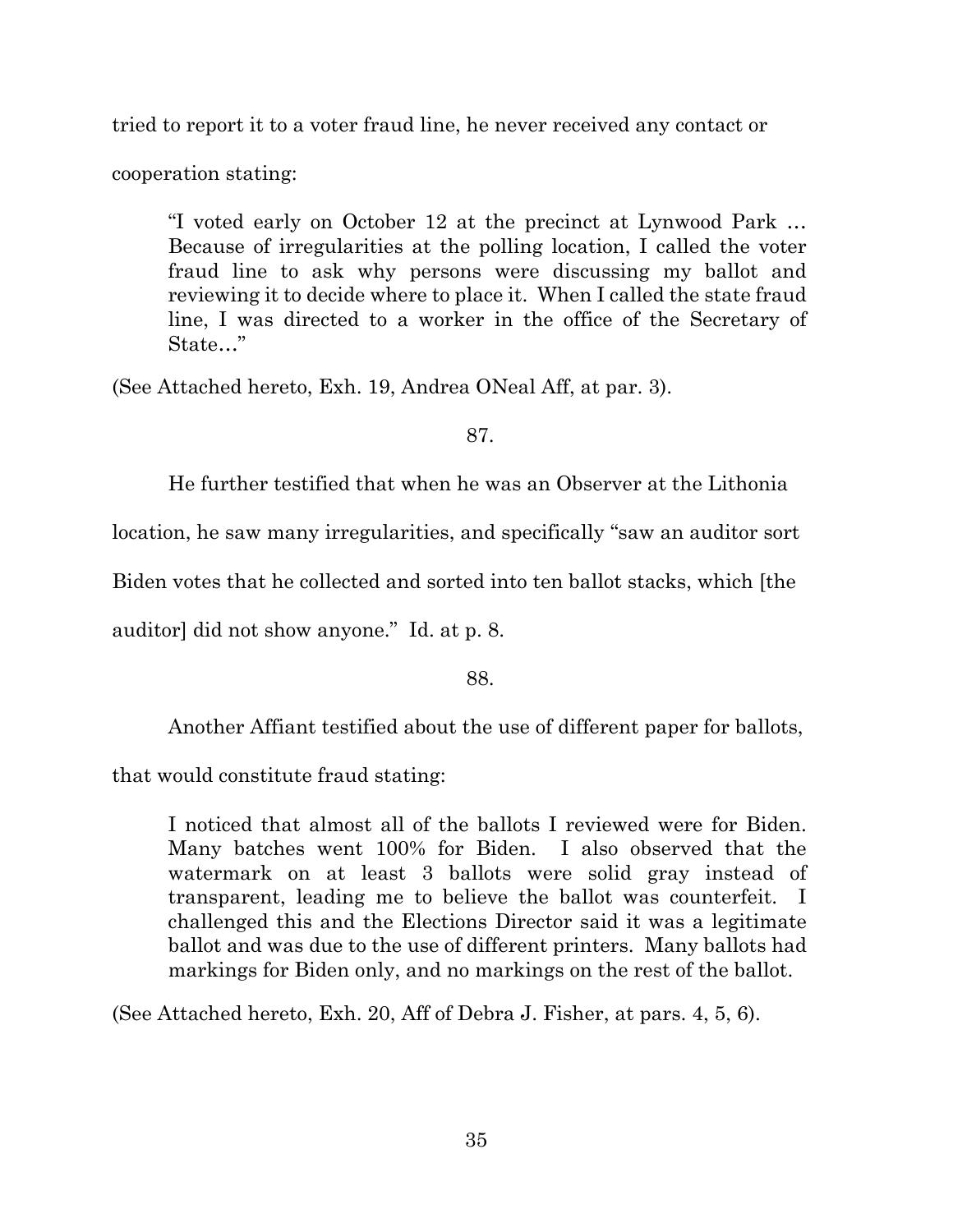89.

An Affiant testified, that while at the Audit, '**While in Henry County, I personally witnessed ballots cast for Donald Trump being placed in the pile for Joseph Biden. I witnessed this happen at table "A"**'. (*See* attached hereto as Exh. 22, Kevin Peterford, at par. 29). Another Affiant testified, that "I witnessed two poll workers placing already separated paper machine receipt ballots with barcodes in the Trump tray, placing them in to the Biden tray. I also witnessed the same two poll workers putting the already separated paper receipt abllots in the "No Vote" and "Jorgensen" tray, and removing them and putting them inside the Biden tray, They then took out all of the ballots out of the Biden tray and stacked them on the table, writing on the count ballot sheet. (See Exh. 17, Johnson, pars. 4-5).

#### 90.

Another Affiant, a Democrat, testified in his sworn affidavit, before he was forced to move back to where he could not see, he had in fact seen**, "***I also saw absentee ballots for Trump inserted*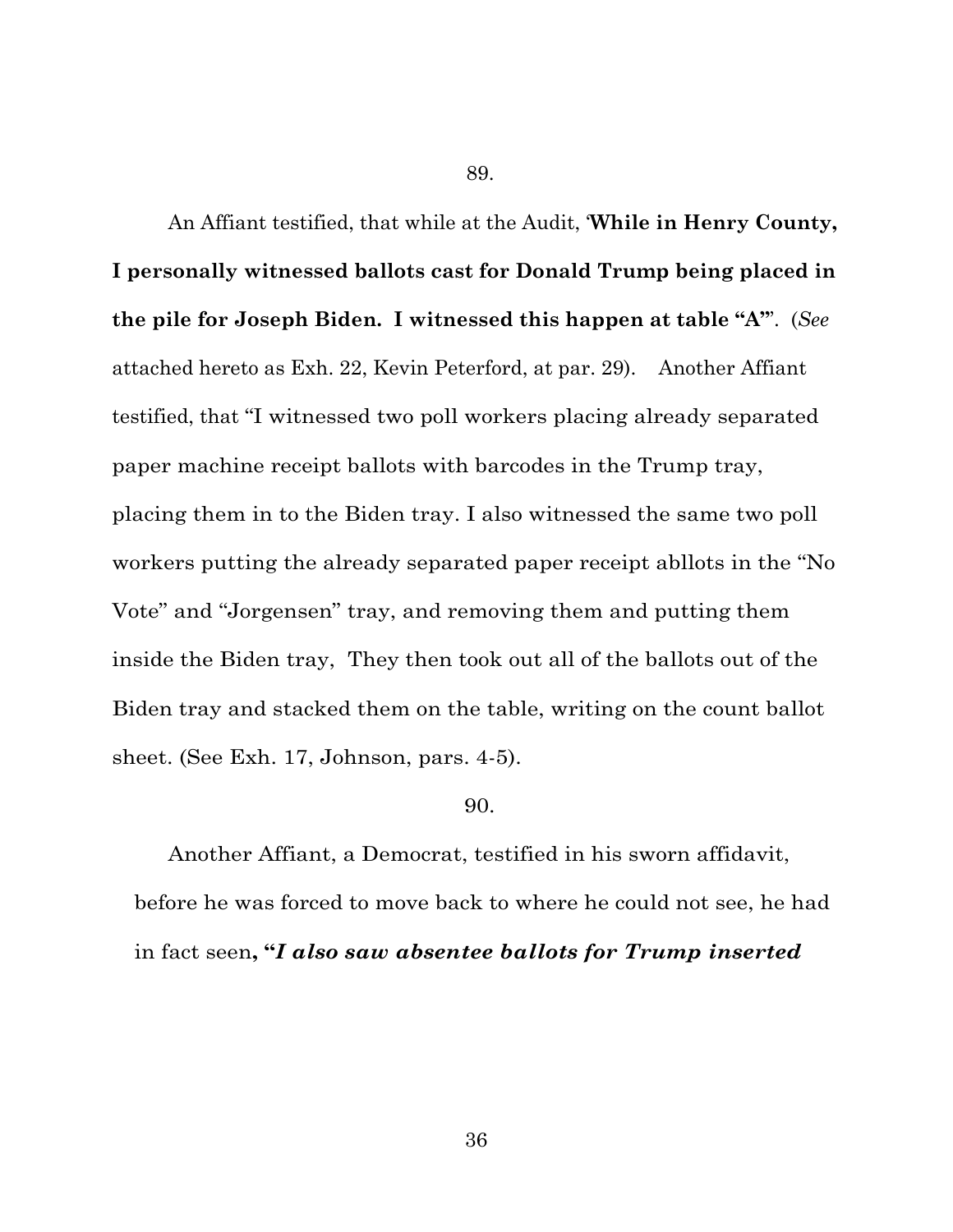# *into Biden's stack, and counted as Biden votes. This occurred a few times***".** (See Exh. 18, Par. 12).

#### 91.

A Republican National Committee monitor in Georgia's election recount, Hale Soucie, told an undercover journalist there are individuals counting ballots who have made continuous errors," writes O'Keefe. Project Veritas, Watch: Latest Project Veritas Video reveals "Multiple Ballots Meant for Trump Went to Biden in Georgia.[11](#page-36-0) 

#### **B. THE VOTING MACHINES, SECRECY**

## **SOFTWARE USED BY VOTING MACHINES THROUGHOUT GEORGIA IS CRUCIAL**

92.

These violations of federal and state laws impacted the election of November 3, 2020 and set the predicate for the evidence of deliberate fraudulent conduct, manipulation, and lack of mistake that follows. The commonality and statewide nature of these legal violations renders certification of the legal vote untenable and warrants immediate

<span id="page-36-0"></span> $\overline{a}$ 

<sup>11</sup> https://hannity.com/media-room/watch-latest-project-veritas-video-reveals-multipleballots-meant-for-trump-went-to-biden-in-georgia/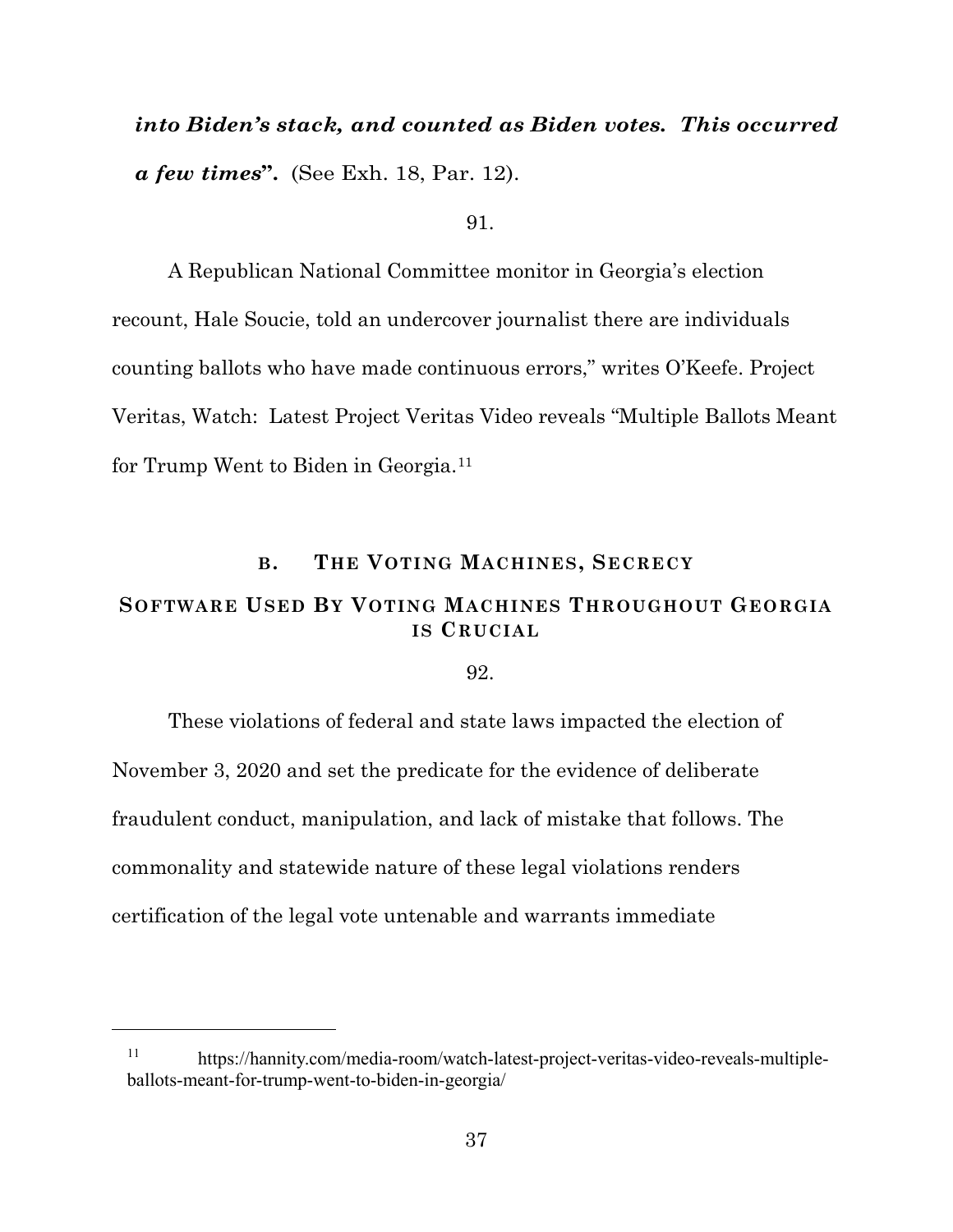impoundment of voting machines and software used throughout Georgia for expert inspection and retrieval of the software.

93.

An Affiant, who is a network & information cyber-security expert,

under sworn testimony explains that after studying the user manual for

Dominion Voting Systems Democracy software, he learned that the

information about scanned **ballots can be tracked inside the software** 

### **system for Dominion**:

(a) When bulk ballot scanning and tabulation begins, the "ImageCast Central" workstation operator will load a batch of ballots into the scanner feed tray and then start the scanning procedure within the software menu. The scanner then begins to scan the ballots which were loaded into the feed tray while the "ImageCast Central" software application tabulates votes in real-time. Information about scanned ballots can be tracked inside the "ImageCast Central" software application.

(*See* attached hereto Exh 22, Declaration of Ronald Watkins, at par. 11).

94.

### **Affiant further explains that the central operator can remove**

**or discard batches of votes.** "After all of the ballots loaded into the

scanner's feed tray have been through the scanner, the "ImageCast Central"

operator will remove the ballots from the tray then have the option to either

"Accept Batch" or "Discard Batch" on the scanning menu …. "(*Id.* at par. 8).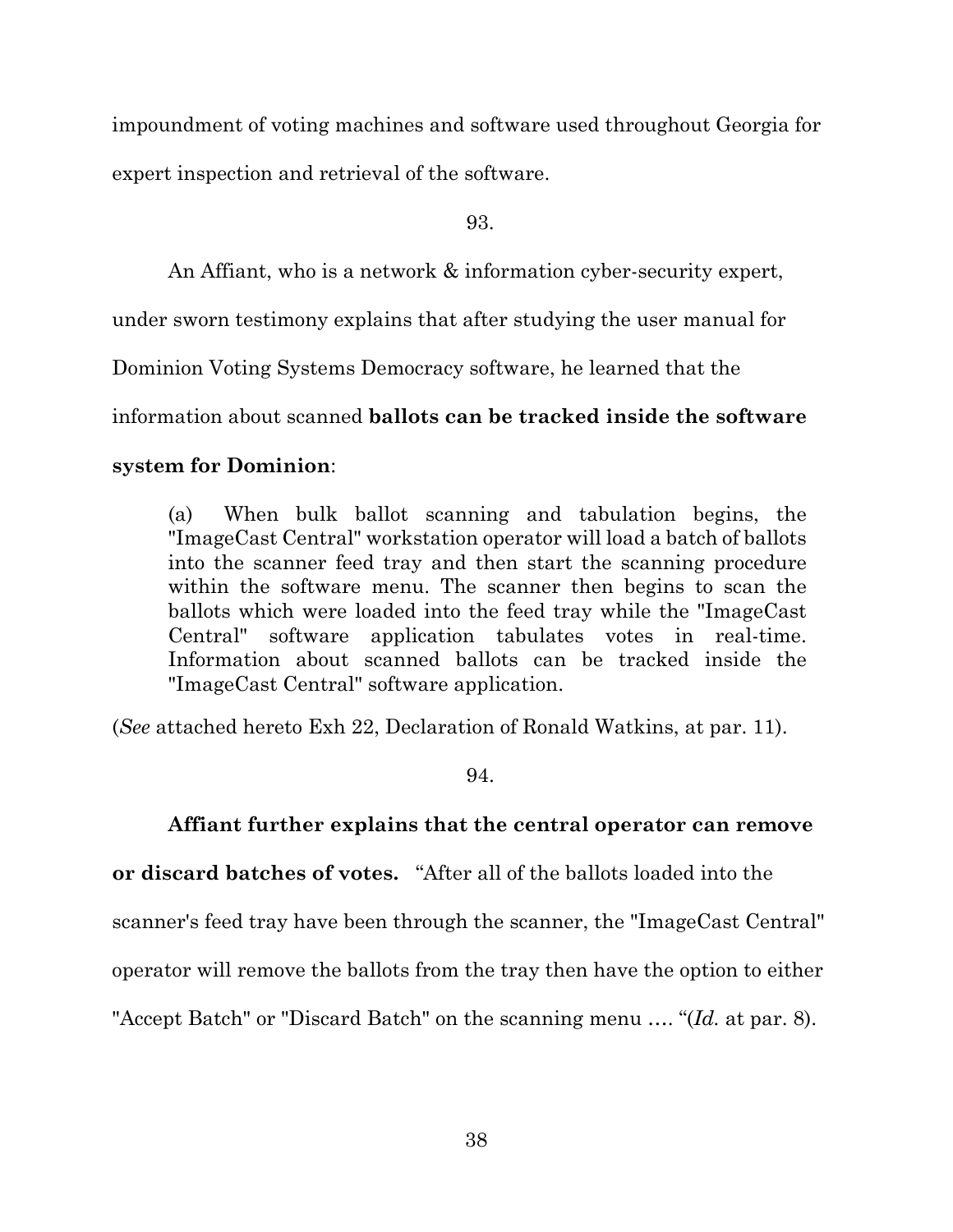Affiant further testifies that the Dominion/ Smartmatic user manual itself makes clear that the system allows for threshold settings to be set to mark all ballots as "problem ballots" for *discretionary determinations* on where the vote goes. It states:

*During the scanning process, the "ImageCast Central" software will detect how much of a percent coverage of the oval was filled in by the voter. The Dominion customer determines the thresholds of which the oval needs to be covered by a mark in order to qualify as a valid vote. If a ballot has a marginal mark which did not meet the specific thresholds set by the customer, then the ballot is considered a "problem ballot" and may be set aside into a folder named "NotCastImages". Through creatively tweaking the oval coverage threshold settings it should be possible to set thresholds in such a way that a non-trivial amount of ballots are marked "problem ballots" and sent to the "NotCastImages" folder. It is possible for an administrator of the ImageCast Central work station to view all images of scanned ballots which were deemed "problem ballots" by simply navigating via the standard "Windows File Explorer" to the folder named "NotCastImages" which holds ballot scans of "problem ballots". It is possible for an administrator of the "ImageCast Central" workstation to view and delete any individual ballot scans from the "NotCastImages" folder by simply using the standard Windows delete and recycle bin functions provided by the Windows 10 Pro operating system.*

*Id*. at pars. 9-10.

96.

The Affiant further explains the vulnerabilities in the system when the

copy of the selected ballots that are approved in the Results folder are made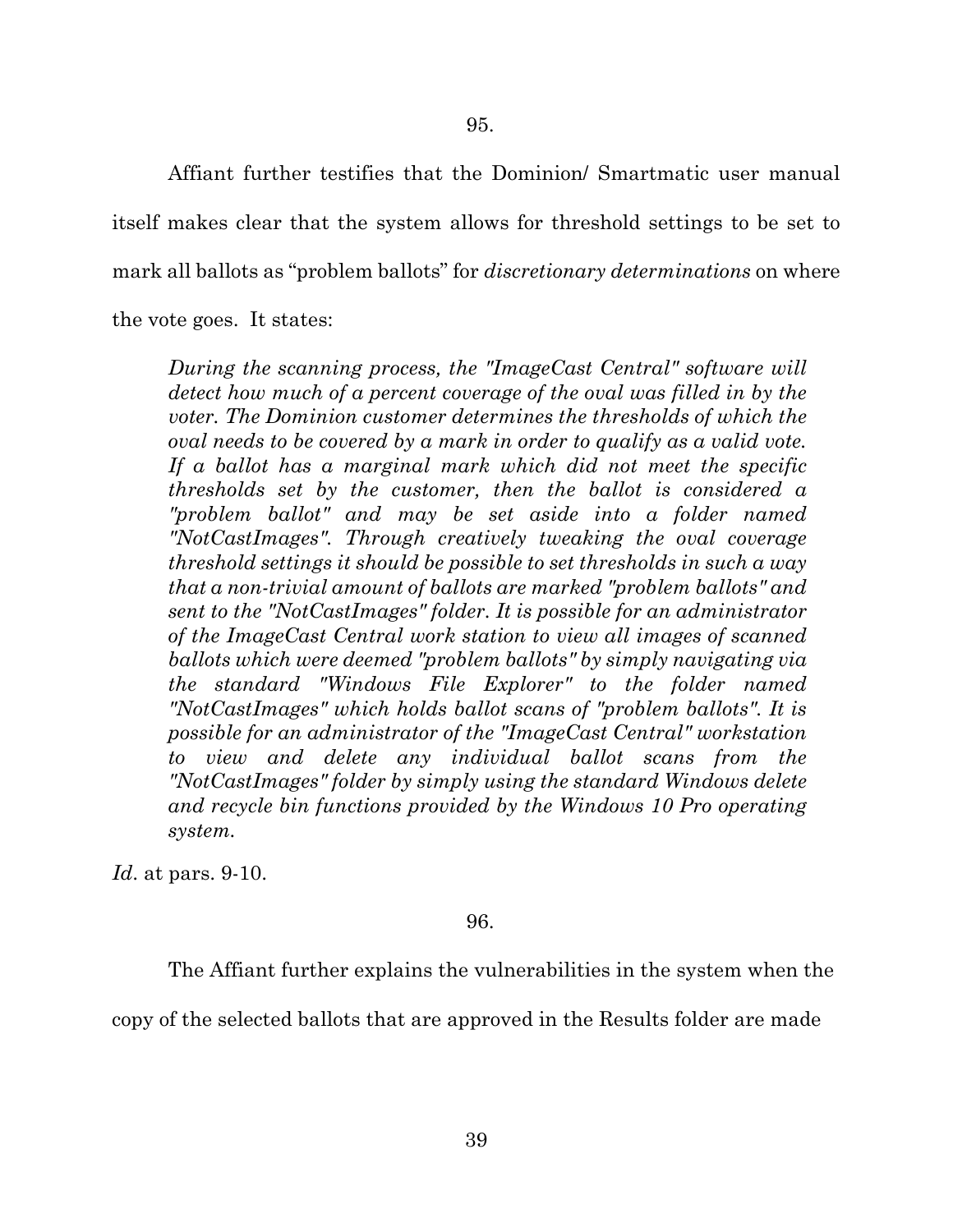to a flash memory card – and that is connected to a Windows computer

stating:

 $\overline{a}$ 

*It is possible for an administrator of the "ImageCast Central" workstation to view and delete any individual ballot scans from the "NotCastImages" folder by simply using the standard Windows delete and recycle bin functions provided by the Windows 10 Pro operating system. … The upload process is just a simple copying of a "Results" folder containing vote tallies to a flash memory card connected to the "Windows 10 Pro" machine. The copy process uses the standard dragn-drop or copy/paste mechanisms within the ubiquitous "Windows File Explorer". While a simple procedure, this process may be error prone and is very vulnerable to malicious administrators.* 

*Id*. at par. 11-13 (emphasis supplied).

#### 97.

It was announced on "Monday, [July 29, 2019], [that] Governor Kemp awarded a contract for 30,000 new voting machines to Dominion Voting Systems, scrapping the state's 17-year-old electronic voting equipment and replacing it with touchscreens that print out paper ballots."[12](#page-39-0) Critics are quoted: "Led by Abrams, Democrats fought the legislation and pointed to cybersecurity experts who warned it would leave Georgia's elections susceptible to hacking and tampering." And "Just this week, the Fair Fight voting rights group started by [Stacy] Abrams launched a television ad

<span id="page-39-0"></span><sup>12</sup> *Georgia Buys New Voting Machines for 2020 Presidential Election, by Mark Niesse, the Atlanta Journal-Constitution, July 30, 2019, https://www.ajc.com/news/state--regional-govt- politics/georgia-awards-contract-for-new-election-system-dominionvoting/tHh3V8KZnZivJoVzZRLO4O/*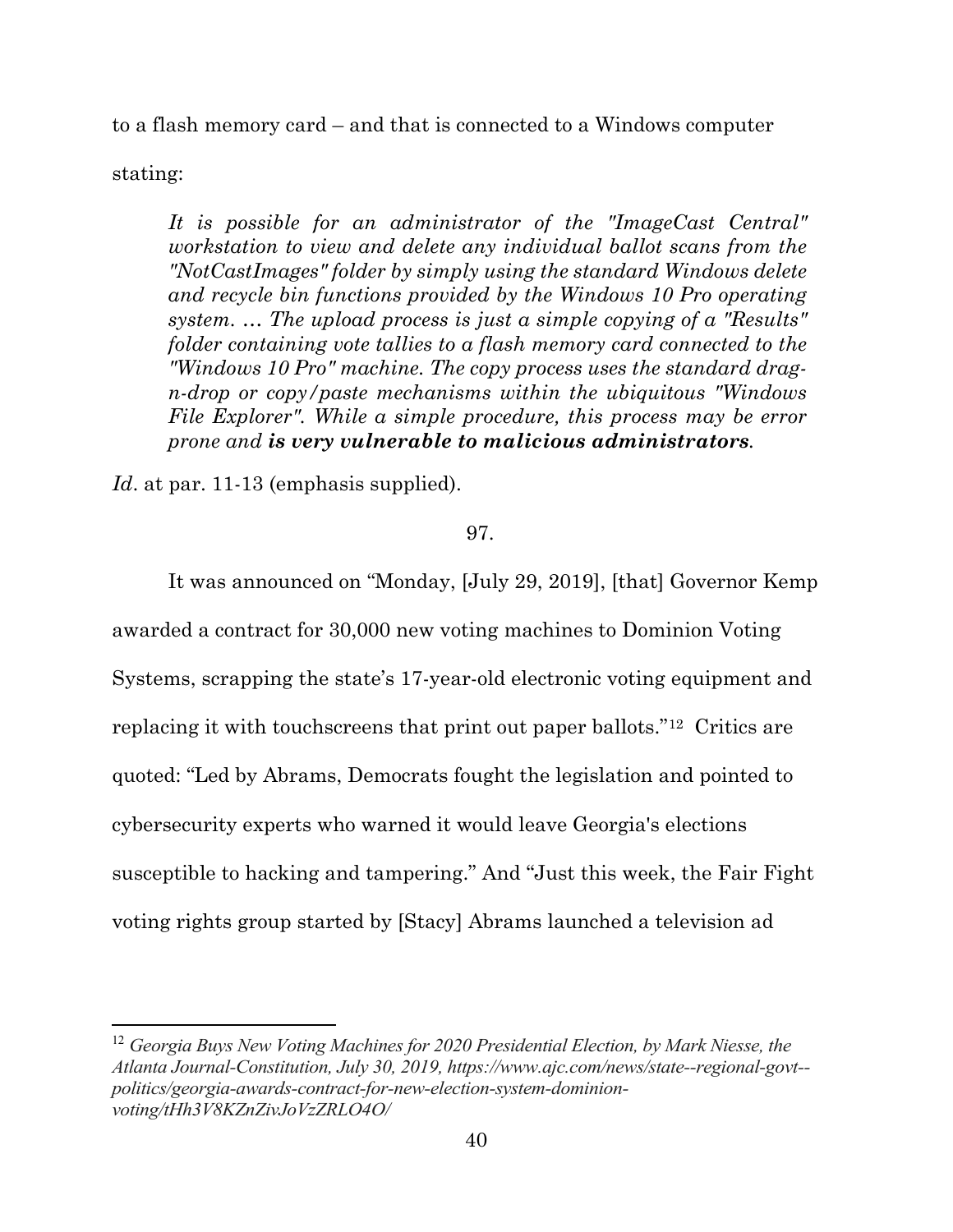critical of the bill. In a statement Thursday, the group called it "corruption at

its worst" and a waste of money on "hackable voting machines."[13](#page-40-0)

98.

It was further reported in 2019 that the new Dominion Voting

Machines in Georgia "[w]ith Georgia's current voting system, there's **no way** 

**to guarantee that electronic ballots accurately reflect the choices of** 

**voters because there's no paper backup to verify results**, with it being

reported that:

l

(a) Recounts are meaningless on the direct-recording electronic voting machines because they simply reproduce the same numbers they originally generated.

(b) But paper ballots alone won't protect the sanctity of elections on the new touchscreens, called ballot-marking devices.

(c) The new election system depends on voters to verify the printed text of their choices on their ballots, a step that many voters might not take. The State Election Board hasn't yet created regulations for how recounts and audits will be conducted. And paper ballots embed selections in bar codes that are only readable by scanning machines, leaving Georgians uncertain whether the bar codes match their votes.[14](#page-40-1)

<span id="page-40-1"></span><span id="page-40-0"></span><sup>13</sup> *Georgia Governor Inks Law to Replace Voting Machines, The Atlanta Journal-Constitution, AJC News Now, by Greg Bluestein and Mark Niesse, June 14, 2019; Credit: Copyright 2019 The Associated Press, June 2019*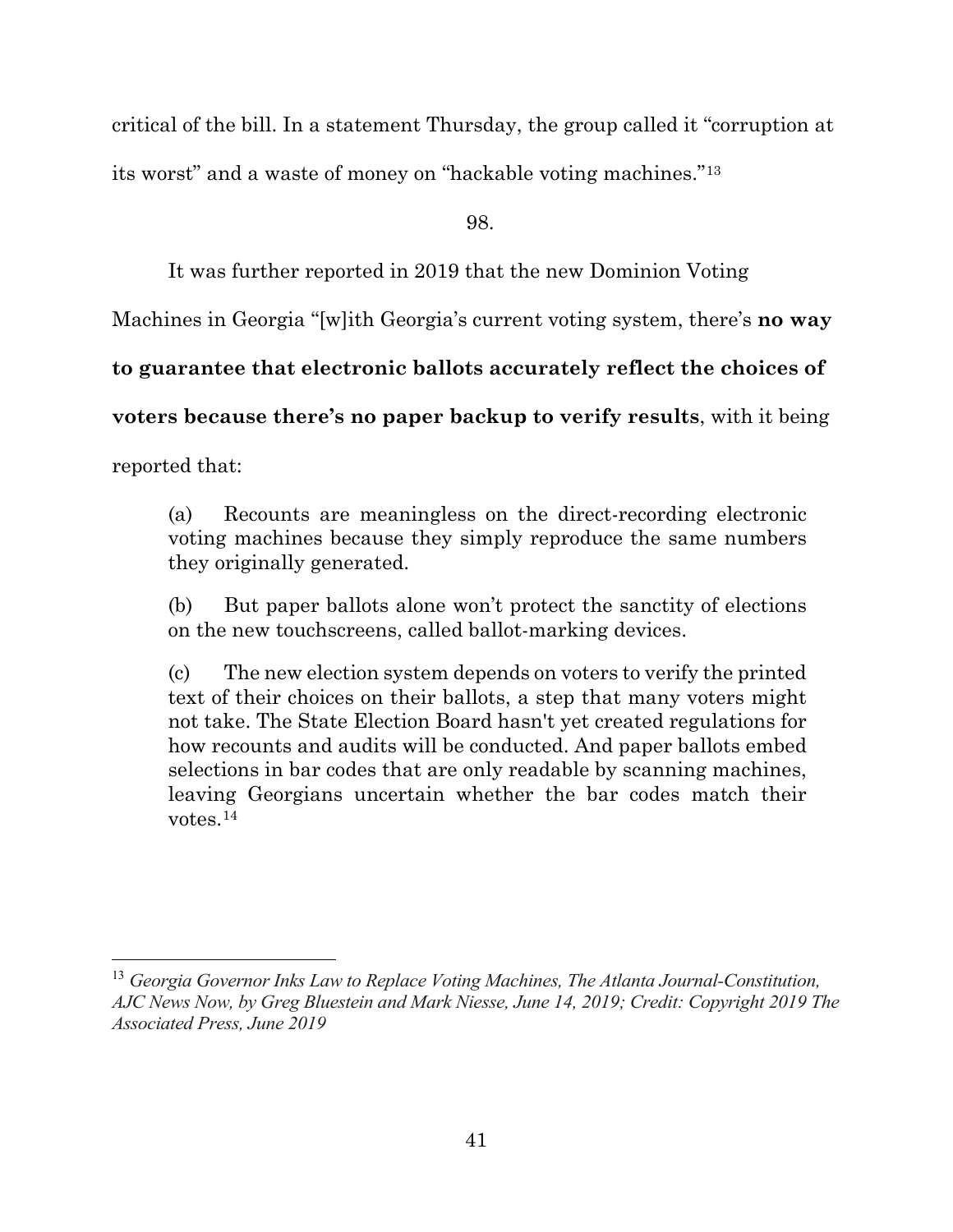*i. As part of the scheme and artifice to defraud the plaintiffs, the candidates and the voters of undiminished and unaltered voting results in a free and legal election, the Defendants and other persons known and unknown committed the following violations of law:*

50 U.S.C. § 20701 requires the retention and preservation of records

and papers by officers of elections under penalty of fine and imprisonment:

# **§ 20701. Retention and preservation of records and papers by officers of elections; deposit with custodian; penalty for violation**

Every officer of election shall retain and preserve, for a period of twenty-two months from the date of any general, special, or primary election of which candidates for the office of President, Vice President, presidential elector, Member of the Senate, Member of the House of Representatives, or Resident Commissioner from the Commonwealth of Puerto Rico are voted for, **all records and papers which come into his possession relating to any application, registration, payment of poll tax, or other act requisite to voting in such election, except that, when required** by law, such records and papers may be delivered to another officer of election and except that, if a State or the Commonwealth of Puerto Rico designates a custodian to retain and preserve these records and papers at a specified place, then such records and papers may be deposited with such custodian, and the duty to retain and preserve any record or paper so deposited shall devolve upon such custodian. Any officer of election or custodian who willfully fails to comply with this section shall be fined not more than \$1,000 or imprisoned not more than one year, or both.

50 U.S.C.§ 20701.

99.

In the primaries it was confirmed that, "The rapid introduction of new

technologies and processes in state voting systems heightens the risk of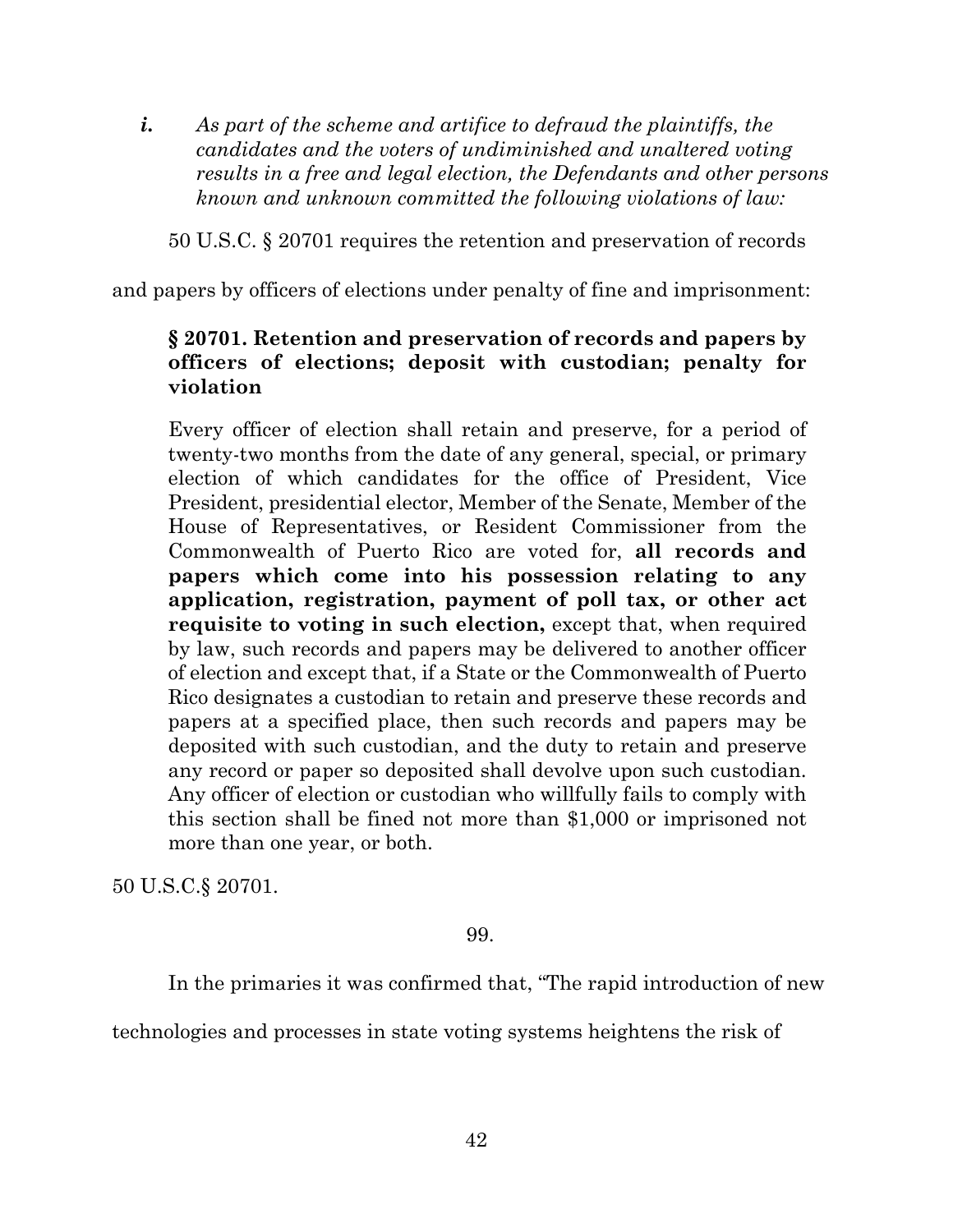foreign interference and insider tampering. That's true even if simple human error or local maneuvering for political advantage are more likely threats<sup>[15](#page-42-0)</sup>.

100.

A Penn Wharton Study from 2016 concluded that "Voters and their representatives in government, often prompted by news of high-profile voting problems, also have raised concerns about the reliability and integrity of the voting process, and have increasingly called for the use of modern technology such as laptops and tablets to improve convenience."<sup>[16](#page-42-1)</sup>

101.

As evidence of the defects or features of the Dominion Democracy Suite, as described above, the same Dominion Democracy Suite was denied certification in Texas by the Secretary of State on January 24, 2020 specifically because of a **lack of evidence of efficiency and accuracy and to be safe from fraud or unauthorized manipulation.[17](#page-42-2)**

<span id="page-42-0"></span><sup>15</sup> *See Threats to Georgia Elections Loom Despite New Paper Ballot Voting, By Mark Niesse, The Atlanta Journal-Constitution and (The AP, Vote-by-Mail worries: A leaky pipeline in many states, August 8, 2020).*

<span id="page-42-1"></span><sup>&</sup>lt;sup>16</sup> Penn Wharton Study by Matt Caufield, The Business of Voting, July 2018.

<span id="page-42-2"></span><sup>&</sup>lt;sup>17</sup> Attached hereto, Exh. 23, copy of Report of Review of Dominion Voting Systems Democracy Suite 5.5-A Elections Division by the Secretary of State's office, Elections Division, January 24, 2020.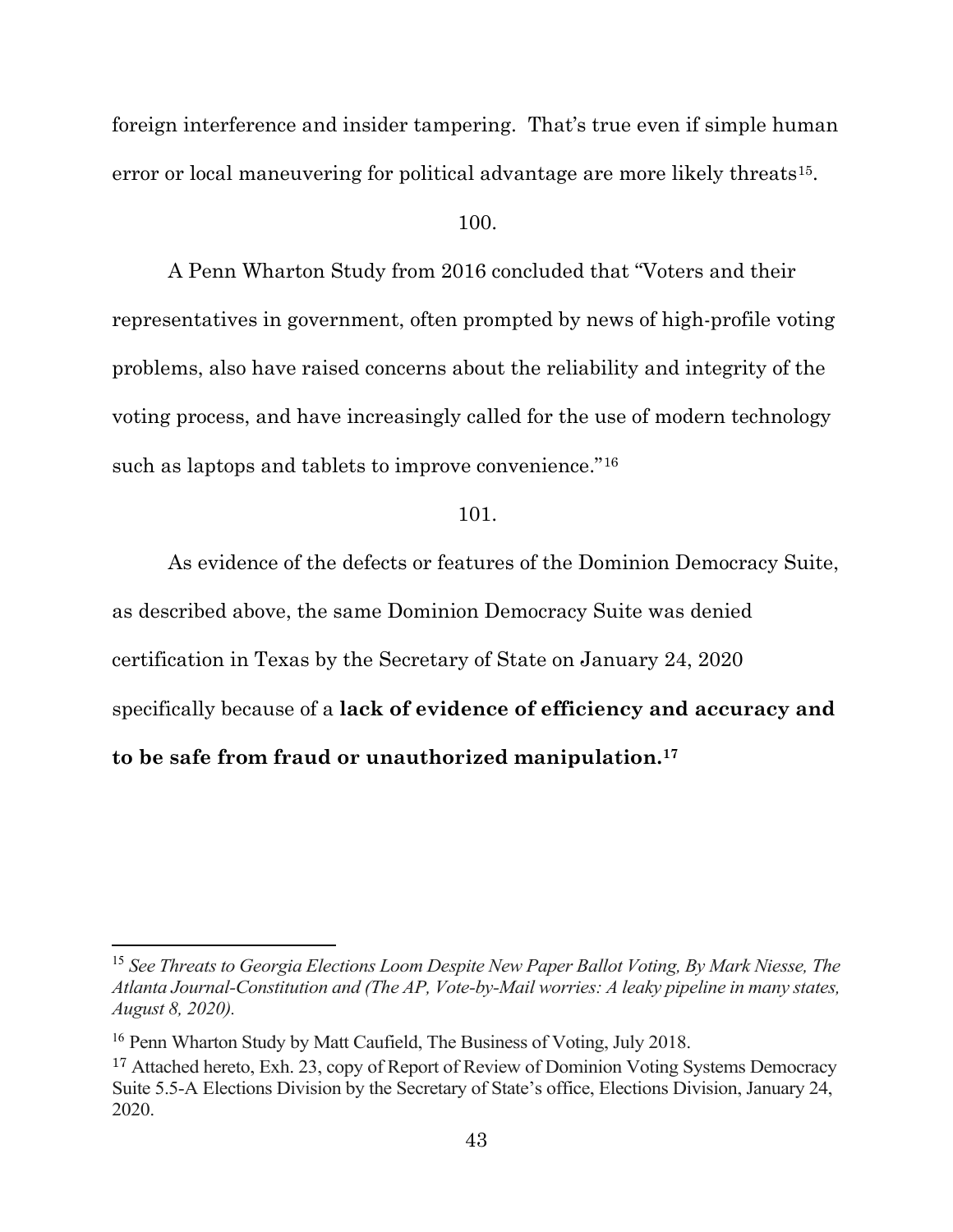Plaintiffs have since learned that the "glitches" in the Dominion

system–that have the uniform effect of taking votes from Trump and shifting

them to Biden—have been widely reported in the press and confirmed by the

analysis of independent experts.

<span id="page-43-0"></span> $\overline{a}$ 

103.

Plaintiffs can show, through expert and fact witnesses that:

# **c. Dominion/ Smartmatic Systems Have Massive End User Vulnerabilities.**

- 1. Users on the ground have full admin privileges to machines and software. Having been created to "rig" elections, the Dominion system is designed to facilitate vulnerability and allow a select few to determine which votes will be counted in any election. Workers were responsible for moving ballot data from polling place to the collector's office and inputting it into the correct folder. Any anomaly, such as pen drips or bleeds, results in a ballot being rejected. It is then handed over to a poll worker to analyze and decide if it should count. This creates massive opportunity for purely discretionary and improper vote "adjudication."
- 2. Affiant witness (name redacted for security reasons<sup>18</sup>), in his sworn testimony explains he was selected for the national security guard detail of the President of Venezuela, and that he witnessed the creation of Smartmatic for the purpose of election vote manipulation to insure Venezuelan dictator Hugo Chavez never lost an election and he saw it work. Id.

"The purpose of this conspiracy was to create and operate a voting system that could change the votes in elections from votes against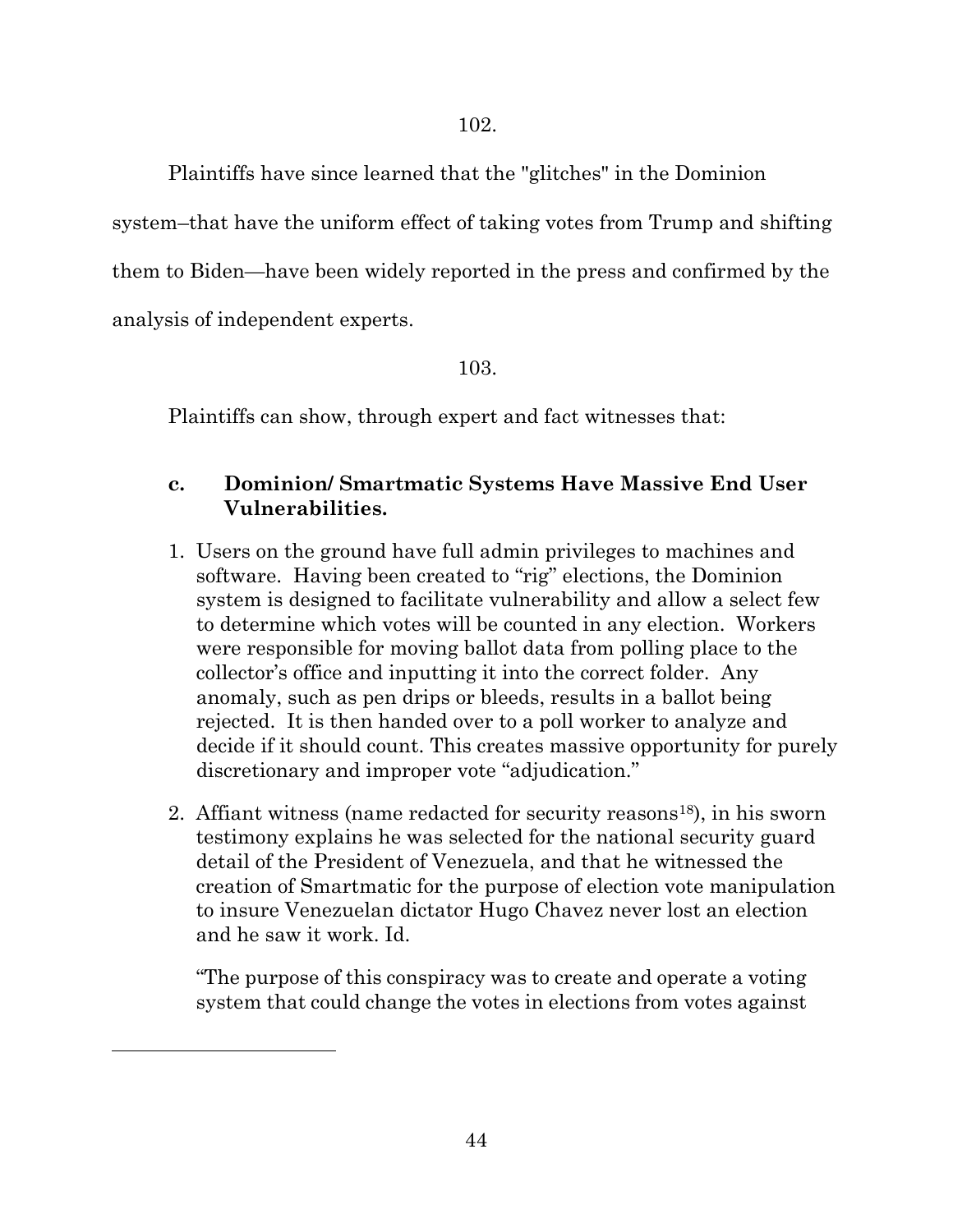persons running the Venezuelan government to votes in their favor in order to maintain control of the government."

(*See* Exh. 2, pars. 6, 9, 10).

### 104.

Smartmatic's incorporators and inventors have backgrounds evidencing

their foreign connections, including Venezuela and Serbia, specifically its

identified inventors:

Applicant: SMARTMATIC, CORP.

Inventors: Lino Iglesias, Roger Pinate, Antonio Mugica, Paul Babic, Jeffrey Naveda, Dany Farina, Rodrigo Meneses, Salvador Ponticelli, Gisela Goncalves, Yrem Caruso.[19](#page-44-0)

### 105.

The presence of Smartmatic in the United States—owned by foreign

nationals, and Dominion, a Canadian company with its offices such as the

Office of General Counsel in Germany, would have to be approved by CFIUS.

CFIUS was created in 1988 by the Exon-Florio Amendment to the Defense

Production Act of 1950. CFIUS' authorizing statute was amended by the

Foreign Investment and National Security Act of 2007 (FINSA).

As amended, section 721 of the DPA directs "the President, acting through [CFIUS]," to review a "**covered transaction to determine the effects of the transaction on the national security of the United States.**" 50 U.S.C. app. § 2170(b)(1)(A). Section 721 defines

 $\overline{a}$ 

<span id="page-44-0"></span>*<sup>19</sup> https://patents.justia.com/assignee/smartmatic-corp*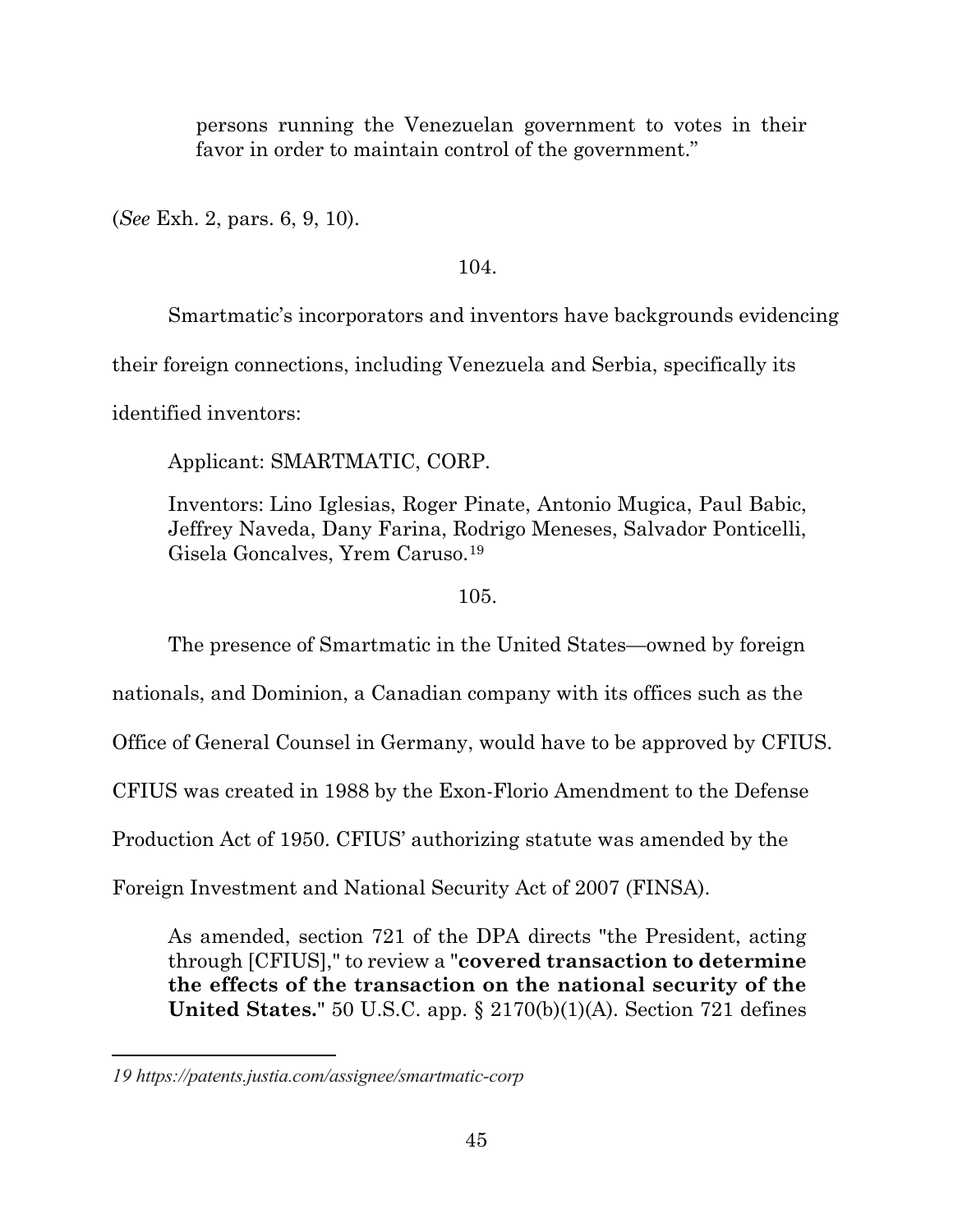a covered transaction as "any merger, acquisition, or takeover …, by or with any foreign person which could result in foreign control of any person engaged in interstate commerce in the United States." Id. § 2170(a)(3). *Ralls Corp. v. Comm. on Foreign Inv.*, 758 F.3d 296, 302, 411 U.S. App. D.C. 105, 111, (2014). Review of covered transactions under section 721 begins with CFIUS. As noted, CFIUS is chaired by the Treasury Secretary and its members include the heads of various federal agencies and other high-ranking Government officials with foreign policy, national security and economic responsibilities.

#### 106.

Then Congresswoman Carolyn Maloney wrote October 6, 2006 to the Secretary of Treasury, Henry M. Paulson, Jr., Objecting to approval of Dominion/Smartmatic by CFIUS because of its corrupt Venezuelan origination, ownership and control. (See attached hereto as Exh. 24, Carolyn Maloney Letter of October 6, 2006). Our own government has long known of this foreign interference on our most important right to vote, and it had either responded with incompetence, negligence, willful blindness, or abject corruption. In every CFIUS case, there are two TS/SCI reports generated. One by the ODNI on the threat and one by DHS on risk to critical infrastructure. Smartmatic was a known problem when it was nonetheless approved by CFIUS.

#### 107.

The Wall Street Journal in 2006 did an investigative piece and found that, "Smartmatic came to prominence in 2004 when its machines were used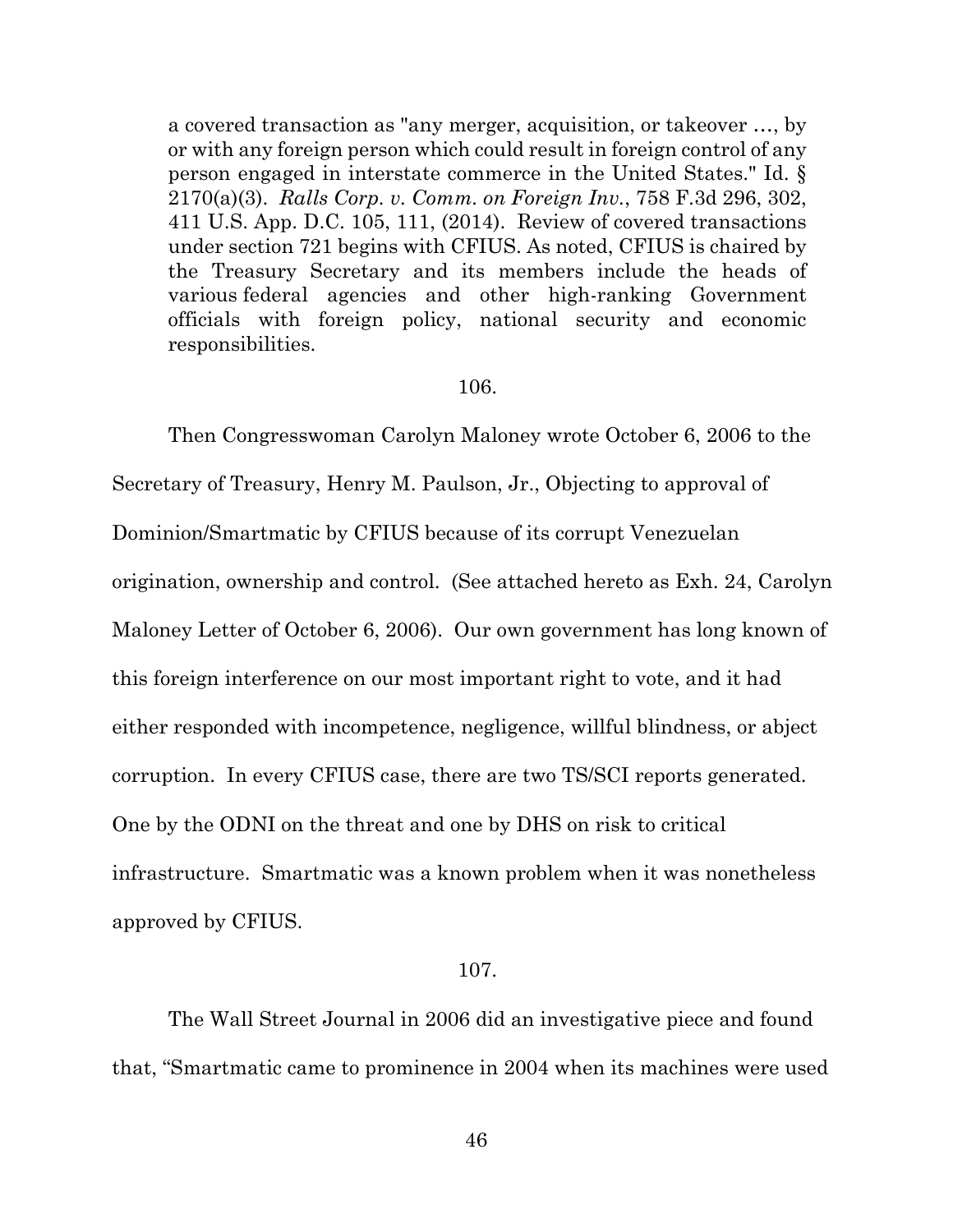in an election to recall President Chávez, which Mr. Chávez won handily - and which the Venezuelan opposition said was riddled with fraud. Smartmatic put together a consortium to conduct the recall elections, including a company called Bizta Corp., in which Smartmatic owners had a large stake. For a time, the Venezuelan government had a 28% stake in Bizta in exchange for a loan.' [20](#page-46-0) …"Bizta paid off the loan in 2004, and Smartmatic bought the company the following year. But accusations of Chávez government control of Smartmatic never ended, especially since Smartmatic scrapped a simple corporate structure, in which it was based in the U.S. with a Venezuelan subsidiary, for a far more complex arrangement. The company said it made the change for tax reasons, but critics, including Rep. Carolyn Maloney (D., N.Y.) and TV journalist Lou Dobbs, pounded the company for alleged links to the Chávez regime. *Id*. Since its purchase by Smartmatic, Sequoia's sales have risen sharply to a projected \$200 million in 2006, said Smartmatic's chief executive, Anthony Mugica." *Id.*

#### 108.

Indeed, Mr. Cobucci testified, through his sworn affidavit, that he born in Venezuela, is cousins with Antonio ('Anthony') Mugica, and he has

 $\overline{a}$ 

<span id="page-46-0"></span><sup>20</sup> *See WSJ.com, Smartmatic to Sell U.S. Unit, End Probe into Venezuelan Links, by Bob Davis, 12/22/2006,* h*ttps://www.wsj.com/articles/SB116674617078557263*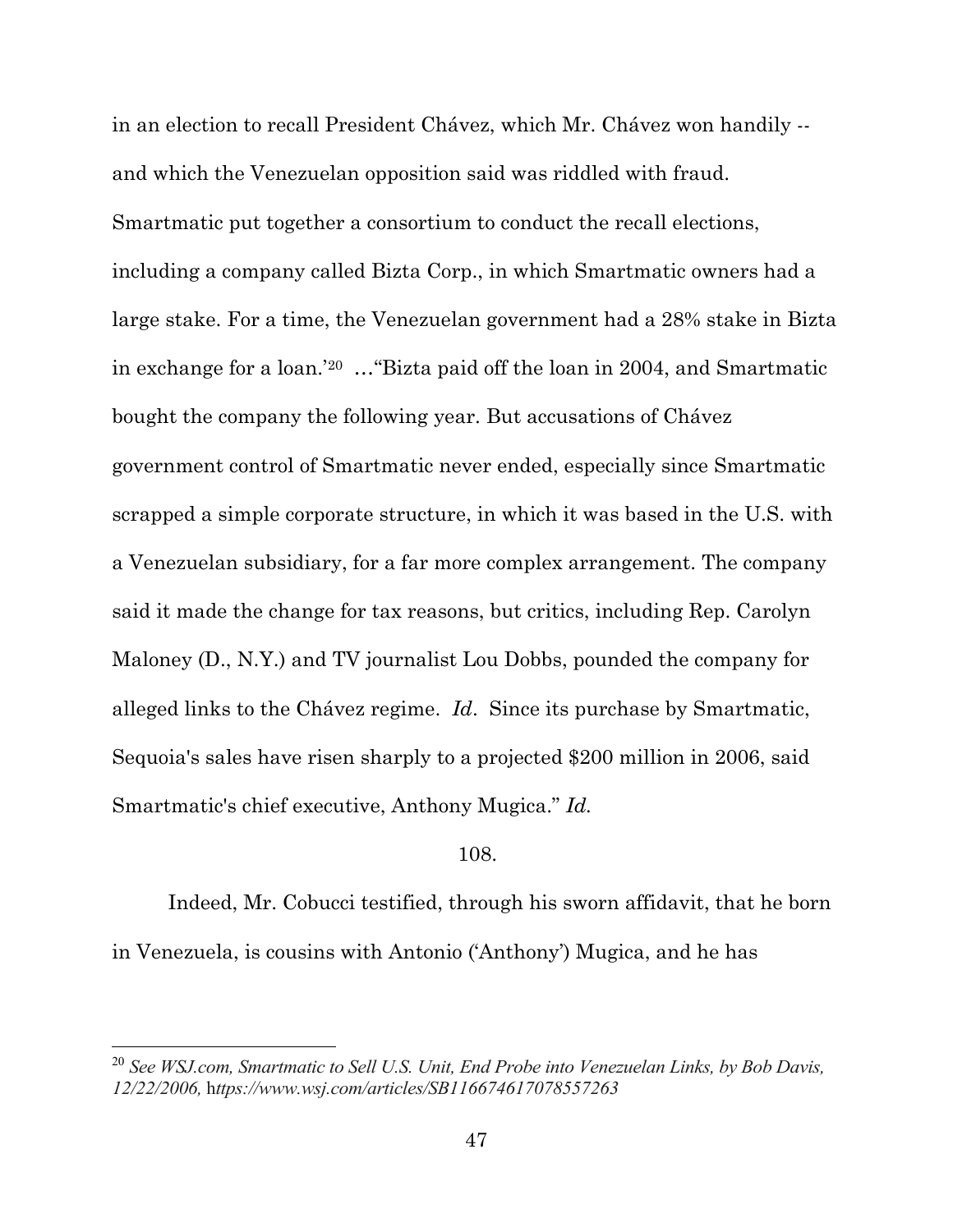personal knowledge of the fact that Anthony Mugica incorporated Smartmatic in the U.S. in 2000 with other family members in Venezuela listed as owners. He also has personal knowledge that Anthony Mugica manipulated Smartmatic to ensure the election for Chavez in the 2004 Referendum in Venezuela. He also testified, through his sworn affidavit, that Anthony Mugica received tens of millions of dollars from 2003- 2015 from the Venezuelan government to ensure Smartmatic technology would be implemented around the world, including in the U.S. (See attached hereto, Exh. 25, Juan Carlos Cobucci Aff.)

#### 109.

Another Affiant witness testifies that in Venezuela, she was in an official position related to elections and witnessed manipulations of petitions to prevent a removal of President Chavez and because she protested, she was summarily dismissed. Corroborating the testimony of our secret witness, and our witness Mr. Cobucci, cousin of Anthony Mugica, who began Smartmatic, and this witness explains the vulnerabilities of the electronic voting system and Smartmatica to such manipulations. (See Exh. 3, Diaz Cardozo Aff).

#### 110.

Specific vulnerabilities of the systems in question that have been documented or reported include: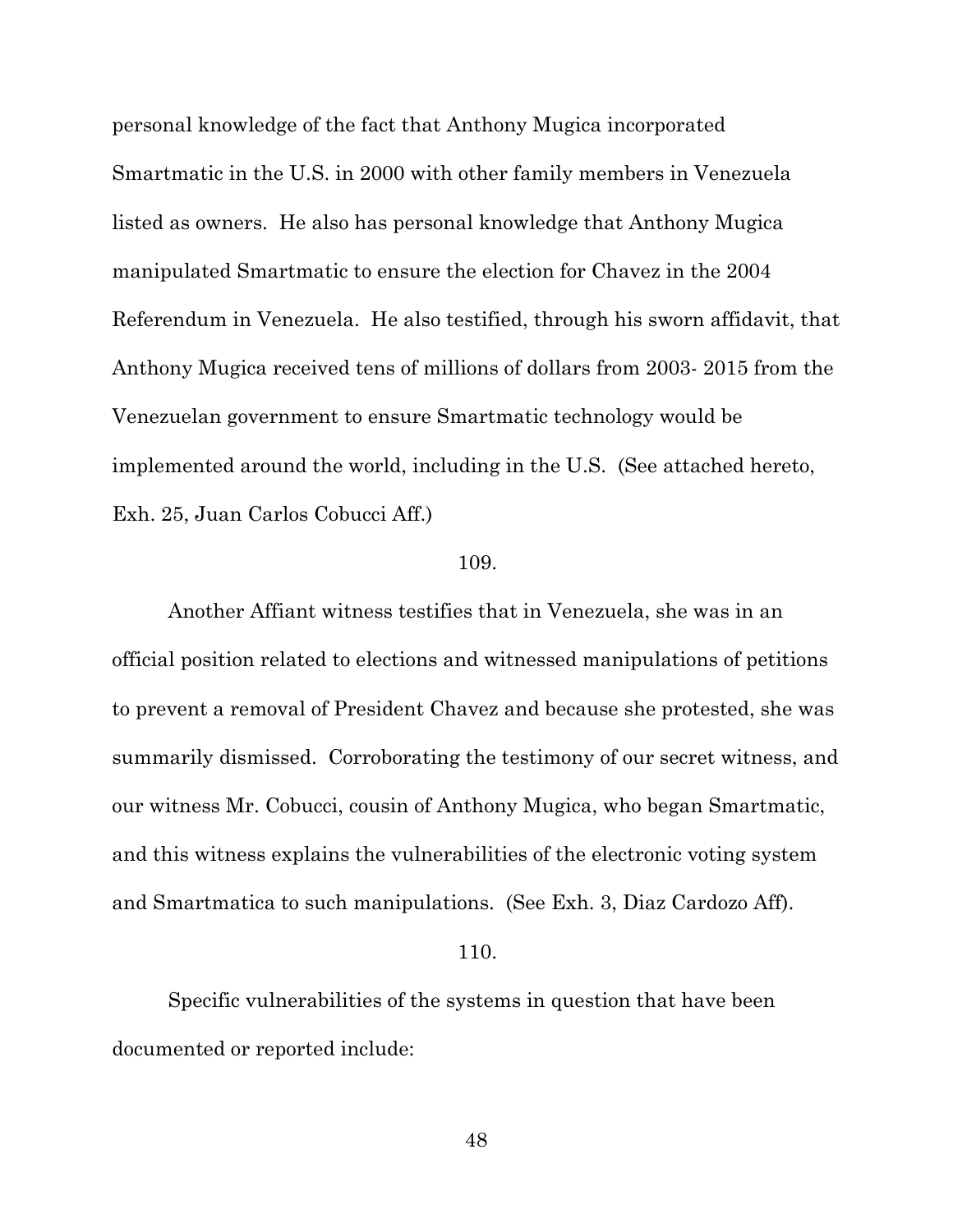- a. Barcodes can override the voters' vote: As one University of California, Berkeley study shows, "In all three of these machines [including Dominion Voting Systems] the ballot marking printer is in the same paper path as the mechanism to deposit marked ballots into an attached ballot box. This opens up a very serious security vulnerability: the voting machine can make the paper ballot (to add votes or spoil already-cast votes) after the last time the voter sees the paper, and then deposit that marked ballot into the ballot box without the possibility of detection." (See Exh. 7). [21](#page-48-0)
- b. Voting machines were able to be connected to the internet by way of laptops that were obviously internet accessible. If one laptop was connected to the internet, the entire precinct was compromised.
- c. We … discovered that at least some jurisdictions were not aware that their systems were online," said Kevin Skoglund, an independent security consultant who conducted the research with nine others, all of them long-time security professionals and academics with expertise in election security. Vice. August 2019. [22](#page-48-1)

 $\overline{a}$ 

<span id="page-48-1"></span><sup>22</sup> *Exclusive: Critical U.S. Election Systems Have Been Left Exposed Online Despite Official Denials, Motherboard Tech by Vice, by Kim Zetter, August 8, 2019, https://www.vice.com/en/article/3kxzk9/exclusive-critical-us-election-systems-have-been-leftexposed-online-despite-official-denials*

<span id="page-48-0"></span><sup>&</sup>lt;sup>21</sup> *Ballot Marking Devices (BMDs) Cannot Assure the Will of the Voters, Andrew W. Appel,* Richard T. DeMillo, University of California, Berkeley, 12/27/2019.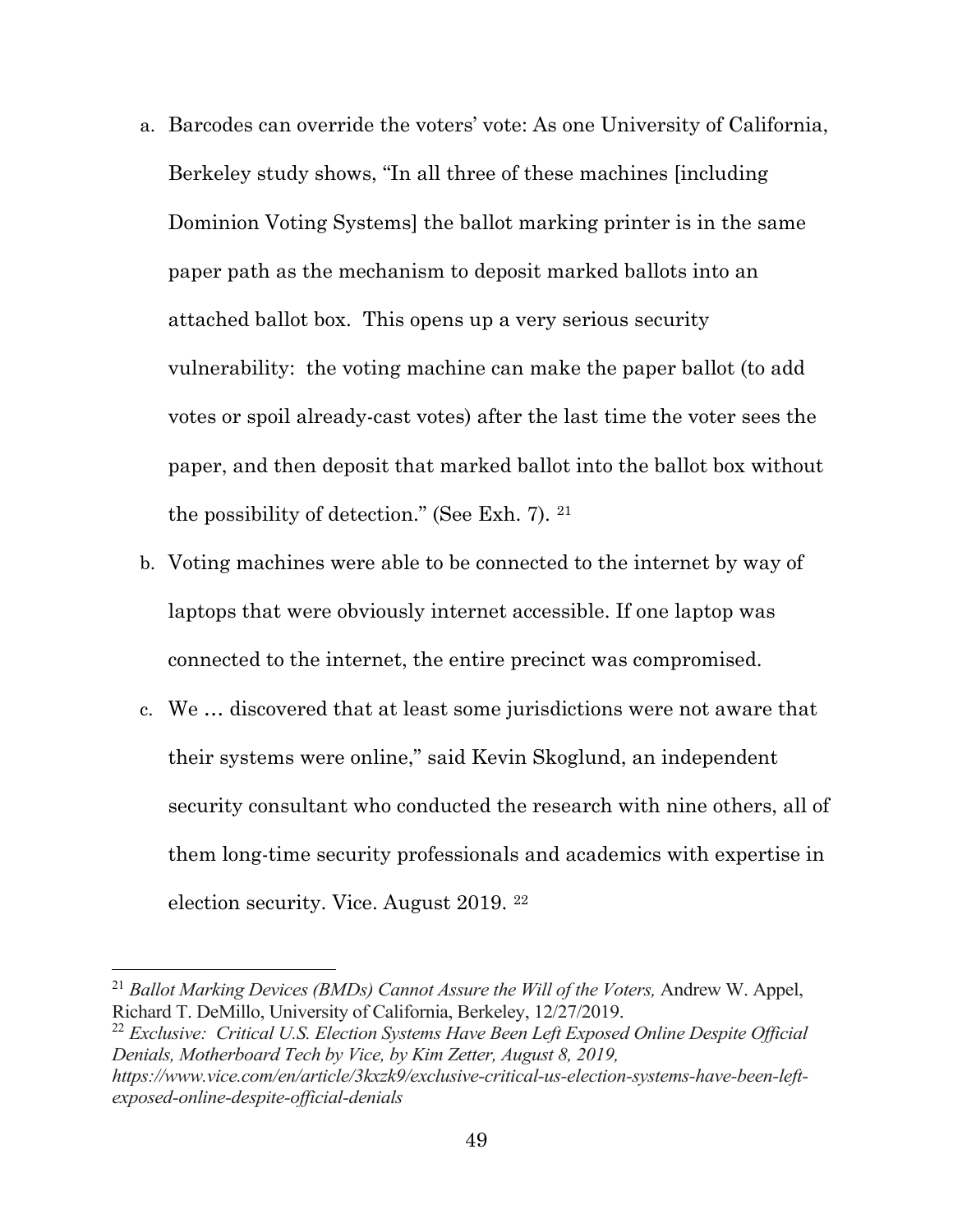- d. October 6, 2006 Congresswoman Carolyn Maloney called on Secretary of Treasury Henry Paulson to conduct an investigation into Smartmatic based on its foreign ownership and ties to Venezuela. (See Exh. 24)
- e. Congresswoman Maloney wrote that "It is undisputed that Smartmatic is foreign owned and it has acquired Sequoia … Smartmatica now acknowledged that Antonio Mugica, a Venezuelan businessman has a controlling interest in Smartmatica, but the company has not revealed who all other Smartmatic owners are." *Id*.
- f. Dominion "got into trouble" with several subsidiaries it used over alleged cases of fraud. One subsidiary is Smartmatic, a company "that has played a significant role in the U.S. market over the last decade," according to a report published by UK-based AccessWire[23.](#page-49-0)
- g. Litigation over Smartmatic "glitches" alleges they impacted the 2010 and 2013 mid-term elections in the Philippines, raising questions of cheating and fraud. An independent review of the source codes used in the machines found multiple problems, which concluded, "The software

l

<span id="page-49-0"></span><sup>23</sup> *Voting Technology Companies in the U.S. – Their Histories and Present Contributions, Access Wire, August 10, 2017, https://www.accesswire.com/471912/Voting-Technology-Companies-inthe-US--Their-Histories.*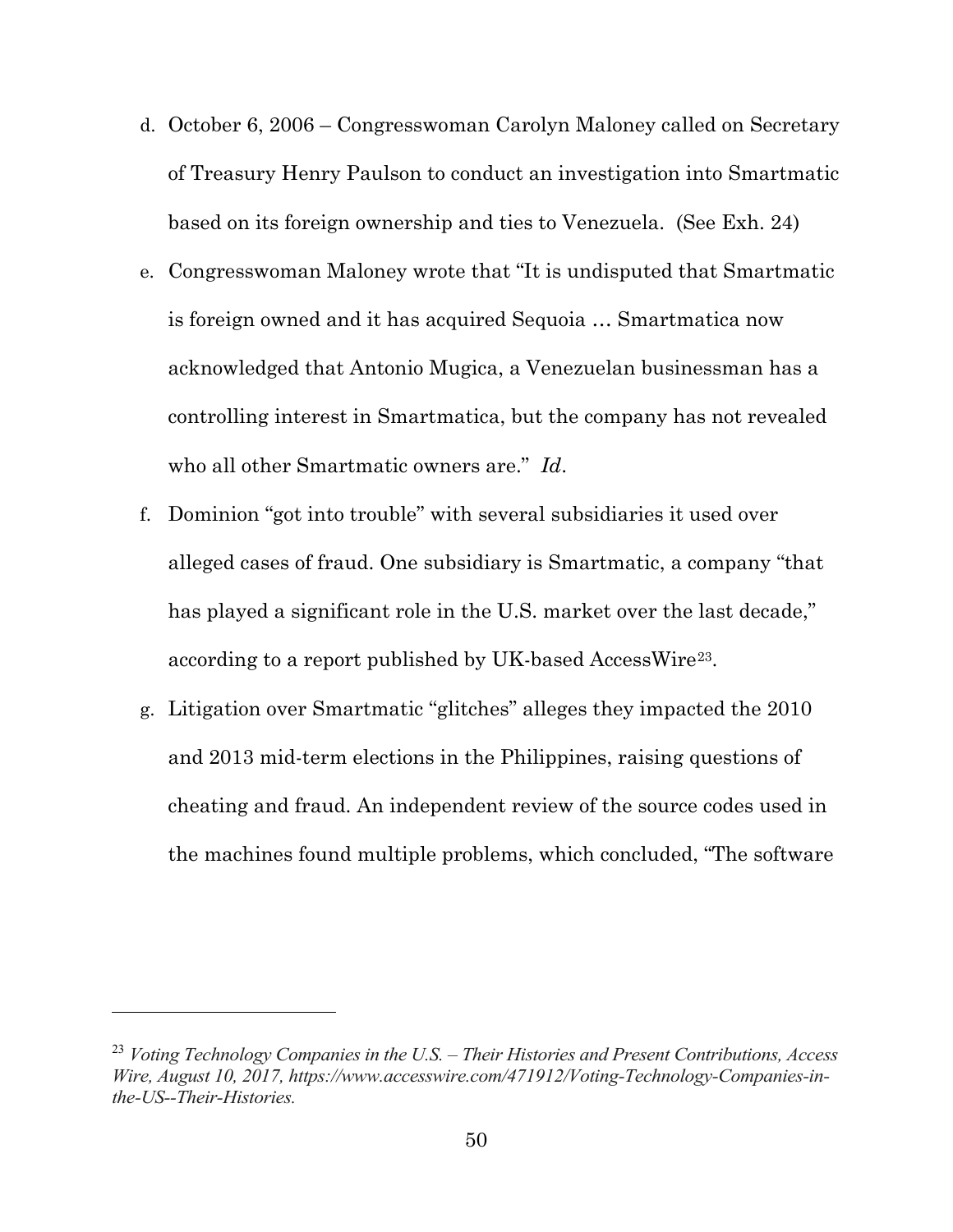inventory provided by Smartmatic is inadequate, … which brings into question the software credibility…"[24](#page-50-0)

- h. Dominion acquired Sequoia Voting Systems as well as Premier Election Solutions (formerly part of Diebold, which sold Premier to ES&S in 2009, until antitrust issues forced ES&S to sell Premier, which then was acquired by Dominion).<sup>[25](#page-50-1)</sup>.
- i. Dominion entered into a 2009 contract with Smartmatic and provided Smartmatic with the PCOS machines (optical scanners) that were used in the 2010 Philippine election—the biggest automated election run by a private company. The international community hailed the automation of that first election in the Philippines.<sup>[26](#page-50-2)</sup> The results' transmission reached 90% of votes four hours after polls closed and Filipinos knew for the first time who would be their new president on Election Day. In keeping with local election law requirements, Smartmatic and Dominion were required to provide the source code of

 $\overline{a}$ 

<span id="page-50-0"></span><sup>24</sup> *Smartmatic-TIM running out of time to fix glitches, ABS-CBN News, May 4, 2010 https://news.abs-cbn.com/nation/05/04/10/smartmatic-tim-running-out-time-fix-glitches* <sup>25</sup> *The Business of Voting*, Penn Wharton, Caufield, p. 16.

<span id="page-50-2"></span><span id="page-50-1"></span><sup>26</sup> *Smartmatic-TIM running out of time to fix glitches, ABS-CBN News, May 4, 2010 https://news.abs-cbn.com/nation/05/04/10/smartmatic-tim-running-out-time-fix-glitches*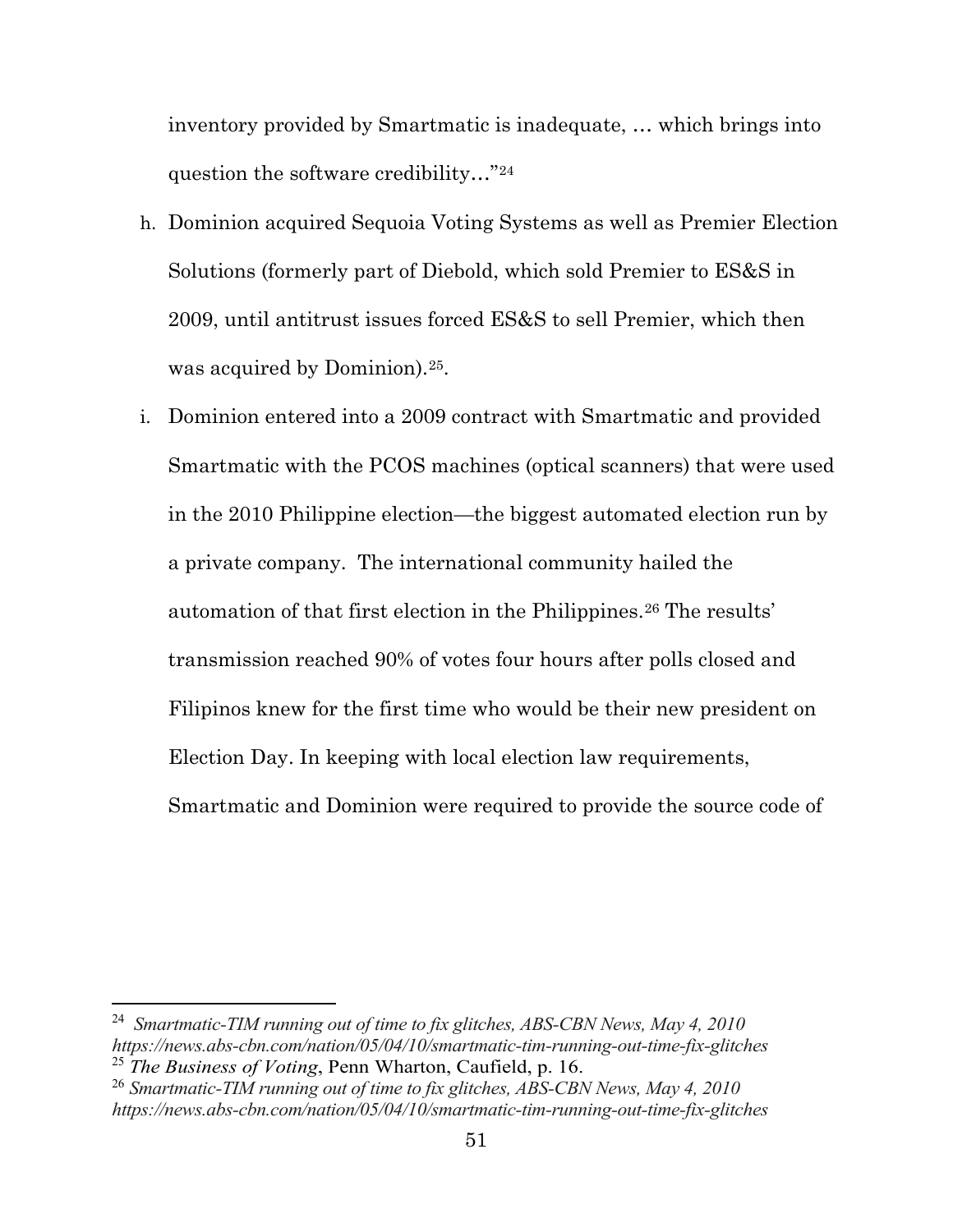the voting machines prior to elections so that it could be independently verified.[27](#page-51-0)

- j. In late December of 2019, three Democrat Senators, Warren, Klobuchar, Wyden, and House Member Mark Pocan wrote about their *'particularized concerns that secretive & "trouble -plagued companies*"' "*have long skimped on security in favor of convenience*," in the context of how they described the voting machine systems that three large vendors – Election Systems & Software, Dominion Voting Systems, & Hart InterCivic – collectively provide voting machines & software that facilitate voting for over 90% of all eligible voters in the U.S." (See attached hereto as Exh. 26, copy of Senator Warren, Klobuchar, Wyden's December 6, 2019 letter).
- k. Senator Ron Wyden (D-Oregon) said the findings [insecurity of voting systems] are "yet another damning indictment of the profiteering election vendors, who care more about the bottom line than protecting our democracy." It's also an indictment, he said, "of the notion that important cybersecurity decisions should be left entirely to county

 $\overline{a}$ 

<span id="page-51-0"></span> $27$  Presumably the machiens were not altered following submission of the code. LONDON, ENGLAND / ACCESSWIRE / August 10, 2017, *Voting Technology Companies in the U.S. - Their Histories and Present Contributions*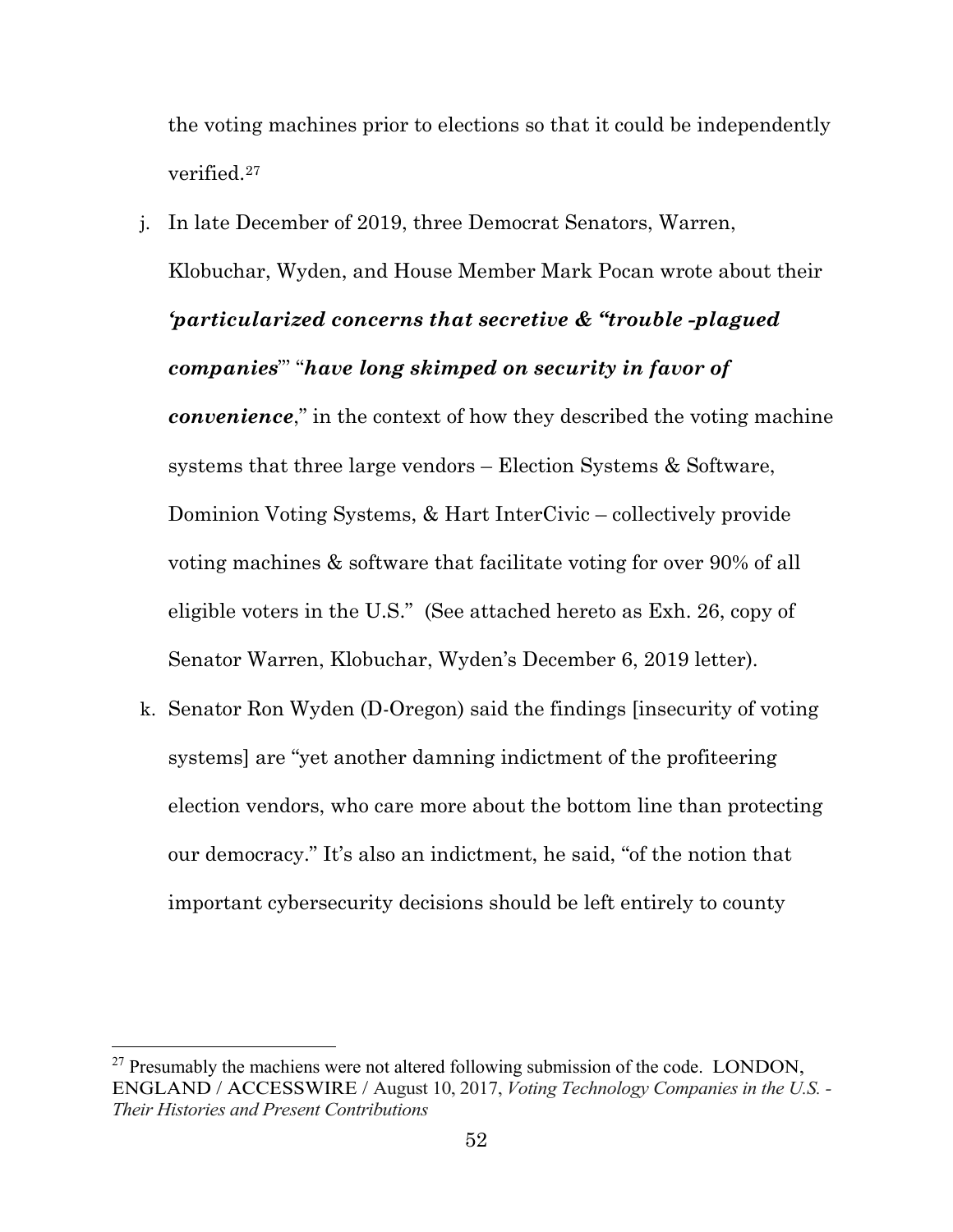election offices, many of whom do not employ a single cybersecurity specialist."[28](#page-52-0) 

#### 111.

An analysis of the Dominion software system by a former US Military Intelligence expert concludes that the system and software have been accessible and were certainly compromised by rogue actors, such as Iran and China. By using servers and employees connected with rogue actors and hostile foreign influences combined with numerous easily discoverable leaked credentials, Dominion neglectfully allowed foreign adversaries to access data and intentionally provided access to their infrastructure in order to monitor and manipulate elections, including the most recent one in 2020. (See Exh. 7).

#### 112.

An expert witness in pending litigation in the United States District Court, Northern District Court of Georgia, Atlanta Div., 17-cv-02989 specifically testified to the acute security vulnerabilities, among other facts, by declaration filed on October 4, 2020, (See Exh. 4B, Document 959-4

<span id="page-52-0"></span><sup>28</sup> *Exclusive: Critical U.S. Election Systems Have Been Left Exposed Online Despite Official Denials, Motherboard Tech by Vice, by Kim Zetter, August 8, 2019, https://www.vice.com/en/article/3kxzk9/exclusive-critical-us-election-systems-have-been-leftexposed-online-despite-official-denials*

l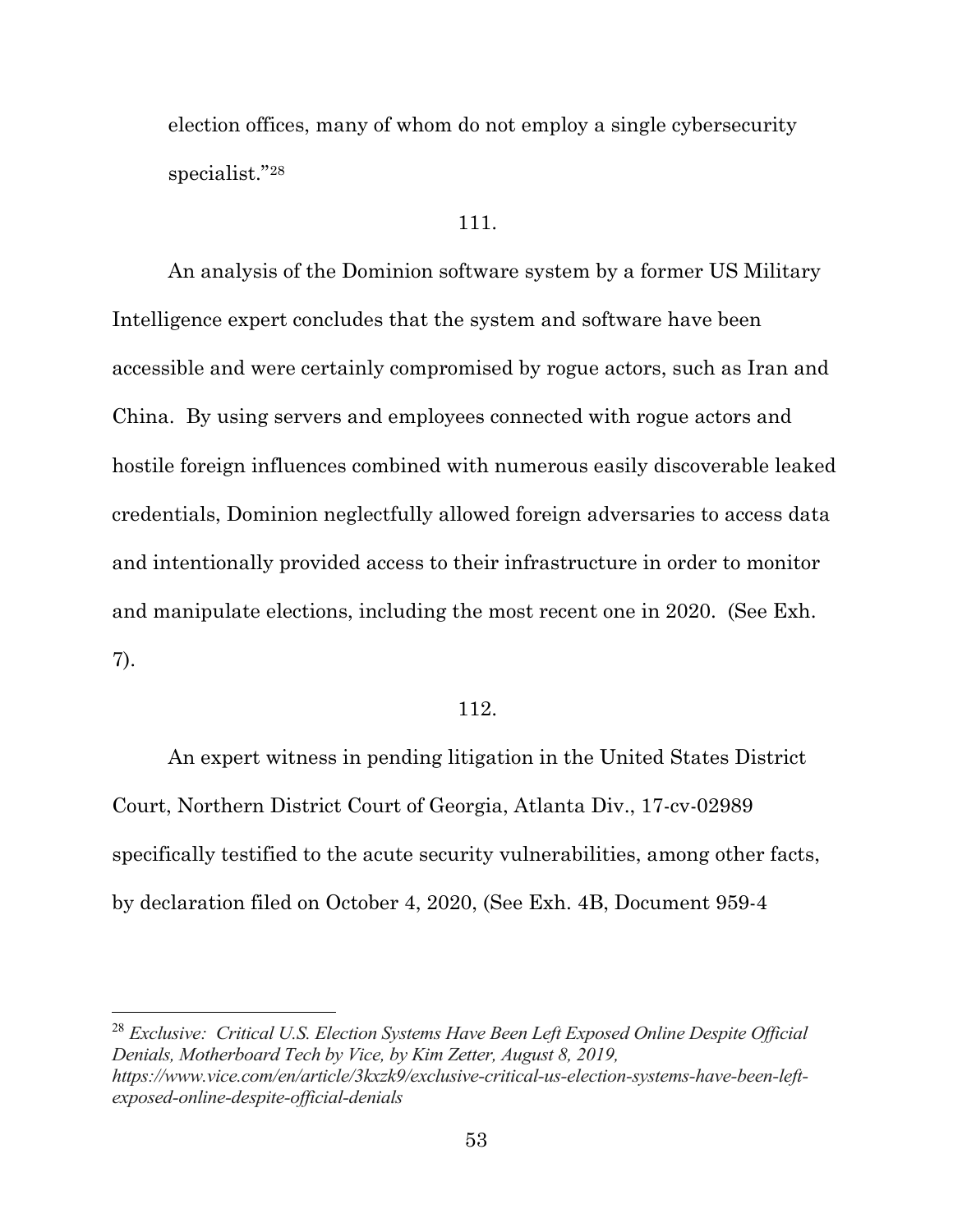attached hereto, paragraph. 18 and 20 of p. 28, Exh. 4, Hursti Declaration). wherein he testified or found:

1) The failure of the Dominion software "*to meet the methods and processes for national standards for managing voting system problems and should not be accepted for use in a public election under any circumstances*."

2) In Hursti's declaration he explained that "There is evidence of remote access and remote troubleshooting which presents a grave security implication and certified identified vulnerabilities should be considered an "extreme security risk." *Id*. Hari Hursti also explained that USB drives with vote tally information were observed to be removed from the presence of poll watchers during a recent election. *Id.* The fact that there are no controls of the USB drives was seen recently seen the lack of physical security and compliance with professional standards, " in one Georgia County, where it is reported that 3,300 votes were found on memory sticks not loaded plus in Floyd county, another 2,600 were unscanned, and the "found votes" reduced Biden's lead over Donald Trump[29](#page-53-0).

(a) In the prior case against Dominion, supra, further implicating the secrecy behind the software used in Dominion Systems,

 $\overline{a}$ 

<span id="page-53-0"></span><sup>29</sup> *Recount find thousands of Georgia votes*, Atlanta Journal-Constitution by Mark Niesse and David Wickert,11/19/20. https://www.ajc.com/politics/recount-finds-thousands-of-georgiavotes-missing-from-initial-counts/ERDRNXPH3REQTM4SOINPSEP72M/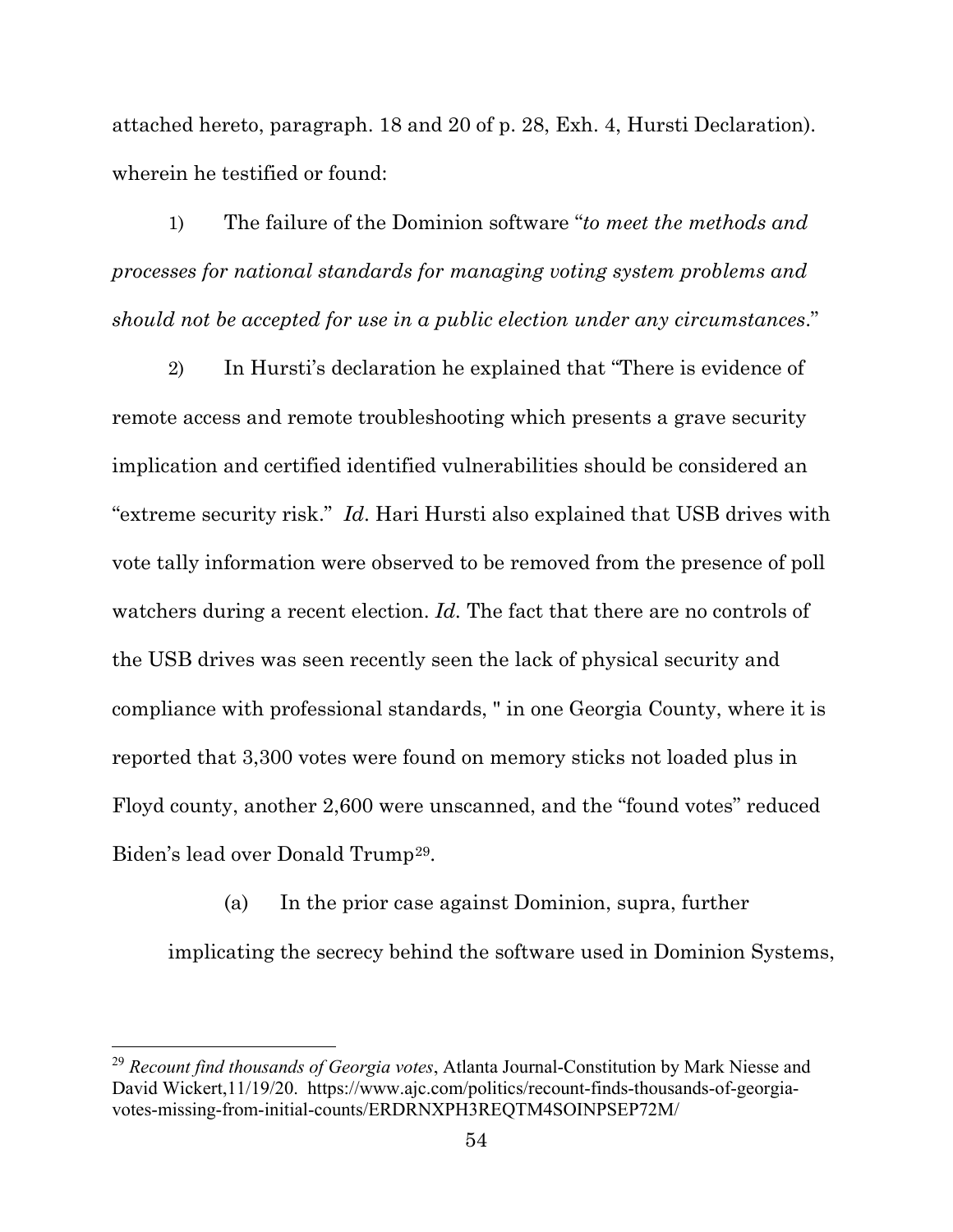Dr. Eric Coomer, a Vice President of Dominion Voting Systems, testified that even he was not sure of what testing solutions were available to test problems or how that was done, " *I have got to be honest, we might be a little bit out of my bounds of understanding the rules and regulations*… and in response to a question on testing for voting systems problems in relation to issues identified in 2 counties, he explained that "*Your Honor, I'm not sure of the complete test plan… Again Pro V&V themselves determine what test plan in necessary based on their analysis of the code itself*." (*Id*. at Document 959-4, pages 53, 62 L.25- p. 63 L3).

#### 113.

Hursti stated within said Declaration:

"The security risks outlined above – operating system risks, the failure to harden the computers, performing operations directly on the operating systems, lax control of memory cards, lack of procedures, and potential remote access are extreme and destroy the credibility of the tabulations and output of the reports coming from a voting system."

(See Paragraph 49 of Hursti Declaration).

114.

Rather than engaging in an open and transparent process to give

credibility to Georgia's brand-new voting system, the election processes were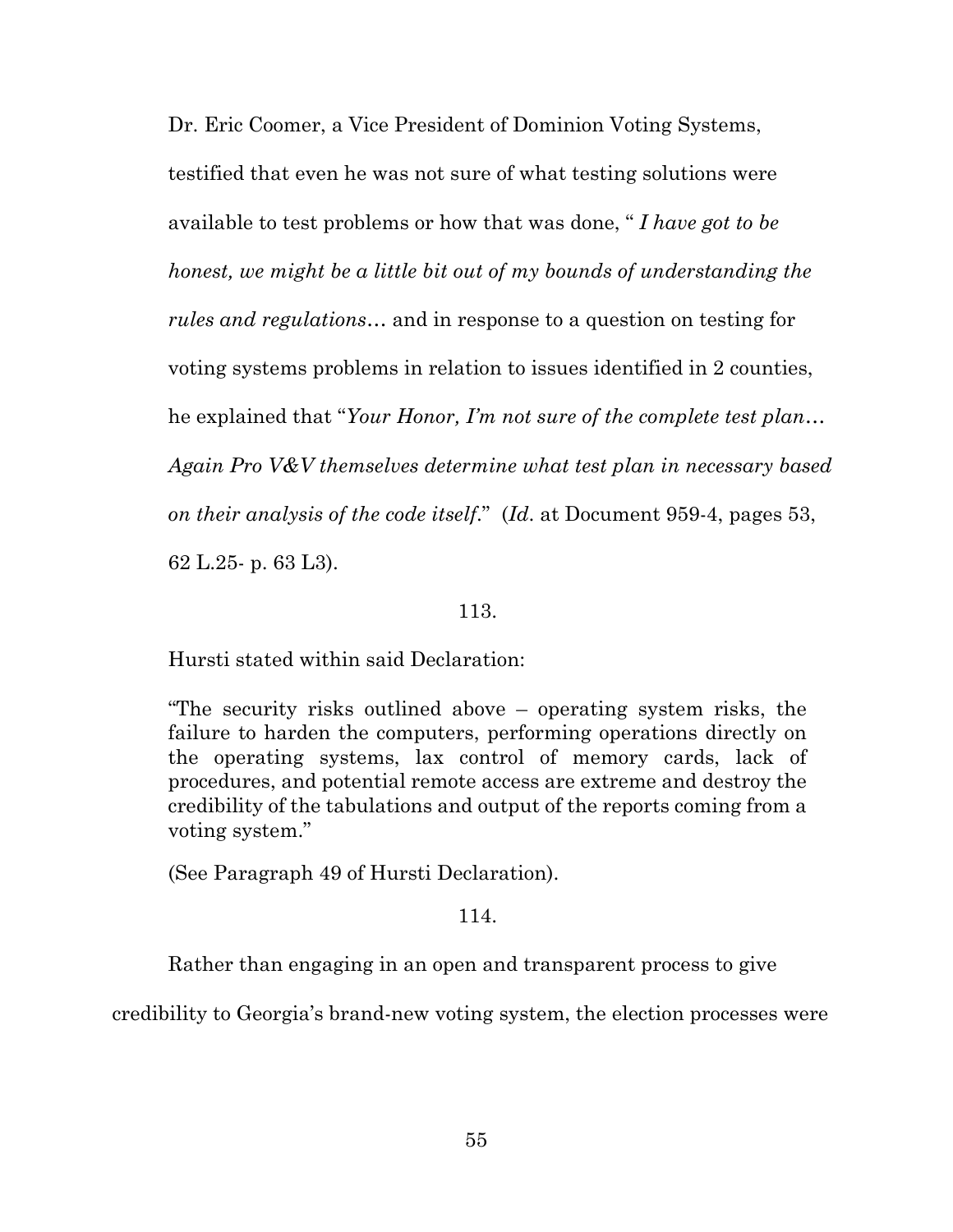hidden during the receipt, review, opening, and tabulation of those votes in

direct contravention of Georgia's Election Code and federal law.

115.

The House of Representatives passed H.R. 2722 in an attempt to

address these very risks identified by Hursti, on June 27, 2019:

*This bill addresses election security through grant programs and requirements for voting systems and paper ballots.*

*The bill establishes requirements for voting systems, including that systems (1) use individual, durable, voter-verified paper ballots; (2) make a voter's marked ballot available for inspection and verification by the voter before the vote is cast; (3) ensure that individuals with disabilities are given an equivalent opportunity to vote, including with privacy and independence, in a manner that produces a voterverified paper ballot; (4) be manufactured in the United States; and (5) meet specified cybersecurity requirements, including the prohibition of the connection of a voting system to the internet.* 

# **ADDITIONAL SPECIFIC FRAUD**

# 116.

On November 4, 2020, the Georgia GOP Chairman issued the following

statement:

<span id="page-55-0"></span> $\overline{a}$ 

*"Let me repeat. Fulton County elections officials told the media and our observers that they were shutting down the tabulation center at State Farm Arena at 10:30 p.m. on election night to continue counting ballots in secret until 1:00 a.m. [30](#page-55-0)*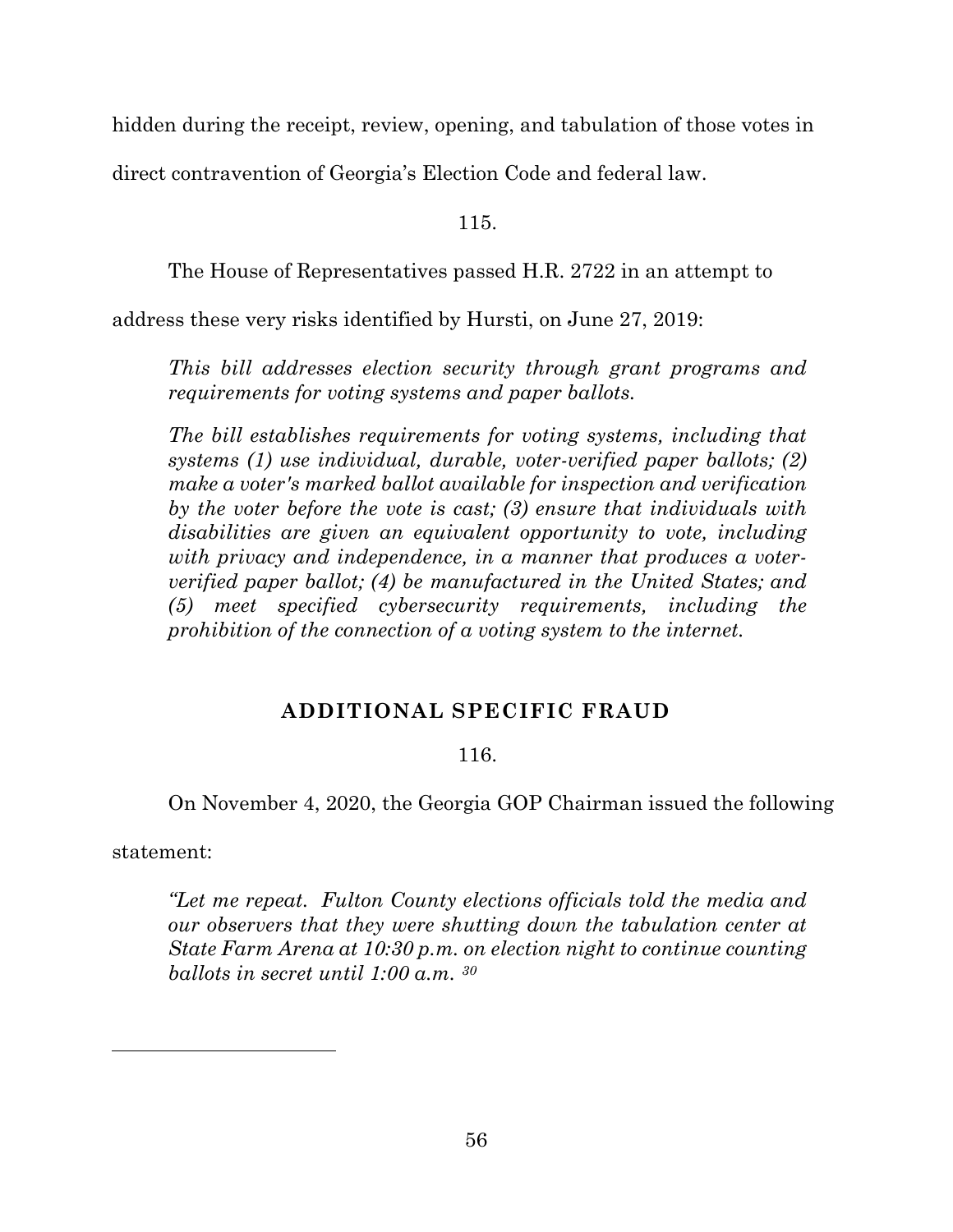It was widely reported that "As of 7 p.m. on Wednesday Fulton County Elections officials said 30,000 absentee ballots were not processed due to a pipe burst."[31](#page-56-0) Officials reassured voters that none of the ballots were damaged and the water was quickly cleaned up. But the emergency delayed officials from processing ballots between 5:30 a.m. and 9:30 a.m. Officials say they continued to count beginning at 8:30 a.m. Wednesday. The statement from Fulton County continues:

"Tonight, Fulton County will report results for approximately 86,000 absentee ballots, as well as Election Day and Early Voting results. These represent the vast majority of ballots cast within Fulton County.

"As planned, Fulton County will continue to tabulate the remainder of absentee ballots over the next two days. Absentee ballot processing requires that each ballot is opened, signatures verified, and ballots scanned. This is a labor-intensive process that takes longer to tabulate than other forms of voting. Fulton County did not anticipate having all absentee ballots processed on Election Day." Officials said they will work to ensure every vote is counted and all laws and regulations are followed.[32](#page-56-1)

l

<span id="page-56-0"></span> $31$  "4,000 remaining absentee ballots being counted in Fulton County", Fox 5 Atlanta, November 3, 2020, https://www.fox5atlanta.com/news/pipe-burst-at-state-farm-arenadelays-absentee-ballot-processing

<span id="page-56-1"></span> $32\,$  4,000 remaining absentee ballots being counted in Fulton County, Fox 5 Atlanta, November 3, 2020, https://www.fox5atlanta.com/news/pipe-burst-at-state-farm-arenadelays-absentee-ballot-processing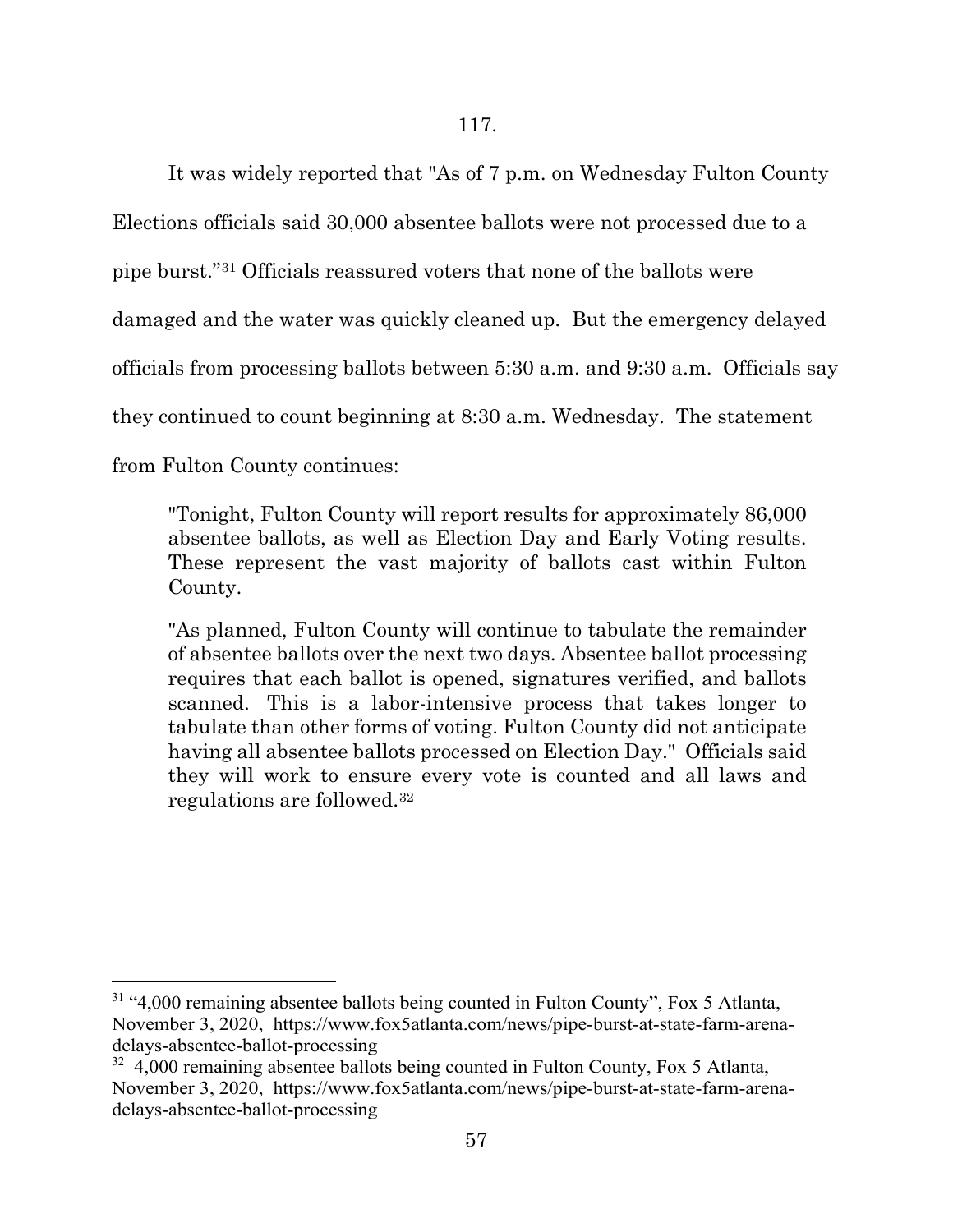Plaintiffs have learned that the representation about "a water leak affecting the room where absentee ballots were counted" was not true. The only water leak that needed repairs at State Farm Arena from November 3 – November 5 was a toilet overflow that occurred earlier on November 3. It had nothing to do with a room with ballot counting, but the false water break representation led to "everyone being sent home." Nonetheless, first six (6) people, then three (3) people stayed until 1:05 a.m. working on the computers.

#### 119.

An Affiant recounts how she was present at State Farm Arena on November 3, and saw election workers remaining behind after people were told to leave. (See Exh. 28, Affidavit of Mitchell Harrison; Exh. 29, Affid. of Michelle Branton)

#### 120.

Plaintiffs have also learned through several reports that in 2010 Eric Coomer joined Dominion as Vice President of U.S. Engineering. According to his bio, Coomer graduated from the University of California, Berkeley with a Ph.D. in Nuclear Physics. Eric Coomer was later promoted to Voting Systems Officer of Strategy and Security although Coomer has since been removed from the Dominion page of directors. Dominion altered its website after

58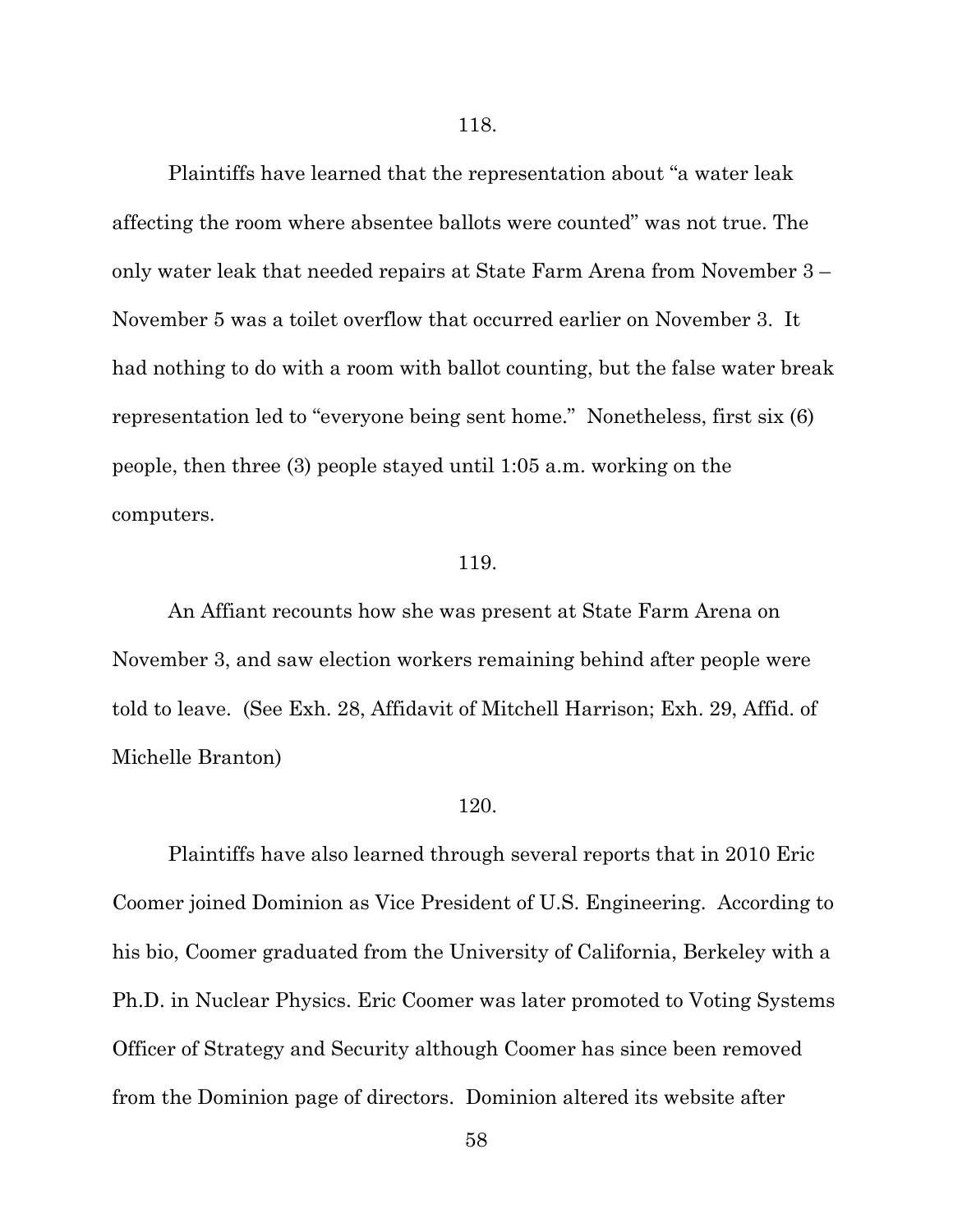Colorado resident Joe Oltmann disclosed that as a reporter he infiltrated ANTIFA, a domestic terrorist organization where he recorded Eric Coomer representing: "Don't worry. Trump won't win the election, we fixed that." – as well as social media posts with violence threatened against President Trump. (See Joe Oltmann interview with Michelle Malkin dated November 13, 2020 which contains copies of Eric Coomer's recording and tweets).<sup>[33](#page-58-0)</sup>

121.

While the bedrock of American elections has been transparency, almost

every crucial aspect of Georgia's November 3, 2020, General Election was

shrouded in secrecy, rife with "errors," and permeated with anomalies so

egregious as to render the results incapable of certification.

# **MULTIPLE EXPERT REPORTS AND STATISTICAL ANALYSES PROVE HUNDREDS OF THOUSANDS OF VOTES WERE LOST OR SHIFTED THAT COST PRESIDENT TRUMP AND THE REPUBLICAN CANDIDATES OF CONGRESSIONAL DISTRICTS 6 AND 7 THEIR RACES.**

122.

As evidenced by numerous public reports, expert reports, and witness

statements, Defendants egregious misconduct has included ignoring

 $\overline{a}$ 

legislative mandates concerning mail-in and ordinary ballots and led to

<span id="page-58-0"></span>*<sup>33</sup> Malkin Live: Election Update, Interview of Joe Oltmann,* by Michelle Malkin, November 13, 2020, *available at:* 

https://www.youtube.com/watch?v=dh1X4s9HuLo&fbclid=IwAR2EaJc1M9RT3DaUraAjsycM 0uPKB3uM\_-MhH6SMeGrwNyJ3vNmlcTsHxF4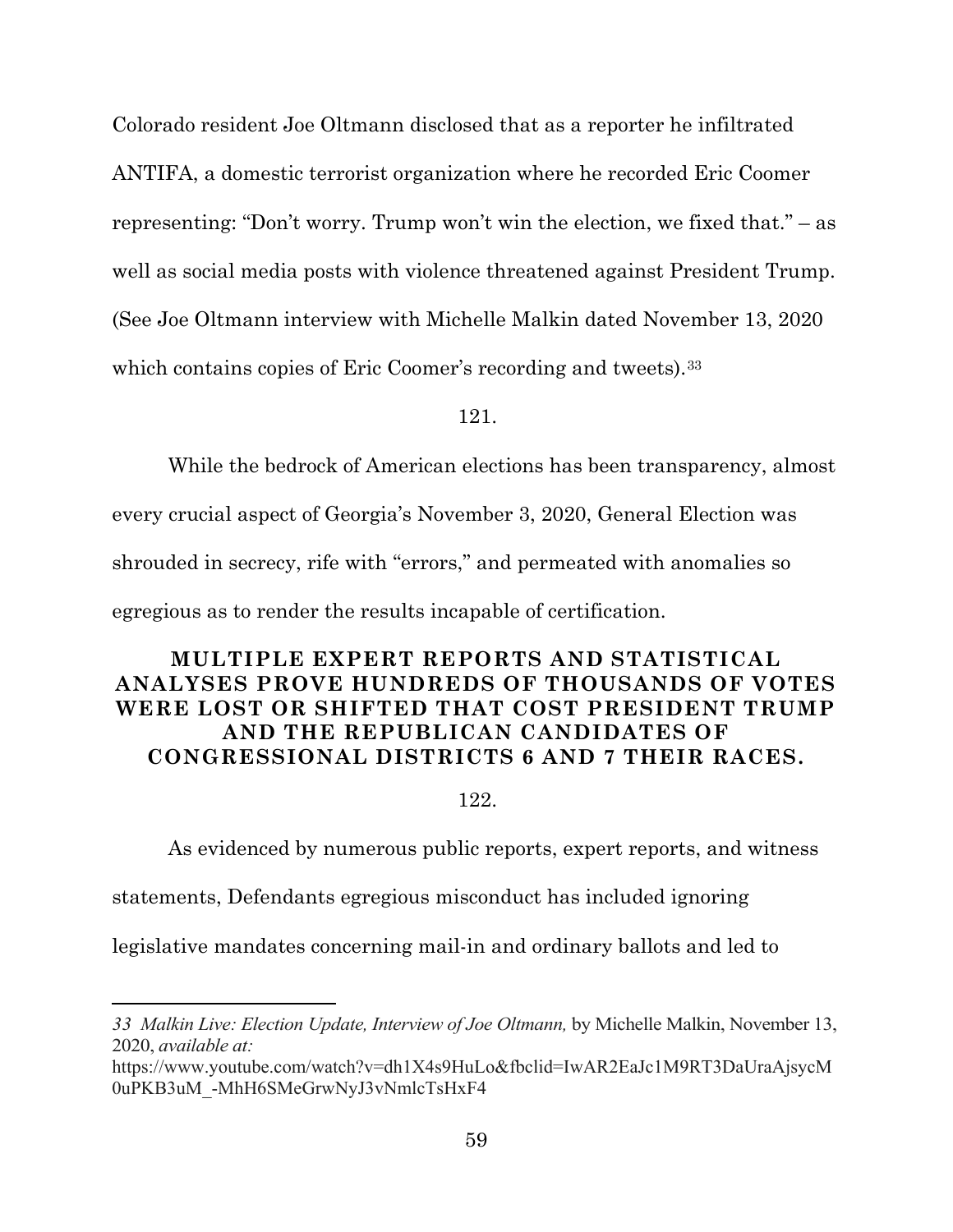disenfranchisement of an enormous number of Georgia voters. Plaintiffs experts can show that, consistent with the above specific misrepresentations, analysis of voting data reveals the following:

(a) Regarding uncounted mail ballots, based on evidence gathered by Matt Braynard in the form of recorded calls and declarations of voters, and analyzed by Plaintiff's expert, Williams M. Briggs, PhD, shows, based on a statistically significant sample, **that the total number of mail ballots that voters mailed in, but were never counted, have a 95% likelihood of falling between 31,559 and 38,886 total lost votes.** This range exceeds the margin of loss of President Trump of 12,670 votes by at least 18,889 lost votes and by as many as 26,196 lost votes. (See Exh. 1, Dr. Briggs' Report, with attachments).

(b) Plaintiff's expert also finds that **voters received tens of thousands of ballots that they never requested.** (See Exh. 1). Specifically, Dr. Briggs found that in the state of Georgia, based on a statistically significant sample, the expected amount of persons that received an absentee ballot that they did not request ranges from 16,938 to 22,771. **This range exceeds the margin of loss of** 

60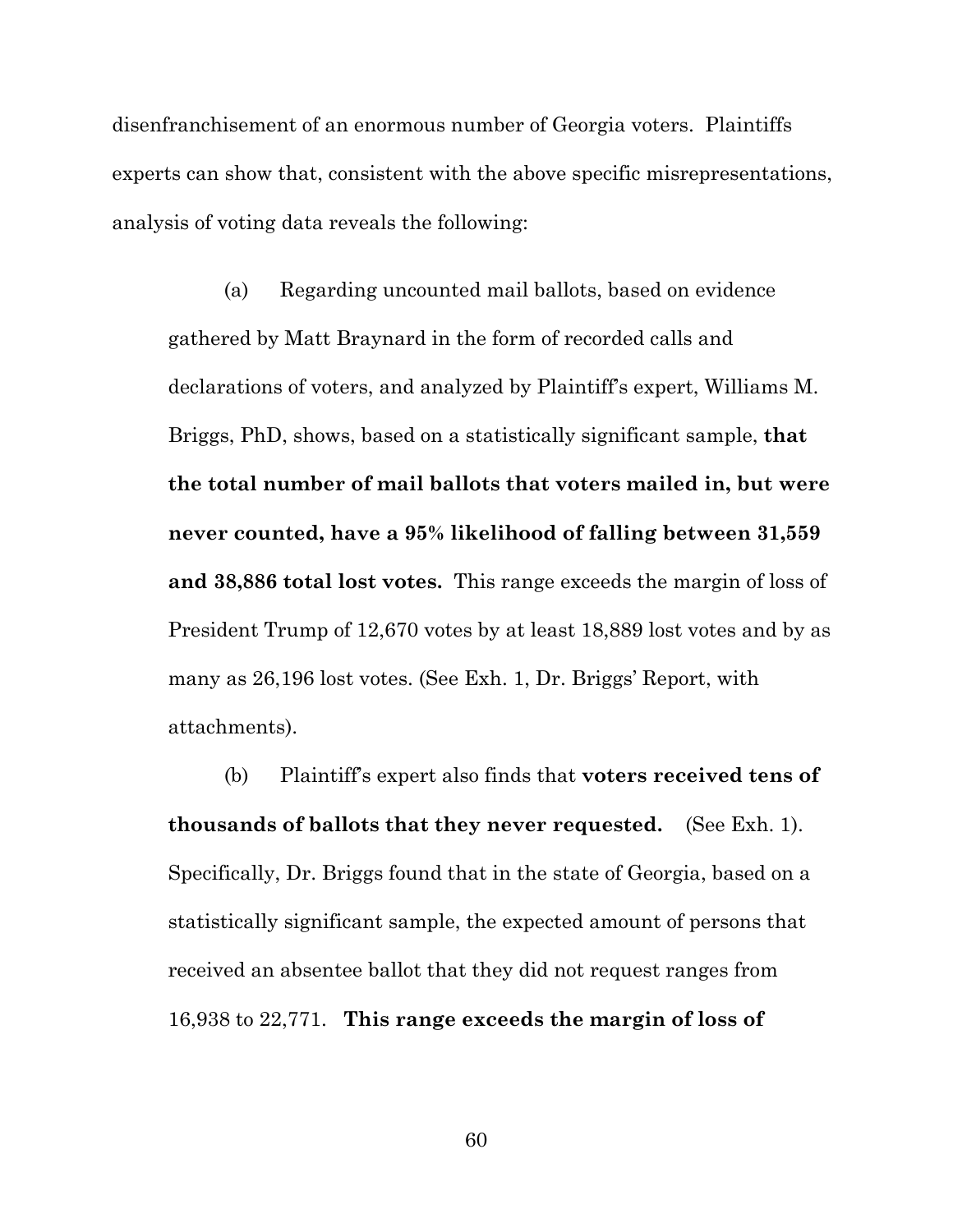**President Trump by 12,670 votes by at least 4,268 unlawful requests and by as many as 10,101 unlawful requests.** *Id.*

(c) This widespread pattern, as reflected within the population of unreturned ballots analyzed by Dr. Briggs, reveals the unavoidable reality that, in addition to the calculations herein, third parties voted an untold number of unlawfully acquired absentee or mail-in ballots, which would not be in the database of unreturned ballots analyzed here. See O.G.C.A. 21-2-522. **These unlawfully voted ballots prohibited properly registered persons from voting and reveal a pattern of widespread fraud down ballot as well.**

(d) **Further, as calculated by Matt Braynard, there exists clear evidence of 20,311 absentee or early voters in Georgia that voted while registered as having moved out of state.** (See Id., attachment to report).Specifically, these persons were showing on the National Change of Address Database (NCOA) as having moved, or as having filed subsequent voter registration in another state also as evidence that they moved and even potentially voted in another state. The 20,311 votes by persons documented as having moved exceeds the margin by which Donald Trump lost the election by 7,641 votes.

61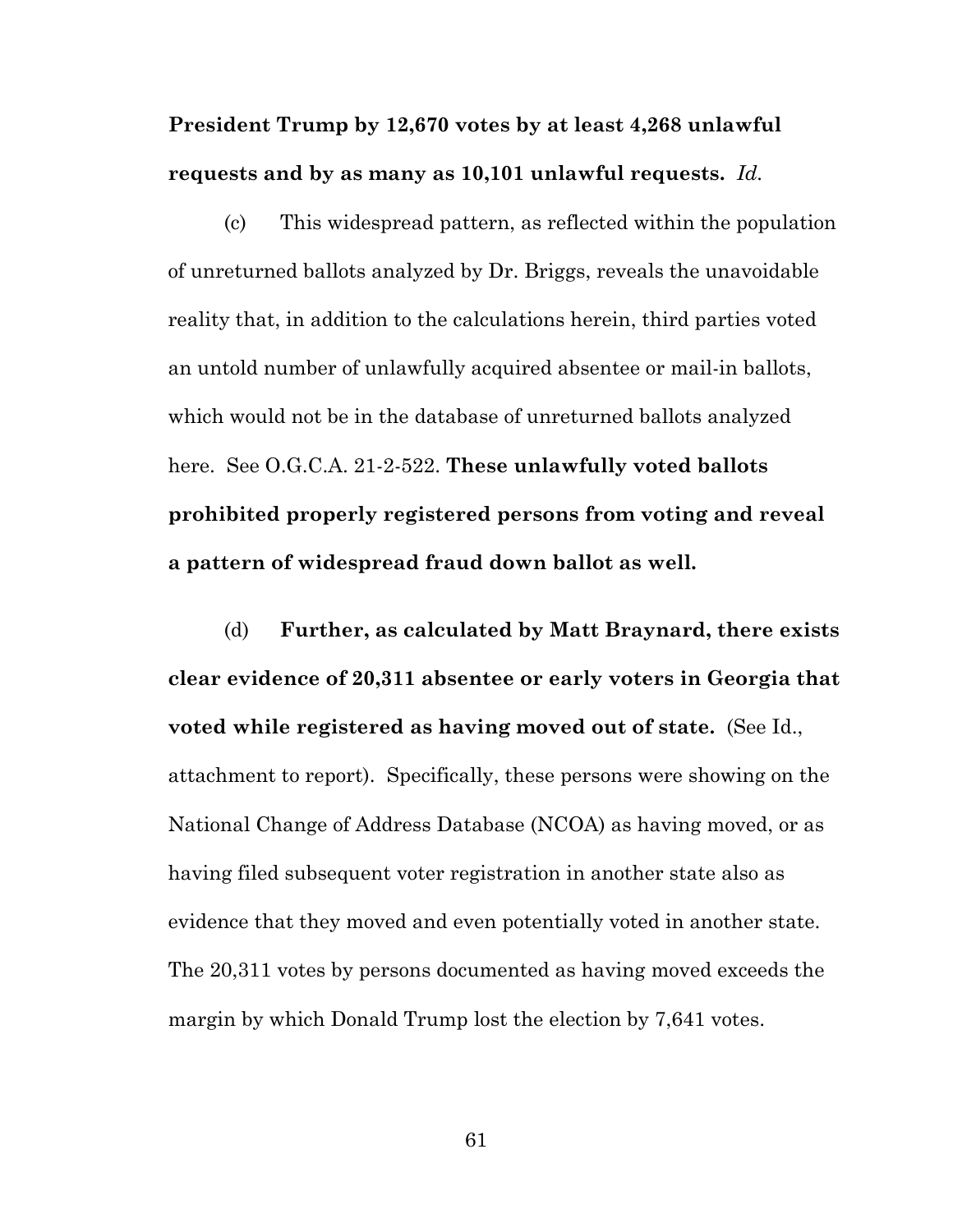(e) Applying *pro-rata* the above calculations separately to Cobb County based on the number of unreturned ballots, a range of 1,255 and 1,687 ballots ordered by 3rd parties and a range of 2,338 and 2,897 lost mail ballots, plus 10,684 voters documented in the NCOA as having moved, **for a combined minimum of 14,276 missing and unlawful ballots, and maximum of 15,250 missing and unlawful ballots, which exceeds the statewide Presidential race total margin by a range of as few as 1,606 ballots and as many as 2,580 in the County of Cobb alone impacting the Cobb County Republican Party ("Cobb County Republicans").**

#### 123.

As seen from the **expert analysis of Eric Quinnell**, mathematical anomalies further support these findings, when in various districts within Fulton County such as vote gains that exceed reasonable expectations when compared to 2016, and a failure of gains to be normally distributed but instead shifting substantially toward the tail of the distribution in what is known as a platykurtic distribution. Dr. Quinell identifies numerous anomalies such as votes to Biden in excess of 2016 exceed the registrations that are in excess of 2016. Ultimately, he identifies the counties in order of their excess performance over what would have fit in a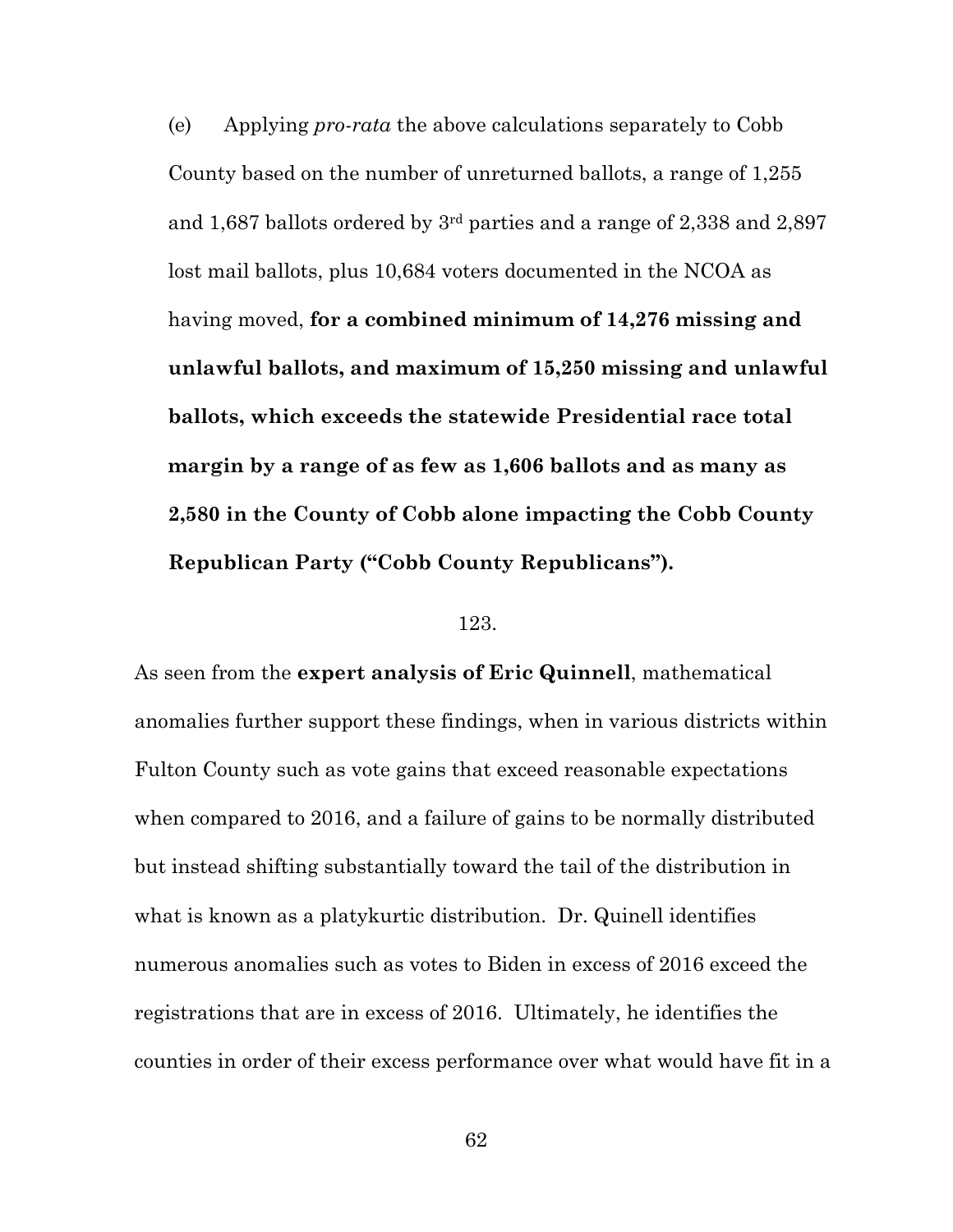normal distribution of voting gains, revealing a list of the most anomalous counties down to the least. These various anomalies provide evidence of voting irregularities. (See Exh.27, Declaration of Eric Quinnell, with attachments).

#### 124.

In sum, with the expert analysis of William M. Briggs PhD based on recorded calls and declarations, the extent of missing AND unlawfully requested ballots create substantial evidence that the mail ballot system has fundamentally failed to provide a fair voting mechanism. In short, tens of thousands of votes did not count while the pattern of fraud makes clear that tens of thousands were improperly counted. This margin of victory in the election for Mr. Biden was only 12,670 and cannot withstand most of these criticisms individually and certainly not in aggregate.

#### 125.

Cobb county, based on lost votes, unlawfully requested votes and NCOA data on these facts alone would consume more than the entire margin of the statewide difference in the Presidential race. These election results must be reversed.

#### 126.

Applying *pro-rata* the above calculations separately to Cobb County based on the number of unreturned ballots, a range of 1,255 and 1,687 ballots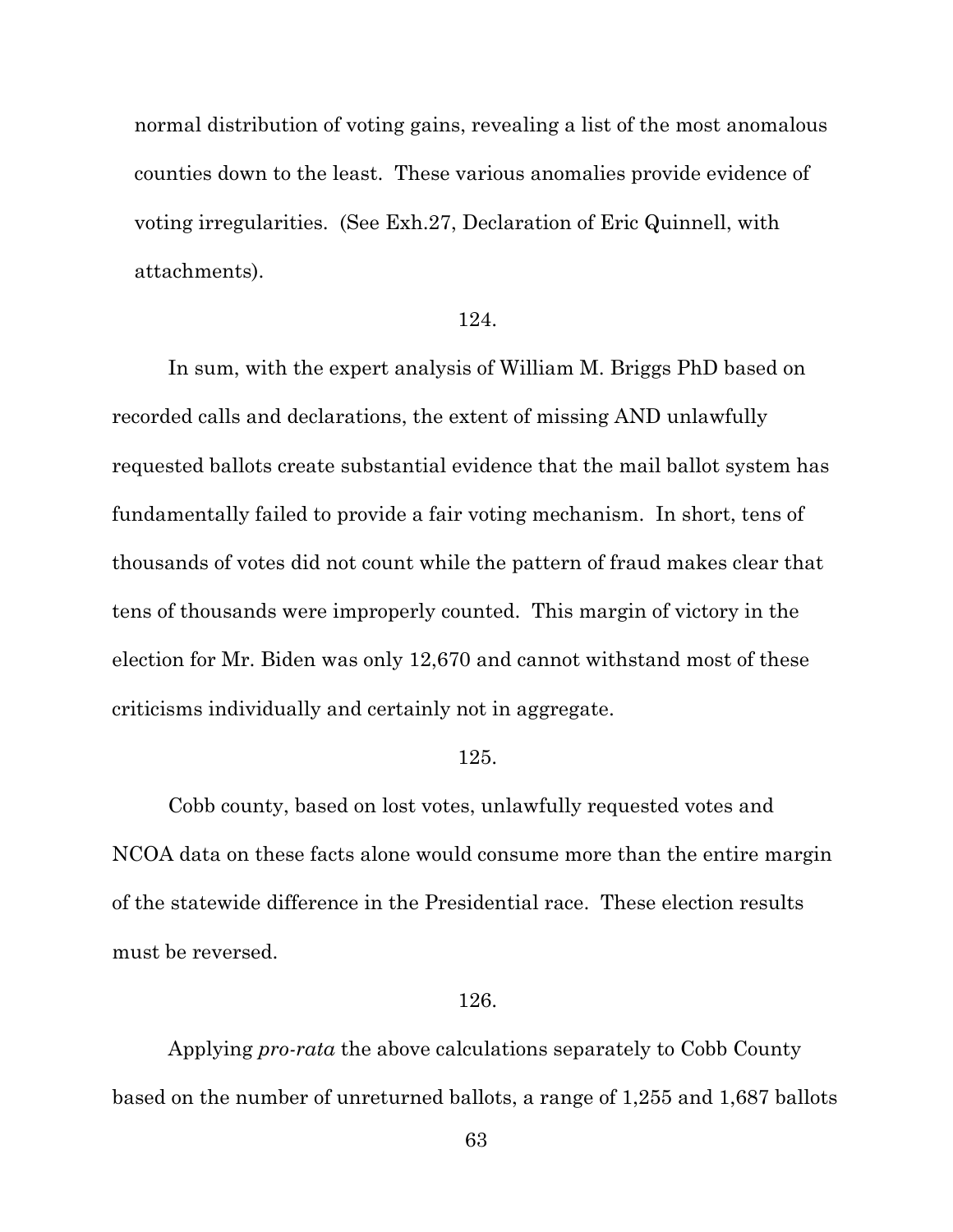ordered by 3rd parties and a range of 2,338 and 2,897 lost mail ballots, plus 10,684 voters documented in the NCOA as having moved, **for a combined minimum of 14,276 missing and unlawful ballots, and maximum of 15,250 missing and unlawful ballots, which exceeds the statewide Presidential race total margin by a range of as few as 1,606 ballots and as many as 2,580 in the County of Cobb alone impacting the Cobb County Republican Party ("Cobb County Republicans").** (See Exh. 1).

#### 127.

Mr. Braynard also found a pattern in Georgia of voters registered at totally fraudulent residence addresses, including shopping centers, mail drop stores and other non-residential facilities<sup>[34](#page-63-0)</sup>.

#### 128.

In sum, with the expert analysis of William M. Briggs PhD based on extensive investigation, recorded calls and declarations collected by Matt Braynard, (See attachments to Exh. 1, Briggs' report) the extent of missing and unlawfully requested ballots create substantial evidence that the mail ballot system has fundamentally failed to provide a fair voting mechanism. In

l

<span id="page-63-0"></span><sup>&</sup>lt;sup>34</sup> Matt Braynard, https://twitter.com/MattBraynard/status/1331324173910761476; https://twitter.com/MattBraynard/status/1331299873556086787?s=20; (a) https://twitter.com/MattBraynard/status/1331299873556086787?s=20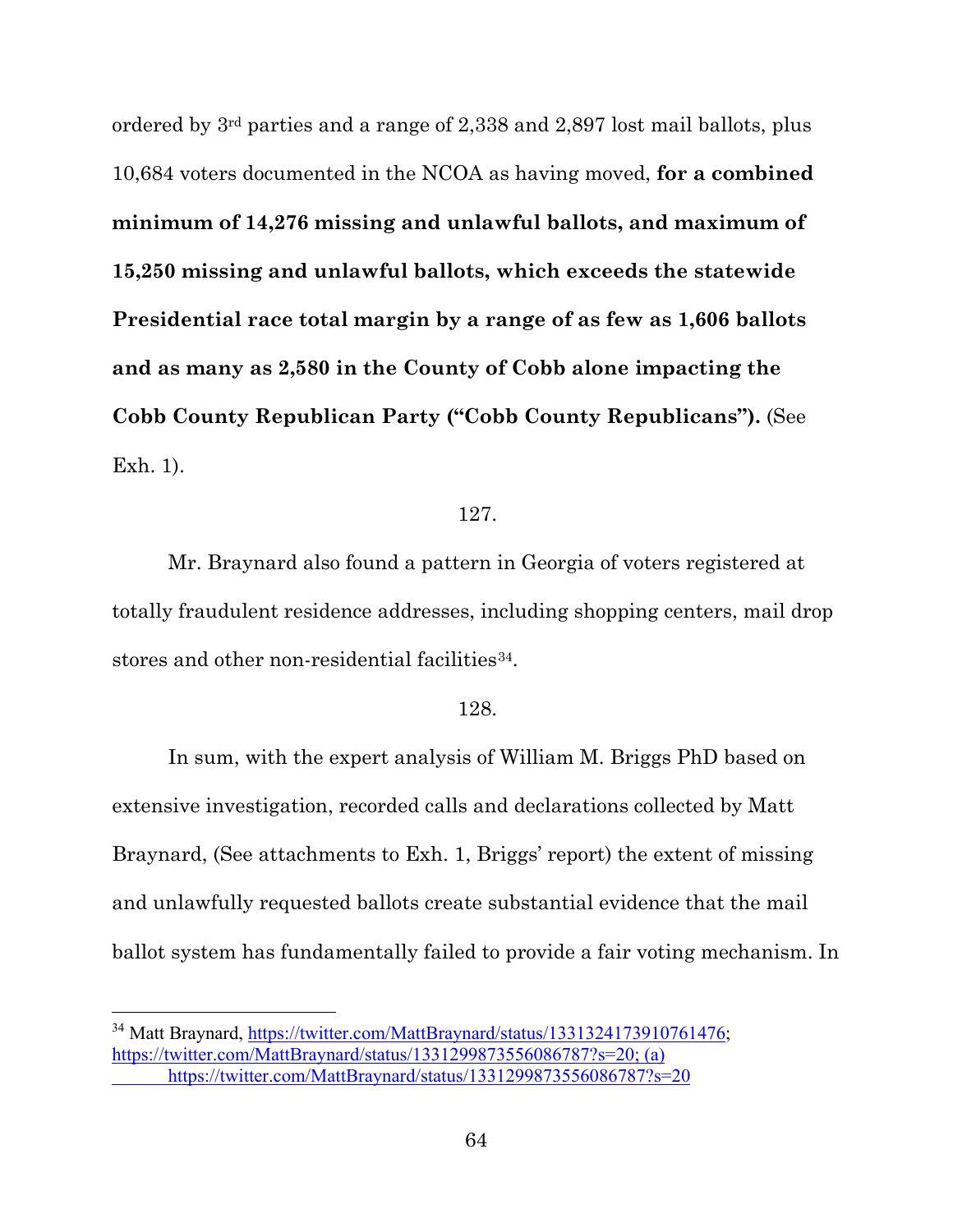short, tens of thousands of votes did not count while the pattern of fraud and mathematical anomalies that are impossible absent malign human agency makes clear that tens of thousands were improperly counted. This margin of victory in the election for Mr. Biden was only 12,670 and cannot withstand most of these criticisms individually and certainly not in aggregate.

#### 129.

Cobb county, based on lost votes, unlawfully requested votes and NCOA data on these facts alone would consume more than the entire margin of the statewide difference in the Presidential race.

#### 130.

**Russell Ramsland confirms that data breaches in the Dominion software permitted rogue actors to penetrate and manipulate the software during the recent general election. He further concludes that at least 96,600 mail-in ballots were illegally counted as they were not cast by legal voters.**

#### 131.

In sum, as set forth above, for a host of independent reasons, the Georgia certified election results concluding that Joe Biden received 12,670 more votes that President Donald Trump must be set aside.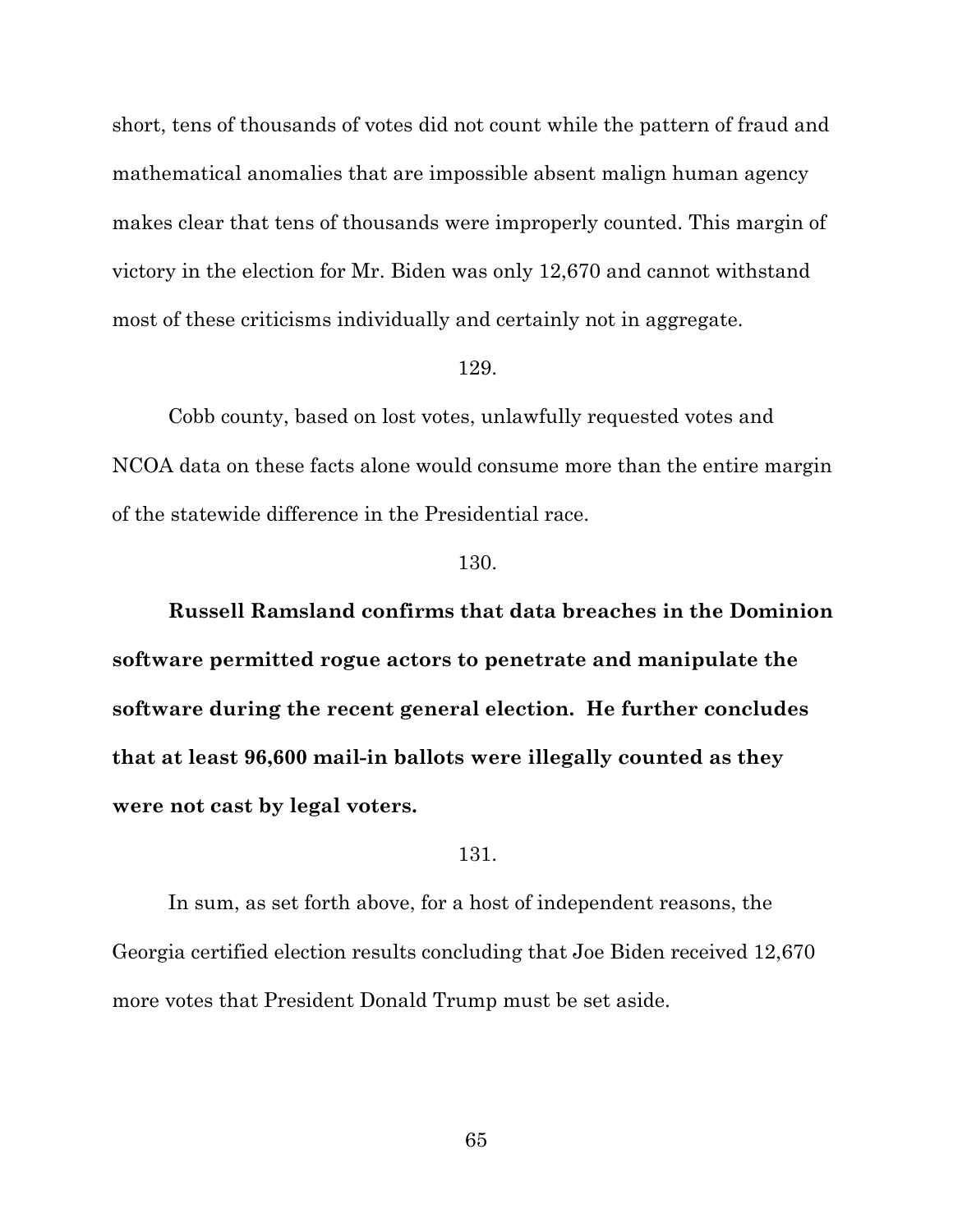#### **COUNT I**

# **DEFENDANTS VIOLATED THE ELECTIONS CLAUSE AND 42 U.S.C. § 1983**

132.

Plaintiffs reallege all preceding paragraphs as if fully set forth herein.

133.

The Electors Clause states that "[e]ach State shall appoint, in such Manner as the Legislature thereof may direct, a Number of Electors" for President. Art. II, § 1, cl. 2 (emphasis added). Likewise, the Elections Clause of the U.S. Constitution states that "[t]he Times, Places, and Manner of holding Elections for Senators and Representatives, shall be prescribed in each State by the Legislature thereof." Art. I, § 4, cl. 1 (emphasis added).

134.

The Legislature is "'the representative body which ma[kes] the laws of the people.'" *Smiley*, 285 U.S. at 193. Regulations of congressional and presidential elections, thus, "must be in accordance with the method which the state has prescribed for legislative enactments." *Id.* at 367; *see also Ariz. State Legislature v. Ariz. Indep. Redistricting Comm'n*, 135 S. Ct. 2652, 2668 (2015).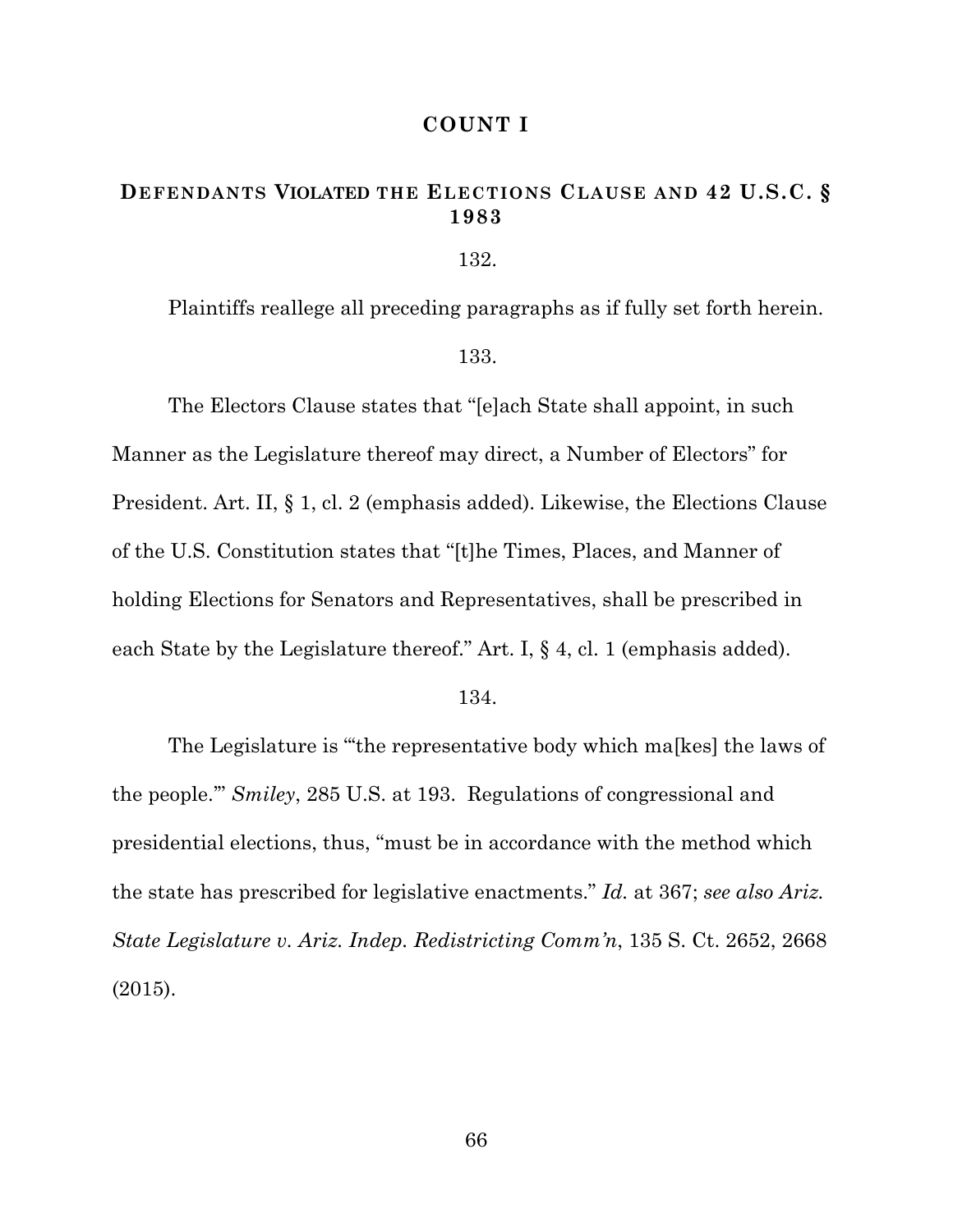135.

Defendants are not part of the General Assembly and cannot exercise legislative power. Rather, Defendants' power is limited to "tak[ing] care that the laws be faithfully executed." Pa. Const. Art. IV, § 2. Because the United States Constitution reserves for the General Assembly the power to set the time, place, and manner of holding elections for the President and Congress, county boards of elections and state executive officers have no authority to unilaterally exercise that power, much less to hold them in ways that conflict with existing legislation.

#### 136.

Defendants are not the legislature, and their unilateral decision to create a "cure procedure" violates the Electors and Elections Clauses of the United States Constitution.

#### 137.

The Secretary of State and the State Election Board are not the legislature, and their decision to permit early processing of absentee ballots in direct violation of the unambiguous requirements of O.C.G.A. § 21-2- 386(a)(2) violates the Electors and Elections Clauses of the United States Constitution.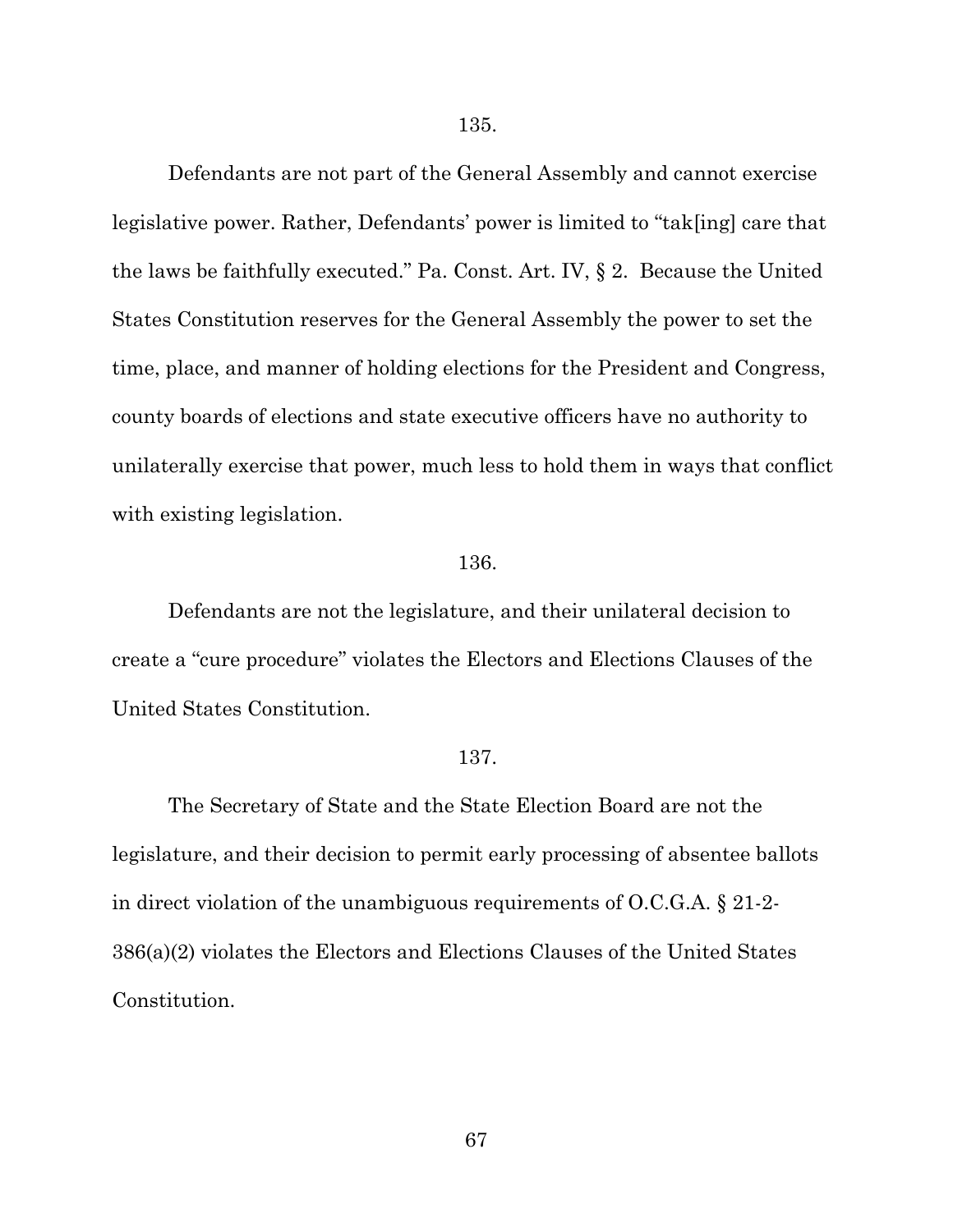Many Affiants testified to many legal infractions in the voting process, including specifically switching absentee ballots or mail-in ballots for Trump to Biden. Even a Democrat testified in his sworn affidavit that before he was forced to move back to where he could not see, he had in fact seen, "*I also saw absentee ballots for Trump inserted into Biden's stack, and counted as Biden votes. This occurred a few times*". (See Exh. 18, Par. 12).

#### 139.

Plaintiff's expert also finds that voters received tens of thousands of ballots that they never requested. (See Exh. 1, Dr. Briggs' Report). Specifically, Dr. Briggs found that in the state of Georgia, based on a statistically significant sample, the expected amount of persons that received an absentee ballot that they did not request one ranges from 16,938 to 22,771. This range exceeds the margin of loss of President Trump by 12,670 votes by at least 4,268 unlawful requests and by as many as 10,101 unlawful requests.

#### 140.

This widespread pattern, as reflected within the population of unreturned ballots analyzed by Dr. Briggs, reveals the unavoidable reality that, in addition to the calculations herein, third parties voted an untold number of unlawfully acquired absentee or mail-in ballots, which would not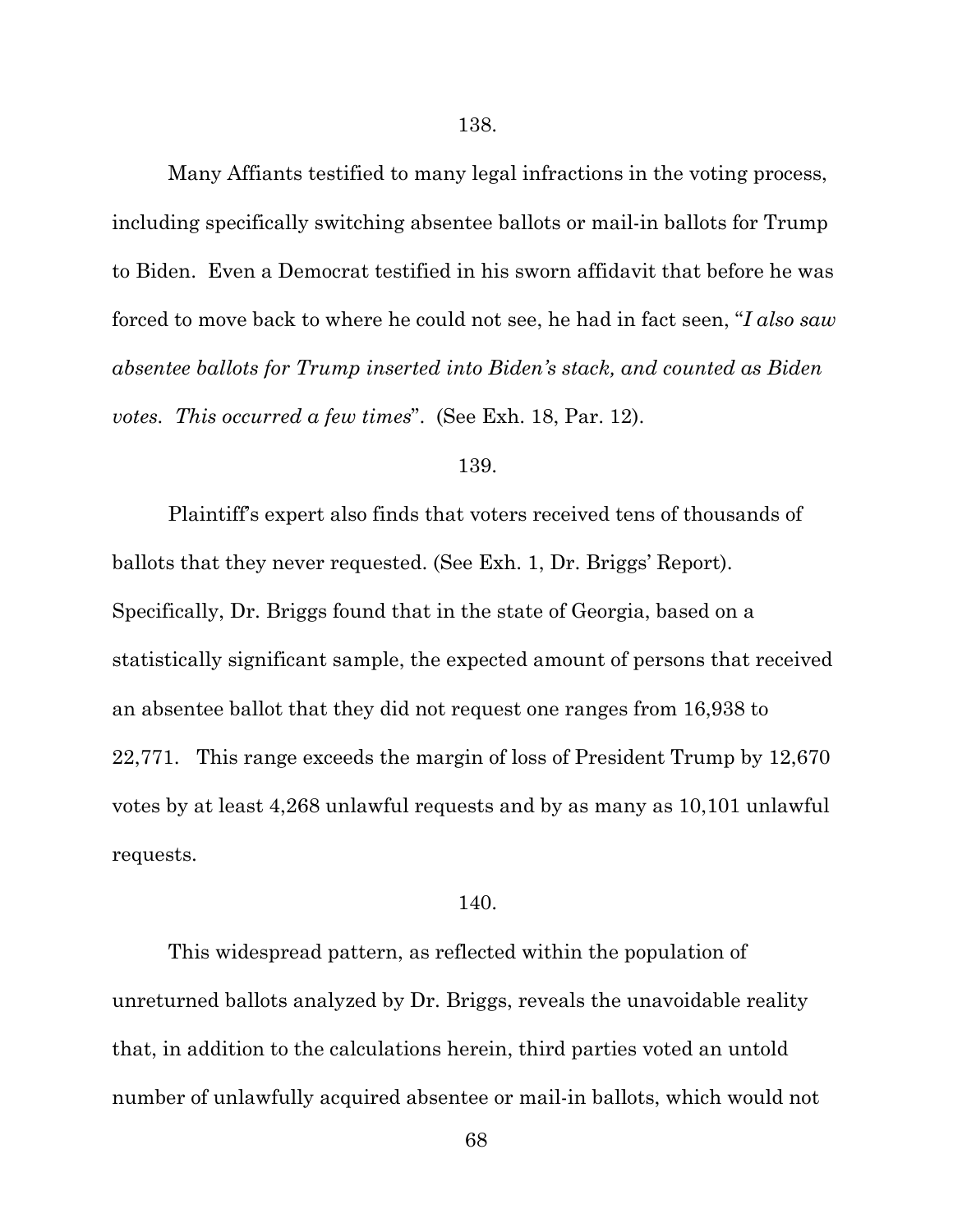be in the database of unreturned ballots analyzed here. *See* O.G.C.A. 21-2- 522. These unlawfully voted ballots prohibited properly registered persons from voting and reveal a pattern of widespread fraud.

#### 141.

Further, as shown by data collected by Matt Braynard, there exists clear evidence of 20,311 absentee or early voters in Georgia that voted while registered as having moved out of state. Specifically, these persons were showing on the National Change of Address Database (NCOA) as having moved, or as having filed subsequent voter registration in another state also as evidence that they moved and even potentially voted in another state. The 20,311 votes by persons documented as having moved exceeds the margin by which Donald Trump lost the election by 7,641 votes.

#### 142.

Plaintiffs have no adequate remedy at law and will suffer serious and irreparable harm unless the injunctive relief requested herein is granted. Defendants have acted and, unless enjoined, will act under color of state law to violate the Elections Clauses of the Constitution. Accordingly, the results for President and Congress in the November 3, 2020 election must be set aside. The results are infected with Constitutional violations.

#### **COUNT II**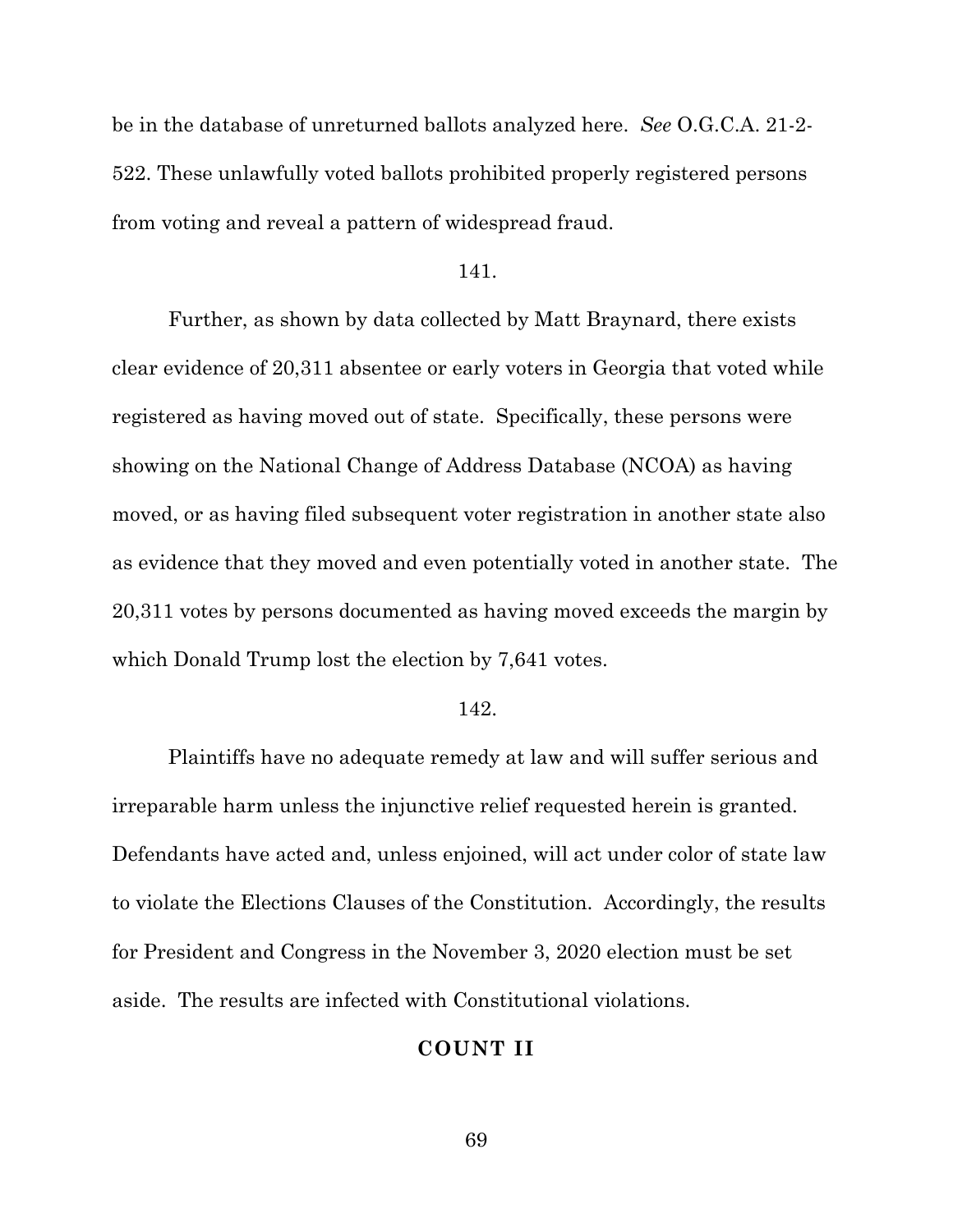### **THE SECRETARY OF STATE AND GEORGIA COUNTIES VIOLATED THE FOURTEENTH AMENDMENT U.S. CONST. AMEND. XIV, 42 U.S.C. § 1983**

#### **DENIAL OF EQUAL PROTECTION**

### **INVALID ENACTMENT OF REGULATIONS AFFECTING OBSERVATION AND MONITORING OF THE ELECTION**

#### 143.

Plaintiffs refer to and incorporate by reference each of the prior paragraphs of this Complaint as though the same were repeated at length herein.

#### 144.

The Fourteenth Amendment of the United States Constitution provides "nor shall any state deprive any person of life, liberty, or property, without due process of law; nor deny to any person within its jurisdiction the equal protection of the laws. *See also Bush v. Gore*, 531 U.S. 98, 104 (2000)(having once granted the right to vote on equal terms, the State may not, by later arbitrary and disparate treatment, value one person's vote over the value of another's). *Harper v. Virginia Board of Elections*, 383 U.S. 663, 665 (1966) ("Once the franchise is granted to the electorate, lines may not be drawn which are inconsistent with the Equal Protection Clause of the Fourteenth Amendment.").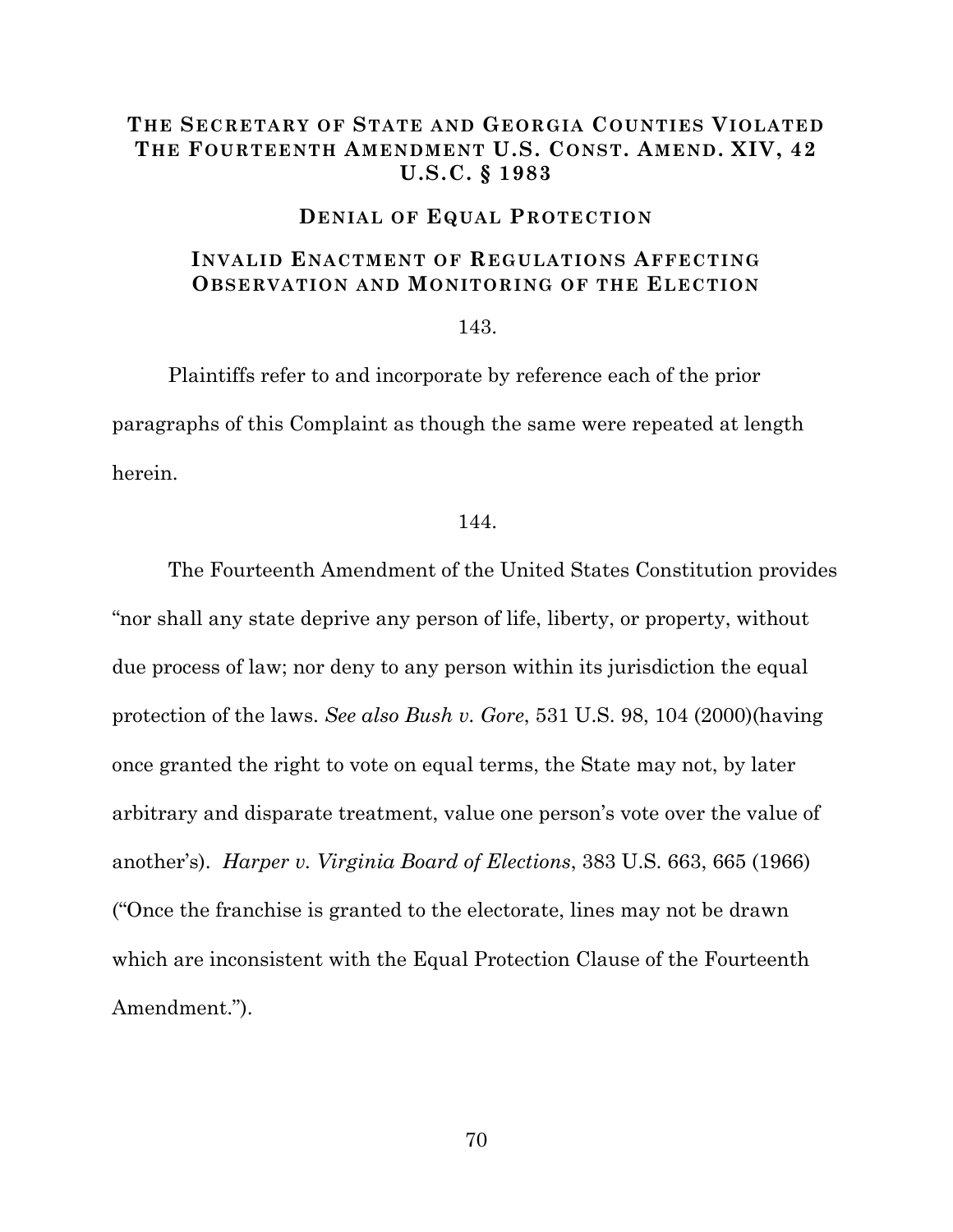The Court has held that to ensure equal protection, a "problem inheres in the absence of specific standards to ensure its equal application. The formulation of uniform rules to determine intent based on these recurring circumstances is practicable and, we conclude, necessary." *Bush v. Gore*, 531 U.S. 98, 106, 121 S. Ct. 525, 530, 148 L. Ed. 2d 388 (2000).

#### 146.

The equal enforcement of election laws is necessary to preserve our most basic and fundamental rights. The requirement of equal protection is particularly stringently enforced as to laws that affect the exercise of fundamental rights, including the right to vote.

#### 147.

In statewide and federal elections conducted in the State of Georgia, including without limitation the November 3, 2020, General Election, all candidates, political parties, and voters, including without limitation Plaintiffs, have a vested interest in being present and having meaningful access to observe and monitor the electoral process in each County to ensure that it is properly administered in every election district and otherwise free, fair, and transparent.

71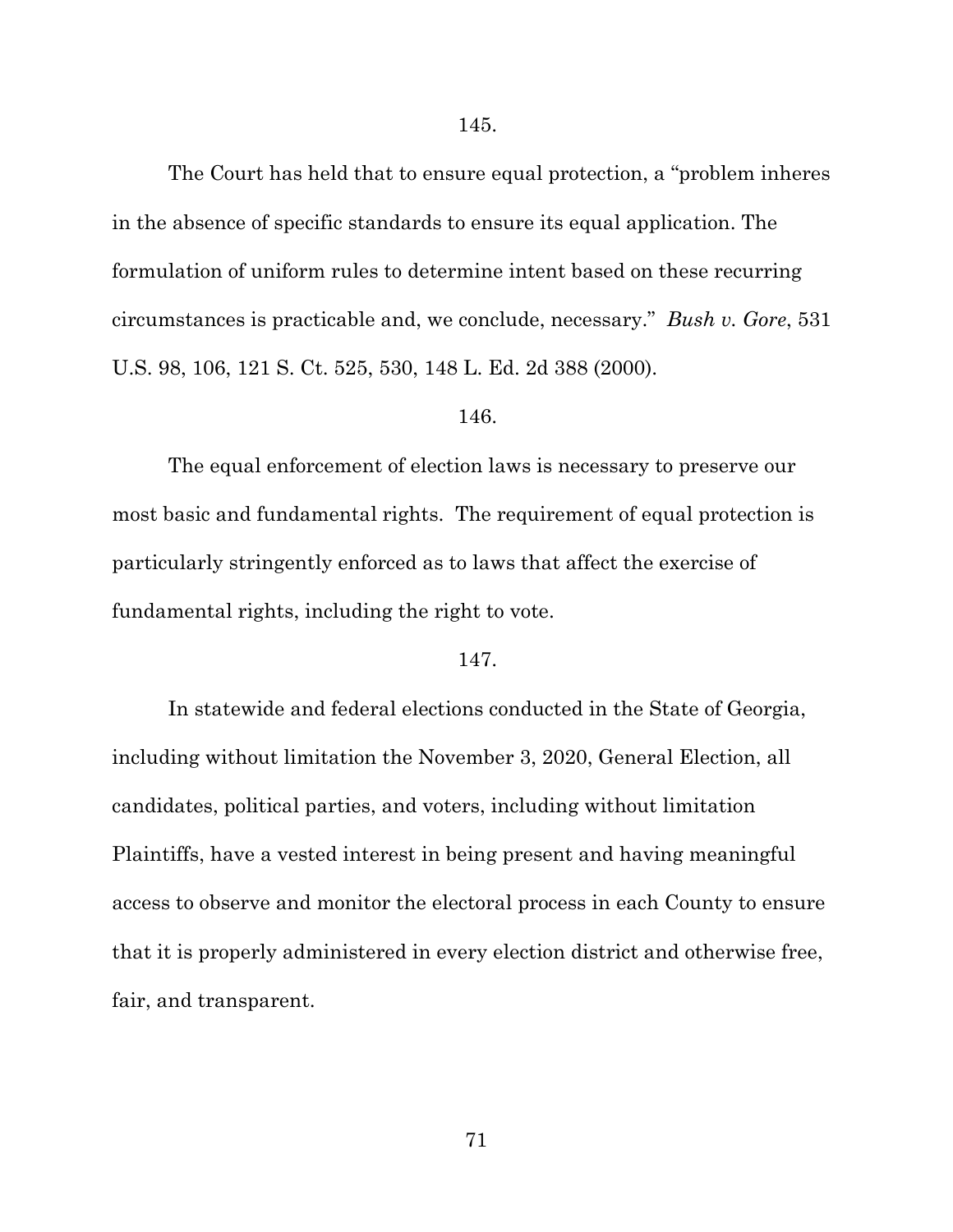#### 148.

Moreover, through its provisions involving watchers and representatives, the Georgia Election Code ensures that all candidates and political parties in each County, including the Trump Campaign, have meaningful access to observe and monitor the electoral process to ensure that it is properly administered in every election district and otherwise free, fair, and transparent. *See, e.g*. In plain terms, the statute clearly prohibits opening absentee ballots prior to election day, while the rule authorizes doing so three weeks before election day. There is no reconciling this conflict. The State Election Board has authority under O.C.G.A. § 21-2-31 to adopt lawful and legal rules and regulations, but no authority to promulgate a regulation that is directly contrary to an unambiguous statute. Rule 183-1-14-0.9-.15 is therefore plainly and indisputably unlawful.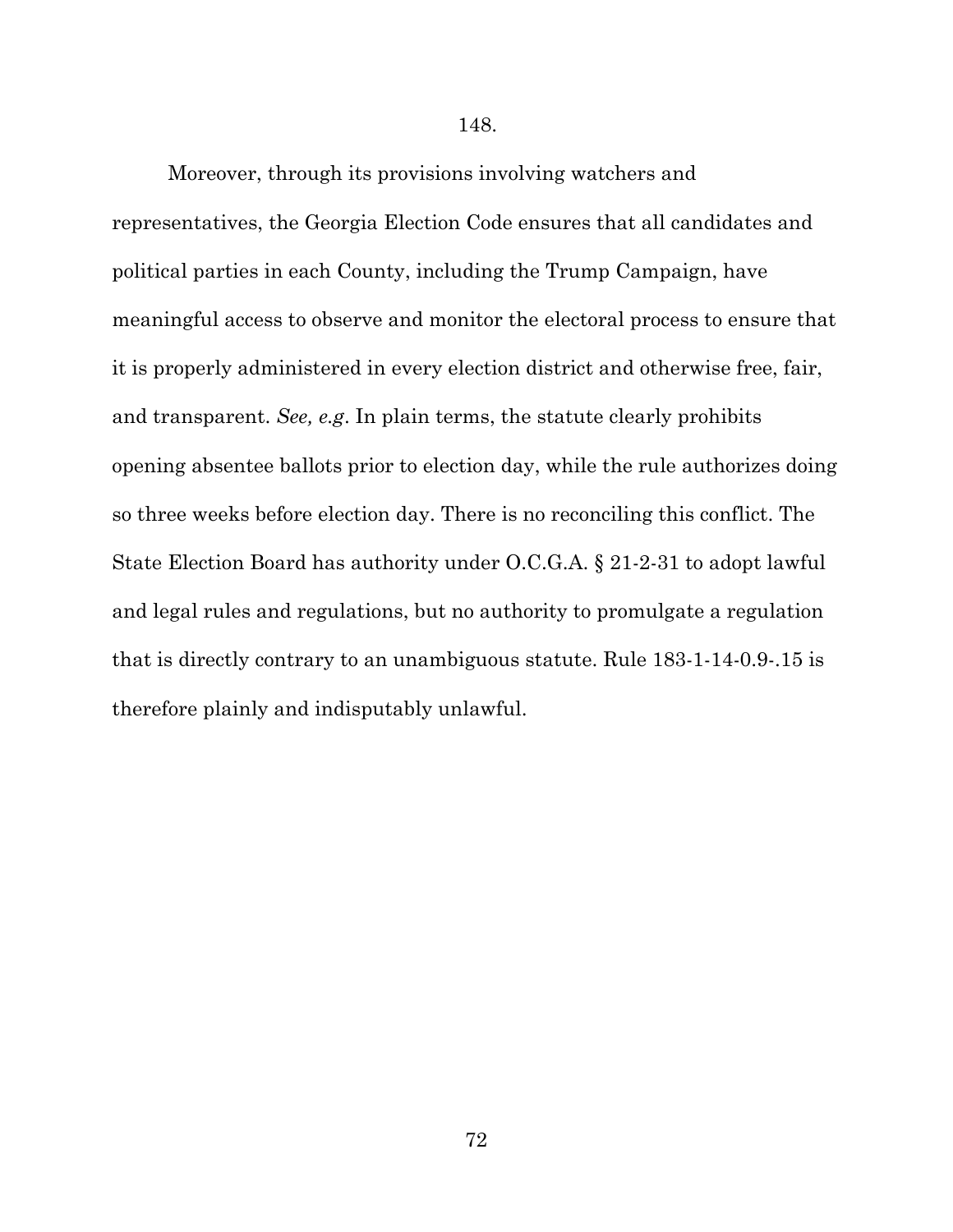Plaintiffs also bring this action under Georgia law, O.C.G.A. § 21-2-522, Grounds for Contest:

# 149.

A result of a primary or election may be contested on one or more of the following grounds:

# 150.

(1) Misconduct, fraud, or irregularity by any primary or election official or officials sufficient to change or place in doubt the result;

(2) When the defendant is ineligible for the nomination or office in dispute;

(3) When illegal votes have been received or legal votes rejected at the polls sufficient to change or place in doubt the result;

(4) For any error in counting the votes or declaring the result of the primary or election, if such error would change the result; or

(5) For any other cause which shows that another was the person legally nominated, elected, or eligible to compete in a run-off primary or election.

O.C.G.A. § 21-2-522.

# 151.

Several affiants testified to the improper procedures with absentee ballots processing, with the lack of auditable procedures with the logs in the computer systems, which violates Georgia law, and federal election law. See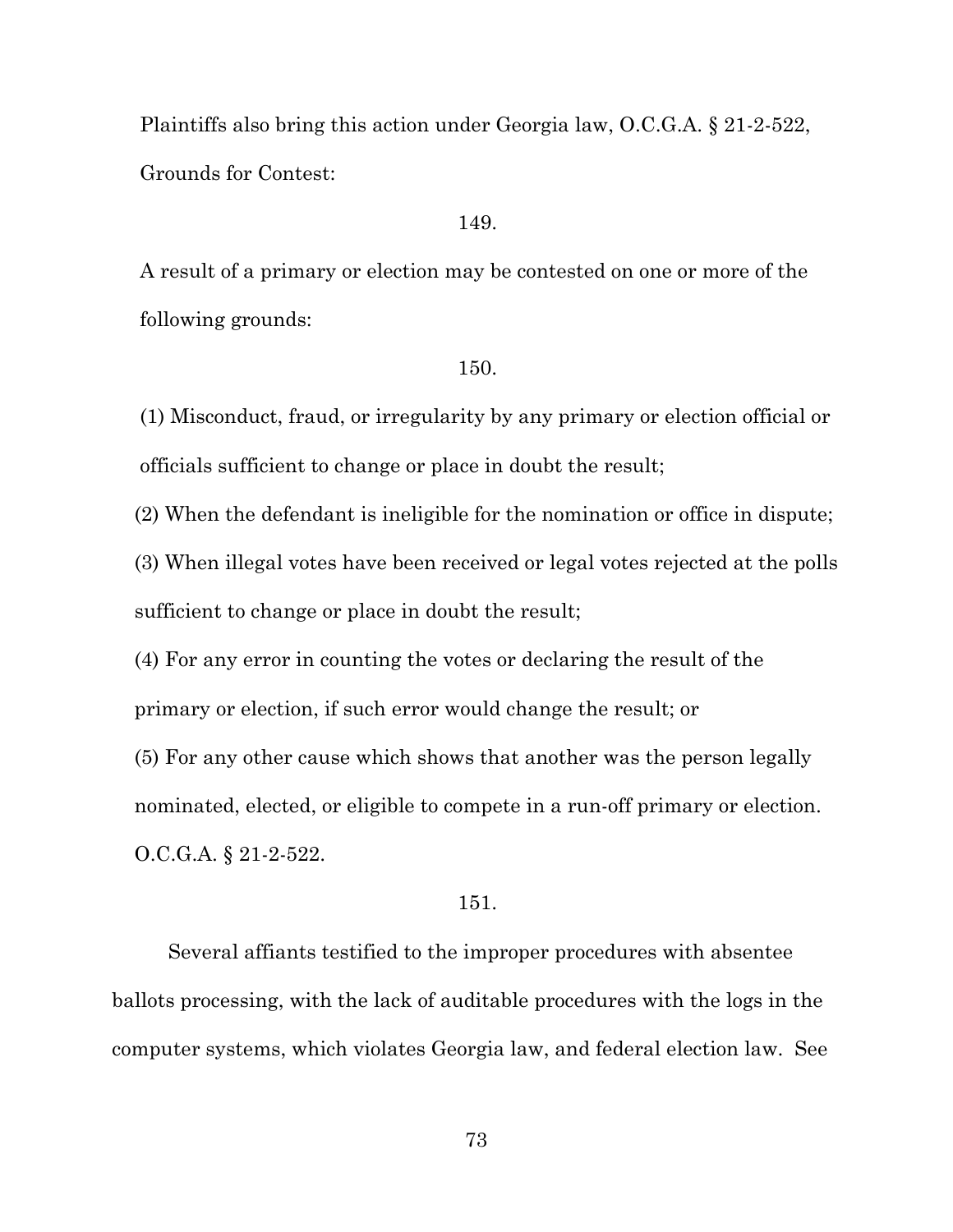also, 50 U.S.C. § 20701 requires the retention and preservation of records and

papers by officers of elections under penalty of fine and imprisonment.

152.

The State Election Board re-adopted Rule 183-1-14-0.9-.15 on

November 23, 2020 for the upcoming January 2021 runoff election.

153.

A large number of ballots were identical and likely fraudulent. An

Affiant explains that she observed a batch of utterly pristine ballots:

14. Most of the ballots had already been handled; they had been written on by people, and the edges were worn. They showed obvious use. However, one batch stood out. It was pristine. There was a difference in the texture of the paper - it was if they were intended for absentee use but had not been used for that purposes. There was a difference in the feel.

15. These different ballots included a slight depressed pre-fold so they could be easily folded and unfolded for use in the scanning machines. There were no markings on the ballots to show where they had com~ from, or where they had been processed. These stood out.

16. In my 20 years of experience of handling ballots, I observed that the markings for the candidates on these ballots were unusually uniform, perhaps even with a ballot-marking device. By my estimate in observing these ballots, approximately 98% constituted votes for Joe Biden. I only observed two of these ballots as votes for President Donald J. Trump." (See Exh. 15).

# 154.

The same Affiant further testified specifically to the breach of the chain

of custody of the voting machines the night before the election stating: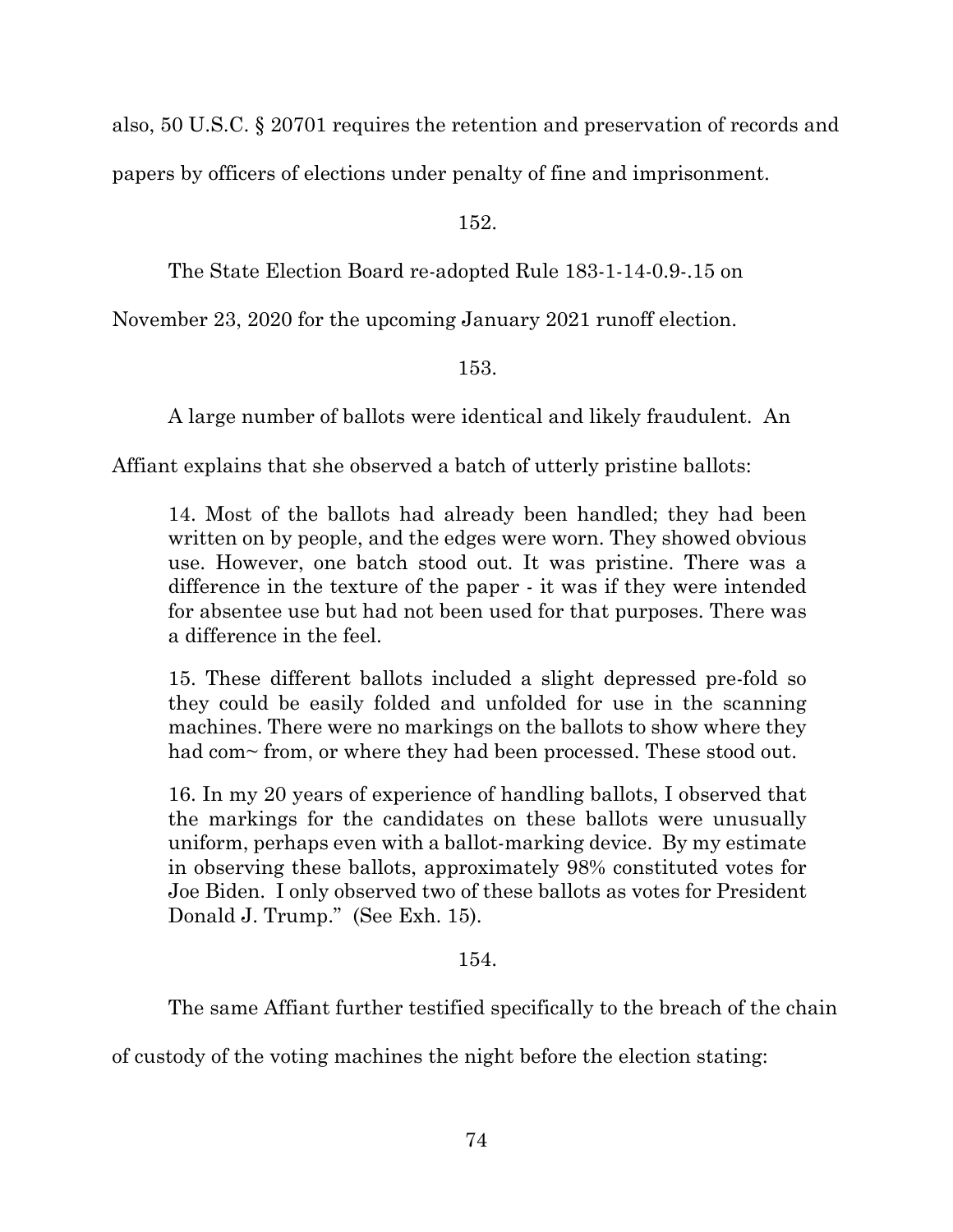we typically receive the machines, the ballot marking devices – on the Friday before the election, with a chain of custody letter to be signed on Sunday, indicating that we had received the machines and the counts on the machines when received, and that the machines have been sealed. **In this case, we were asked to sign the chain of custody letter on Sunday, even though the machines were not delivered until 2:00 AM in the morning on Election Day.** The Milton precinct received its machines at 1:00 AM in the morning on Election Day. This is unacceptable and voting machines should [not] be out of custody prior to an Election Day. *Id*.

#### 155.

Defendants have a duty to treat the voting citizens in each County in the same manner as the citizens in other counties in Georgia.

#### 156.

As set forth in Count I above, Defendants failed to comply with the

requirements of the Georgia Election Code and thereby diluted the lawful ballots of the Plaintiffs and of other Georgia voters and electors in violation of the United States Constitution guarantee of Equal Protection.

# 157.

Specifically, Defendants denied the plaintiffs equal protection of the law and their equal rights to meaningful access to observe and monitor the electoral process enjoyed by citizens in other Georgia Counties by:

(a) mandating that representatives at the pre-canvass and canvass of all absentee and mail-ballots be either Georgia barred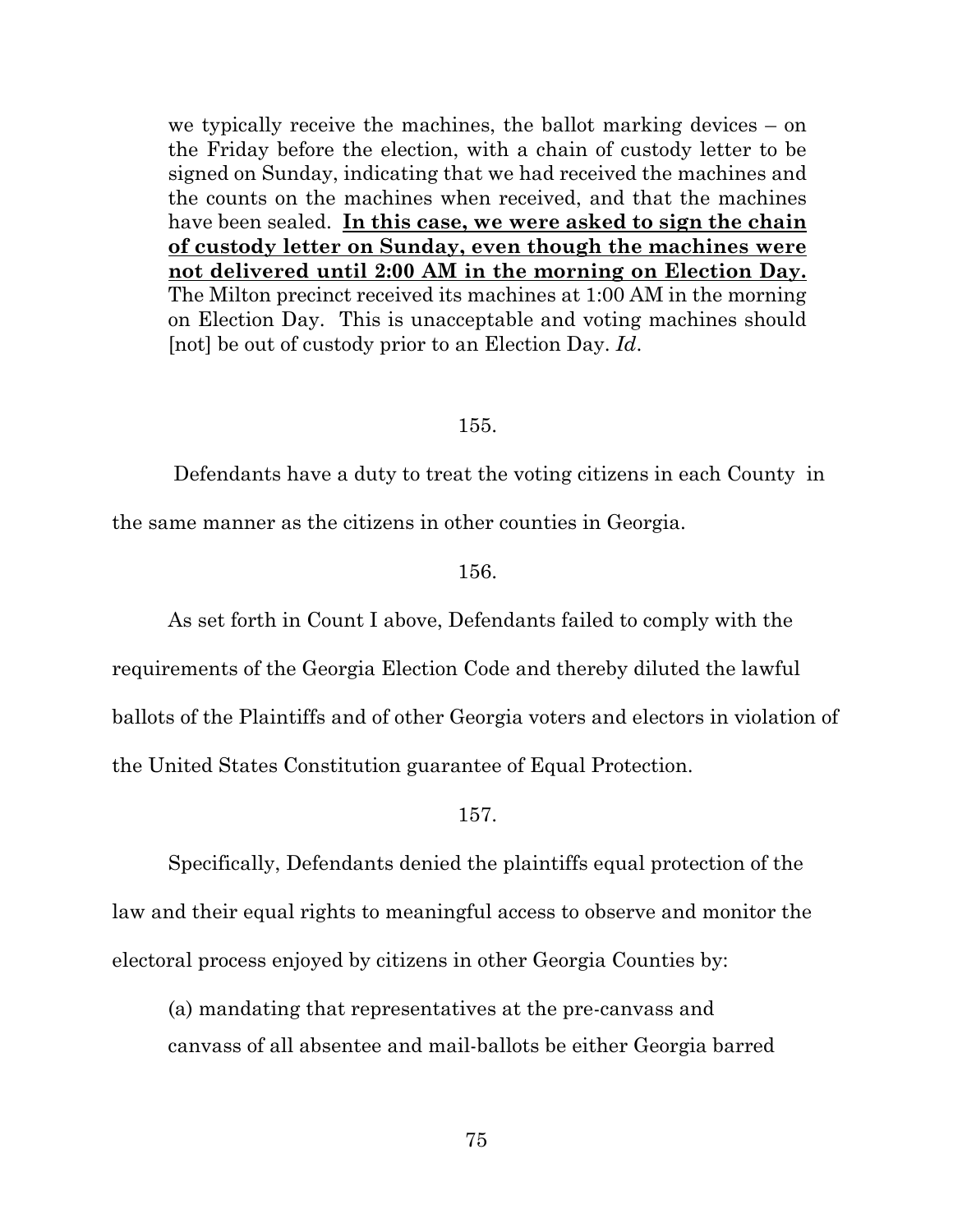attorneys or qualified registered electors of the county in which they sought to observe and monitor;

(b) not allowing watchers and representatives to visibly see and review all envelopes containing official absentee and mail-in ballots either at or before they were opened and/or when such ballots were counted and recorded; and

(c) allowing the use of Dominion Democracy Suite software and devices, which failed to meet the Dominion Certification Report's conditions for certification.

# 158.

Instead, Defendants refused to credential all of the Trump Republican's submitted watchers and representatives and/or kept Trump Campaign's watchers and representatives by security and metal barricades from the areas where the inspection, opening, and counting of absentee and mail-in ballots were taking place. Consequently, Defendants created a system whereby it was physically impossible for the candidates and political parties to view the ballots and verify that illegally cast ballots were not opened and counted

#### 159.

Many Affiants testified to switching absentee ballots or mail-in ballots for Trump to Biden, including a Democrat. He testified in his sworn affidavit, that before he was forced to move back to where he could not see, he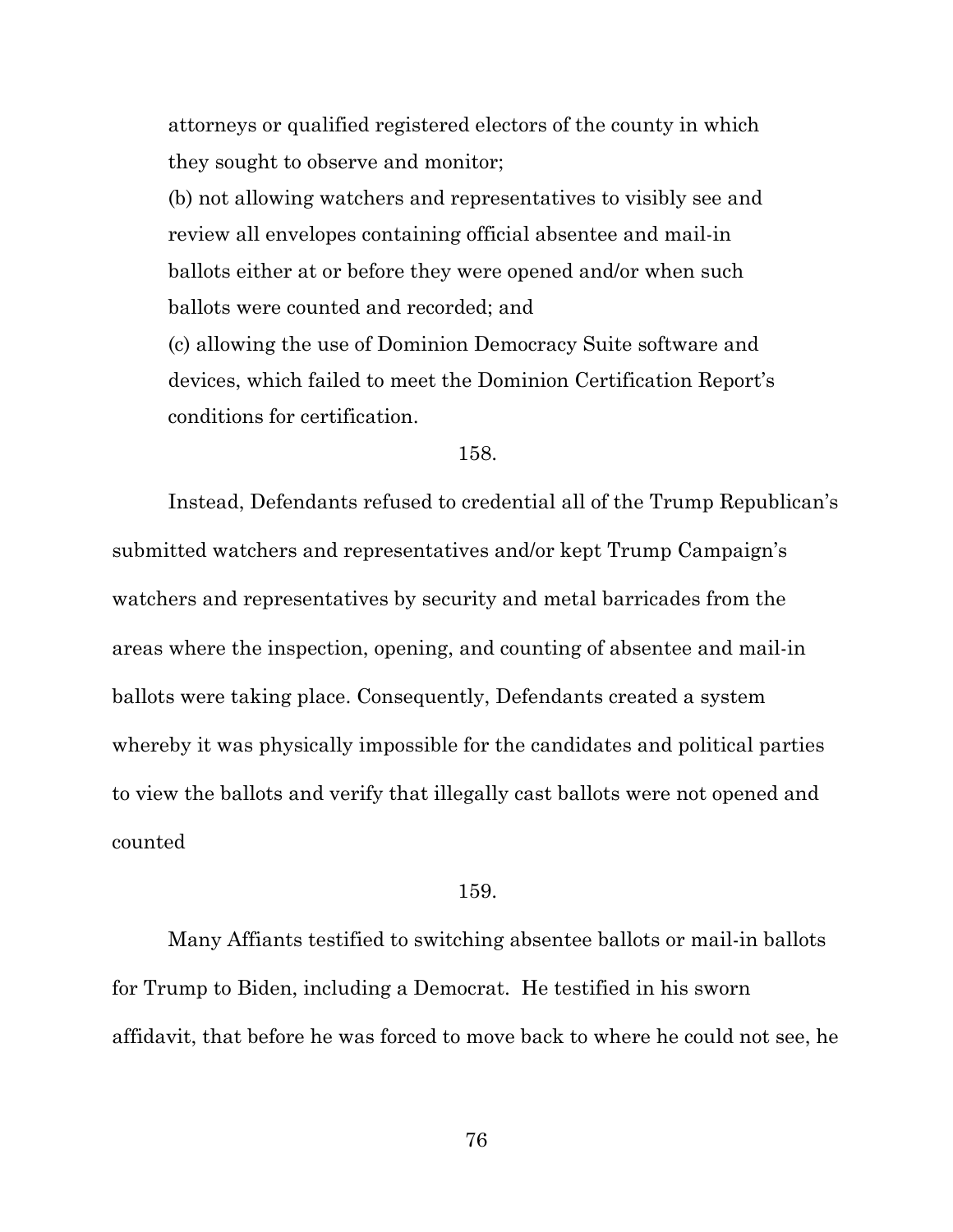had in fact seen, "absentee ballots for Trump inserted into Biden's stack, and counted as Biden votes. This occurred a few times". (See Exh. 18, Par. 12).

# 160.

Other Georgia county boards of elections provided watchers and representatives of candidates and political parties, including without limitation watchers and representatives of the Republicans and the Trump Campaign, with appropriate access to view the absentee and mail-in ballots being pre-canvassed and canvassed by those county election boards and without restricting representatives by any county residency or Georgia bar licensure requirements.

# 161.

Defendants intentionally and/or arbitrarily and capriciously denied Plaintiffs access to and/or obstructed actual observation and monitoring of the absentee and mail-in ballots being pre-canvassed and canvassed by Defendants, depriving them of the equal protection of those state laws enjoyed by citizens in other Counties.

# 162.

Defendants have acted and will continue to act under color of state law to violate Plaintiffs' right to be present and have actual observation and access to the electoral process as secured by the Equal Protection Clause of the United States Constitution.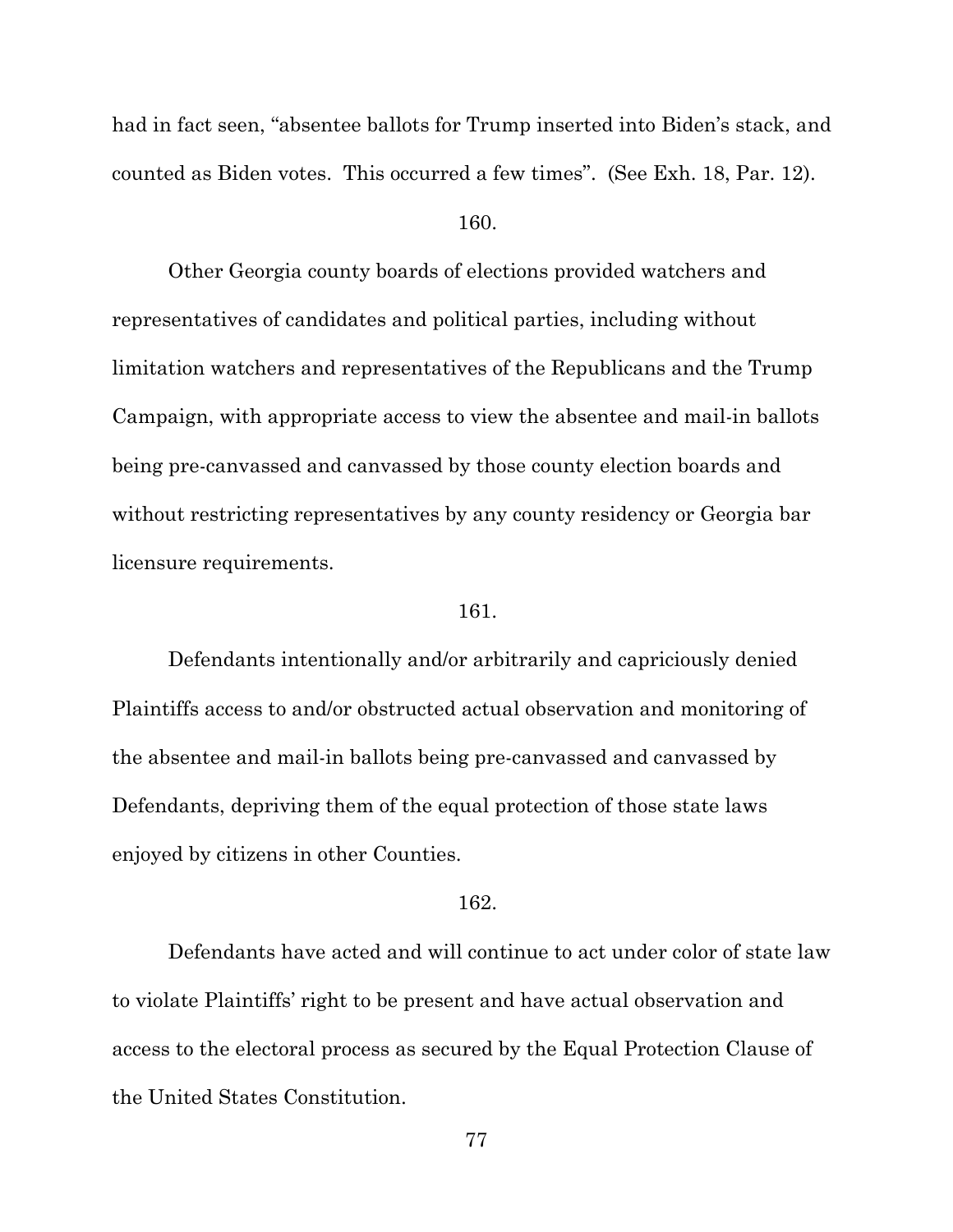Defendants further violated Georgia voters' rights to equal protection insofar as Defendants allowed the Georgia counties to process and count ballots in a manner that allowed ineligible ballots to be counted, and through the use of Dominion Democracy Suite, allowed eligible ballots for Trump and McCormick to be switched to Biden or lost altogether. Defendants thus failed to conduct the general election in a uniform manner as required by the Equal Protection Clause of the Fourteenth Amendment and the Georgia Election Code.

#### 164.

Plaintiffs seek declaratory and injunctive relief holding that the election, under these circumstances, was improperly certified and that the Governor be enjoined from transmitting Georgia's certified Presidential election results to the Electoral College. Georgia law forbids certifying a tally that includes any ballots that were not legally cast, or that were switched from Trump to Biden, through the unlawful use of Dominion Democracy Suite software and devices.

#### 165.

Alternatively, Plaintiffs seek declaratory and injunctive relief holding that the election, under these circumstances, was improperly certified and that the Governor be required to recertify the results declaring that Donald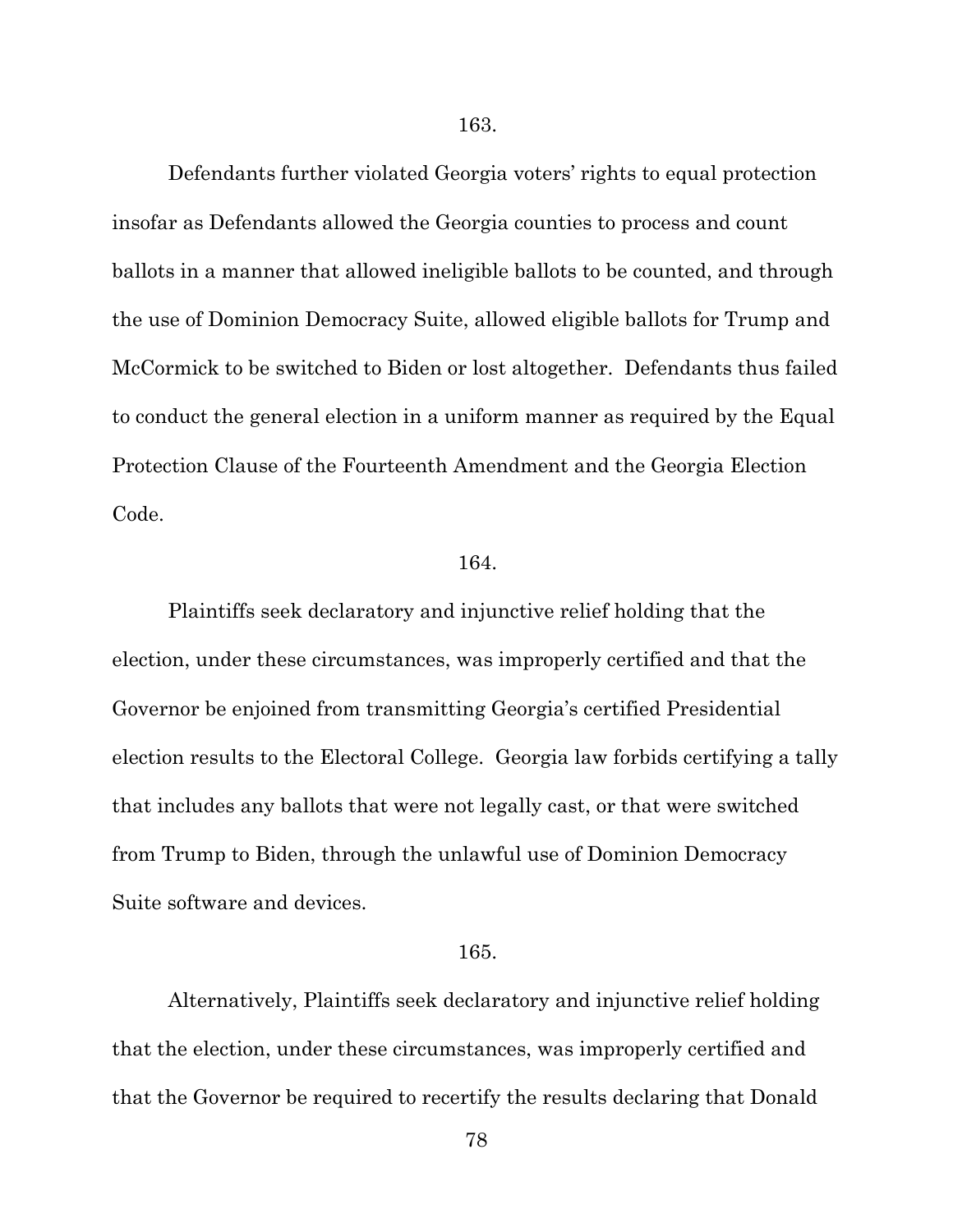Trump has won the election and transmitting Georgia's certified Presidential election result in favor of President Trump.

# 166.

Plaintiffs have no adequate remedy at law and will suffer serious and irreparable harm unless the declaratory and injunctive relief requested herein is granted. Indeed, the setting aside of an election in which the people have chosen their representative is a drastic remedy that should not be undertaken lightly, but instead should be reserved for cases in which a person challenging an election has clearly established a violation of election procedures and has demonstrated that the violation has placed the result of the election in doubt. Georgia law allows elections to be contested through litigation, both as a check on the integrity of the election process and as a means of ensuring the fundamental right of citizens to vote and to have their votes counted accurately. O.C.G.A. § 21-2-520 et seq.

# 167.

In addition to the alternative requests for relief in the preceding paragraphs, hereby restated, Plaintiffs seek a permanent injunction requiring the County Election Boards to invalidate ballots cast by: 1) voters whose signatures on their registrations have not been matched with ballot, envelope and voter registration check; 2) all "dead votes"; and 4) all 900 military ballots in Fulton county that supposedly were 100% for Joe Biden.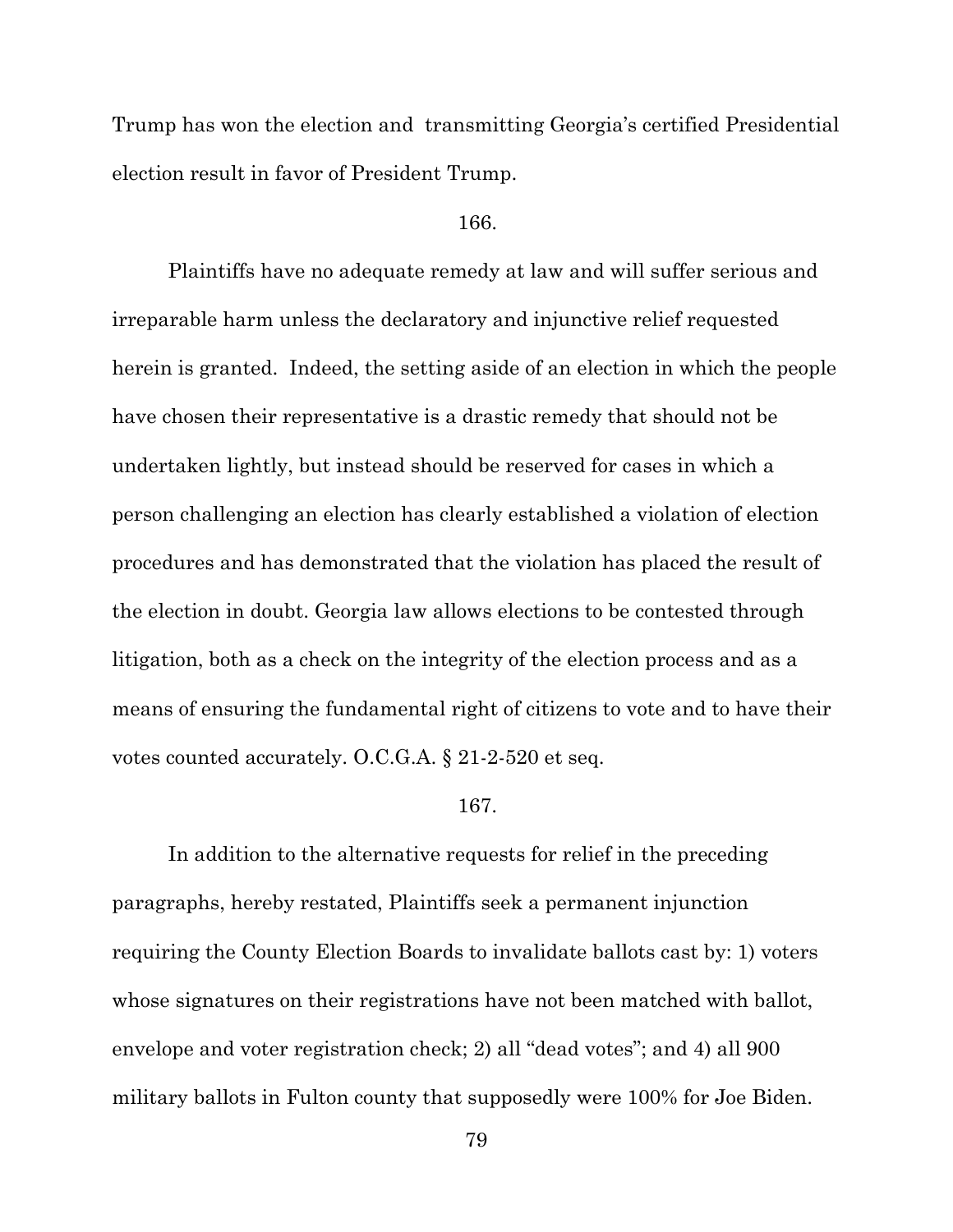# **COUNT III**

# **FOURTEENTH AMENDMENT EQUAL PROTECTION CLAUSE U.S. CONST. AMEND. XIV, 42 U.S.C. § 1983**

# **DENIAL OF DUE PROCESS**

# **DISPARATE TREATMENT OF ABSENTEE/MAIL-IN VOTERS AMONG DIFFERENT COUNTIES**

#### 168.

Plaintiffs incorporate each of the prior allegations in this Complaint.

Voting is a fundamental right protected by the Fourteenth Amendment to the United States Constitution. The Fourteenth Amendment protects the right to vote from conduct by state officials which seriously undermines the fundamental fairness of the electoral process. *Marks v. Stinson*, 19 F.3d 873, 889 (3d Cir. 1994); *Griffin*, 570 F.2d at 1077-78. "[H]aving once granted the right to vote on equal terms, the State may not, by later arbitrary and disparate treatment, value one person's vote over that of another." *Bush*, 531 U.S. at 104-05.

# 169.

Defendants are not part of the General Assembly and cannot exercise legislative power. Rather, Defendants' power is limited to executing the laws as passed by the legislature Although the Georgia General Assembly may enact laws governing the conduct of elections, "no legislative enactment may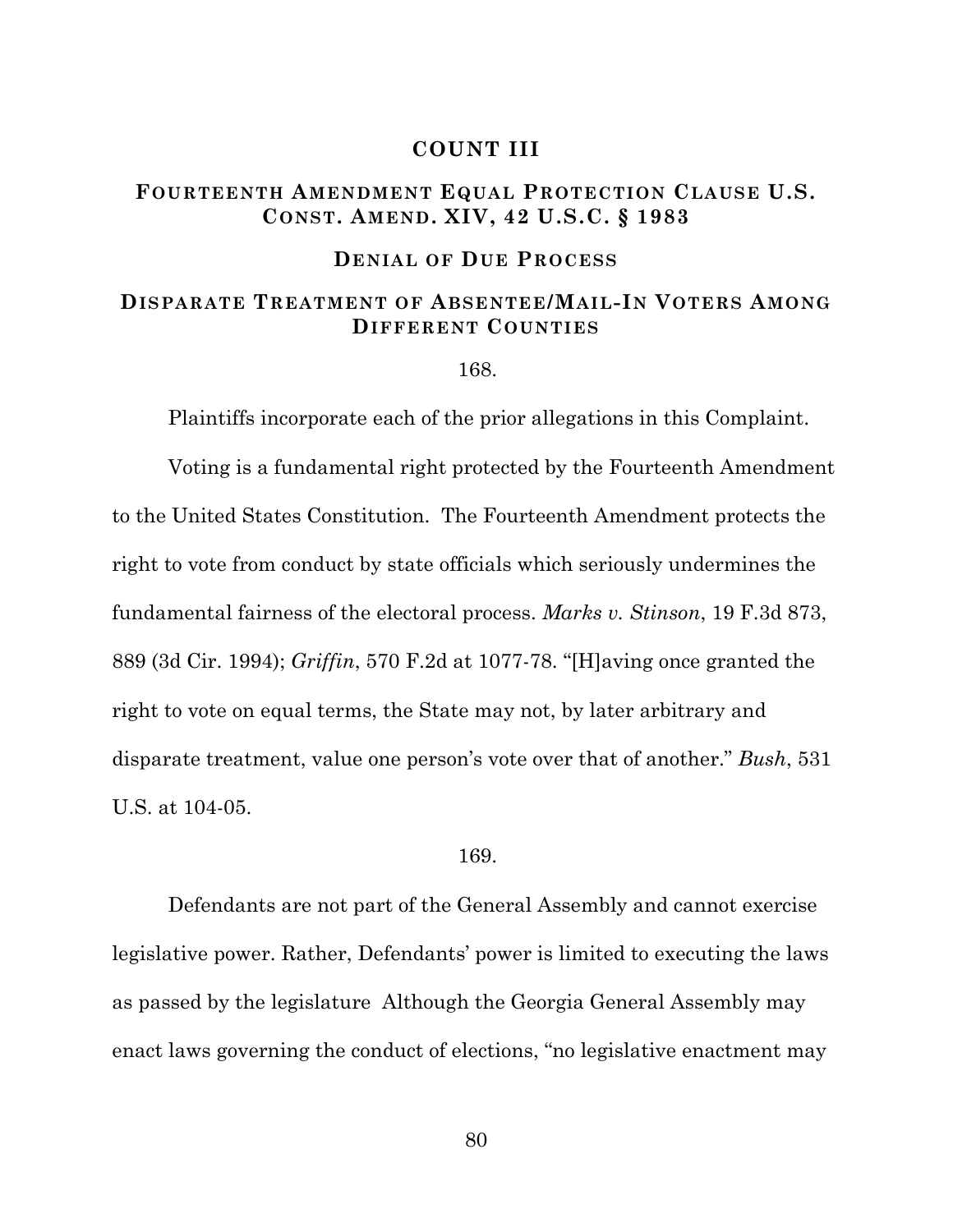contravene the requirements of the Georgia or United States Constitutions." *Shankey*, 257 A. 2d at 898.

# 170.

Federal courts "possess broad discretion to fashion an equitable remedy." *Black Warrior Riverkeeper, Inc. v. U.S. Army Corps of Engineers*, 781 F.3d 1271, 1290 (11th Cir. 2015); *Castle v. Sangamo Weston, Inc.*, 837 F.2d 1550, 1563 (11th Cir. 1988) ("The decision whether to grant equitable relief, and, if granted, what form it shall take, lies in the discretion of the district court.").

#### 171.

Moreover, "[t]o the extent that a voter is at risk for having his or her ballot rejected due to minor errors made in contravention of those requirements, … the decision to provide a 'notice and opportunity to cure' procedure to alleviate that risk is one best suited for the Legislature[,] . . . particularly in light of the open policy questions attendant to that decision, including what the precise contours of the procedure would be, how the concomitant burdens would be addressed, and how the procedure would impact the confidentiality and counting of ballots, all of which are best left to the legislative branch of Georgia's government." *Id.*

81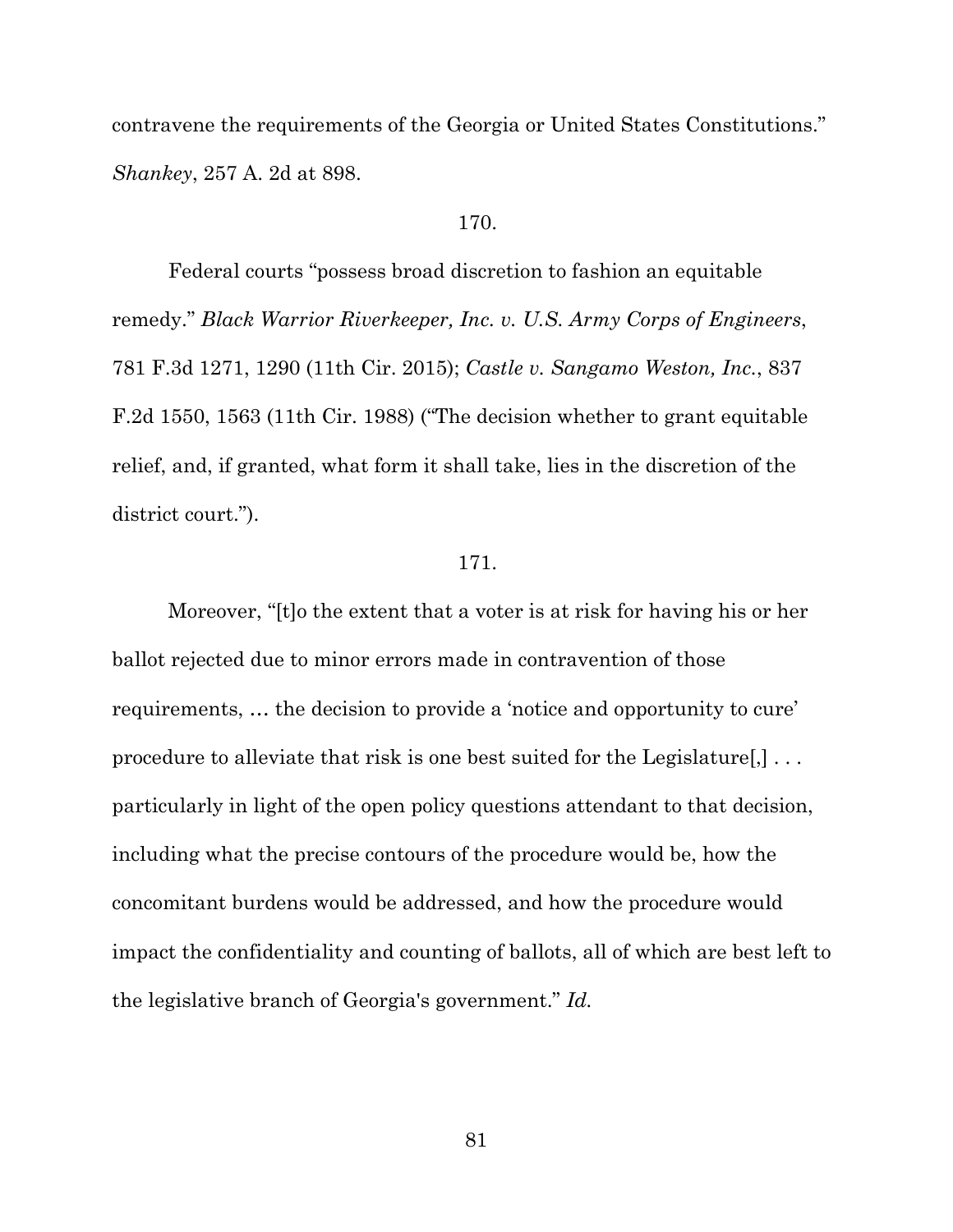The disparate treatment of Georgia voters, in subjecting one class of voters to greater burdens or scrutiny than another, violates Equal Protection guarantees because "the right of suffrage can be denied by a debasement or dilution of the weight of a citizen's vote just as effectively as by wholly prohibiting the free exercise of the franchise." *Reynolds*, 377 U.S. at 555. *Rice v. McAlister*, 268 Ore. 125, 128, 519 P.2d 1263, 1265 (1975); *Heitman v. Brown Grp., Inc*., 638 S.W.2d 316, 319, 1982 Mo. App. LEXIS 3159, at \*4 (Mo. Ct. App. 1982); *Prince v. Bear River Mut. Ins. Co*., 2002 UT 68, ¶ 41, 56 P.3d 524, 536-37 (Utah 2002).

# 173.

Defendants are not the legislature, and their unilateral decision to create and implement a cure procedure for some but not all absentee and mail-in voters in this State violates the Due Process Clause of the United States Constitution. Plaintiffs have no adequate remedy at law and will suffer serious and irreparable harm unless the injunctive relief requested herein is granted.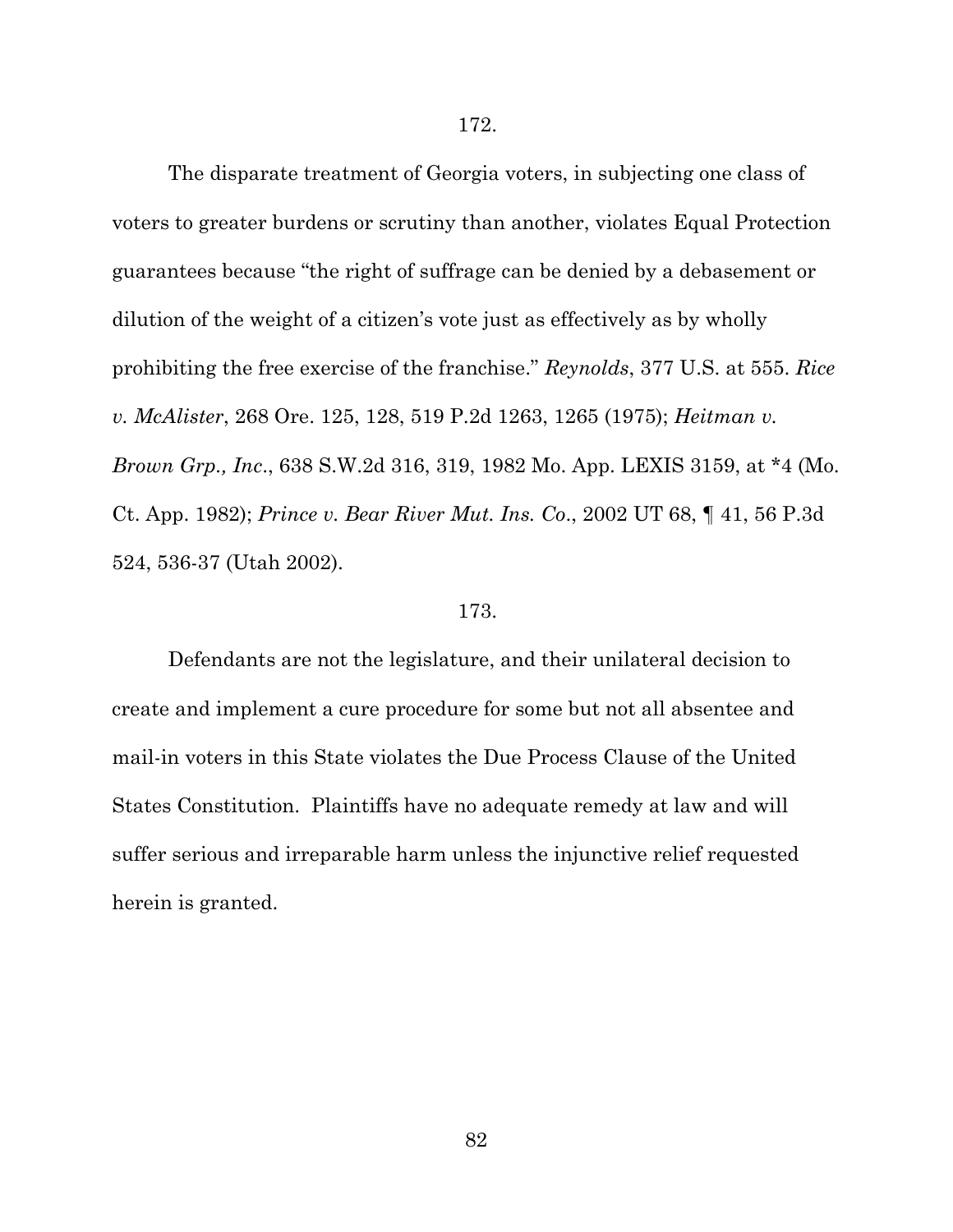# **COUNT IV**

# **FOURTEENTH AMENDMENT, U.S. CONST. ART. I § 4, CL. 1; ART. II, § 1, CL. 2; AMEND. XIV, 42 U.S.C. § 1983 DENIAL OF DUE PROCESS ON THE RIGHT TO VOTE**

# 174.

Plaintiffs refer to and incorporate by reference each of the prior paragraphs of this Complaint as though the same were repeated at length herein.

#### 175.

The right of qualified citizens to vote in a state election involving federal candidates is recognized as a fundamental right under the Fourteenth Amendment of the United States Constitution. *Harper*, 383 U.S. at See also *Reynolds*, 377 U.S. at 554 (The Fourteenth Amendment protects the "the right of all qualified citizens to vote, in state as well as in federal elections."). Indeed, ever since the Slaughter-House Cases, 83 U.S. 36 (1873), the United States Supreme Court has held that the Privileges or Immunities Clause of the Fourteenth Amendment protects certain rights of federal citizenship from state interference, including the right of citizens to directly elect members of Congress. *See Twining v. New Jersey*, 211 U.S. 78, 97 (1908) (*citing Ex parte Yarbrough*, 110 U.S. 651, 663-64 (1884)). *See also Oregon v. Mitchell,* 400 U.S. 112, 148-49 (1970) (Douglas, J., concurring) (collecting cases).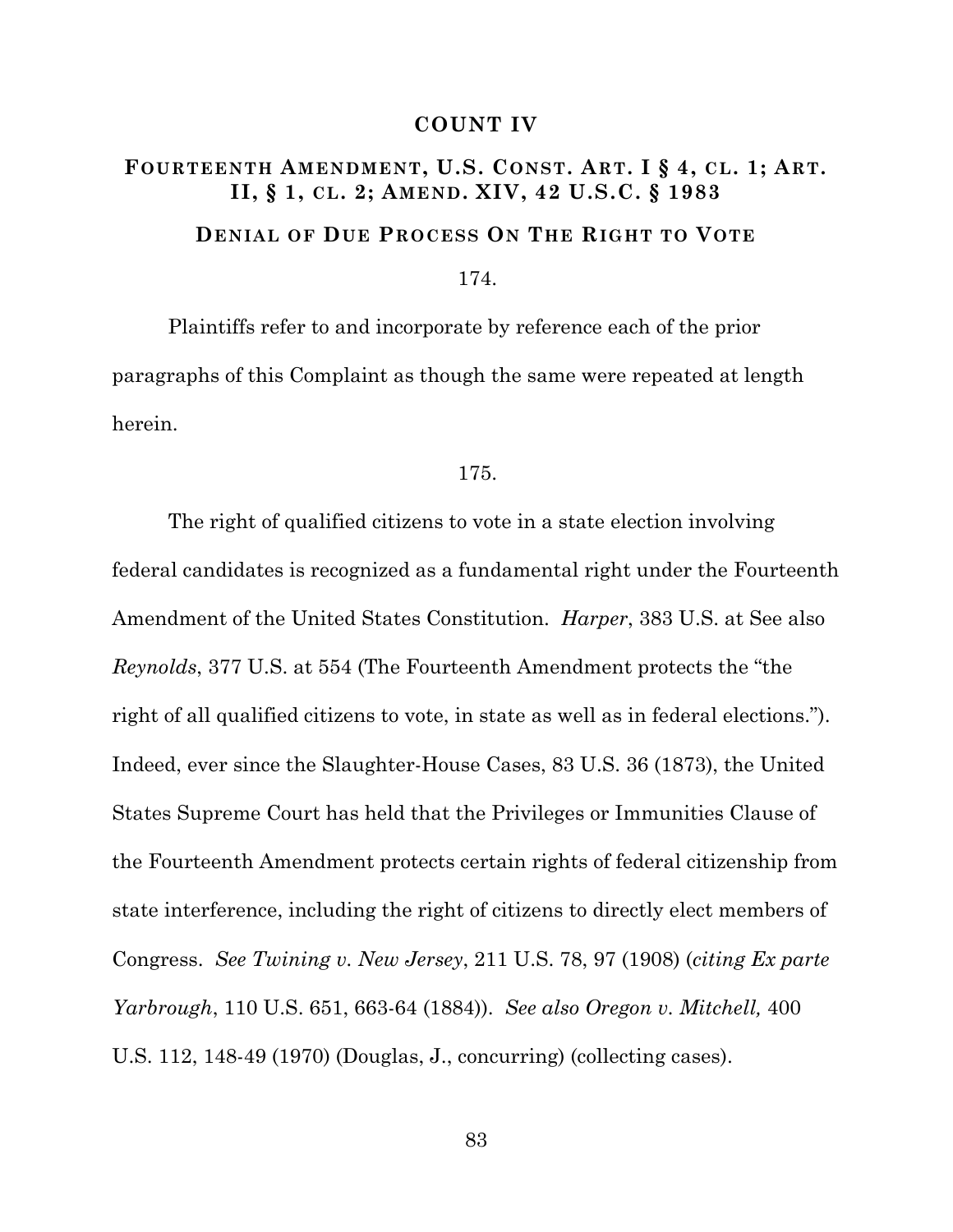The fundamental right to vote protected by the Fourteenth Amendment is cherished in our nation because it "is preservative of other basic civil and political rights." *Reynolds*, 377 U.S. at 562. Voters have a "right to cast a ballot in an election free from the taint of intimidation and fraud," Burson v. Freeman, 504 U.S. 191, 211 (1992), and "[c]onfidence in the integrity of our electoral processes is essential to the functioning of our participatory democracy." *Purcell v. Gonzalez*, 549 U.S. 1, 4 (2006) (per curiam).

# 177.

"Obviously included within the right to [vote], secured by the Constitution, is the right of qualified voters within a state to cast their ballots and have them counted" if they are validly cast. *United States v. Classic*, 313 U.S. 299, 315 (1941). "[T]he right to have the vote counted" means counted "at full value without dilution or discount." *Reynolds*, 377 U.S. at 555, n.29 (quoting *South v. Peters,* 339 U.S. 276, 279 (1950) (Douglas, J., dissenting)).

#### 178.

"Every voter in a federal . . . election, whether he votes for a candidate with little chance of winning or for one with little chance of losing, has a right under the Constitution to have his vote fairly counted, without its being distorted by fraudulently cast votes." *Anderson v. United States*, 417 U.S. 211, 227 (1974); see also *Baker v. Carr*, 369 U.S. 186, 208 (1962). Invalid or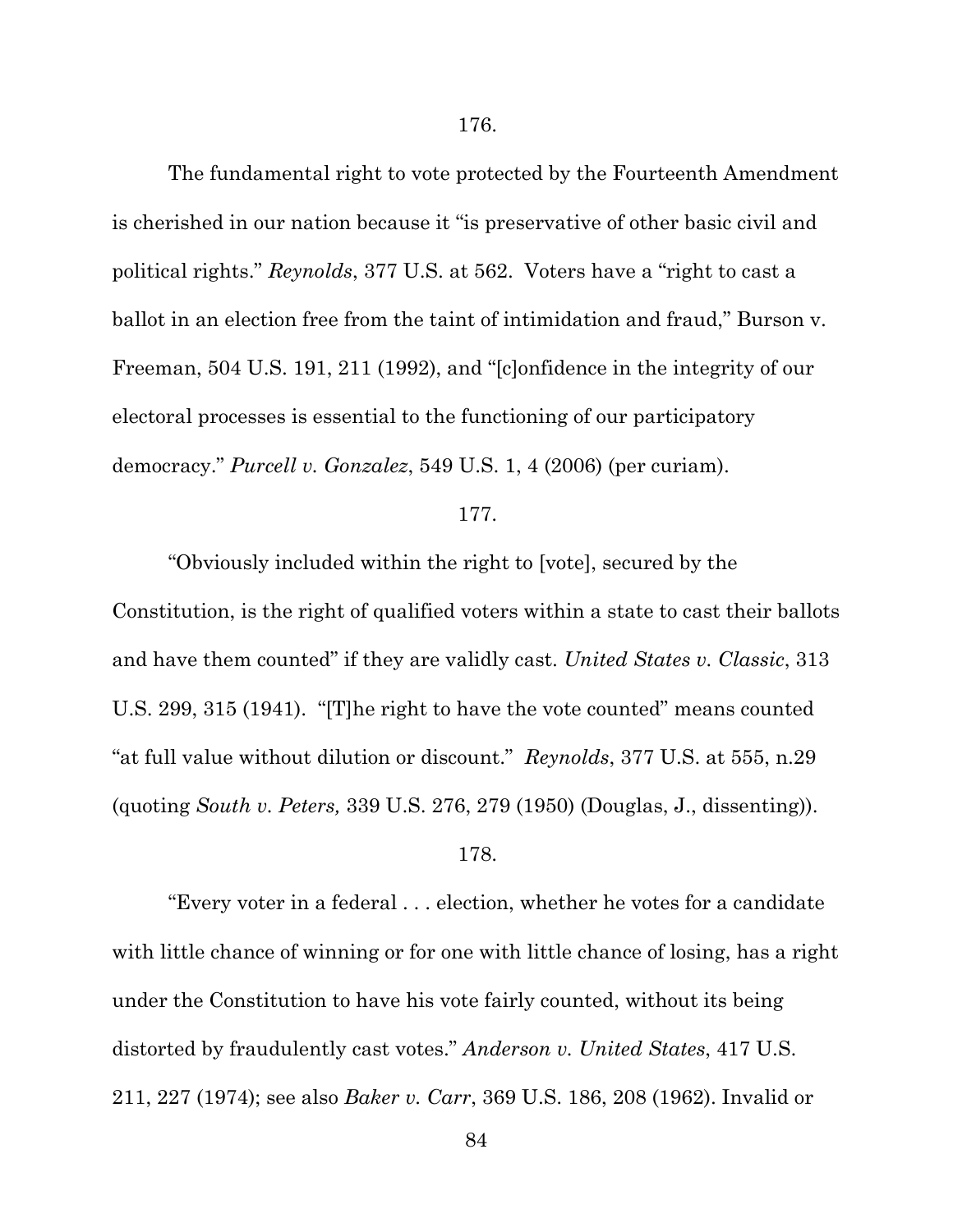fraudulent votes "debase[]" and "dilute" the weight of each validly cast vote. *See Anderson*, 417 U.S. at 227.

# 179.

The right to an honest [count] is a right possessed by each voting elector, and to the extent that the importance of his vote is nullified, wholly or in part, he has been injured in the free exercise of a right or privilege secured to him by the laws and Constitution of the United States." *Anderson*, 417 U.S. at 226 (quoting *Prichard v. United States*, 181 F.2d 326, 331 (6th Cir.), *aff'd due to absence of quorum*, 339 U.S. 974 (1950)).

# 180.

Practices that promote the casting of illegal or unreliable ballots or fail to contain basic minimum guarantees against such conduct, can violate the Fourteenth Amendment by leading to the dilution of validly cast ballots. *See Reynolds*, 377 U.S. at 555 ("[T]he right of suffrage can be denied by a debasement or dilution of the weight of a citizen's vote just as effectively as by wholly prohibiting the free exercise of the franchise.").

# 181.

In Georgia, the signature verification requirement is a dead letter. The signature rejection rate for the most recent election announced by the Secretary of State was 0.15%. The signature rejection rate for absentee ballot applications was .00167% - only 30 statewide. Hancock County, Georgia,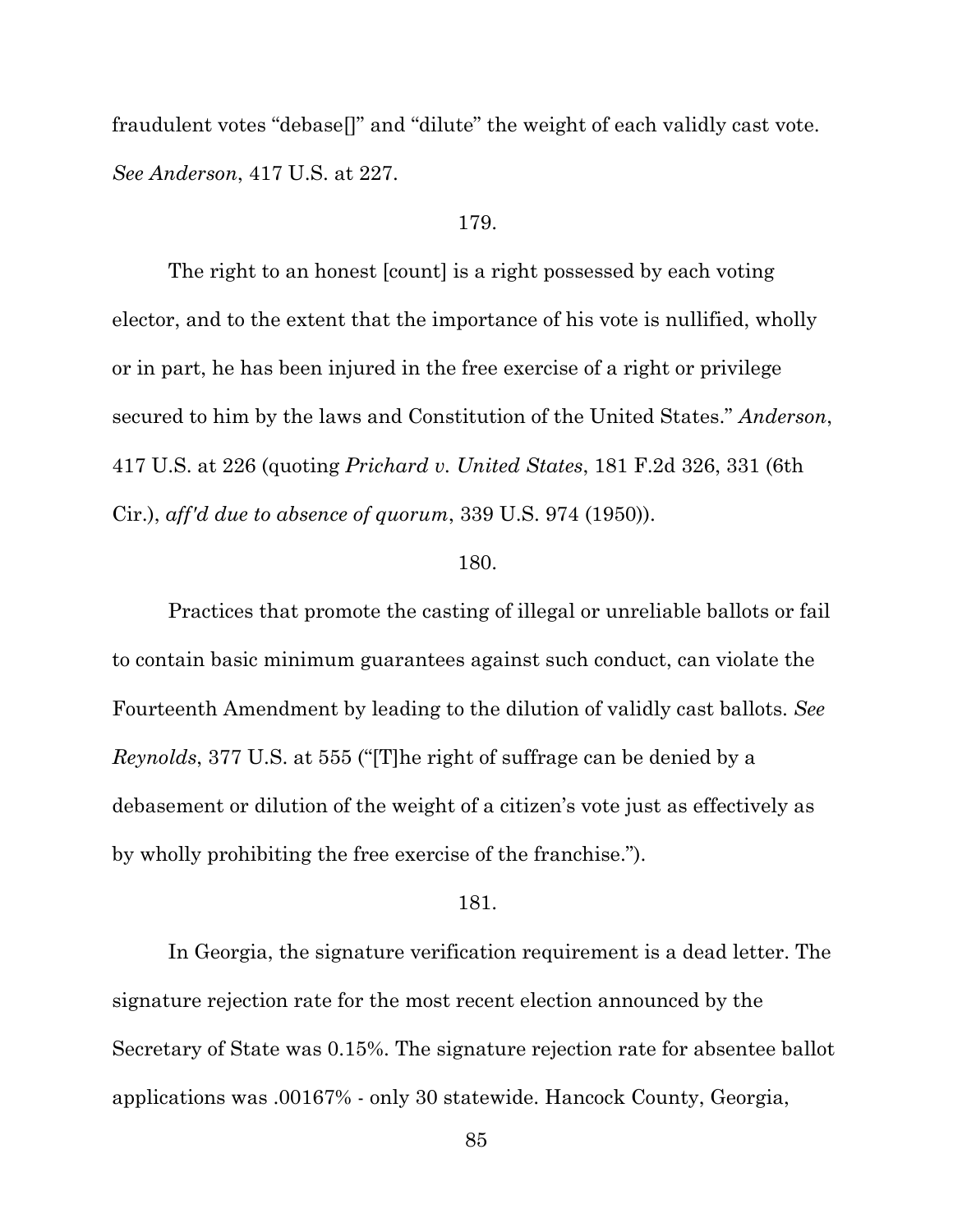population 8,348, rejected nine absentee ballot applications for signature mismatch. Fulton County rejected eight. No other metropolitan county in Georgia rejected even a single absentee ballot application for signature mismatch. The state of Colorado, which has run voting by mail for a number of years, has a signature rejection rate of between .52% and .66%.[35](#page-85-0) The State of Oregon had a rejection rate of 0.86% in 2016.[36](#page-85-1) The State of Washington has a rejection rate of between 1% and 2%.[37I](#page-85-2)f Georgia rejected absentee ballots at a rate of .52% instead of the actual .15%, approximately 4,600 more absentee ballots would have been rejected.

# **COUNT V**

# **THERE WAS WIDE-SPREAD BALLOT FRAUD.**

# **OCGA 21-2-522**

## 182.

Plaintiffs refer to and incorporate by reference each of the prior paragraphs of this Complaint as though the same were repeated at length herein.

l

<span id="page-85-0"></span><sup>35</sup> *See* https://duckduckgo.com/?q=colorado+signature+rejection+rate&t=osx&ia=web last visited November 25,2020

<span id="page-85-1"></span><sup>36</sup> *See* https://www.vox.com/21401321/oregon-vote-by-mail-2020-presidential-election, last visited November 25,2020.

<span id="page-85-2"></span><sup>37</sup> *See* https://www.salon.com/2020/09/08/more-than-550000-mail-ballots-rejected-so-far-hereshow-to-make-sure-your-vote-gets-counted/ last visited November 25, 2020.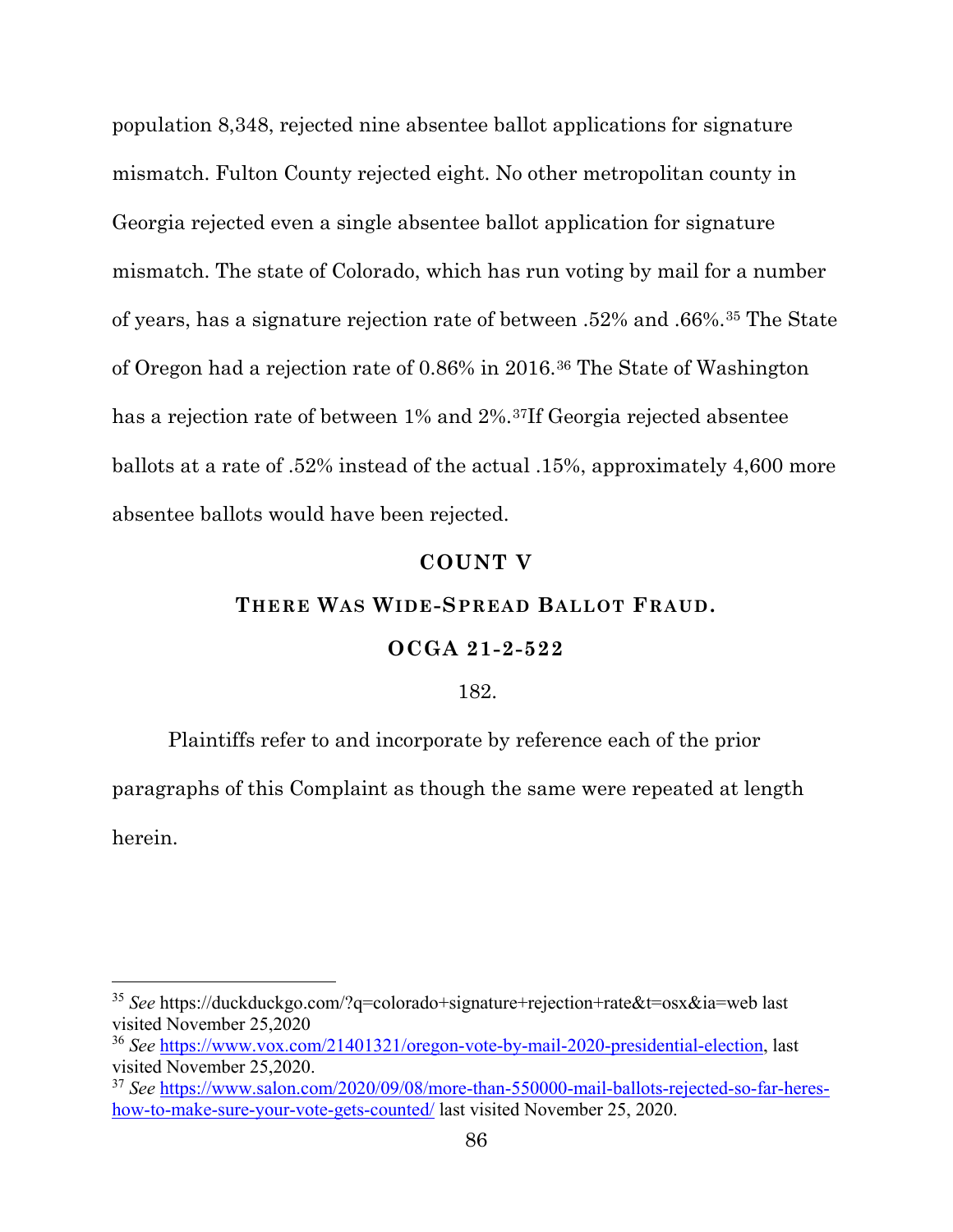183.

Plaintiffs contest the results of Georgia's election, with Standing conferred under pursuant to O.G.C.A. 21-2-521.

#### 184.

Therefore, pursuant to O.G.C.A. 21-2-522, for misconduct, fraud, or irregularity by any primary or election official or officials sufficient to change or place in doubt the result. The foundational principle that Georgia law "nonetheless allows elections to be contested through litigation, both as a check on the integrity of the election process and as a means of ensuring the fundamental right of citizens to vote and to have their votes counted accurately." *Martin v. Fulton County Bd. of Registration & Elections*, 307 Ga. 193, 194, 835 S.E.2d 245, 248 (2019). The Georgia Supreme Court has made clear that Plaintiffs need not show how the [] voters would have voted if their [absentee] ballots had been regular. [] only had to show that there were enough irregular ballots to place in doubt the result." See OCGA § 21-2-520 et seq., *Mead v. Sheffield*, 278 Ga. 268, 272, 601 S.E.2d 99, 102 (1994) the Supreme Court invalidated an election, and ordered a new election because it found that,

Thus, [i]t was not incumbent upon [the Plaintiff] to show how the [481] voters would have voted if their [absentee] ballots had been regular. He only had to show that there were enough irregular ballots to place in doubt the result. He succeeded in that task.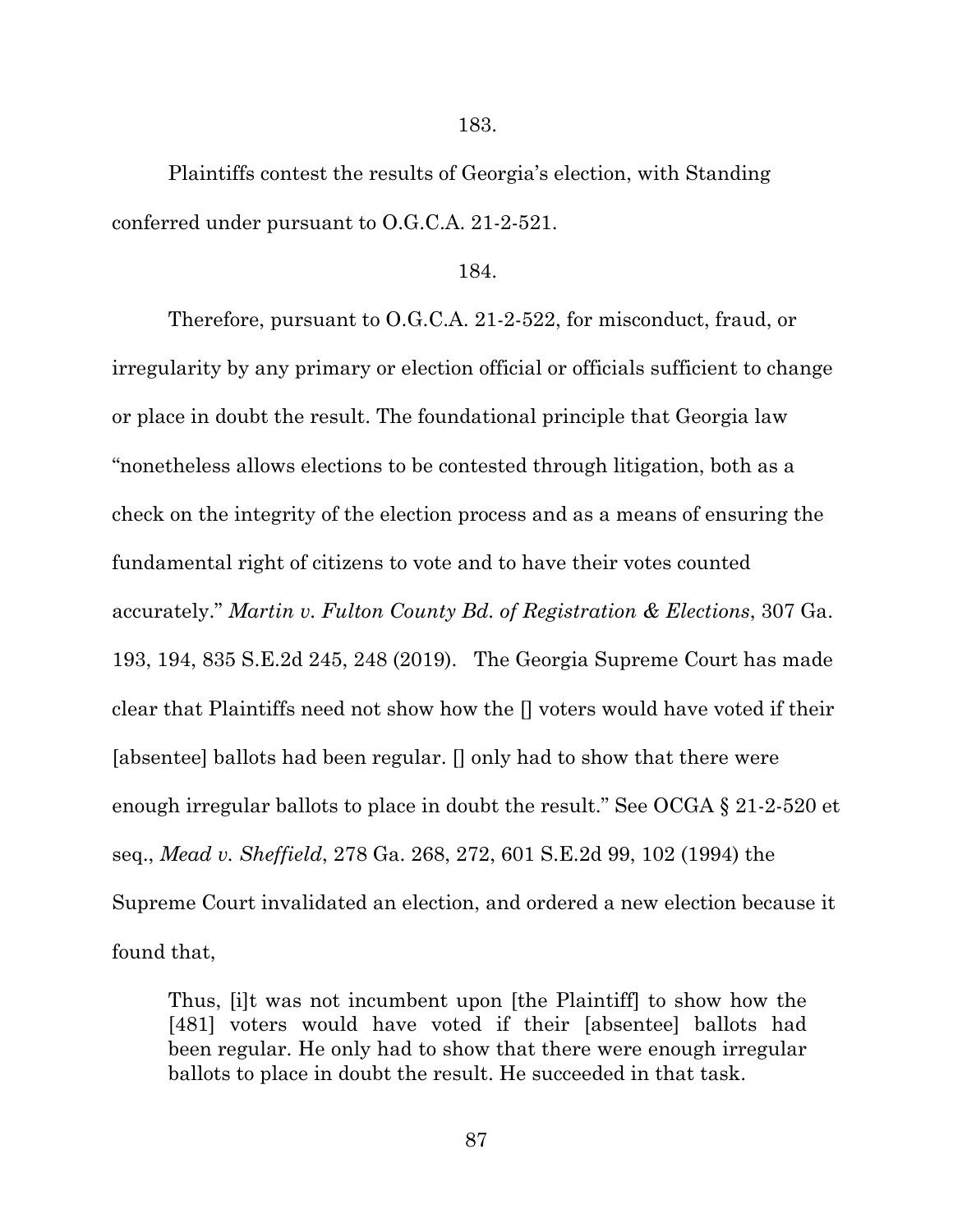*Id*. at 271 (citing *Howell v. Fears*, 275 Ga. 627, 571 SE2d 392, (2002) (primary results invalid where ballot in one precinct omitted names of both qualified candidates).

#### 185.

The "glitches" in the Dominion system—that seem to have the uniform effect of hurting Trump and helping Biden have been widely reported in the press and confirmed by the analysis of independent experts.

# 186.

Prima facie evidence in multiple affidavits shows specific fraudulent acts, which directly resulted in the flipping of the race at issue:

- a) votes being switched in Biden's favor away from Trump during the recount;
- b) the lack of procedures in place to follow the election code, and the purchase and use, Dominion Voting System despite evidence of serious vulnerabilities;
- c) a demonstration that misrepresentations were made about a pipe burst that sent everyone home, while first six, then three, unknown individuals were left alone until the morning hours working on the machines;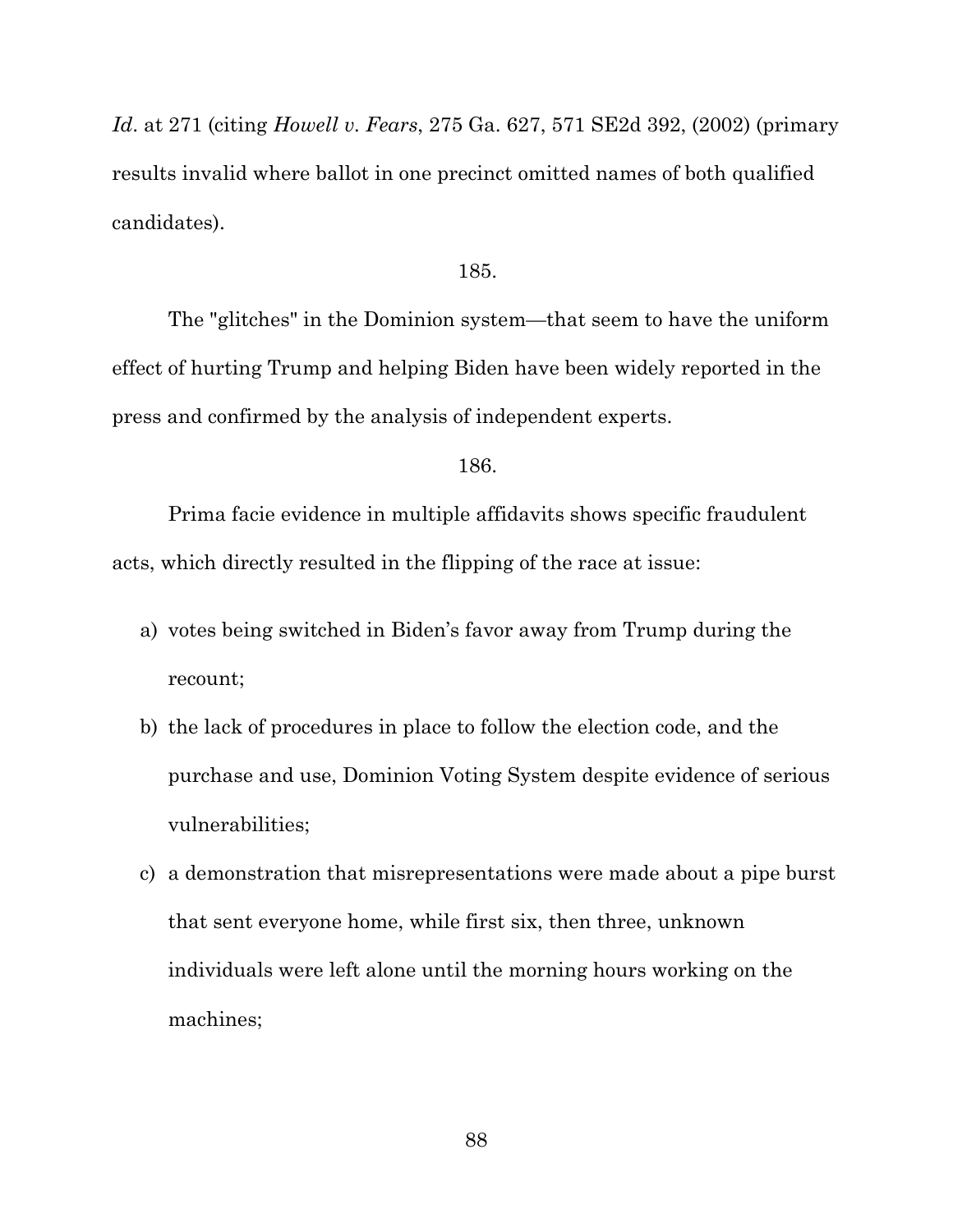d) further a failure to demonstrate compliance with the Georgia's Election Codes, in maintaining logs on the Voting system for a genuine and sound audit, other than voluntary editable logs that prevent genuine audits. While the bedrock of this Democratic Republic rests on citizens' confidence in the validity of our elections and a transparent process, Georgia's November 3, 2020 General Election remains under a pall of corruption and irregularity that reflects a pattern of the absence of mistake. At best, the evidence so far shows ignorance of the truth; at worst, it proves a knowing intent to defraud.

# 187.

Plaintiff's expert also finds that voters received tens of thousands of ballots that they never requested. (See Exh. 1, Dr. Briggs' Report). Specifically, Dr. Briggs found that in the state of Georgia, based on a statistically significant sample, the expected amount of persons that received an **absentee ballot that they did not request ranges from 16,938 to 22,771.** This range exceeds the margin of loss of President Trump by 12,670 votes by at least 4,268 unlawful requests and by as many as 10,101 unlawful requests.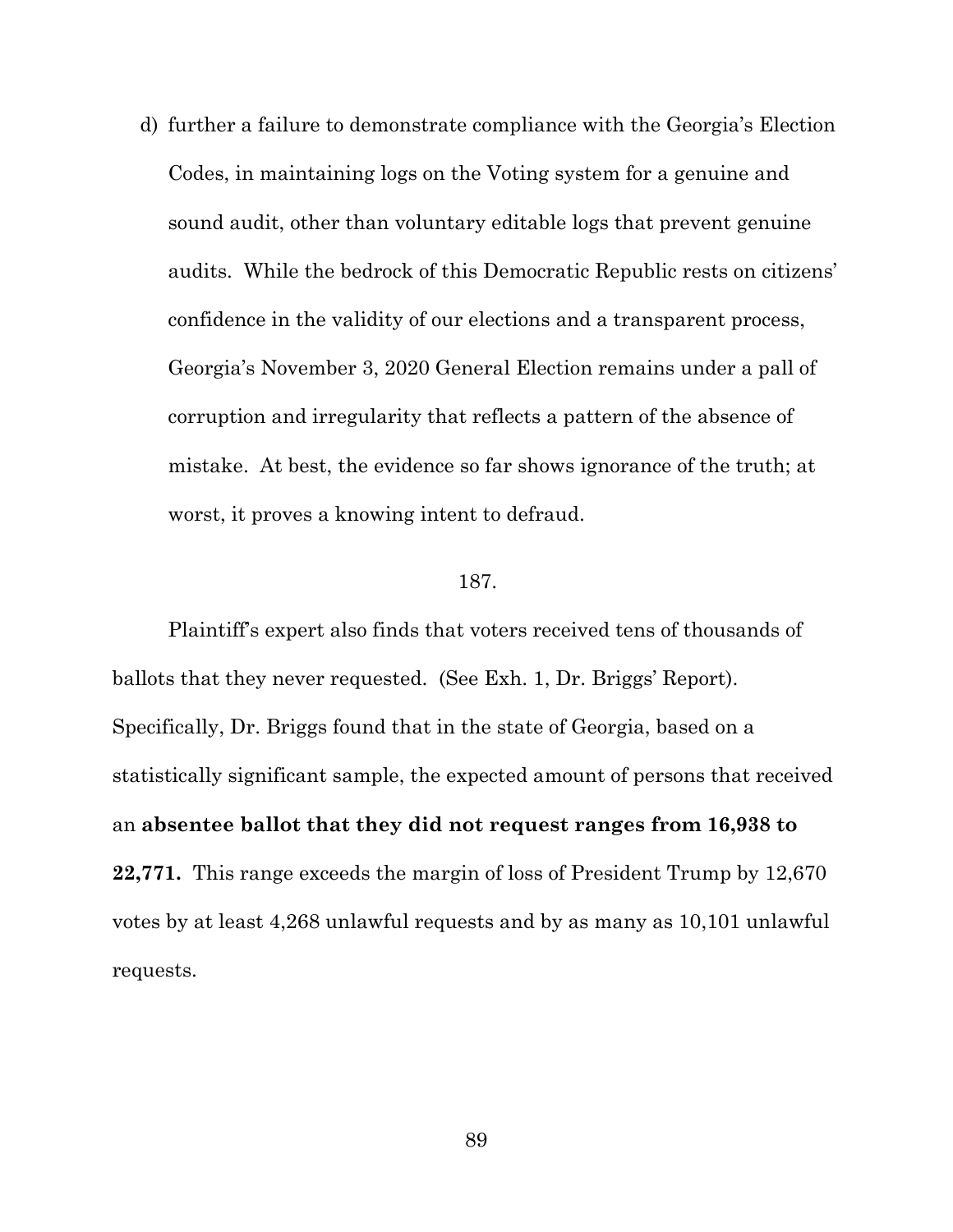This widespread pattern, as reflected within the population of unreturned ballots analyzed by Dr. Briggs, reveals the unavoidable reality that, in addition to the calculations herein, third parties voted an untold number of unlawfully acquired absentee or mail-in ballots, which would not be in the database of unreturned ballots analyzed here. See O.G.C.A. 21-2- 522. These unlawfully voted ballots prohibited properly registered persons from voting and reveal a pattern of widespread fraud.

#### 189.

Further, there exists clear evidence of 20,311 absentee or early voters in Georgia that voted while registered as having moved out of state. Specifically, these persons were showing on the National Change of Address Database (NCOA) as having moved, or as having filed subsequent voter registration in another state also as evidence that they moved and even potentially voted in another state. The 20,311 votes by persons documented as having moved exceeds the margin by which Donald Trump lost the election by 7,641 votes.

#### 190.

Plaintiffs'' expert Russell Ramsland concludes that at least 96,600 mail-in ballots were fraudulently cast. He further concludes that up to

90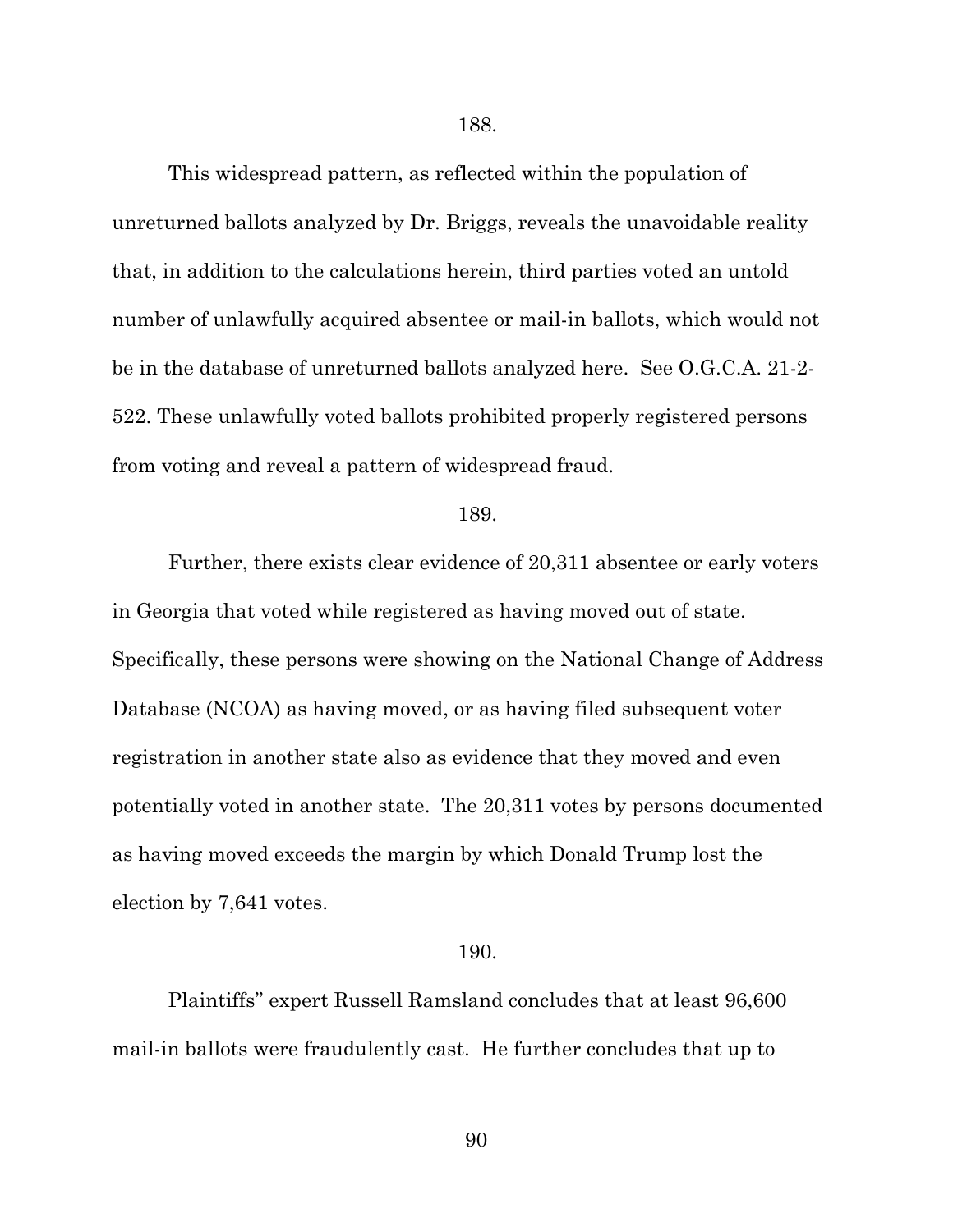136,098 ballots were illegally counted as a result of improper manipulation of the Dominion software. (Ramsland Aff).

# 191.

The very existence of absentee mail in ballots created a heightened opportunity for fraud. The population of unreturned ballots analyzed by William Briggs, PhD, reveals the probability that a far greater number of mail ballots were requested by 3rd parties or sent erroneously to persons and voted fraudulently, undetected by a failed system of signature verification. The recipients may have voted in the name of another person, may have not had the legal right to vote and voted anyway, or may have not received the ballot at the proper address and then found that they were unable to vote at the polls, except provisionally, due to a ballot outstanding in their name.

#### 192.

When we consider the harm of these uncounted votes, and ballots not ordered by the voters themselves, and the potential that many of these unordered ballots may in fact have been improperly voted and also prevented proper voting at the polls, the mail ballot system has clearly failed in the state of Georgia and did so on a large scale and widespread basis. The size of the voting failures, whether accidental or intentional, are multiples larger than the margin of votes between the presidential candidates in the

91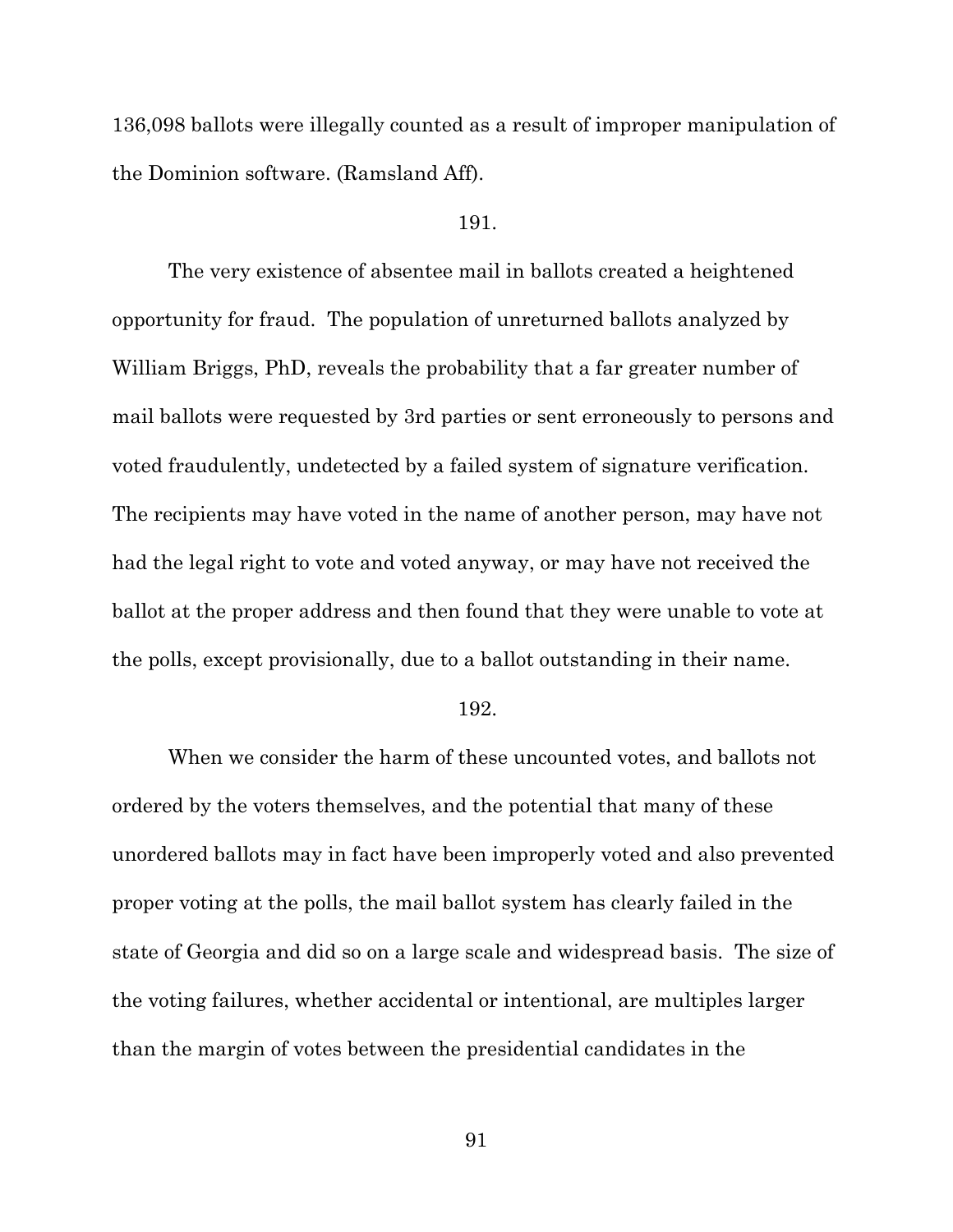state. For these reasons, Georgia cannot reasonably rely on the results of the mail vote.

#### 193.

The right to vote includes not just the right to cast a ballot, but also the right to have it fairly counted if it is legally cast. The right to vote is infringed if a vote is cancelled or diluted by a fraudulent or illegal vote, including without limitation when a single person votes multiple times. The Supreme Court of the United States has made this clear in case after case. See, e.g., *Gray v. Sanders*, 372 U.S. 368, 380 (1963) (every vote must be "protected from the diluting effect of illegal ballots."); *Crawford v. Marion Cnty. Election Bd*., 553 U.S. 181, 196 (2008) (plurality op. of Stevens, J.) ("There is no question about the legitimacy or importance of the State's interest in counting only the votes of eligible voters."); *accord Reynolds v. Sims*, 377 U.S. 533, 554-55 & n.29 (1964).

# 194.

Plaintiffs have no adequate remedy at law. As seen from the expert analysis of William Higgs, PhD, based on actual voter data, tens of thousands of votes did not count, and tens of thousands of votes were unlawfully requested.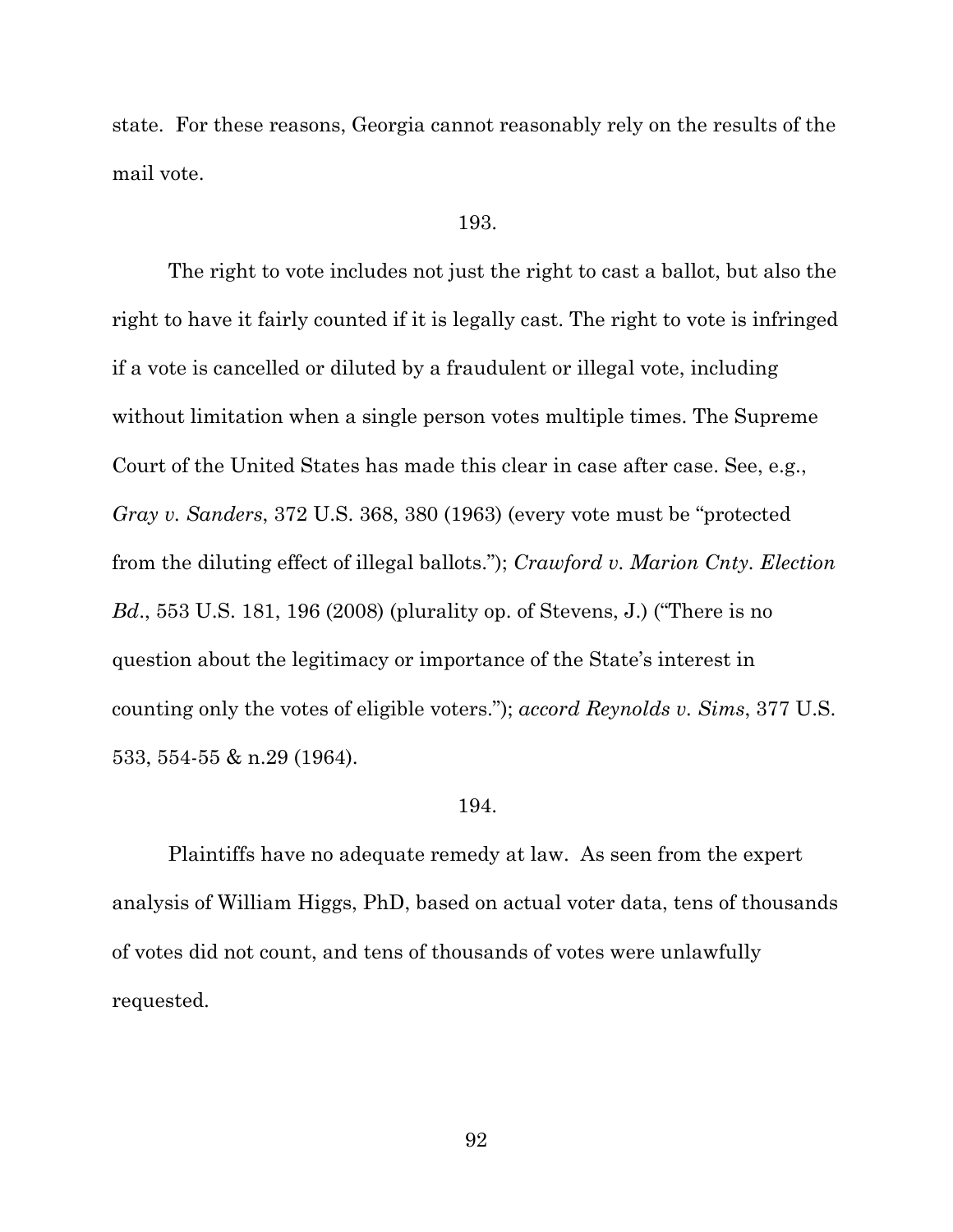The Fourteenth Amendment Due Process Clause protects the right to vote from conduct by state officials which seriously undermines the fundamental fairness of the electoral process. *Marks v. Stinson*, 19 F.3d 873, 889 (3d Cir. 1994); *Griffin v. Burns*, 570 F.2d 1065, 1077-78 (1st Cir. 1978).

# 196.

Separate from the Equal Protection Clause, the Fourteenth Amendment's due process clause protects the fundamental right to vote against "the disenfranchisement of a state electorate." *Duncan v. Poythress*, 657 F.2d 691, 702 (5th Cir. 1981). "When an election process 'reaches the point of patent and fundamental unfairness,' there is a due process violation." *Florida State Conference of N.A.A.C.P. v. Browning*, 522 F.3d 1153, 1183-84 (11th Cir. 2008) (*quoting Roe v. Alabama*, 43 F.3d 574, 580 (11th Cir.1995) (*citing Curry v. Baker*, 802 F.2d 1302, 1315 (11th Cir.1986))). *See also Griffin*, 570 F.2d at 1077 ("If the election process itself reaches the point of patent and fundamental unfairness, a violation of the due process clause may be indicated and relief under § 1983 therefore in order."); *Marks v. Stinson*, 19 F.3d 873, 889 (3d Cir. 1994) (enjoining winning state senate candidate from exercising official authority where absentee ballots were obtained and cast illegally).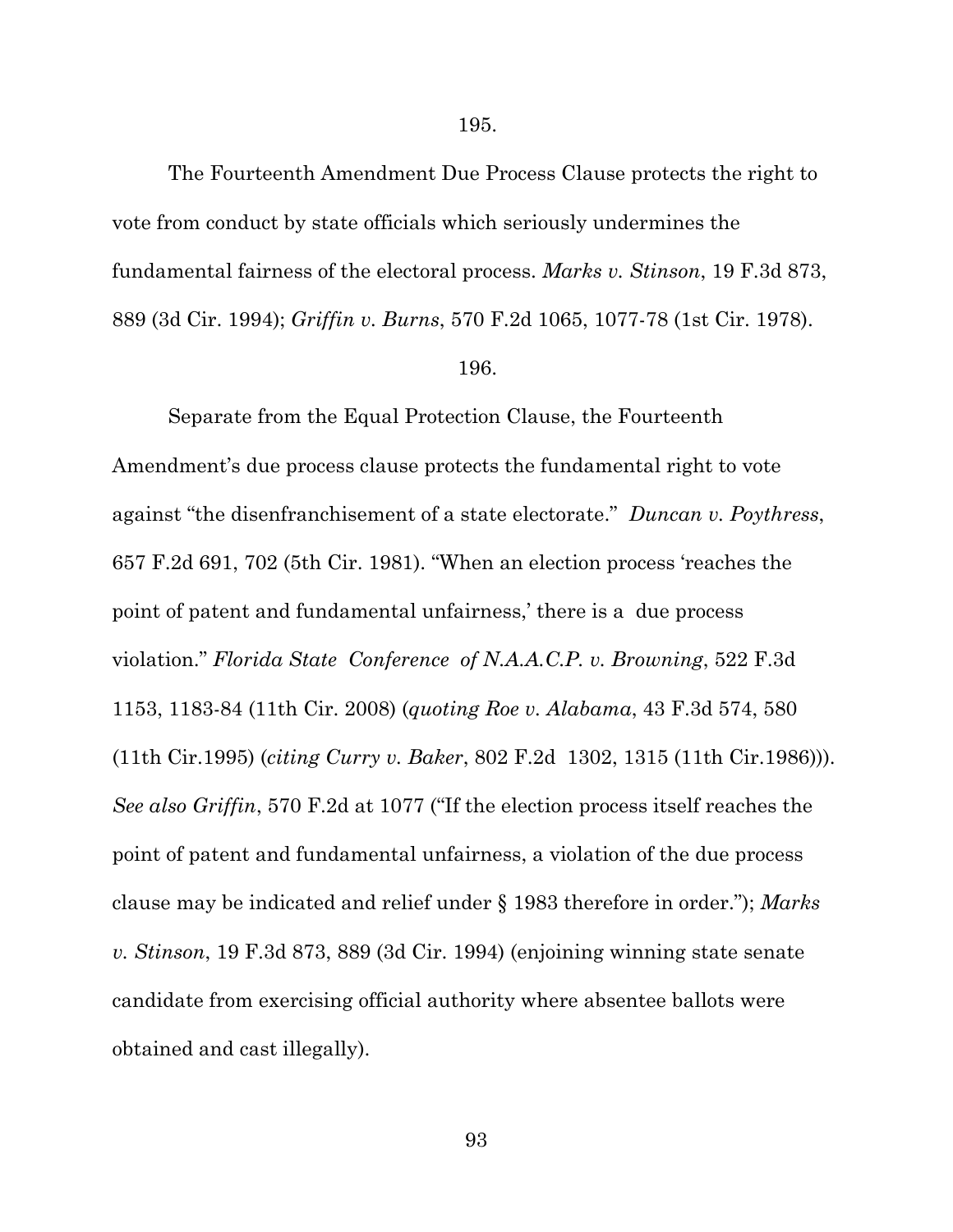Part of courts' justification for such a ruling is the Supreme Court's recognition that the right to vote and to free and fair elections is one that is preservative of other basic civil and political rights. *See Black*, 209 F.Supp.2d at 900 (quoting *Reynolds*, 377 U.S. at 561-62 ("since the right to exercise the franchise in a free and unimpaired manner is preservative of other basic civil and political rights, any alleged infringement of the right of citizens to vote must be carefully and meticulously scrutinized.")); see also *Yick Wo v. Hopkins*, 118 U.S. 356, 370 (1886) ("the political franchise of voting … is regarded as a fundamental political right, because [sic] preservative of all rights.").

#### 198.

"[T]he right to vote, the right to have one's vote counted, and the right to have ones vote given equal weight are basic and fundamental constitutional rights incorporated in the due process clause of the Fourteenth Amendment to the Constitution of the United States." Black, 209 F. Supp. 2d at 900 (a state law that allows local election officials to impose different voting schemes upon some portions of the electorate and not others violates due process). "Just as the equal protection clause of the Fourteenth Amendment prohibits state officials from improperly diluting the right to vote, the due process clause of the Fourteenth amendment forbids state

94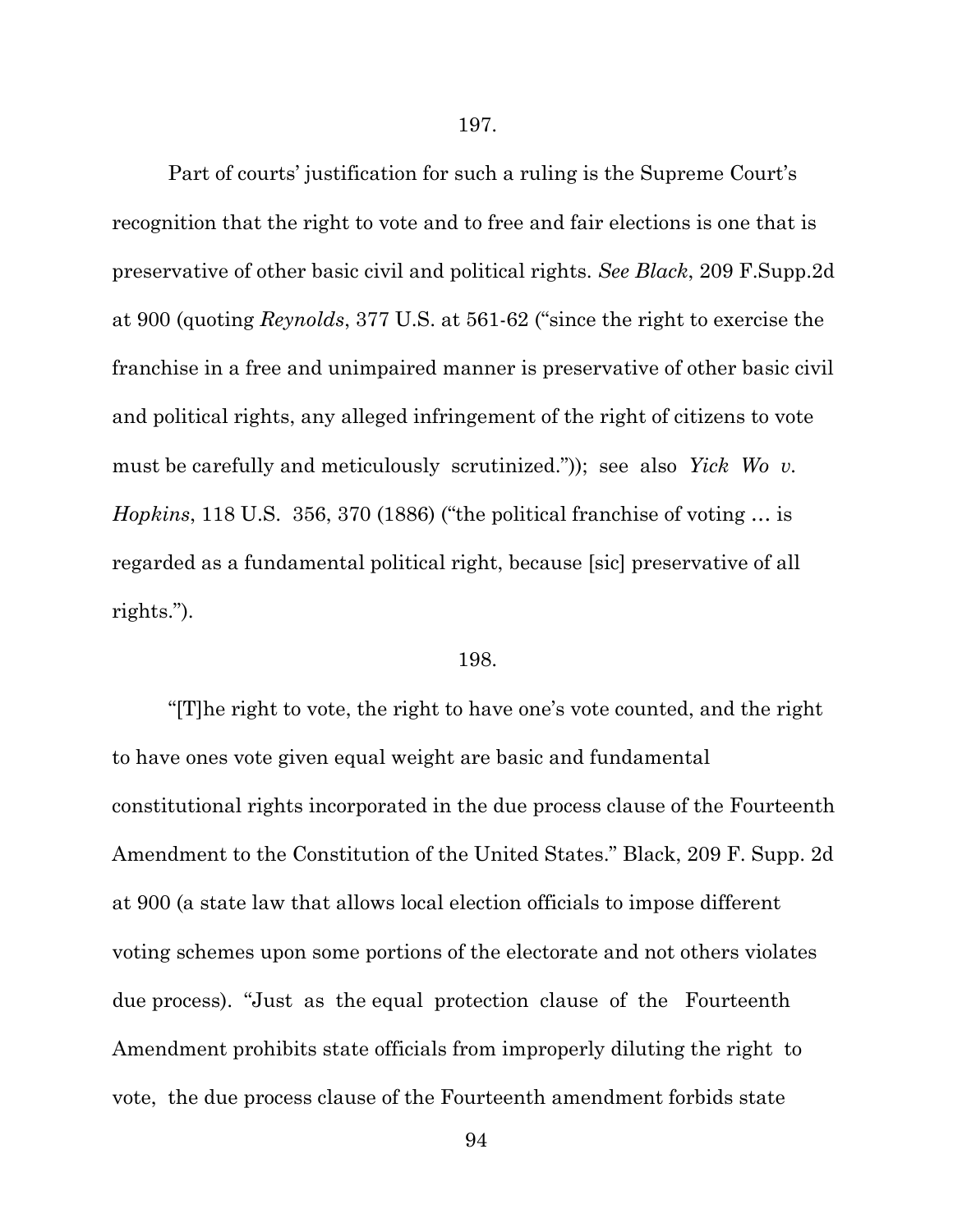officials from unlawfully eliminating that fundamental right." *Duncan*, 657 F.2d at 704. "Having once granted the right to vote on equal terms, [Defendants] may not, by later arbitrary and disparate treatment, value one person's vote over that of another." *Bush*, 531 U.S. at 104-05.

#### 199.

In statewide and federal elections conducted in the State of Georgia, including without limitation the November 3, 2020 General Election, all candidates, political parties, and voters, including without limitation Plaintiffs, have a vested interest in being present and having meaningful access to observe and monitor the electoral process to ensure that it is properly administered in every election district and otherwise free, fair, and transparent.

#### 200.

Moreover, through its provisions involving watchers and representatives, the Georgia Election Code ensures that all candidates and political parties, including without limitation Plaintiff, Republicans, and the Trump Campaign, shall be "present" and have meaningful access to observe and monitor the electoral process to ensure that it is properly administered in every election district and otherwise free, fair, and transparent.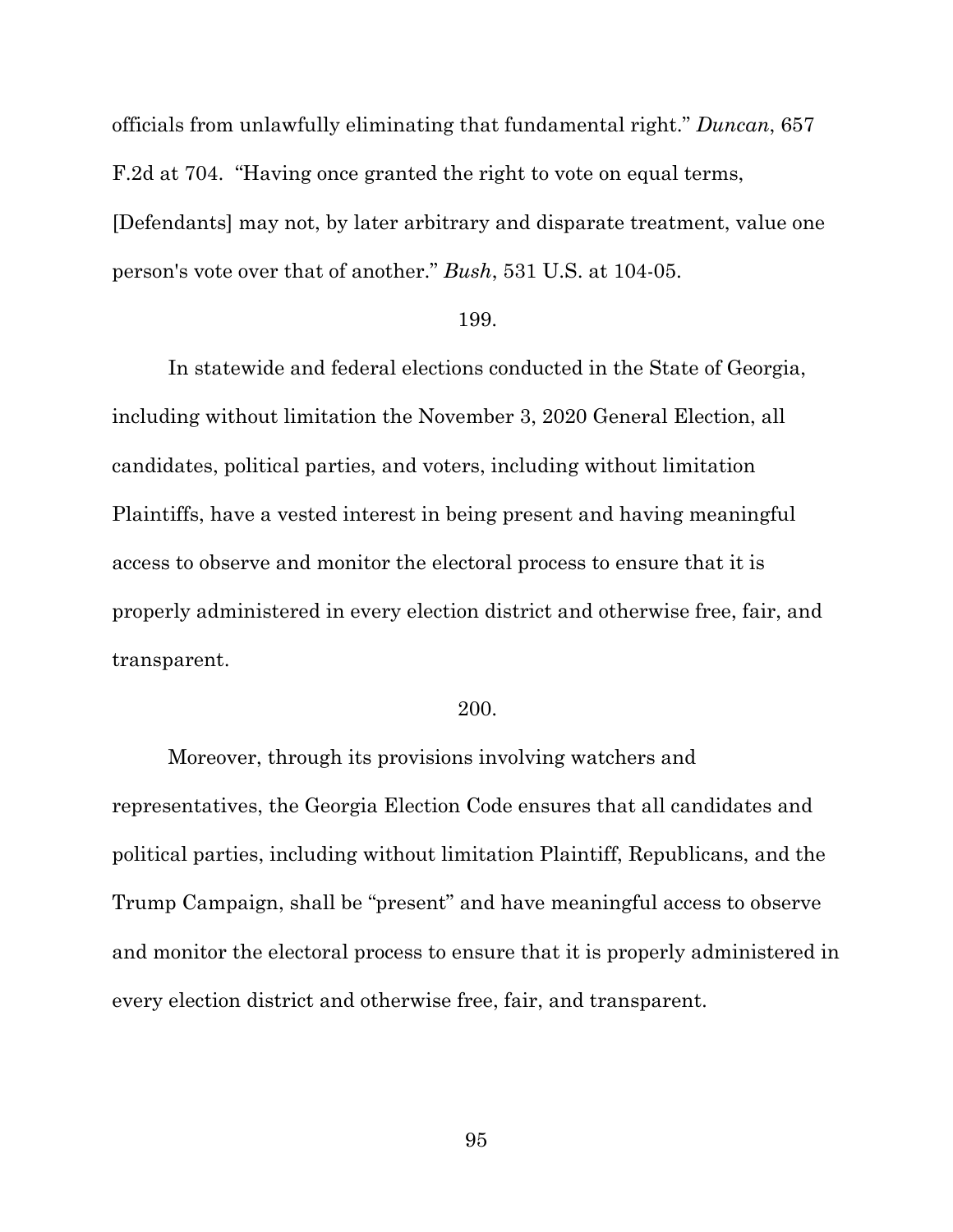201.

Defendants have a duty to guard against deprivation of the right to vote through the dilution of validly cast ballots by ballot fraud or election tampering. Rather than heeding these mandates and duties, Defendants arbitrarily and capriciously denied the Trump Campaign and Republicans meaningful access to observe and monitor the electoral process by: (a) mandating that representatives at the pre- canvass and canvass of all absentee and mail-ballots be either Georgia barred attorneys or qualified registered electors of the county in which they sought to observe and monitor; and (b) not allowing watchers and representatives to visibly see and review all envelopes containing official absentee and mail-in ballots either at the time or before they were opened and/or when such ballots were counted and recorded. Instead, Defendants refused to credential all of the Trump Campaign's submitted watchers and representatives and/or kept Trump Campaign's watchers and representatives by security and metal barricades from the areas where the inspection, opening, and counting of absentee and mail-in ballots were taking place. The lack of meaningful access with actual access to see the ballots invited further fraud and cast doubt of the validity of the proceedings.

96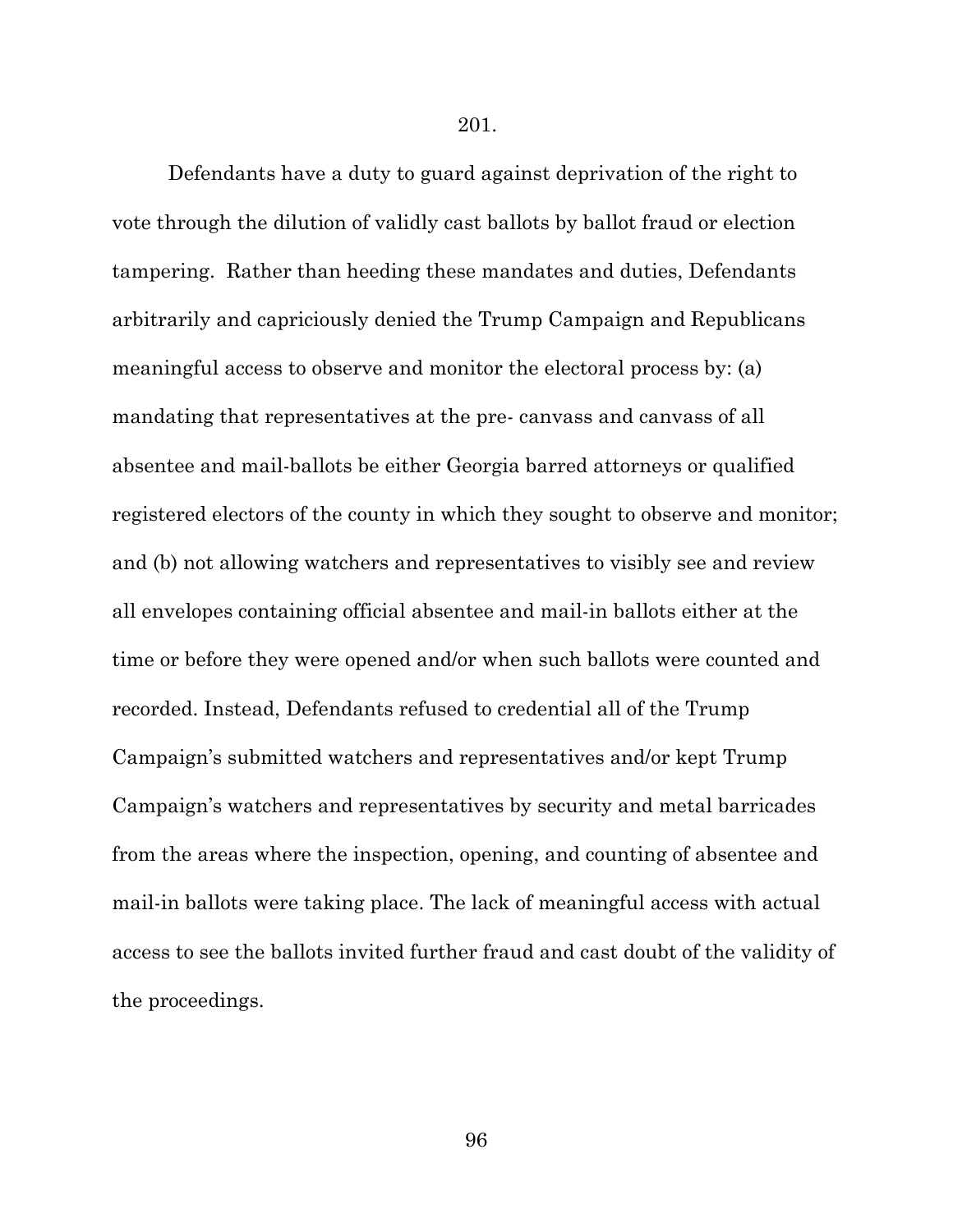Consequently, Defendants created a system whereby it was physically impossible for the candidates and political parties to view the ballots and verify that illegally cast ballots were not opened and counted.

#### 203.

Defendants intentionally and/or arbitrarily and capriciously denied Plaintiffs access to and/or obstructed actual observation and monitoring of the absentee and mail-in ballots being pre-canvassed and canvassed by Defendants, and included the unlawfully not counting and including uncounted mail ballots, and that they failed to follow absentee ballot requirements when thousands of **voters received ballots that they never requested.** Defendants have acted and will continue to act under color of state law to violate the right to vote and due process as secured by the Fourteenth Amendment to the United States Constitution.

# 204.

Plaintiffs have no adequate remedy at law and will suffer serious and irreparable harm unless the injunctive relief requested herein is granted.

# 205.

When we consider the harm of these uncounted votes, and ballots not ordered by the voters themselves, and the potential that many of these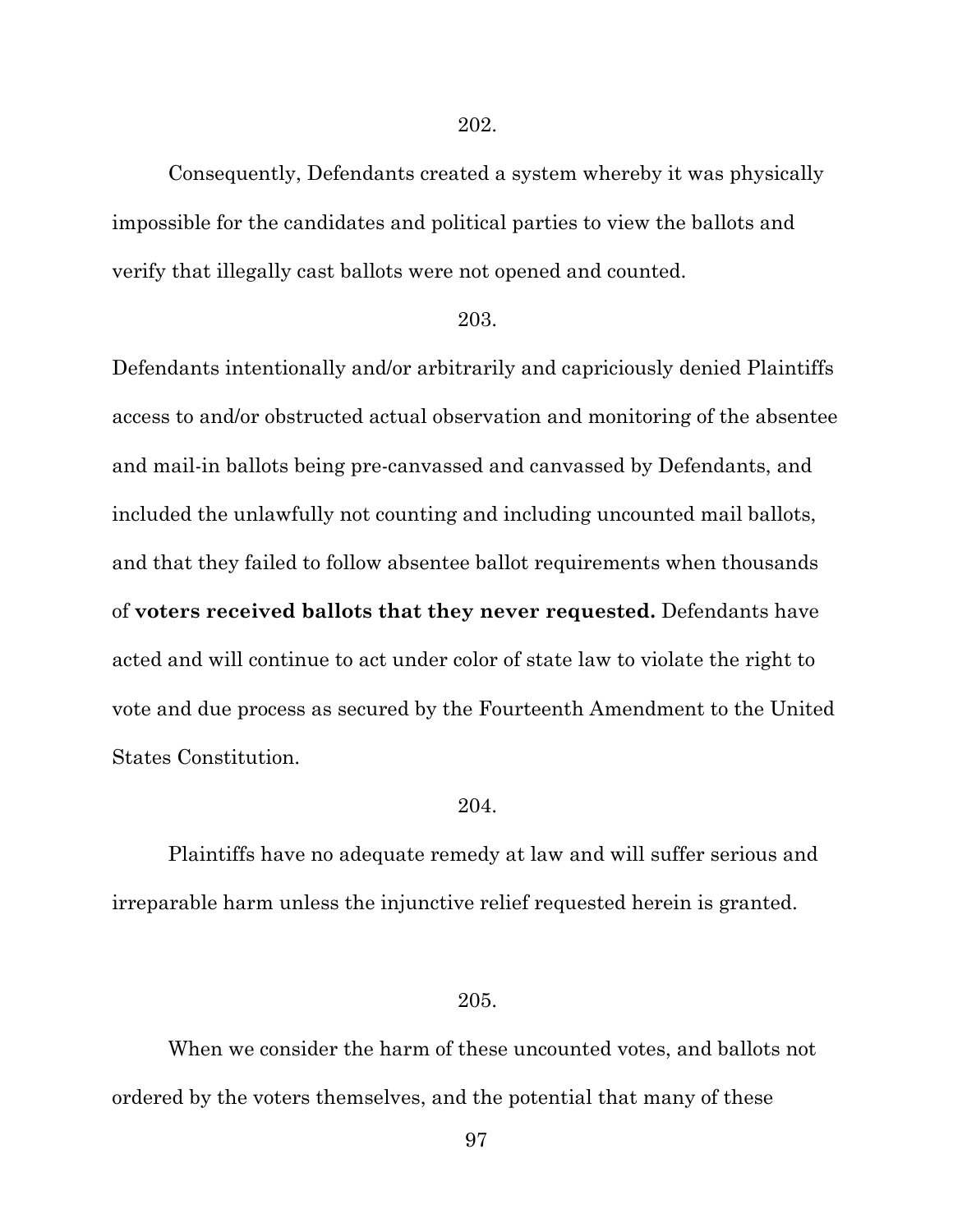unordered ballots may in fact have been improperly voted and also prevented proper voting at the polls, the mail ballot system has clearly failed in the state of Georgia and did so on a large scale and widespread basis. The size of the voting failures, whether accidental or intentional, are multiples larger than the margin in the state. For these reasons, Georgia cannot reasonably rely on the results of the mail vote.

206.

Relief sought is the elimination of the mail ballots from counting in the 2020 election. Alternatively, the Presidential electors for the state of Georgia should be disqualified from counting toward the 2020 election.

207.

The United States Code (3 U.S.C. 5) provides that,

"[i]f any State shall have provided, by laws enacted prior to the day fixed for the appointment of the electors, for its final determination of any controversy or contest concerning the appointment of all or any of the electors of such State, by judicial or other methods or procedures, and such determination shall have been made at least six days before the time fixed for the meeting of the electors, such determination made pursuant to such law so existing on said day, and made at least six days prior to said time of meeting of the electors, shall be conclusive, and shall govern in the counting of the electoral votes as provided in the Constitution, and as hereinafter regulated, so far as the ascertainment of the electors appointed by such State is concerned.

3 USCS § 5.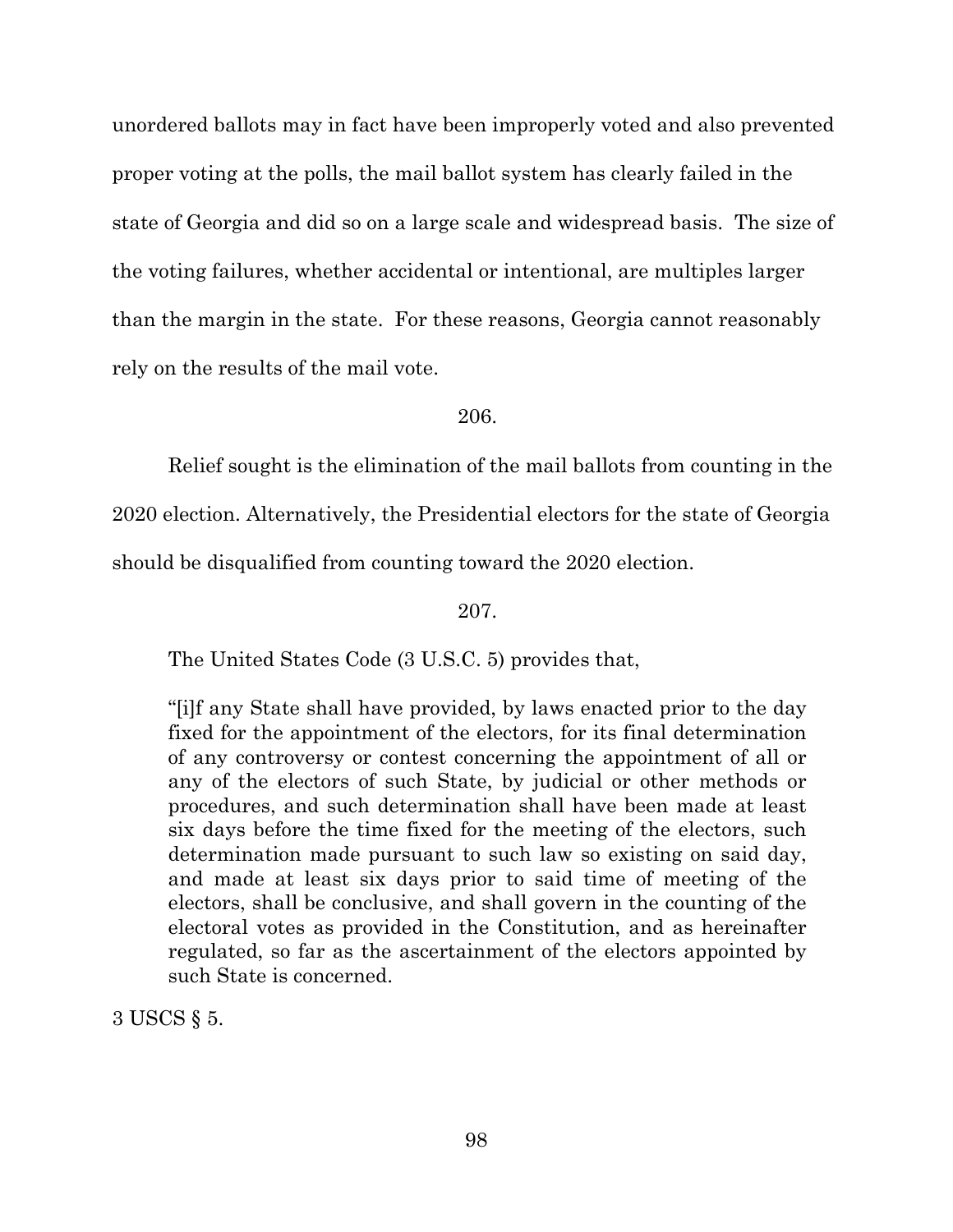#### **REQUEST FOR RELIEF**

208.

Accordingly, Plaintiffs seek an emergency order instructing Defendants to de-certify the results of the General Election for the Office of President.

### 209.

In the alternative, Plaintiffs seek an emergency order prohibiting Defendants from including in any certified results from the General Election the tabulation of absentee and mailing ballots which do not comply with the Election Code, including, without limitation, the tabulation of absentee and mail-in ballots Trump Campaign's watchers were prevented from observing or based on the tabulation of invalidly cast absentee and mail-in ballots which (i) lack a secrecy envelope, or contain on that envelope any text, mark, or symbol which reveals the elector's identity, political affiliation, or candidate preference, (ii) do not include on the outside envelope a completed declaration that is dated and signed by the elector, or (iii) are delivered inperson by third parties for non-disabled voters.

#### 210.

When we consider the harm of these uncounted votes, and ballots not ordered by the voters themselves, and the potential that many of these unordered ballots may in fact have been improperly voted and also prevented

99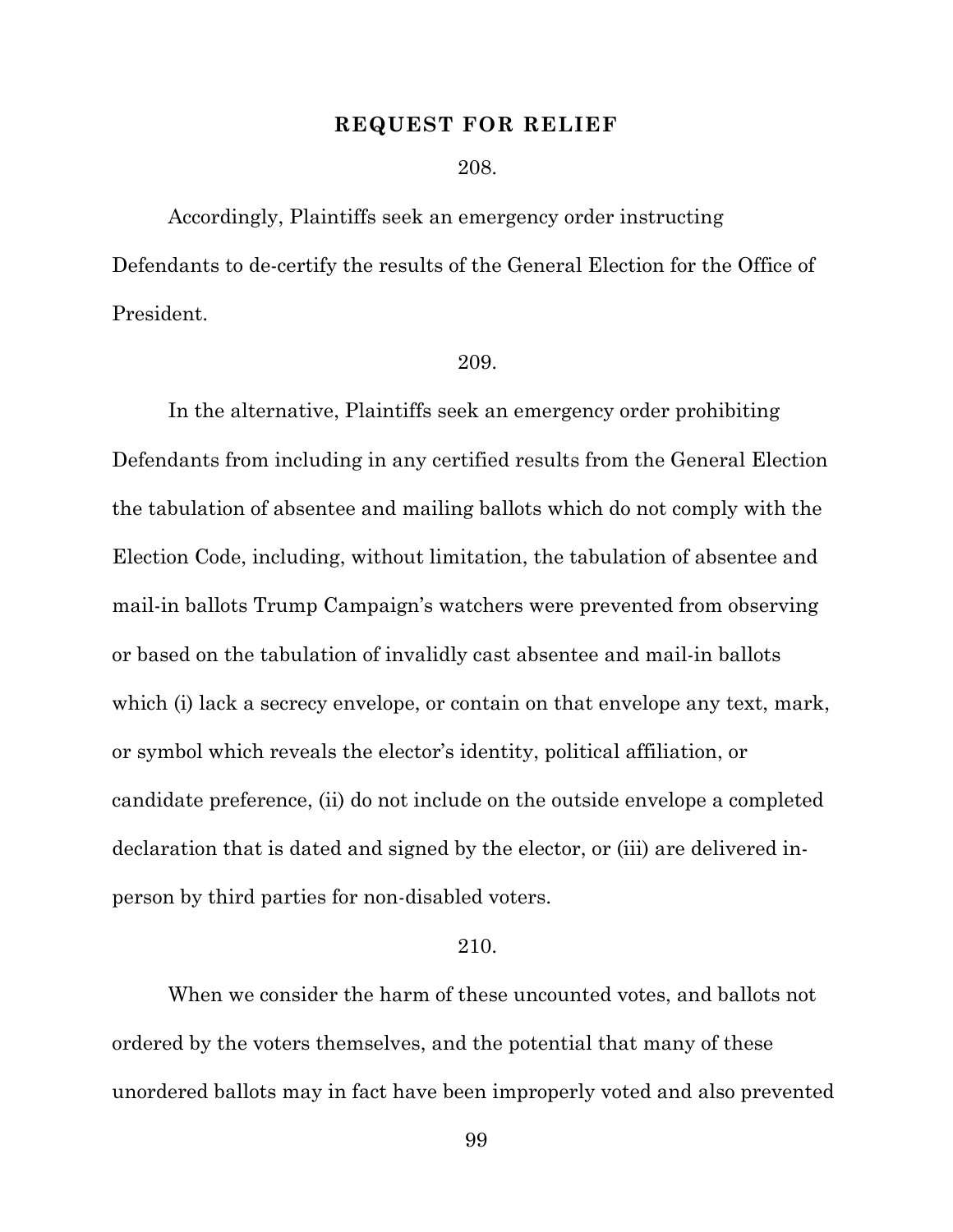proper voting at the polls, the mail ballot system has clearly failed in the state of Georgia and did so on a large scale and widespread basis. The size of the voting failures, whether accidental or intentional, are multiples larger than the margin in the state. For these reasons, Georgia cannot reasonably rely on the results of the mail vote. Relief sought is the elimination of the mail ballots from counting in the 2020 election. Alternatively, the electors for the state of Georgia should be disqualified from counting toward the 2020 election. Alternatively, the electors of the State of Georgia should be directed to vote for President Donald Trump.

#### 211.

For these reasons, Plaintiff asks this Court to enter a judgment in their favor and provide the following emergency relief:

- 1. An order directing Governor Kemp, Secretary Raffensperger and the Georgia State Board of Elections to de-certify the election results;
- 2. An order enjoining Governor Kemp from transmitting the currently certified election results to the Electoral College;
- 3. An order requiring Governor Kemp to transmit certified election results that state that President Donald Trump is the winner of the election;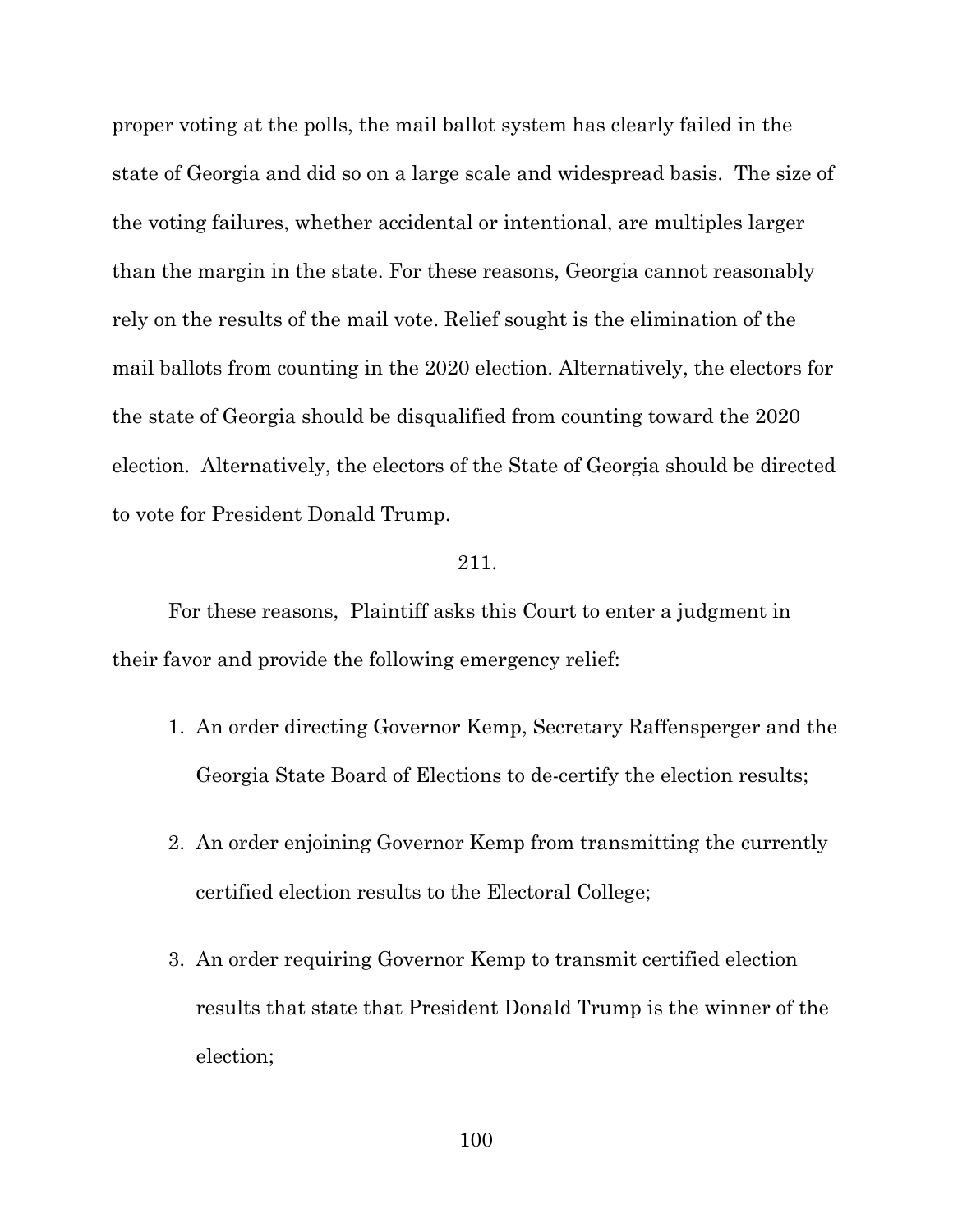- 4. An immediate order to impound all the voting machines and software in Georgia for expert inspection by the Plaintiffs.
- 5. An order that no votes received or tabulated by machines that were not certified as required by federal and state law be counted.
- 6. A declaratory judgment declaring that Georgia Secretary of State Rule 183-1-14-0.9-.15 violates the Electors and Elections Clause, U.S. CONST. art. I, § 4;
- 7. A declaratory judgment declaring that Georgia's failed system of signature verification violates the Electors and Elections Clause by working a de facto abolition of the signature verification requirement;
- 8. A declaratory judgment declaring that current certified election results violates the Due Process Clause, U.S. CONST. Amend. XIV;
- 9. A declaratory judgment declaring that mail-in and absentee ballot fraud must be remedied with a Full Manual Recount or statistically valid sampling that properly verifies the signatures on absentee ballot envelopes and that invalidates the certified results if the recount or sampling analysis shows a sufficient number of ineligible absentee ballots were counted;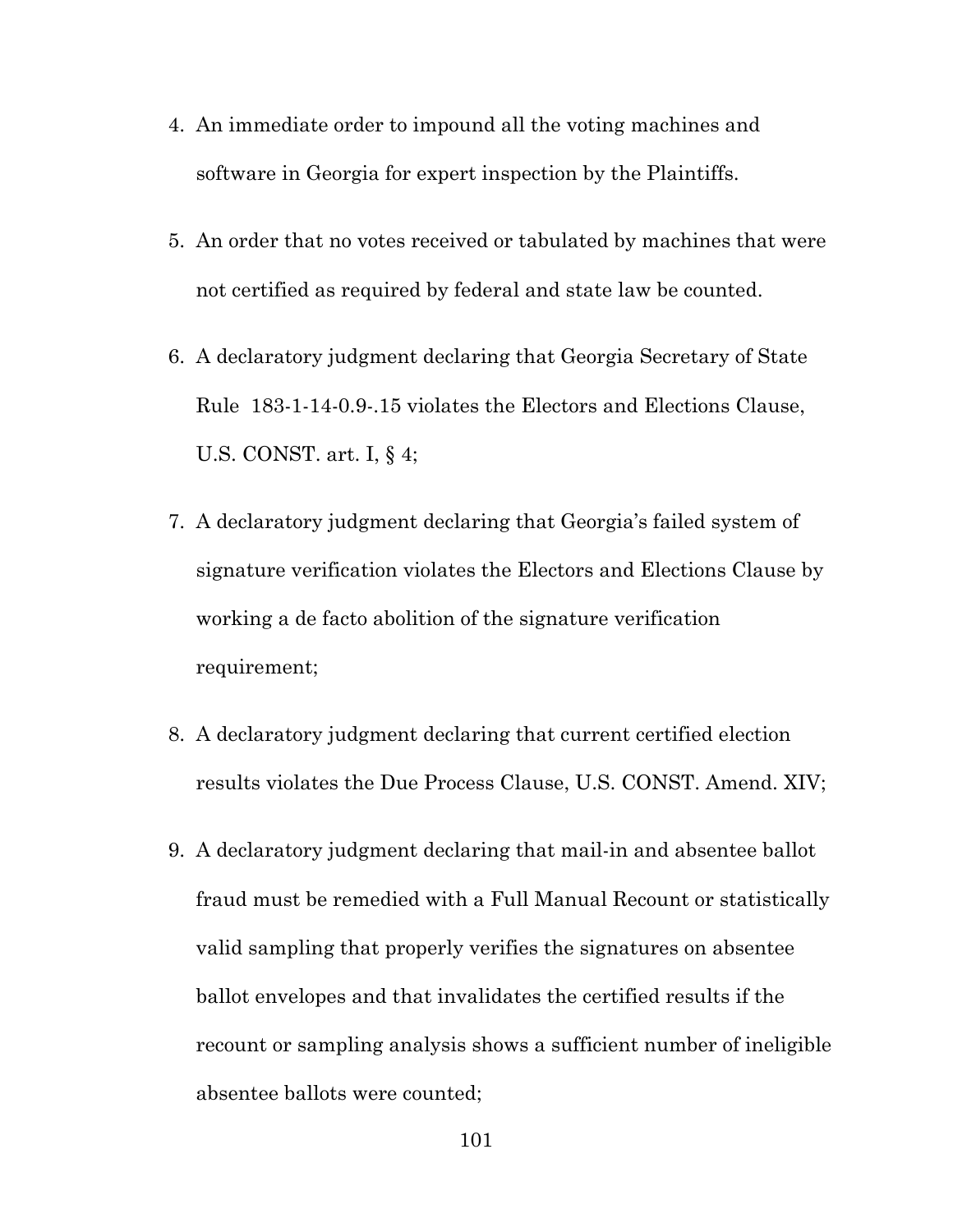- 10. An emergency declaratory judgment that voting machines be Seized and Impounded immediately for a forensic audit—by plaintiffs' expects;
- 11. A declaratory judgment declaring absentee ballot fraud occurred in violation of Constitutional rights, Election laws and under state law;
- 12. A permanent injunction prohibiting the Governor and Secretary of State from transmitting the currently certified results to the Electoral College based on the overwhelming evidence of election tampering;
- 13. Immediate production of 36 hours of security camera recording of all rooms used in the voting process at State Farm Arena in Fulton County, GA from 12:00am to 3:00am until 6:00pm on November 3.
- 14. Plaintiffs further request the Court grant such other relief as is just and proper, including but not limited to, the costs of this action and their reasonable attorney fees and expenses pursuant to 42 U.S.C. 1988.

Respectfully submitted, this 25th day of November, 2020.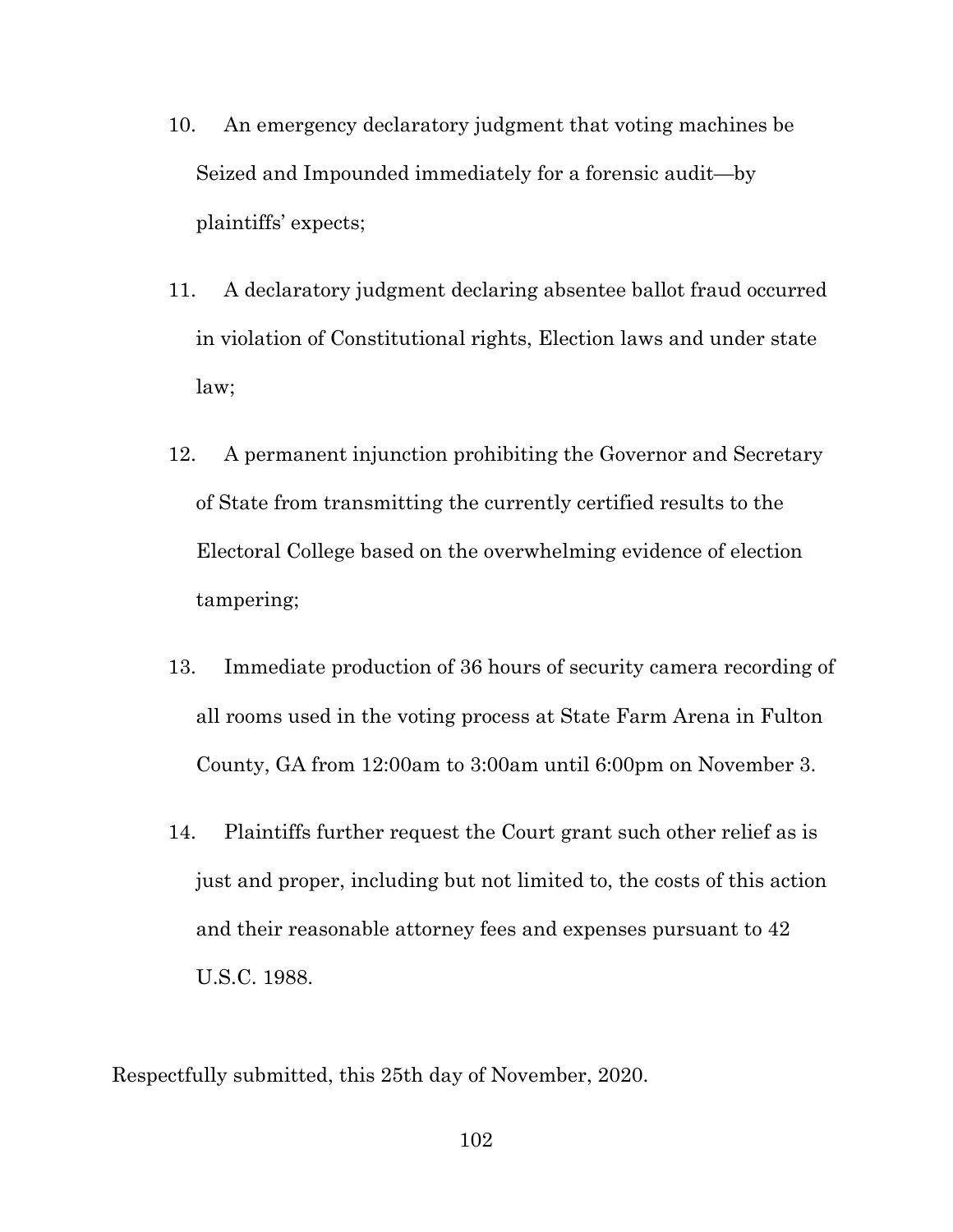# CALDWELL, PROPST & DELOACH, LLP

/s/ Harry W. MacDougald Harry W. MacDougald Georgia Bar No. 463076

CALDWELL, PROPST & DELOACH, LLP Two Ravinia Drive, Suite 1600 Atlanta, GA 30346 (404) 843-1956 – Telephone (404) 843-2737 – Facsimile hmacdougald@cpdlawyers.com Counsel for Plaintiffs

/s Sidney Powell\* Sidney Powell PC Texas Bar No. 16209700 Julia Z. Haller \* Emily P. Newman\* Virginia Bar License No. 84265 2911 Turtle Creek Blvd, Suite 300 Dallas, Texas 75219

\*Application for admission pro hac vice Forthcoming

L. Lin Wood GA Bar No. 774588 L. LIN WOOD, P.C. P.O. Box 52584 Atlanta, GA 30305-0584 Telephone: (404) 891-1402

Howard Kleinhendler\* NEW YORK BAR NO. 2657120Howard Kleinhendler Esquire 369 Lexington Avenue, 12th Floor New York, New York 10017 Office (917) 793-1188 Mobile (347) 840-2188 howard@kleinhendler.com www.kleinhendler.com